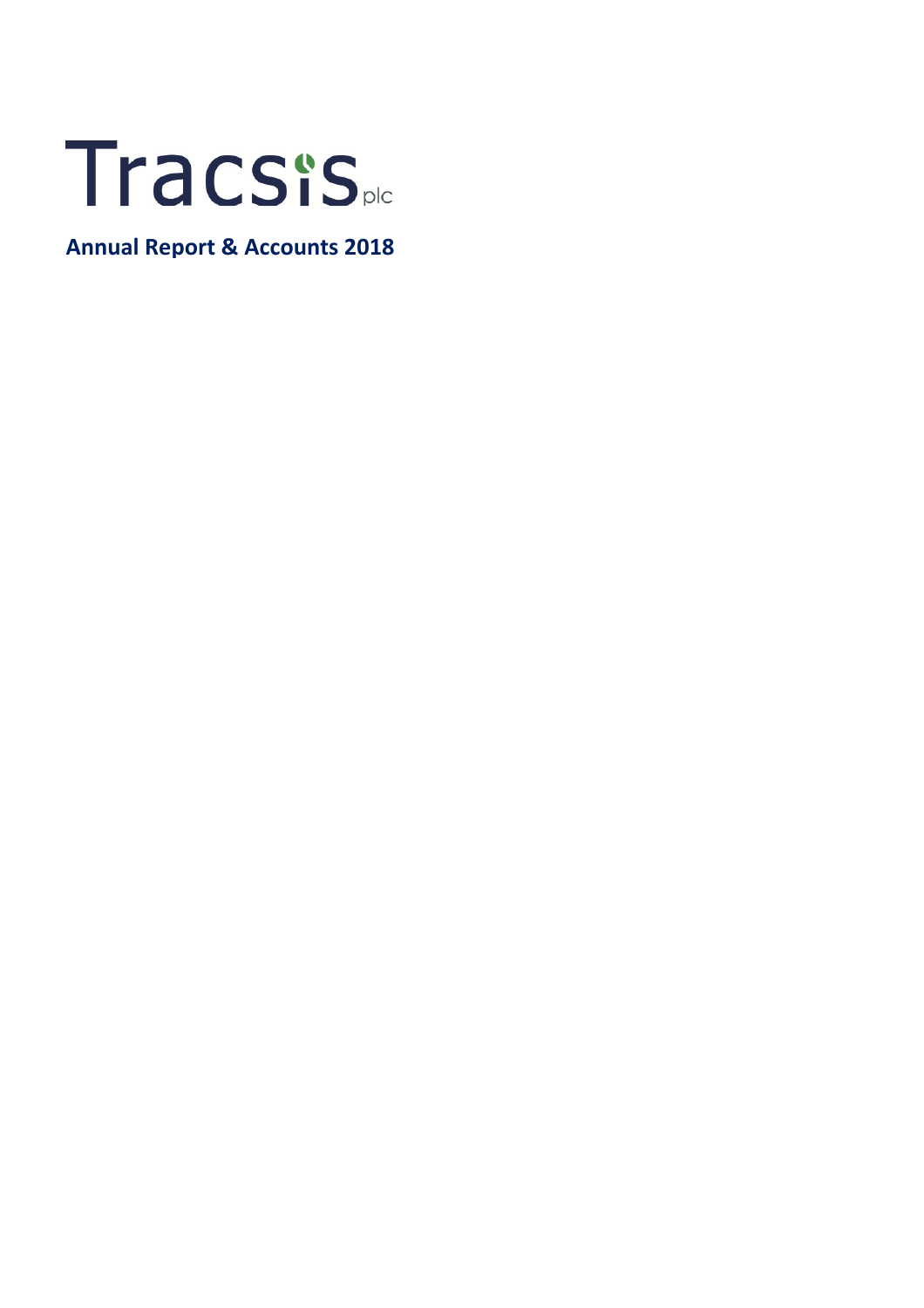### **Contents**

| <b>Strategic Report</b><br>Our Business at a Glance<br><b>Strategy and Business Model</b><br>Chairman and Chief Executive Officer's Report<br>(incorporating Business Review and Future Developments)<br>Risk Management<br>Key Performance Indicators                                                                                                                  | 2<br>3<br>$\overline{4}$<br>9<br>13          |
|-------------------------------------------------------------------------------------------------------------------------------------------------------------------------------------------------------------------------------------------------------------------------------------------------------------------------------------------------------------------------|----------------------------------------------|
| Governance<br><b>Board of Directors</b><br>Directors' Report<br>Directors' Remuneration Report<br>Corporate Governance<br>Statement of Directors' Responsibilities<br>Independent Auditor's Report to the members of Tracsis plc                                                                                                                                        | 14<br>15<br>18<br>22<br>24<br>25             |
| <b>Financial Statements</b><br>Consolidated Statement of Comprehensive Income<br><b>Consolidated Balance Sheet</b><br>Consolidated Statement of Changes in Equity<br><b>Consolidated Cash Flow Statement</b><br>Notes to the Consolidated Financial Statements<br>Company Balance Sheet<br>Company Statement of Changes in Equity<br>Notes to the Company Balance Sheet | 29<br>30<br>31<br>32<br>33<br>68<br>69<br>70 |
| Group Information                                                                                                                                                                                                                                                                                                                                                       | 77                                           |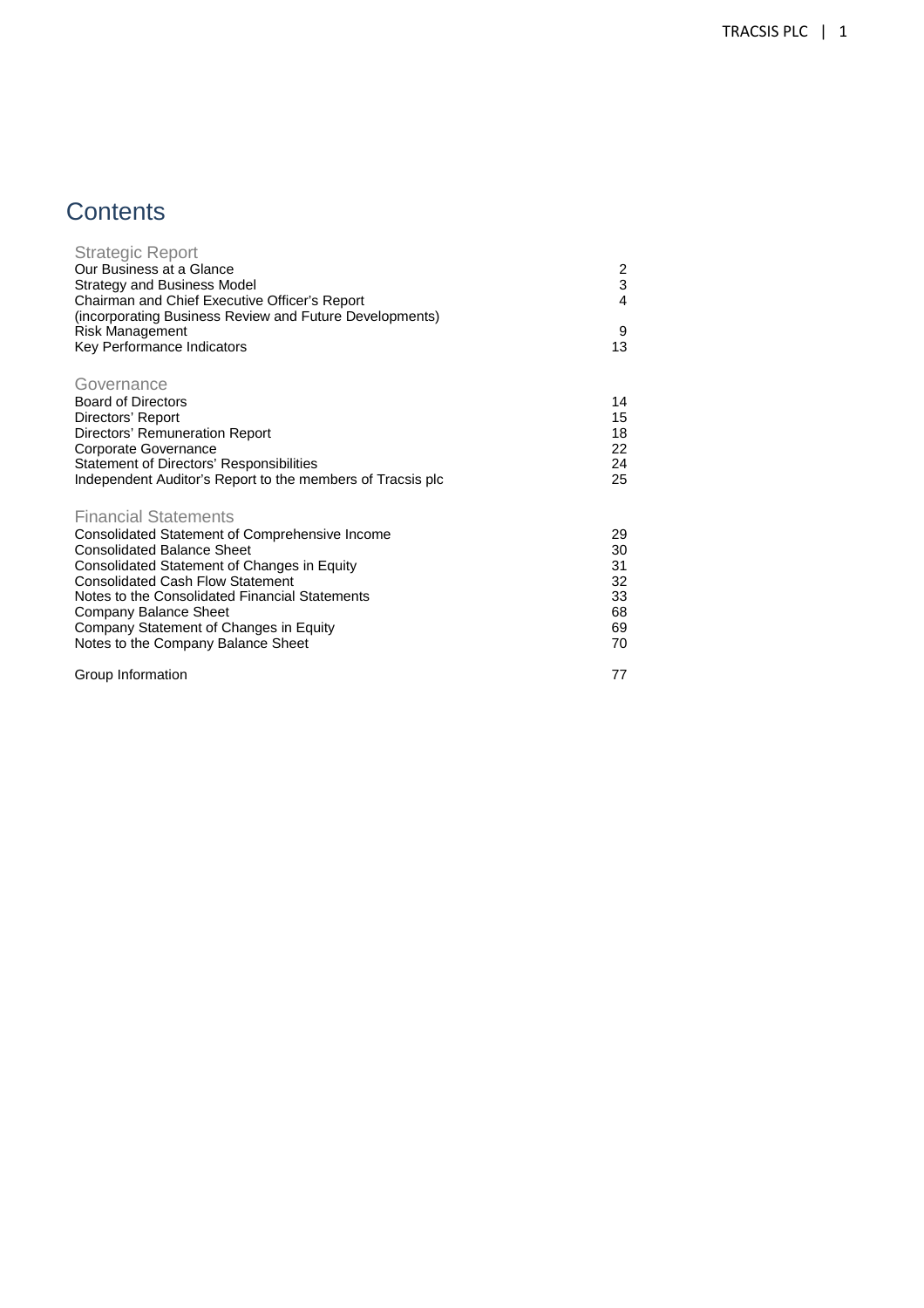# Our Business at a Glance

Tracsis plc was founded in January 2004 to commercialise world class research and expertise developed in the field of transport scheduling and software optimisation technologies.

In the subsequent years Tracsis has grown rapidly, diversified into related transport technologies, and successfully executed a strategy that has seen it make a total of ten acquisitions and three investments. Today, the Group specialises in solving a variety of data capture, reporting and resource optimisation problems along with the provision of a range of associated professional services.

Tracsis' products and services are used to increase efficiency, reduce cost and improve the operational performance and decision making capabilities for its customers. The Group has a blue chip client base which includes the majority of UK transport operators and the business also works extensively with large transport authorities and infrastructure operators such as Network Rail, the Department for Transport, Transport Scotland, Transport for London, local authorities and a variety of large engineering and infrastructure companies.

The Group's products and services comprise two principal offerings:

- Rail Technology & Services
	- o Software: Industry strength optimisation, rail management, planning and delay-repay software that cover a variety of asset and information classes, plus related hosting services;
	- o Remote Condition Monitoring (RCM): Technology and reporting for critical infrastructure assets in real time, to identify problems and aid with preventative maintenance;
	- o Professional Services: Consulting and technology related professional services across the operational and strategic planning horizon for traffic and transport customers and network operators
- Traffic & Data Services:
	- o Collection, collation and analytical services of traffic and passenger/customer data within rail, traffic and pedestrian rich environments;
	- o Event planning, traffic management and parking for outdoor and sporting event markets.

Tracsis has multiple offices in the UK which service our growing client base.

The business drives growth both organically and via strategic acquisition and has made ten acquisitions since coming to market in 2007.

#### **Financial highlights**

for the year ended 31 July 2018:

- Revenues increased 16% to £39.8m (2017: £34.5m)
- Adjusted EBITDA\* increased 11% to £9.4m (2017: £8.5m)
- Statutory Profit before Tax after exceptional items of £8.3m (2017: £4.6m)
- Cash balances of £22.3m (2017: £15.4m)
- Full year dividend increased 14% to 1.6p per share (2017: 1.4p)

\*Reconciliation provided in note 31.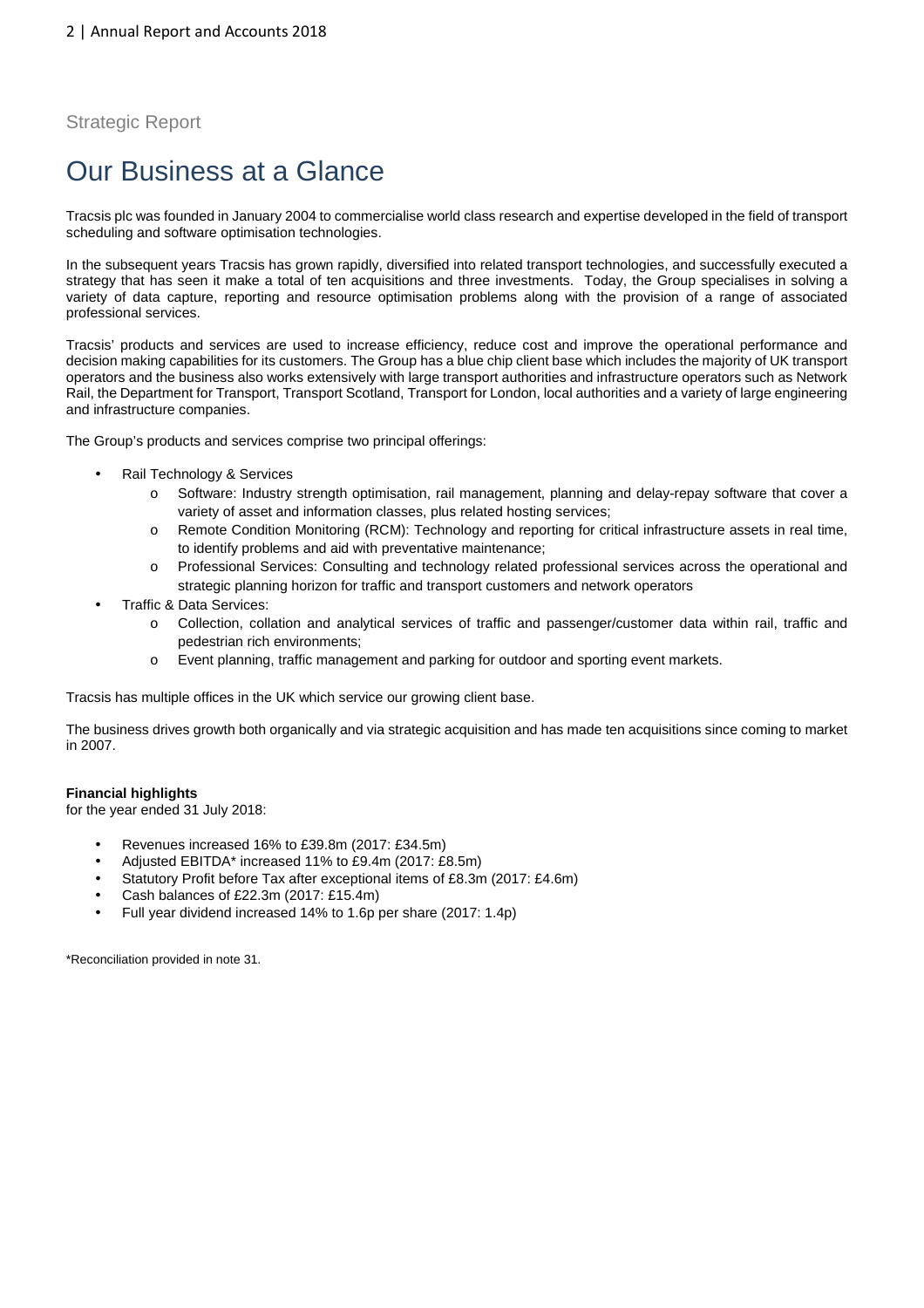# Strategy and Business Model

Our vision for Tracsis is to become a leading provider of high value, niche technology solutions and services for the global traffic and transportations markets. Our business model remains focussed on specialist offerings that have high barriers to entry, are sold on a recurring basis under contract, and to a retained customer base that is largely blue chip in nature. Our vision is being achieved via the delivery of a three pronged strategy.

1) Manageable, industry-led organic growth through continual innovation of products and services and an excellent close working relationship with our customers.

- 2) International expansion into select overseas markets that share problems with the industries we currently serve.
- 3) Reinvesting company profits to fund further accretive acquisitions that meet with our disciplined investment criteria.

We believe our strategy will allow Tracsis to continue the growth trajectory we have achieved since IPO in 2007 and deliver further significant value to shareholders in the short, medium and long term. Achievements made in the past year in respect of our business strategy can be summarised as follows:

#### **Strand of Strategy: Achievements 2017/8:**

- 1 **Organic** further sales from existing products to UK • Ongoing delivery of a multi-million contract win for TRACS Enterprise with a major UK Train Operating Company • Renewal of a significant contract with a major global engineering company
	- High level of Software licence renewals achieved across the whole Group
	- Strong sales made to the Group's key UK customer
	- New revenue stream developed for Passenger Counts business

#### 2 **Overseas Markets**

showing good promise and remain relatively untapped

- Additional work secured from a key client in North America for the Group's Remote Condition Monitoring technology, and further sales targeted
- Traffic Data business in Ireland continues positive trading
- Software sale in New Zealand delivered

- 
- 3 **Acquisitions** Completion of acquisitions of Travel Compensation Services Limited and Delay Repay Sniper Limited
	- Additional investments made into Vivacity Labs Limited and Nutshell Software Limited in the year
	- Numerous potential targets appraised in the year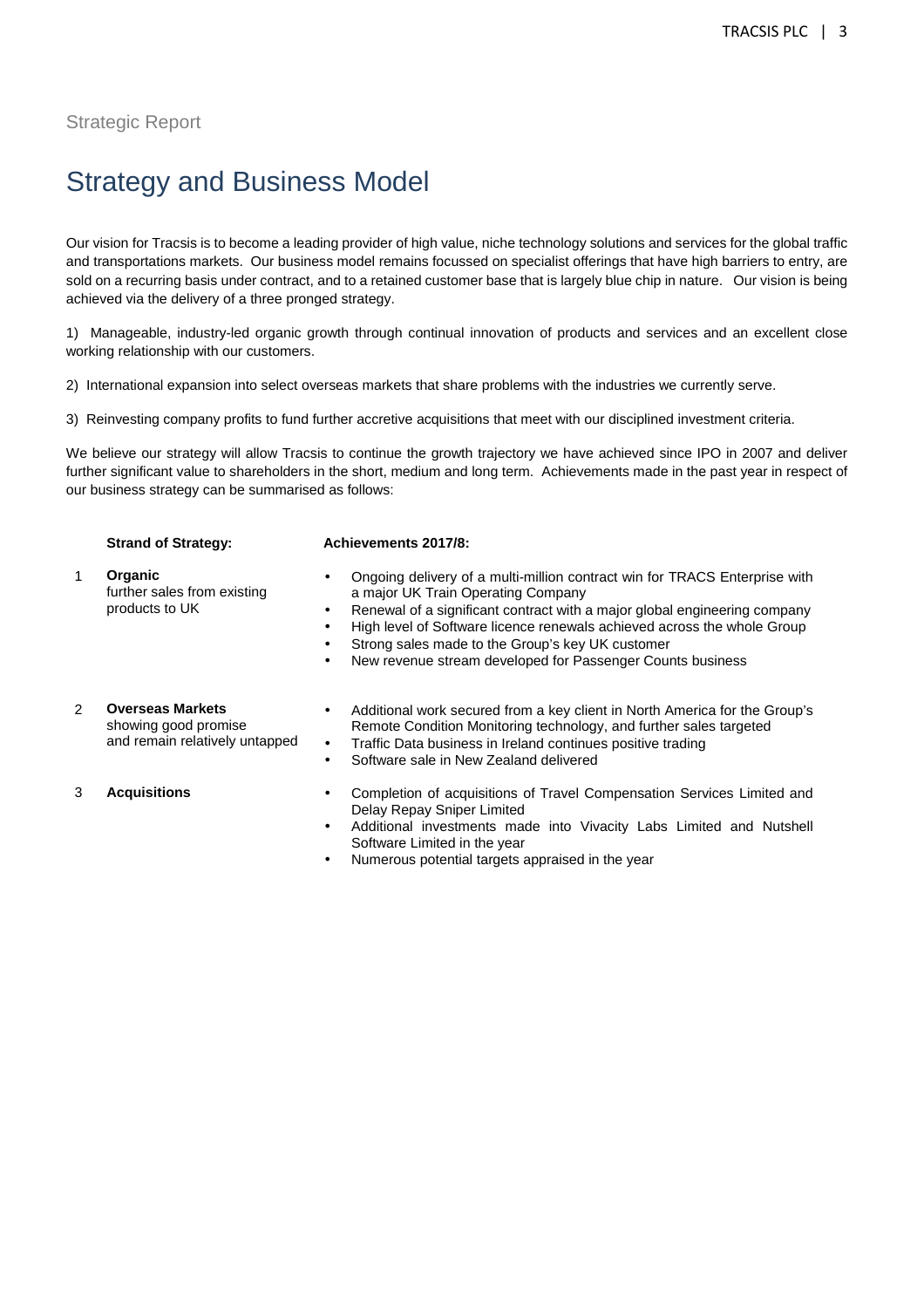# Chairman & Chief Executive Officer's Report

#### **A welcome from Chris Cole, Non-Executive Chairman**

I am pleased to report that once again Tracsis has achieved another successful year of trading with good organic growth across all areas of the Group, record levels of revenue and profitability and further progress on a range of operational and strategic goals across both divisions of the business. Tracsis also completed two successful acquisitions of well run and profitable enterprises (TCS and DRS) which continues the established theme of considered, accretive M&A in line with our stated growth strategy.

The culmination of this progress has translated into strong financial performance, and a business that is well positioned to take advantage of interesting and dynamic traffic and transport markets that are changing at a significant pace. On behalf of the Board, my sincere thanks go to all Tracsis employees for their continued hard work and dedication and I look forward to the coming year.

#### **Introduction**

The year ended 31 July 2018 was a further year of growth, with Group revenues close to £40m, an overall increase of 16%, with organic revenue growth, excluding acquisitions, of some 14% which was particularly pleasing. The impact of M&A activity was negligible given the specific timing of the Travel Compensation Services (TCS) and Delay Repay Sniper (DRS) transactions and we expect these enterprises to make a good contribution with a full year of trading and the chance to integrate and leverage their operations and technology across the wider Group. The Group's financial position at year end remained strong, with cash balances in excess of £22m and no debt.

#### **Business overview**

Tracsis specialises in providing software, hosting services, consultancy and technology solutions to high value, mission critical challenges within the transport and traffic sector. The Group's market offering can be broadly categorised into two distinct offerings:

1. **Rail Technology & Services:** Application software development and licensing, cloud-based data hosting, remote condition monitoring technology (RCM), and associated operational, implementation and strategic consulting services.

The Group has a long pedigree in developing industrial strength application software that facilitates a variety of resource/asset optimisation that removes extraneous cost, increases network uptime and robustness and improves overall service delivery. Our software offering is primarily used by transport operators but also by infrastructure providers and maintainers. The Group also has a separate Remote Condition Monitoring (RCM) offering – hardware and software – that allows for real-time reporting on the status and health of critical infrastructure assets that can identify problems before they lead to failure and aid with preventative maintenance. Utilising our expertise in the sector, the Group's professional services division provides consultancy and specialist advice across the operational and strategic planning horizons and play a key role in advising owning Groups, operators and a range of regulatory bodies. The recent acquisition of TCS and DRS has expanded our technology offering and moves Tracsis into a new and disruptive element of the passenger transport market that we believe will experience significant growth in the near term.

The current focus of the Rail Technology & Services division is one of product expansion and improvement, customer upsell/cross-sell and the move to cloud based services. Our UK customer base continues to provide the best opportunities for organic growth by building on existing relationships and capabilities.

2. **Traffic & Data Services**: Data capture, analysis, categorisation and interpretation of traffic and pedestrian movement. Tracsis provides a means to help our clients understand demand for their services and in turn this allows for informed decision making and capital expenditure to ultimately aid with the planning, building and eventual day-to-day operations of a transport environment.

Over a number of years, the Group has developed what is now the largest traffic and transport data capture and analytics business in the UK. Latterly this has been bolstered through the acquisition of SEP and the investment made into Citi Logik and Vivacity Labs. This division has now expanded its addressable markets from roads, rail and highways to include the pedestrian rich environments of major sporting and outdoor events and is now focusing on the advent of urban planning and traffic management for Smart Cities.

The current focus of the Traffic & Data Services division is one of technology and process transition to undertake broader, more complex and ultimately more valuable projects for our clients. In moving this division to a stronger technology footing we expect to see a significant improvement in operating margin and good progress has been made in the past year in improving this metric.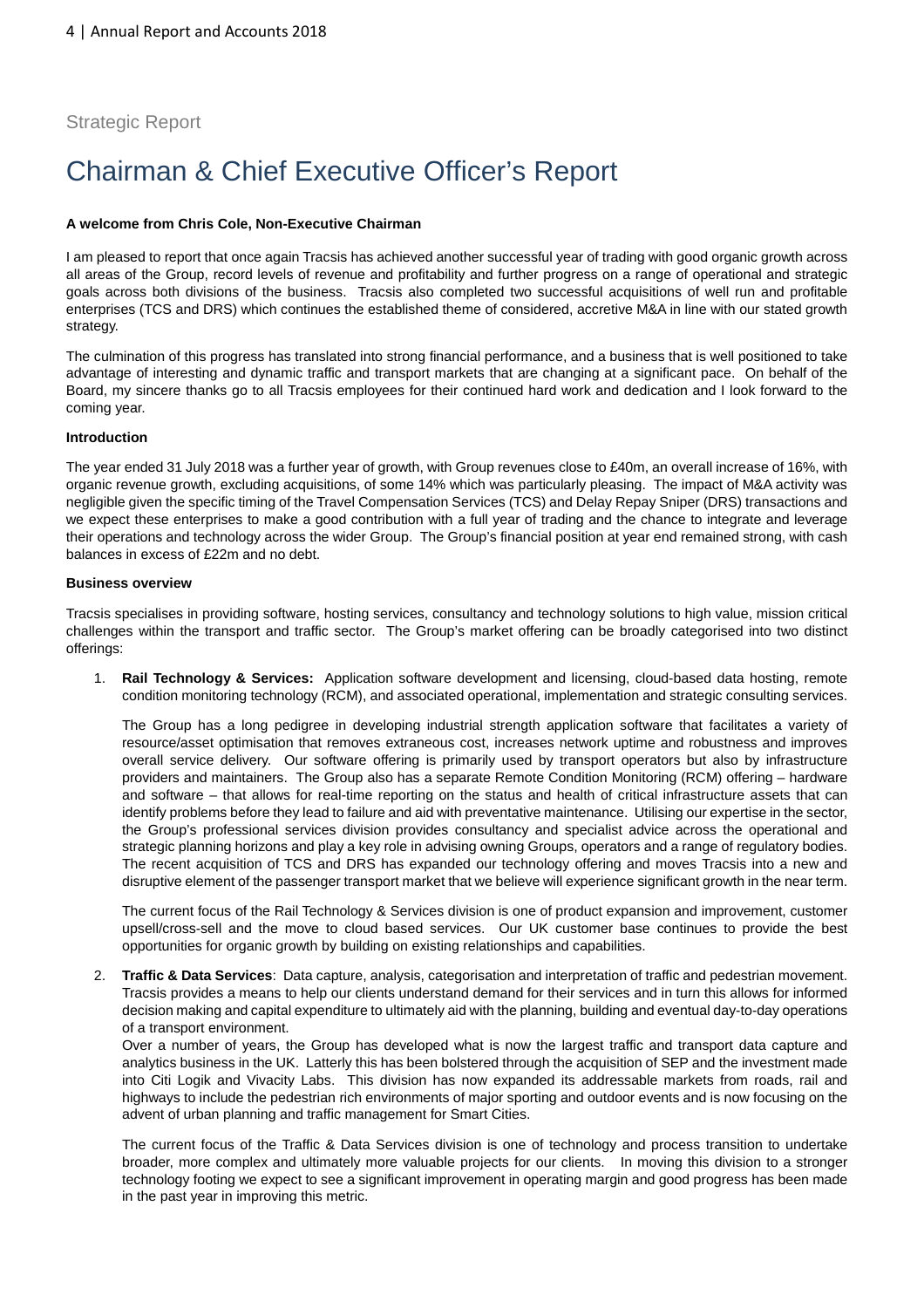The Group's mission is to help our clients solve complex, high value, data driven problems for which there is typically little by way of an alternative offering. Tracsis chooses to operate within the traffic and transport markets due to the abundance of complex problems where our expertise and products have clear and demonstrable benefit. These markets also exhibit several attractive traits for the Group – high barriers to entry due to domain knowledge, large and disparate data sets, well informed customers that understand the value/costs in the problems we solve, and a large pool of interesting M&A opportunities that can be difficult for external parties to access or understand without sector expertise.

The Directors believe that the traffic, transport and pedestrian rich environments are particularly well positioned for consistent, long term, and sustainable growth and that the Group will capitalise on this via an expanding portfolio of products and services that have a common theme of 'smart' planning and 'intelligent' mobility whilst delivering the savings and improvements our customers have grown to expect.

#### **Financial summary**

The Group achieved revenues of £39.8m which was an increase of 16% on the previous year (2017: £34.5m). It is important to note that the vast majority of this increase was organic, with limited revenue from M&A given the specific timing of the TCS and DRS acquisitions.

Adjusted EBITDA\* of £9.4m was an increase of 11% on the previous year (2017: £8.5m), with Adjusted Profit\*\* of £8.7m being 13% higher than the previous year (2017: £7.7m). Statutory Profit before Tax was £8.3m (2017: £4.6m), although this includes an exceptional £2.65m credit relating to contingent consideration in respect of the Ontrac acquisition which arose due to specific target milestones not being met, though it is important to note that Ontrac performed very well all the same. Statutory Profit before Tax net of this exceptional credit was £5.6m which shows a comparable improvement on the prior year of some 22%. All of the financial metrics show good growth on the previous year and a solid organic performance.

At 31 July 2018, the Group's cash balances had increased to £22.3m (2017: £15.4m), and cash generation continues to be strong. Overall cash balances increased by £6.9m in the financial year, after the acquisition of TCS and DRS (£1.7m cash outflow), the investments in Vivacity Labs and Nutshell amounting to £0.7m, and paying contingent consideration of £0.3m (in respect of the SEP year two earn out). Post period end, an amount of £2.1m was paid in respect of the Ontrac year two earn out which represented good trading and profitability. The business therefore generated net cash of c. £10m which once again demonstrates strong conversion of profits to cash. The Group continues to be debt free.

As mentioned above, the statutory results include an exceptional credit of £2.65m in respect of the finalisation of the Ontrac contingent consideration, as required by IFRS3. This credit came about due to the inclusion of profit related performance targets within the deal structure for Ontrac. Whilst this business has performed very well in the past two years, the full contingent consideration was not maximised which gave rise to the credit. Needless to say, this is a non-cash exceptional credit and should be viewed as a non recurring item that is not part of underlying performance.

\* Earnings before finance income, tax, depreciation, amortisation, exceptional items, other operating income, and share-based payment charges and share of result of equity accounted investees – see note 31 for reconciliation

\*\* Earnings before finance income, tax, amortisation, exceptional items, other operating income, share-based payment charges, and share of result of equity accounted investees – see note 31 for reconciliation

#### **Trading Progress and Prospects**

#### Rail Technology & Services

Summary segment results:

| Revenue                                  | £19.0m (2017: £16.0m)              | +19%   |
|------------------------------------------|------------------------------------|--------|
| EBITDA *                                 | £6.8m $(2017: \text{\pounds}6.5m)$ | $+5\%$ |
| Profit before Tax $£6.6m$ $(2017:£6.3m)$ |                                    | $+4\%$ |

(excluding £2.65m exceptional credit)

#### **Software**

Software sales, excluding Ontrac, were £7.7m (2017: £6.4m), which was a significant increase (20%) on the previous year, mainly due to the Group starting work on delivering a major multiyear contract with one of the largest Train Operating Companies in the UK for our TRACS Enterprise solution. Delivery of this programme has been challenging and rewarding, with good progress being made, and the implementation will continue throughout the rest of current financial year. In preparation for the delivery of larger technology engagements of this type in future, we have taken active steps to significantly expand our development team which following a period of extensive recruitment is now close to full strength. Going forwards we will continue to market TRACS Enterprise to the rest of the UK market and are confident of making progress in the months and years to come. Outside this major contract, all aspects of the software portfolio once again performed well, with excellent renewal rates for the TRACS, Compass, and Retail & Operations product suites.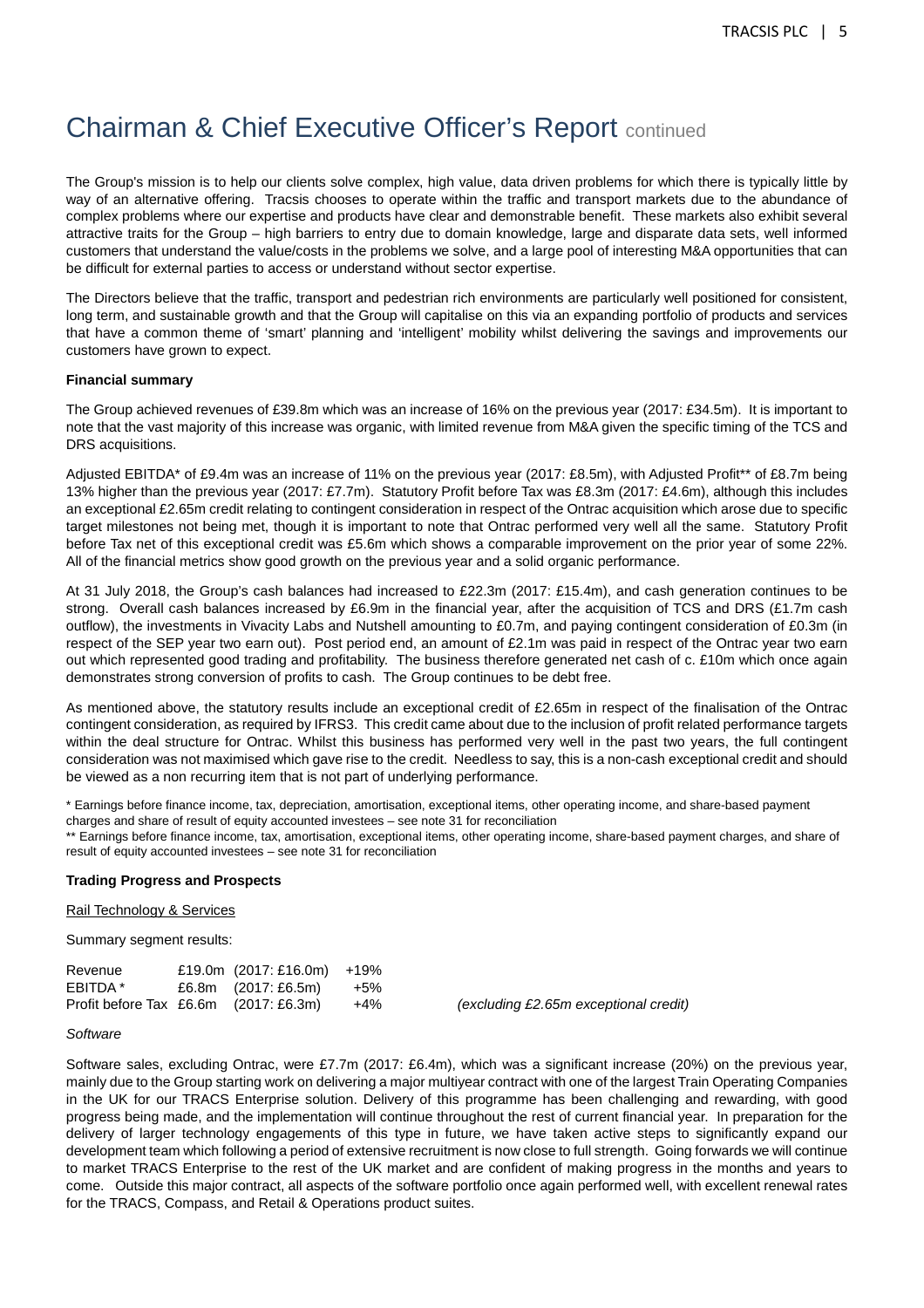#### **Ontrac**

Ontrac once again performed very well in the period and contributed revenue of £5.9m (2017: £5.3m), with the business completing a number of bespoke development projects for its key client, as well as benefitting from the high levels of recurring revenue that comes from its software licences and hosting services. The business continues to specialise in the digitisation, visualisation and streamlining of asset information and works closely with infrastructure clients and the railway supply chain on a number of key initiatives where shared information can result in significant improvements in data quality whilst removing extraneous processes and costs. Ontrac's Rail Hub and eTrac products remain highly relevant to the UK rail market and the business continues to market these initiatives along with other innovations to their customer base.

Ontrac performed well during the two year earn out period following acquisition by Tracsis in 2015 and additional performance related contingent consideration of £2.1m was paid to Ontrac shareholders post period end. Going forwards, Ontrac trading will now be included within the software element of the Rail Technology & Services division although we intend to maintain the Ontrac brand which is a well-known and reputable brand within its target market.

#### Remote Condition Monitoring (RCM)

Revenues of £3.0m were 15% higher than the previous year (2017: £2.6m), due to a combination of positive trading with the Group's main UK rail infrastructure client, additional business generated from other UK supply chain customers and further sales made within North America. As intimated previously, we now have business development resources within the US and we have seen a lot of activity in the past year which has led to several pilots and trial engagements. Whilst it is true to say this activity has not yet translated into meaningful revenue, we continue to believe there is a significant latent opportunity with overseas RCM and our plans remain unchanged for the coming year. Within the UK, our busbar pilot remains ongoing, and we continue to work with our major client for this exciting project which has huge growth potential in the future if successful.

#### Consultancy and Professional Services

Consultancy and professional services revenue was £1.9m (2017: £1.7m) which was a good performance helped by high levels of franchise bid work. Tracsis supported a bidder for the West Coast Partnership, Southeastern, and also Wales & Borders rail operations. In addition, we picked up good work from other government bodies, a variety of other train operating companies (TOCs), and several multi-disciplinary engineering companies.

#### Acquisitions: Travel Compensation Services (TCS) and Delay Repay Sniper (DRS)

In the six months post acquisition, TCS and DRS contributed £0.5m of revenue (2017: £nil). The business continues to work on a number of significant, high profile tenders which if successful, will lead to further growth in the future. The business has come a long way in a short space of time, and the area in which it operates is ripe for technology disruption with the solution that TCS provides offering a compelling return on investment for operators to dramatically reduce their delay repay processing costs. The Directors are keen to grow this part of the Group and integration has begun and is well underway. Most recently, TCS launched its new compensation service for the corporate business travel market which we believe is a further growth area outside of TOC and passenger engagement.

#### Traffic & Data Services

Summary segment results:

| Revenue                                 | £20.8m (2017: £18.5m)              | +13% |
|-----------------------------------------|------------------------------------|------|
| EBITDA *                                | £2.6m $(2017: \text{\pounds}2.0m)$ | +28% |
| Profit before Tax $£2.0m$ (2017: £1.4m) |                                    | +46% |

#### Traffic Data and Passenger Counts

Revenues of £14.5m were delivered in the year (2017: £12.8m), which reflect good organic growth in the year. Our traffic data business delivered multiple large and diverse projects including a significant and challenging project for Transport for London looking at City wide cycle assets (given rising demand and inherent safety concerns), and also renewed and expanded a major contract with a global engineering consultancy. General trading elsewhere remained solid, and margins were improved by the structural and technological changes that were started in the previous financial year and remain ongoing. The result of our efforts led to significant cost reductions, a refocussed management team, and a streamlined business unit that has produced a strong performance in the year.

With regard to passenger counting, we also developed a piece of analysis software that allows for automatic train loading data (i.e. passenger counts) to be taken directly from trains currently in service. This information is highly relevant to TOCs when making revenue protection and performance decisions and requires a high degree of accuracy given the vagaries of timetable changes, delays and unit swaps which can lead to erroneous information being used. The Board is pleased to be are up and running with this software service within a short space of time, and also with the meaningful revenue achieved in the year under review.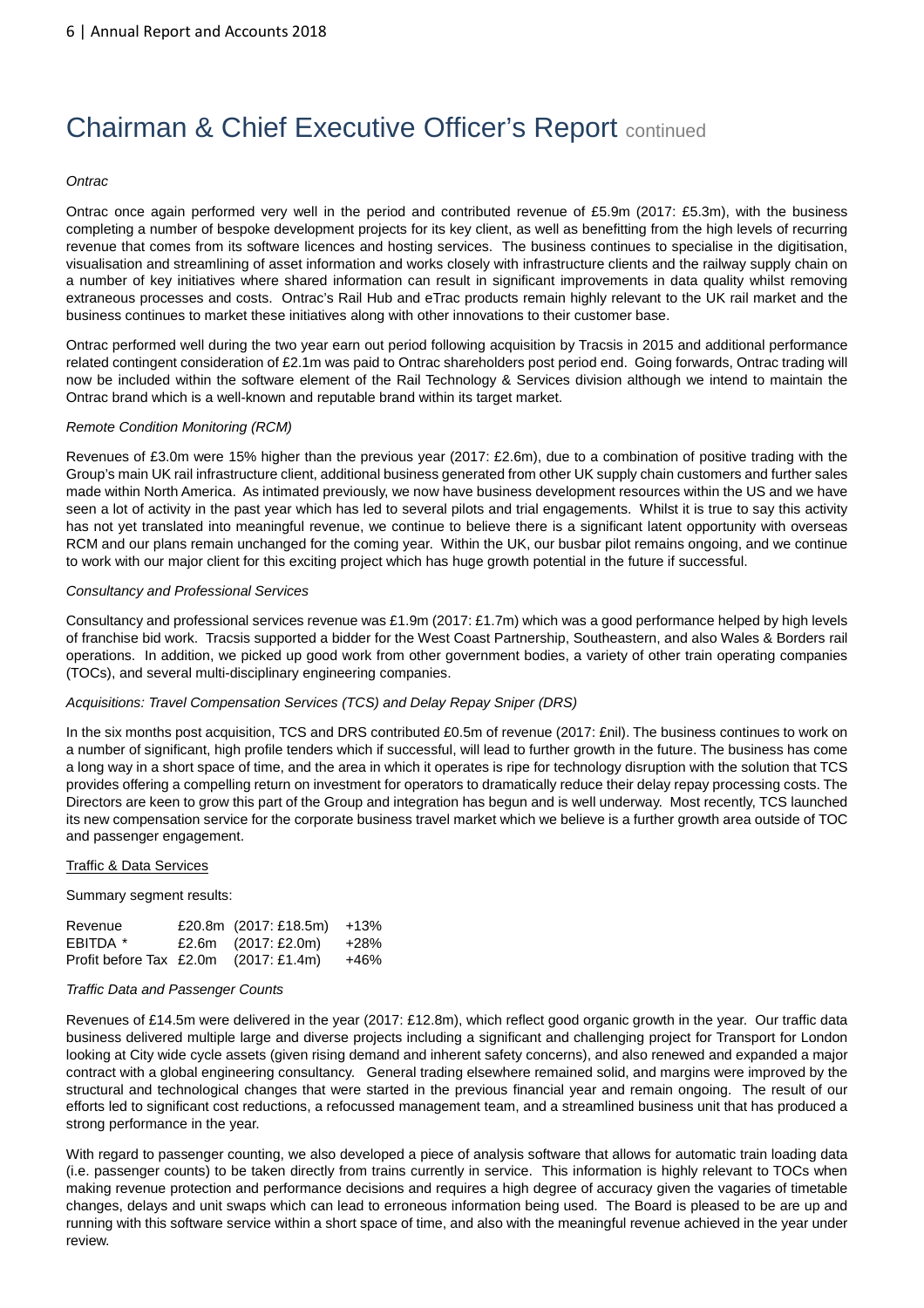Our traffic data offering continues to benefit from a sizeable market share within its relevant sector with a good and varied service offering to allow significant and diverse projects to be delivered. The strategy for this part of our business is unchanged – to transition what was historically a 'project led, service business' to a 'product led, technology business'. In doing so the Group believes it can achieve enhanced operational efficiencies via increased use of technology and process improvements to improve both gross and net margin. Tracsis remains excited by the opportunity new technology poses and our investment into the Vivacity Labs 'Felicity' platform is showing real promise in terms of increasing our data analysis ability and transitioning to a more technology led approach.

#### SEP

SEP achieved revenues of £6.3m (2017: £5.7m) which was pleasing, and the business has made good progress in transitioning from an owner managed business to a division of a public company. The delivery during the peak summer months was strong as always, and this year also saw the continuation of clients using our Tracsis Live Traffic software, which provides event operators with a real time insight into traffic and pedestrian dynamics that comprises ANPR technology, together with application software developed internally by the Group's development team The Group continues to work closely with one of the largest clubs in the English Premier League and looks forward to replicating our success within this market in the year ahead as we target other stadiums and fixed venue events.

Overall, it was pleasing to see margins within the T&DS Division increasing compared to the previous year, which was a key objective set out at the start of the financial year.

#### **Dividends**

In February 2012, the Board implemented a progressive dividend policy and the Group intends to maintain this going forwards. An interim dividend of 0.7p per share for 2016/17 was paid in April 2018. A final dividend of 0.9p per share in respect of 2017/18 is proposed, to take the full year dividend to 1.6p. This represents a 14% increase on the previous year's dividend of 1.4p per share.

As always, the dividends remain well covered by the Group's profitability and cash position, which supports its primary focus on growth via acquisition and through further development of new products and services. The Board is committed to maintaining the progressive dividend policy as the business continues to trade profitably and in line with its expectations.

The dividend will be paid on 15 February 2019 to shareholders on the register on 1 February 2019.

#### **Acquisitions**

The Board was delighted to have completed the acquisitions of TCS and DRS during the year. Both businesses operate within the Delay Repay (DR) space which is a passenger compensation regime that exists within multiple transport environments for delayed or cancelled services. Within the rail sector, DR has existed for many years and is an obligation of most franchise operations. In recent years however, a combination of rising fares, poor service performance and government policy/intervention has raised the profile of DR which has in turn given rise to far greater volumes of passenger claims. This in turn has created several areas where Tracsis can get involved with the main one being assisting TOCs automatically process valid DR claims through an intelligent software engine that process claims at a far higher accuracy, with greater speed and lower cost than a human counterpart (similar in concept to the rest of Tracsis' software suite).

TCS and DRS were acquired with a deal structure that reflects the significant growth opportunities that exist within their markets, and hence have a large amount of contingent consideration potentially payable should the businesses grow significantly from their current levels. An amount, reflecting the current performance of each business was paid upfront, with the balance payable subject to various stretch targets being achieved. In the six months post acquisition, TCS and DRS delivered revenue of £0.5m, and a PBT of £0.1m (pre exceptional deal costs and amortisation).

Numerous other acquisition opportunities were appraised during the year and the pipeline of opportunities remains as strong as always. The Group's appetite for making further accretive acquisitions that meet with our stated investment criteria remains unchanged and we expect to complete further transactions in due course.

#### **Investments**

During the previous year, the Group announced that it had made a strategic investment of up to £1.3m into Vivacity Labs Limited ("Vivacity"), a provider of smart, hyperlocal data for smart cities and intelligent transport systems, in return for a 28.1% equity stake. To the end of July 2018, Tracsis has invested £1.0m of this total amount, in return for 23.3% of the equity, including an investment of £0.6m that was made in the current financial year. Tracsis held a warrant to subscribe for a further 4.8% of the enlarged share capital for an additional £0.3m which was exercised post period end.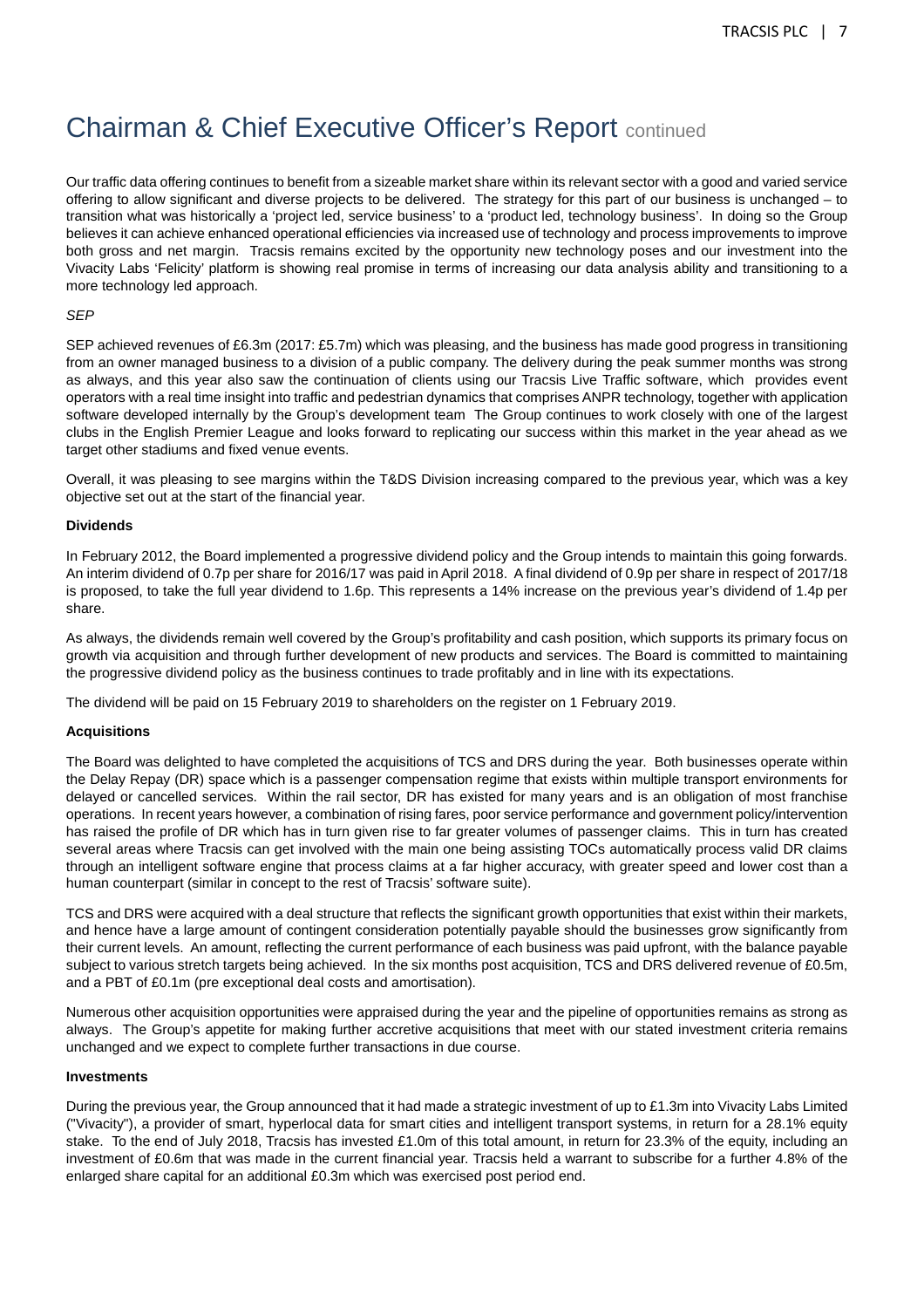The Traffic & Data Services Division also entered into an Agreement to begin to adopt the Vivacity machine learning technology, which has the potential to significantly enhance our traffic analysis capability whilst also reducing the associated overhead costs of video processing. This work is still at a relatively early stage but is showing significant promise and will be a key focus for the Traffic Data team in the coming year.

The Group continues to hold an investment in Citi Logik Limited and at year-end held 17.24%. Citi Logik was successful in securing further monies from Innovate UK during the year and has won multiple First of a Kind (FOAK) projects to demonstrate mobile network data analytics (i.e. utilising consumer mobile phone data to model traffic and pedestrian movements in near real time).

#### **Summary and Outlook**

In summary, 2017-18 was another good year for Tracsis on multiple fronts, with strong organic growth and financial performance coupled with operational progress and capped off by an exciting acquisition. The Group continues to mature and evolve both in terms of people, processes and technologies and remains well positioned for the future.

Tracsis' growth strategy remains unchanged: to deliver shareholder value both organically and through acquisition of complementary businesses, and by developing products and services that solve well recognised, high value problems that are poorly served by existing technology. The Group's business model continues to focus on markets that generally have high barriers to entry, with contracts that are sold on a recurring/repeat basis, and to a retained customer base that is predominantly blue chip in nature. This strategy has worked well in the past to generate consistent growth and significant returns for shareholders and the Group believes it will continue to work well in the future.

As always our thanks go to our staff, customers and other partners, and we look forward to sharing further success with them in the years ahead.

#### **Chris Cole, Chairman**

#### **John McArthur, Chief Executive Officer**

8<sup>th</sup> November 2018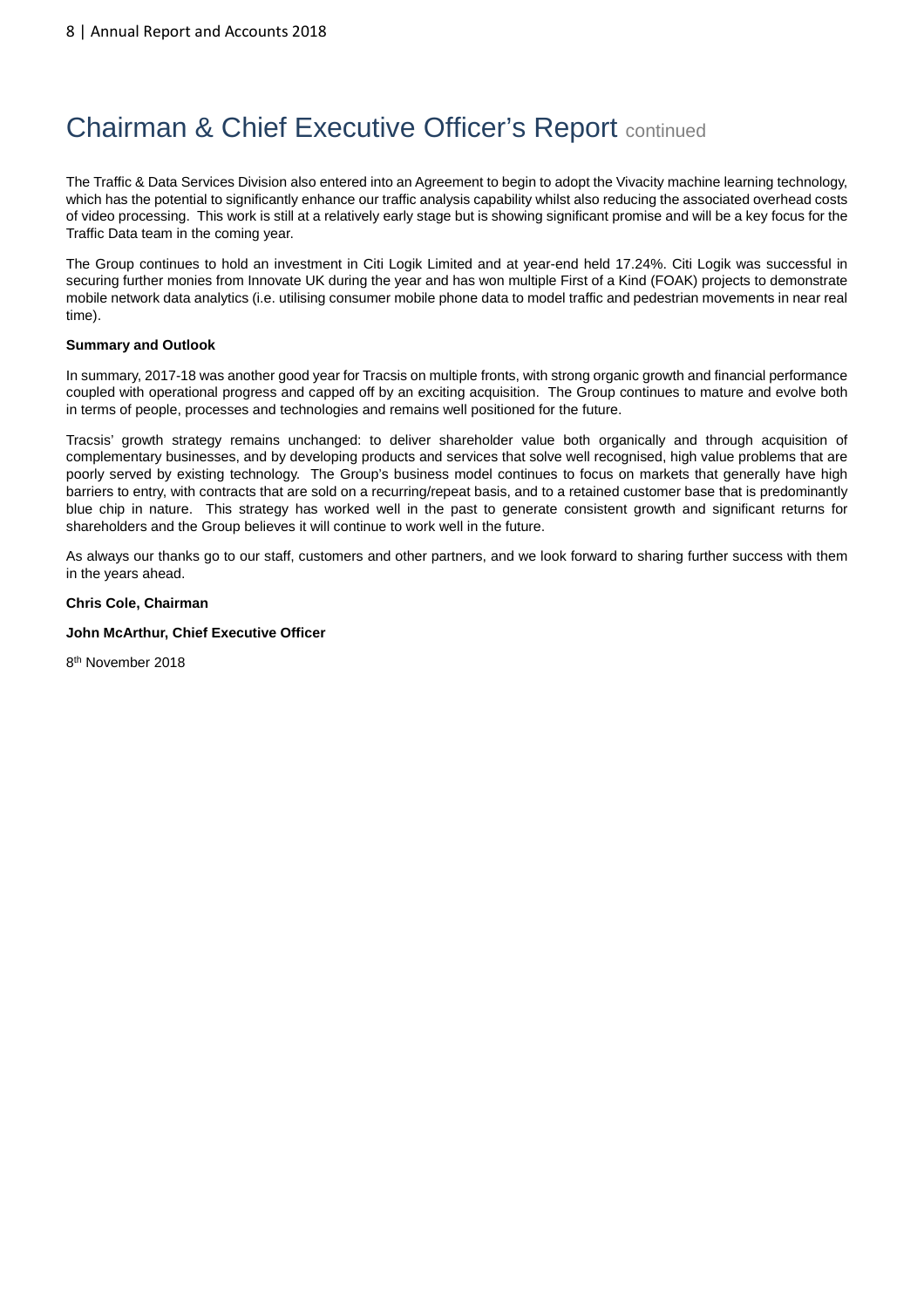# Risk Management

#### **Key risks**

The board carefully considers the risks facing the Group and endeavour to minimise the impact of those risks. The key risks are as follows:

| Description/Potential impact:                                                                                                                                                                                                                                                                                   |          | Area of Group<br>impacted:                                                   | Mitigation:                                                                                                                                                                                                                                                                                                                                                                                                                                                                                                                                                                                                                                                                                             | Change in the year:                                                                                                                                                             |
|-----------------------------------------------------------------------------------------------------------------------------------------------------------------------------------------------------------------------------------------------------------------------------------------------------------------|----------|------------------------------------------------------------------------------|---------------------------------------------------------------------------------------------------------------------------------------------------------------------------------------------------------------------------------------------------------------------------------------------------------------------------------------------------------------------------------------------------------------------------------------------------------------------------------------------------------------------------------------------------------------------------------------------------------------------------------------------------------------------------------------------------------|---------------------------------------------------------------------------------------------------------------------------------------------------------------------------------|
| Rail industry structure changes                                                                                                                                                                                                                                                                                 |          |                                                                              |                                                                                                                                                                                                                                                                                                                                                                                                                                                                                                                                                                                                                                                                                                         |                                                                                                                                                                                 |
| The<br>present<br>structure<br>and<br>organisation of the rail industry in<br>the UK may be changed in the<br>future, or by a future government,<br>impacting the Group. The Group<br>continues to derive a significant<br>amount of its results from the UK<br>rail industry.                                  | 1.       | Rail Technology<br>& Services                                                | Several<br>οf<br>the<br>Group's<br>products and services are<br>expected to be still in demand<br>regardless of the structure of<br>the industry they have a clear<br>and<br>demonstrable<br>value<br>proposition<br>(though<br>some<br>more than others) and return<br>on investment case. The<br>Group expects that demand for<br>certain solutions will remain<br>of<br>regardless<br>ownership<br>structure. However, in certain<br>circumstances, there is very<br>little<br>mitigation<br>against<br>politically driven changes or<br>other structural changes.                                                                                                                                   | Increased given the recent<br>rail industry challenges that<br>have been well publicised in<br>the press and the political<br>headlines that the rail<br>industry has received. |
| Competition                                                                                                                                                                                                                                                                                                     |          |                                                                              |                                                                                                                                                                                                                                                                                                                                                                                                                                                                                                                                                                                                                                                                                                         |                                                                                                                                                                                 |
| The success of the Group may<br>lead to increased competition, in<br>particular in Traffic & Data Services<br>where our products and services<br>may be more easily replicated. The<br>Group has a variety of product and<br>service offerings and some are<br>more exposed to more competition<br>than others. | 1.<br>2. | Traffic &<br>Data<br>Services<br>Rail Technology &<br>Services               | The<br>Group<br>pays<br>close<br>pricing<br>attention<br>to<br>and<br>customer satisfaction for areas<br>subject<br>to<br>most<br>strong<br>competition and endeavours to<br>make sure it is competitively<br>where<br>appropriate.<br>priced<br>Where possible, the Group<br>tries to ensure its products and<br>services have a clear value<br>proposition and return<br>on<br>investment such<br>that<br>the<br>products and services<br>are<br>embedded within its customer<br>base to reduce the exposure to<br>new entrants. The Group<br>restructured its Traffic & Data<br>Division<br>Services<br>in.<br>the<br>previous year and saw the<br>benefits of this during the year<br>under review. | No change in the year to the<br>risk of overall competition<br>across the Group.                                                                                                |
| Reduced government spending                                                                                                                                                                                                                                                                                     |          |                                                                              |                                                                                                                                                                                                                                                                                                                                                                                                                                                                                                                                                                                                                                                                                                         |                                                                                                                                                                                 |
| The Group continues to derive<br>revenues directly and indirectly<br>from government commitment to<br>invest and modernise transport<br>infrastructure,<br>and<br>would<br>be<br>significantly impacted if these<br>public funding streams<br>were<br>reduced.                                                  | 1.<br>2. | Traffic &<br>Data<br><b>Services</b><br>Rail Technology &<br><b>Services</b> | As the Group continues to<br>grow and diversify its revenue<br>streams, the exposure to<br>government spending should<br>reduce but will always be a risk<br>for the Traffic & Data Services<br>Division due to the nature of its<br>customer base. For the Rail<br>Technology<br><b>Services</b><br>&<br>Division, the Group attempts to<br>ensure that its offerings have a<br>clear return on investment and<br>value proposition, to ensure<br>demand will remain strong.                                                                                                                                                                                                                           | Increased in the year given<br>the increased proximity to<br>'Brexit'<br>the<br>and<br>uncertainties<br>this<br>may<br>potentially bring.                                       |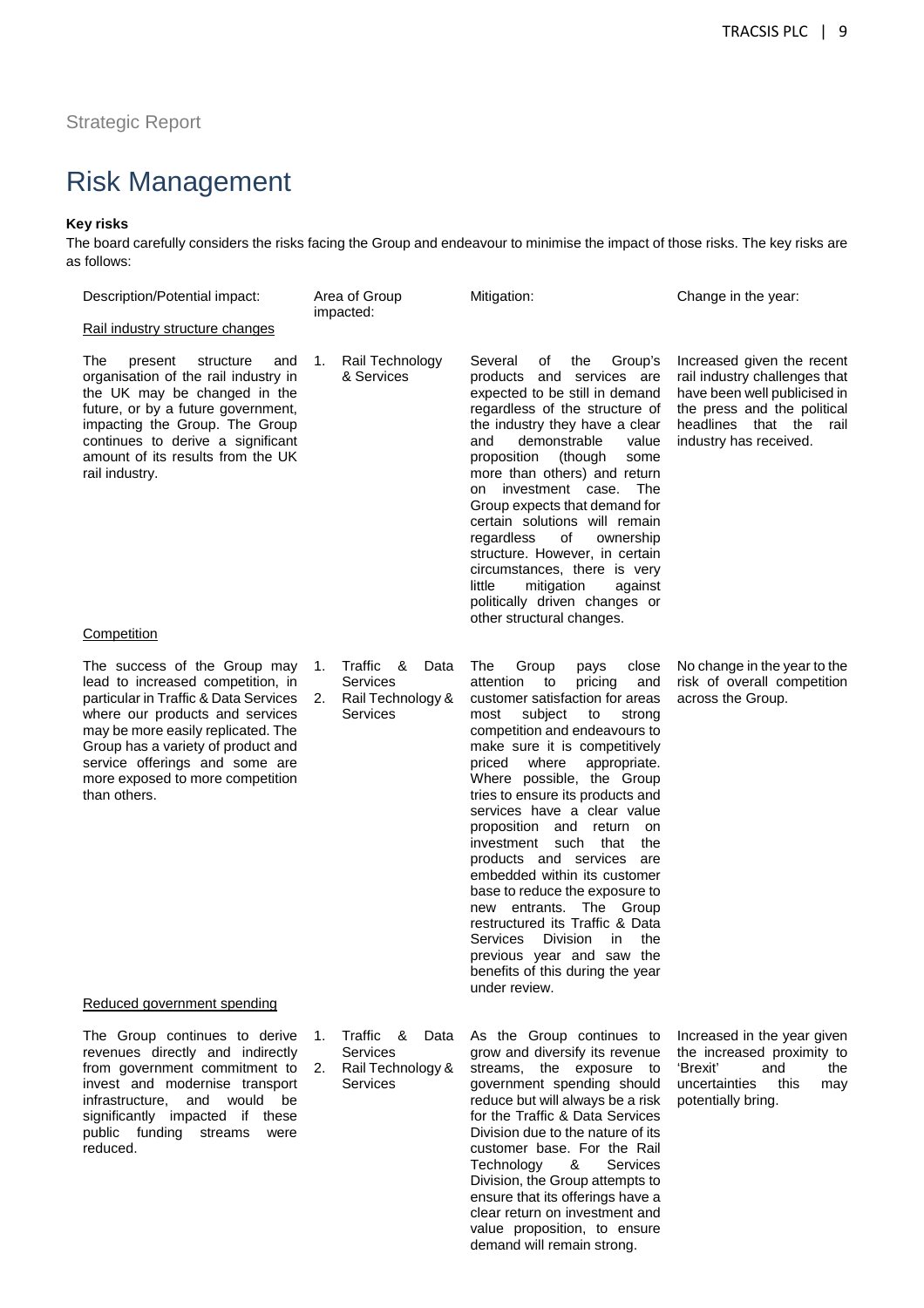# Risk Management continued

| Description/Potential impact:                                                                                                                                                                                                                                                                                                                                                                                                                                                                                                        | Area of Group<br>impacted:                                                        | Mitigation:                                                                                                                                                                                                                                                                                                                                                                                                                                                                                                                                        | Change in the year:                                                                                                                                                                                                                                                                                                                                                                                                                                                                        |
|--------------------------------------------------------------------------------------------------------------------------------------------------------------------------------------------------------------------------------------------------------------------------------------------------------------------------------------------------------------------------------------------------------------------------------------------------------------------------------------------------------------------------------------|-----------------------------------------------------------------------------------|----------------------------------------------------------------------------------------------------------------------------------------------------------------------------------------------------------------------------------------------------------------------------------------------------------------------------------------------------------------------------------------------------------------------------------------------------------------------------------------------------------------------------------------------------|--------------------------------------------------------------------------------------------------------------------------------------------------------------------------------------------------------------------------------------------------------------------------------------------------------------------------------------------------------------------------------------------------------------------------------------------------------------------------------------------|
| Reliance on certain key customers                                                                                                                                                                                                                                                                                                                                                                                                                                                                                                    |                                                                                   |                                                                                                                                                                                                                                                                                                                                                                                                                                                                                                                                                    |                                                                                                                                                                                                                                                                                                                                                                                                                                                                                            |
| The Group has a large number of<br>customers but derives a significant<br>amount of business from one key<br>customer for a large part of its Rail<br>Technology & Services offering.<br>There can be no guarantee as to<br>the timing or quantum of any<br>potential future orders from this<br>customer.<br>Furthermore,<br>the<br>Group's Traffic & Data Services<br>division operates under a number<br>of Framework Agreements with<br>one large one in particular from<br>whom a significant amount of<br>revenue is obtained. | Rail Technology &<br>1.<br><b>Services</b><br>Traffic &<br>2.<br>Data<br>Services | As the Group continues to<br>grow and evolve, the exposure<br>to and reliance on any one<br>customer will reduce. Although<br>the Group will always be<br>certain<br>exposed<br>to<br>key<br>customers, it manages this risk<br>with<br>the<br>engaging<br>by<br>proactively<br>customers<br>to<br>understand their needs and<br>respond to them in terms of<br>changes to products or service<br>offerings to reinforce the<br>relationship to ensure that its<br>products and services are<br>embedded with the customer<br>as best as possible. | No major change in the<br>year.<br>Total revenues from the<br>Group's largest customer<br>14%<br>of Group<br>were<br>revenue (2017: 16%).<br>Revenues in respect of the<br>Group's Remote Condition<br>Monitoring accounted for<br>around 8% (2017: 8%) of<br>total Group revenue.<br>The Traffic & Data Services<br><b>Division</b><br>continued<br>to<br>account for over half of<br>overall Group revenues and<br>derived<br>£3.2m<br>(2017)<br>£2.5m) from one particular<br>customer. |
| Attraction and retention of key<br>employees                                                                                                                                                                                                                                                                                                                                                                                                                                                                                         |                                                                                   |                                                                                                                                                                                                                                                                                                                                                                                                                                                                                                                                                    |                                                                                                                                                                                                                                                                                                                                                                                                                                                                                            |
| The Group continues to have a<br>number of key individuals. Skills<br>and expertise in our markets are<br>specialist and hard to find or<br>develop, and so further growth of<br>the business may be restricted<br>should key individuals leave the<br>business or if the business is<br>unable to attract and recruit new<br>staff to deliver its growth plans.                                                                                                                                                                     | All parts of the Group.                                                           | The Group believes it offers<br>competitive<br>remuneration<br>and also offers<br>packages,<br>various<br>share<br>incentive<br>schemes to staff in order to<br>attract and retain high calibre<br>employees.<br>Such<br>share<br>schemes are designed such<br>that employees are rewarded<br>in the success of the Group,<br>and are tied in for a period of<br>time.                                                                                                                                                                             | Increased in the year for<br>parts of the Group given<br>two periods of contingent<br>consideration ended.                                                                                                                                                                                                                                                                                                                                                                                 |
| Delays to project delivery                                                                                                                                                                                                                                                                                                                                                                                                                                                                                                           |                                                                                   |                                                                                                                                                                                                                                                                                                                                                                                                                                                                                                                                                    |                                                                                                                                                                                                                                                                                                                                                                                                                                                                                            |
| During the previous year, the<br>Group was successful in securing<br>a significant contract with a major<br>UK Train Operating Company<br>which has a number of deadlines<br>for implementation, along with<br>should<br>penalties<br>certain<br>the<br>programme not be implemented in<br>accordance with the contractual<br>requirements and timeframes.                                                                                                                                                                           | Rail Technology &<br>1.<br><b>Services</b>                                        | The Group has deployed an<br>extensive<br>delivery<br>team,<br>following a major recruitment<br>exercise, and has worked with<br>the client to establish a project<br>plan to ensure that the project<br>has the best chance of<br>successful delivery.                                                                                                                                                                                                                                                                                            | Increased in the year as<br>delivery of this key contract<br>progressed.                                                                                                                                                                                                                                                                                                                                                                                                                   |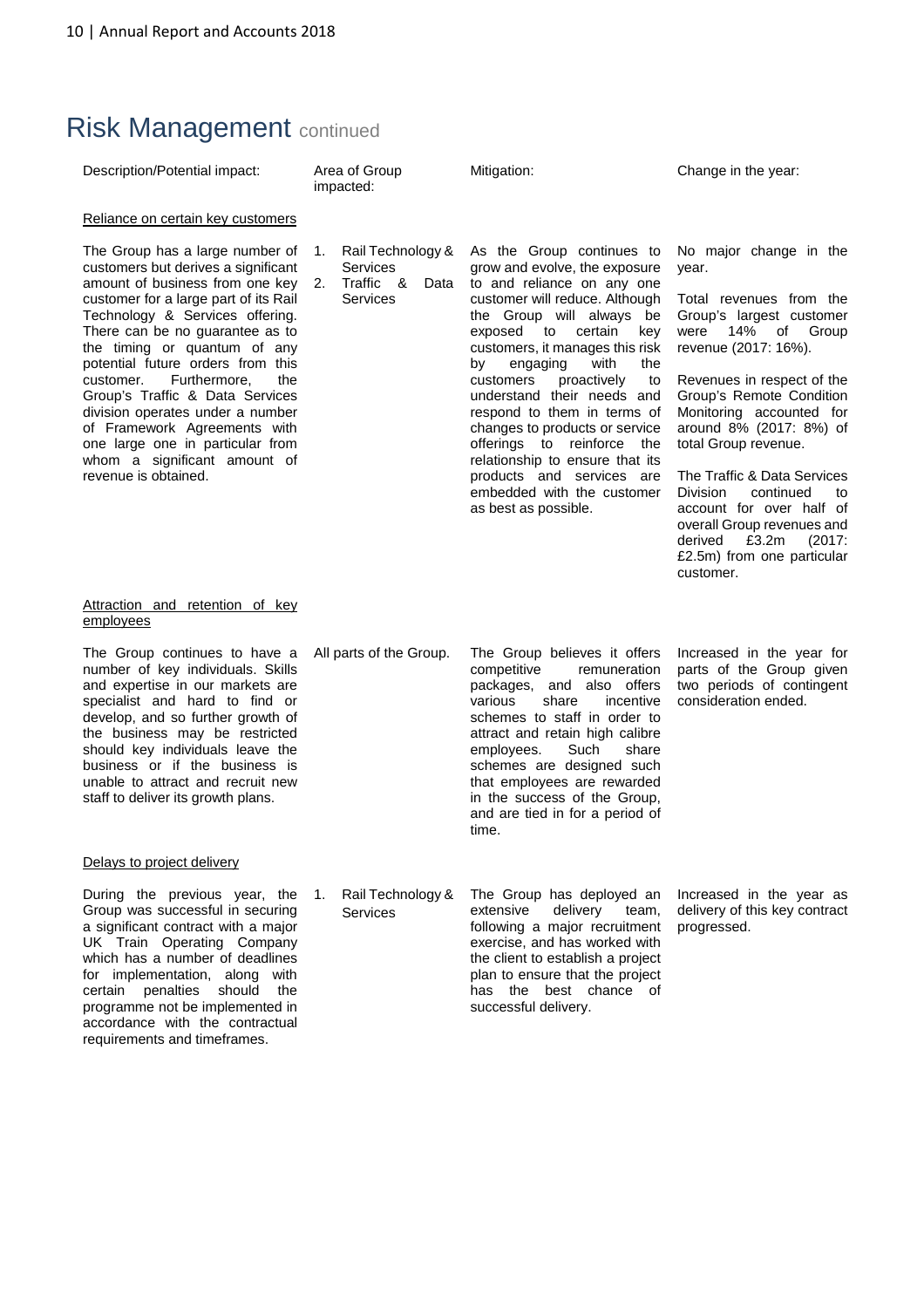# Risk Management continued

| Description/Potential impact:                                                                                                                                                                                                                                                                                                                                        |          | Area of Group<br>impacted:                                            | Mitigation:                                                                                                                                                                                                                                                                                                                                                                                                                                                                                                                                                                                                                                                                                                                                                                                                                                    | Change in the year:    |
|----------------------------------------------------------------------------------------------------------------------------------------------------------------------------------------------------------------------------------------------------------------------------------------------------------------------------------------------------------------------|----------|-----------------------------------------------------------------------|------------------------------------------------------------------------------------------------------------------------------------------------------------------------------------------------------------------------------------------------------------------------------------------------------------------------------------------------------------------------------------------------------------------------------------------------------------------------------------------------------------------------------------------------------------------------------------------------------------------------------------------------------------------------------------------------------------------------------------------------------------------------------------------------------------------------------------------------|------------------------|
| Technological changes                                                                                                                                                                                                                                                                                                                                                |          |                                                                       |                                                                                                                                                                                                                                                                                                                                                                                                                                                                                                                                                                                                                                                                                                                                                                                                                                                |                        |
| The Group has a variety of product<br>and service offerings which may be<br>under threat should competitors<br>develop rival technology or should<br>more effective ways of doing things<br>be discovered which make some of<br>the Group's services redundant.<br>This could potentially lead to<br>reduced levels of business.<br><b>Customer pricing pressure</b> | 1.<br>2. | Traffic &<br>Data<br>Services<br>Rail Technology &<br><b>Services</b> | The Group continues to invest<br>in research and development<br>for its technology products to<br>ensure that they remain up to<br>date and also relevant to the<br>customer base, as it also takes<br>feedback from its clients about<br>what they require from the<br>products. This helps to ensure<br>that they remain relevant.<br>Some of the Group's offerings<br>are protected by customer<br>relationships,<br>Framework<br>Agreements,<br>contractual<br>agreements<br>also<br>and<br>significant development costs,<br>which provide protection even<br>if new entrants may come<br>along. The Group made a<br>strategic investment in Vivacity<br>Limited<br>Labs<br>during<br>the<br>previous year to seek to<br>mitigate some of the risks<br>posed by technology to the<br><b>Traffic</b><br>&<br>Services<br>Data<br>Division. | No change in the year. |
| Price pressure from customers<br>may potentially result in margins<br>being eroded over time if lower<br>revenues are achieved than those<br>which were achieved historically.                                                                                                                                                                                       | 1.<br>2. | Traffic &<br>Data<br>Services<br>Rail Technology &<br>Services        | The Group believes it operates<br>a relatively lean structure in<br>order to protect against pricing<br>pressure, and is constantly<br>searching for ways to maintain<br>cost<br>base<br>operating<br>its<br>efficiently. When<br>reviewing<br>tenders and enquiries, pricing<br>is submitted accordingly on the<br>most favourable commercial<br>terms. The Group is committed<br>ensuring<br>customer<br>to<br>satisfaction and offering a<br>compelling<br>return<br>on<br>investment for its products with<br>a clear value proposition, with<br>the objective that the customer<br>base will continue to take its<br>products due to their quality<br>and business case, with price<br>being of less concern to them.                                                                                                                     | No change in the year. |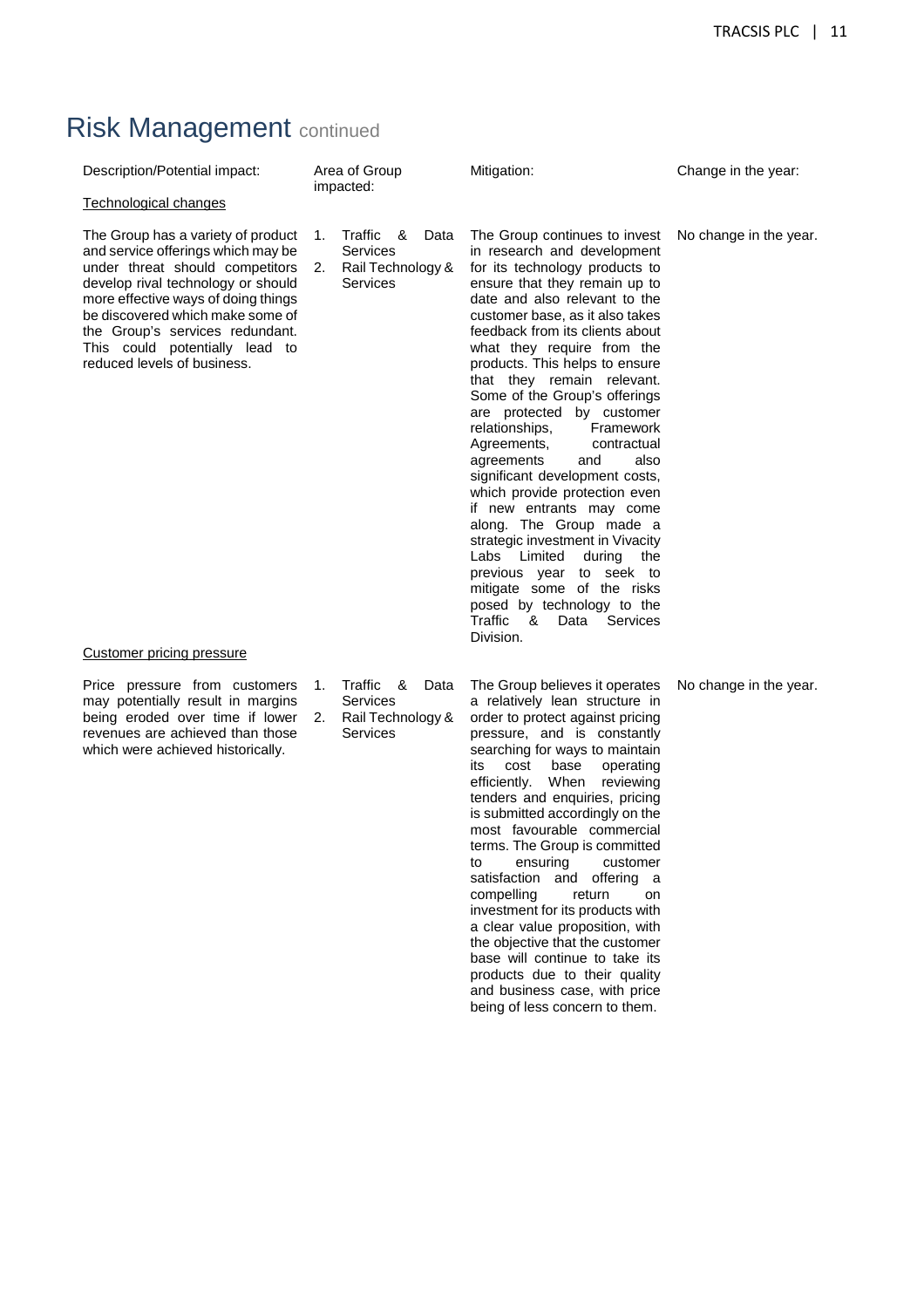spending. The Group has customers in Ireland and Sweden.

# Risk Management continued

| Description/Potential impact:                                                                                                                                                                                                                                                                                                                                                                                 | Area of Group<br>impacted:                                              | Mitigation:                                                                                                                                                                                                                                                                                                                                                                                                                                                                         | Change in the year:                                                                                   |  |
|---------------------------------------------------------------------------------------------------------------------------------------------------------------------------------------------------------------------------------------------------------------------------------------------------------------------------------------------------------------------------------------------------------------|-------------------------------------------------------------------------|-------------------------------------------------------------------------------------------------------------------------------------------------------------------------------------------------------------------------------------------------------------------------------------------------------------------------------------------------------------------------------------------------------------------------------------------------------------------------------------|-------------------------------------------------------------------------------------------------------|--|
| <b>Health &amp; Safety</b>                                                                                                                                                                                                                                                                                                                                                                                    |                                                                         |                                                                                                                                                                                                                                                                                                                                                                                                                                                                                     |                                                                                                       |  |
| The Group has a large number of<br>employees operating at a variety of<br>sites around the country.                                                                                                                                                                                                                                                                                                           | 1.<br>Traffic & Data<br>Services<br>Rail Technology<br>2.<br>& Services | The<br>Group<br>employs<br>a<br>dedicated Health & Safety<br>team for its Traffic & Data<br>Services division, and where<br>necessary elsewhere engages<br>the services of a specialist<br>Health & Safety Advisor.<br>Business unit heads report on<br>Health & safety matters to the<br>Board at every board meeting.<br>Across the Group, there are a<br>number of policies, procedures<br>and method statements to<br>provide<br>mitigation<br>against<br>health & safety risk. | No change in the year.                                                                                |  |
| <b>Brand reputation</b>                                                                                                                                                                                                                                                                                                                                                                                       |                                                                         |                                                                                                                                                                                                                                                                                                                                                                                                                                                                                     |                                                                                                       |  |
| Any adverse publicity concerning<br>the Group, or any of its subsidiary<br>businesses may have an impact on<br>future trading prospects if the<br>brand is adversely<br>Group's<br>affected as a result of this.                                                                                                                                                                                              | All parts of the Group                                                  | The Board maintains regular<br>dialogue with Operational staff<br>and Heads of Department and<br>so is made aware of any issues<br>so that corrective action can be<br>taken if necessary.                                                                                                                                                                                                                                                                                          | No change in the year.                                                                                |  |
| Impact of EU Referendum                                                                                                                                                                                                                                                                                                                                                                                       |                                                                         |                                                                                                                                                                                                                                                                                                                                                                                                                                                                                     |                                                                                                       |  |
| decision<br>The<br>to<br>leave<br>the<br>European Union may have<br>- a<br>potential<br>the<br>impact<br>on<br>macroeconomic conditions in the<br>UK, from which the Group derives<br>the majority of its revenue and<br>profit, which may impact on the<br>Group's customers, in particular<br>those revenues derived from the<br>public sector should this lead to<br>reduction<br>in.<br>government<br>any | All parts of the Group                                                  | Tracsis continues to operate<br>within specific niche verticals<br>of the traffic data and transport<br>markets. The Group believes<br>that its market offering and the<br>sectors in which it operates<br>provides it with good resilience<br>to external influences although<br>vigilant of these<br>remains<br>influences.                                                                                                                                                       | Increased in the year as the<br>date<br>for<br>leaving<br>the<br>European<br>Union<br>gets<br>closer. |  |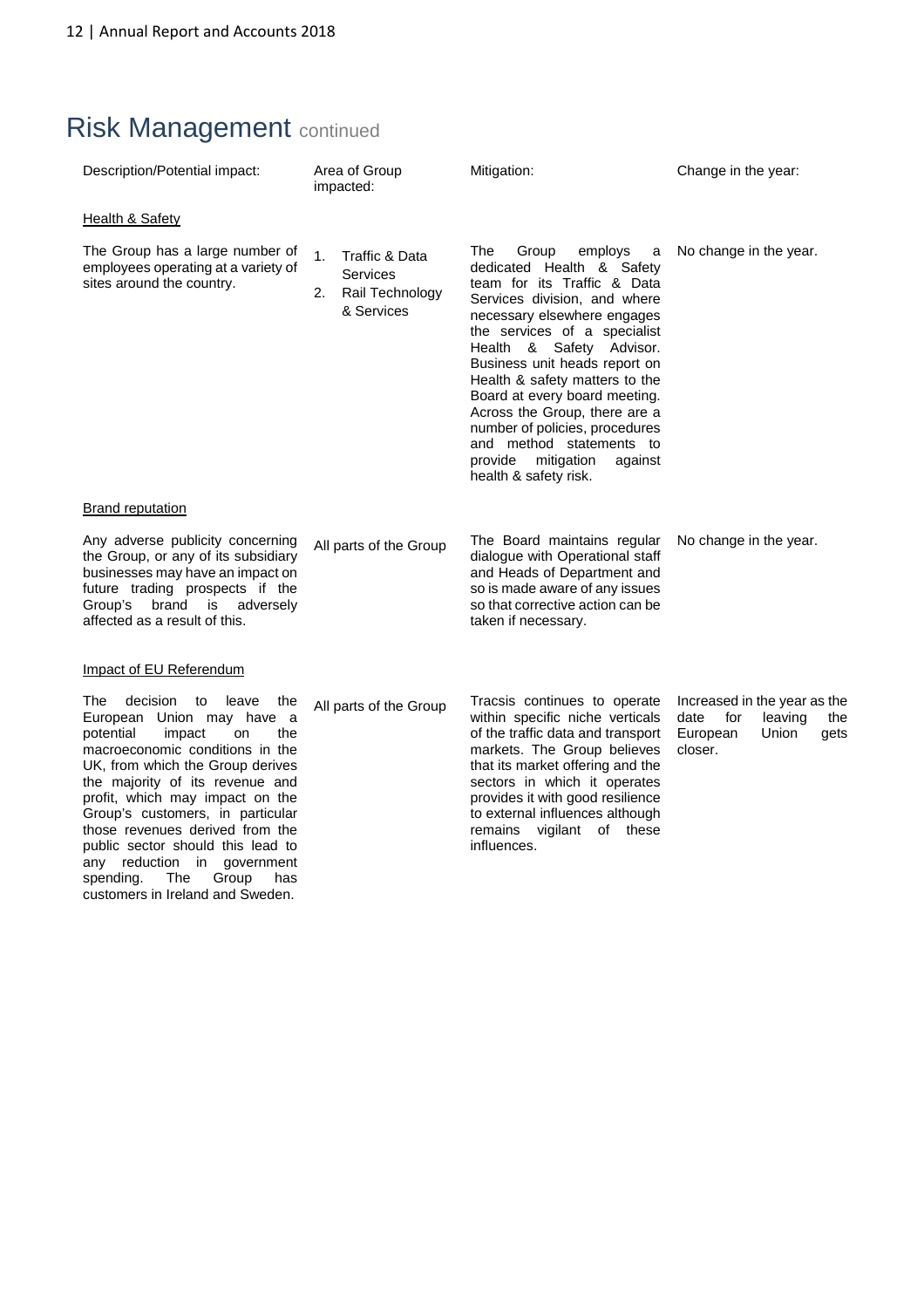# Key Performance Indicators

- 1. The Group's main Key Performance Indicators (KPIs) assessed at Group Level are as follows:
	- a. Sales Revenue and various Profit metrics versus budget, forecast and prior year
	- b. Sales prospects and forecasts versus budget and prior year
	- c. Cash balances, debtors and working capital requirements
- 2. Additional Key Performance Indicators specific to specific divisions:
	- a. Rail Technology & Services
		- i. Customer renewal rates for Software and new customer take up / product matrix
		- ii. Staff utilisation and chargeability
		- iii. Revenue by customer and by product type
		- iv. Delivery of major orders versus customer requirements
	- b. Traffic & Data Services:
		- i. Customer enquiries and conversion rates,
		- ii. Working capital tie up in debtors and work in progress and Capital expenditure
		- iii. Number of events and event days, plus casual staff costs relative to revenue









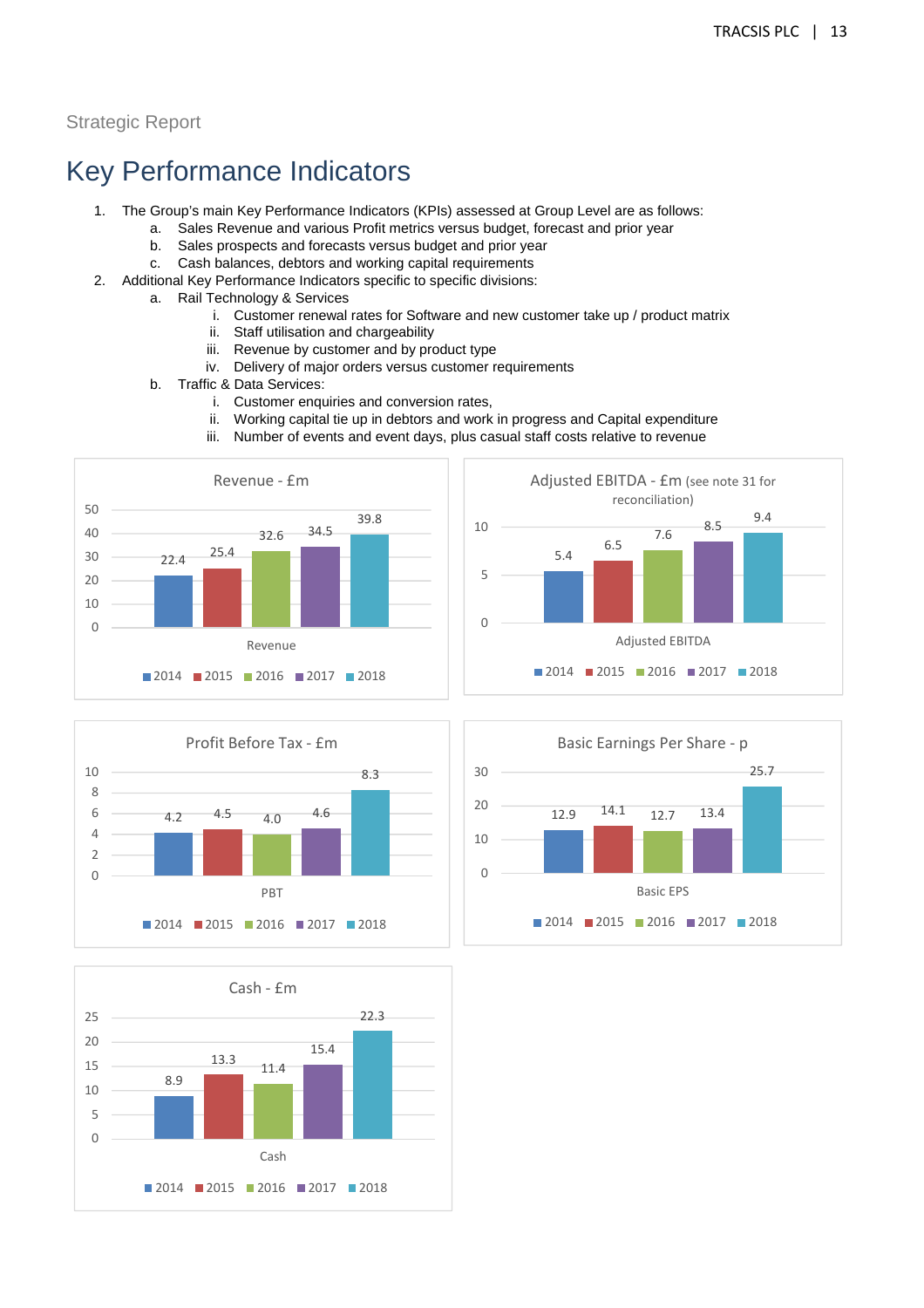Governance

# Board of Directors

#### Executive Directors

#### **John McArthur (43) Chief Executive Officer**

John has been the Chief Executive Officer of Tracsis since the formation of the company in January 2004. Prior to this he worked as an investment manager with Techtran Group Limited which specialises in developing the commercial potential of intellectual property developed at the University of Leeds. John also worked for several years with Axiomlab Group plc, a technology venture capital company, having started his career with Arthur Andersen & Co. He holds a first class degree in Management Science from the University of Strathclyde in Glasgow.

#### **Max Cawthra** (40) Chief Financial Officer

Max joined Tracsis in September 2010 as Financial Controller and was promoted to the Board in August 2011. Max is a Chartered Accountant, having trained with Ernst & Young in Leeds. Prior to joining Tracsis, Max spent seven years at Persimmon plc in a variety of roles.

#### Non-Executive Directors

Current:

#### **Chris Cole** (72) Independent Non-Executive Chairman

Chris is Non-Executive Chairman of WSP Global Inc. (listed on the Toronto Stock Exchange), the successor to WSP Group plc, and Non-Executive Chairman of Redcentric plc. Up until September 2018, he was also Non-Executive Chairman of Ashtead Group plc. Chris brings significant general business and public market experience to the Board from his current and previous roles.

Member of Audit Committee, Remuneration Committee and Nominations Committee.

#### **Lisa Charles-Jones** (47) Independent Non-Executive Director

Lisa, is a HR professional and worked for LSL Property Services plc for 13 years, which is listed on the Main Market of the London Stock Exchange, firstly as Head of HR and for the last ten years as Group HR Director. She is a member of the Chartered Institute of Personnel and Development and holds an MBA from the University of Durham. Lisa brings a wide range of HR experience to the Board.

Member of Audit Committee, Remuneration Committee and Nominations Committee.

#### **Liz Richards** (60) Independent Non-Executive Director

Liz was previously Group Finance Director of Callcredit Information Group, from 2000 to 2015. Callcredit is a consumer data business, which grew from a start-up in 2000 to a £150m turnover business with over 1,000 employees. Following its significant growth and success, the business was sold in 2014 for circa £500m. Liz is a Chartered Accountant, having trained with EY, and currently is Non-executive Director and audit committee chair of LINK Scheme Ltd, the UK ATM network operator. Prior to Callcredit, Liz worked in a variety of finance roles. Liz brings extensive Finance experience to the Board.

Member of Audit Committee, Remuneration Committee and Nominations Committee.

#### **Mac Andrade** (42) Independent Non-Executive Director (appointed 1 November 2018)

Mac was appointed to the Board on 1 November 2018. Mac has held various senior roles at FirstGroup Plc, Network Rail, Scottish & Southern Energy and National Grid. Mac brings extensive rail industry expertise and knowledge to the Board. Member of Audit Committee, Remuneration Committee and Nominations Committee.

Other Directors serving in the year:

#### **John Nelson** (71) Independent Non-Executive Director

John served as a Non-Executive Director during the year and until his resignation on 1 November 2018, and brought extensive rail industry experience to the Board having been involved in the industry for 50 years. John served as a member of Audit Committee, Remuneration Committee and Nominations Committee during the year.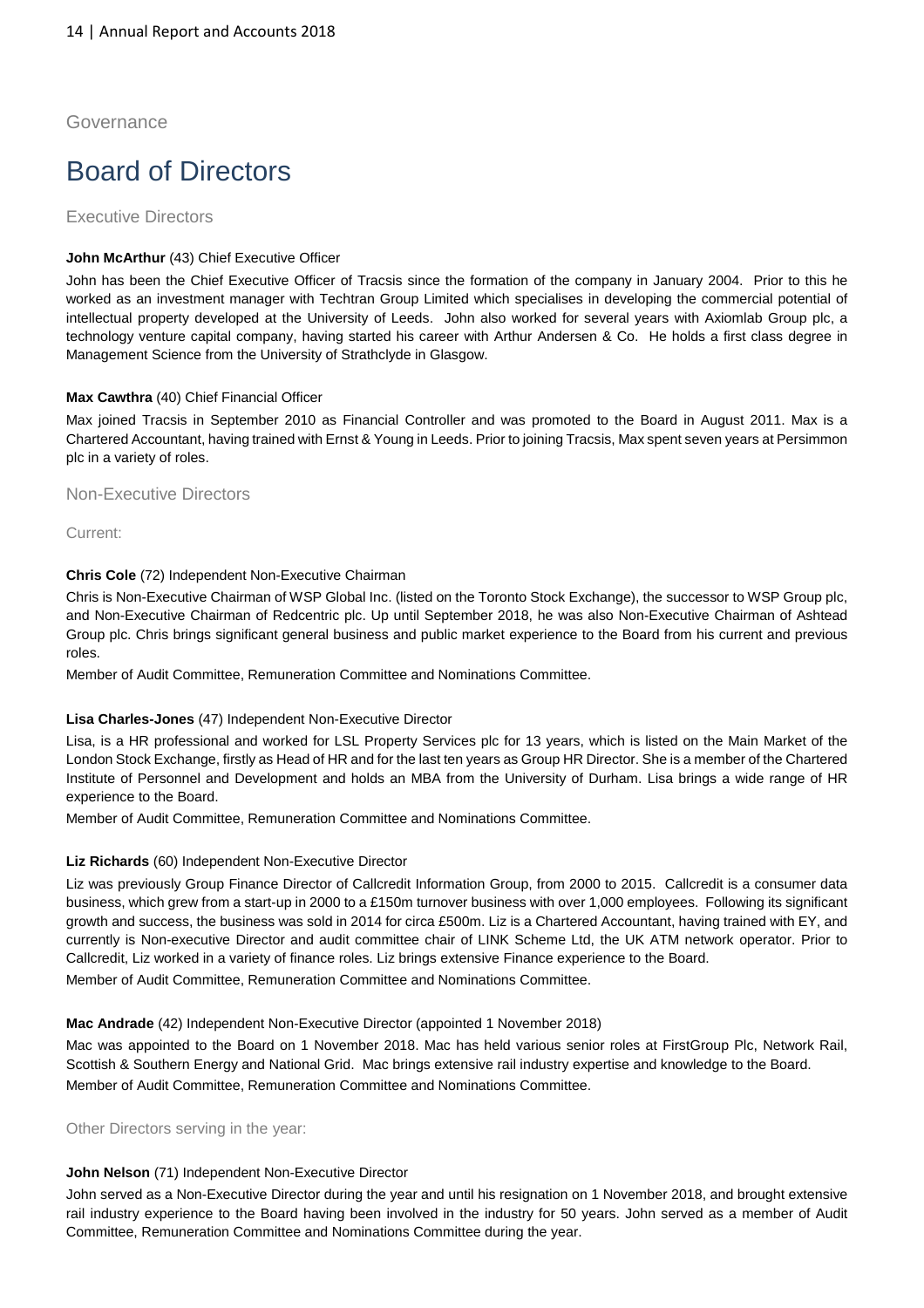#### Governance

# Directors' Report

The directors present their report and the audited financial statements for the year ended 31 July 2018.

Tracsis plc ('the Company') is a public limited company incorporated and domiciled in the United Kingdom and under the Companies Act 2006.

The address of the Company's registered office is Leeds Innovation Centre, 103 Clarendon Road, Leeds, LS2 9DF.

The Company is listed on AIM, part of the London Stock Exchange.

The Group financial statements were authorised for issue by the Board of Directors on 8 November 2018.

Further information on the activities of the business, the Group strategy and an indication of the outlook for the business are presented in the Chairman and Chief Executive Officer's Statement and the Strategy and Business Model sections of the report.

#### **Financial results**

Details of the Group's financial results are set out in the Consolidated Statement of Comprehensive Income, other primary statements and in the Notes to the Consolidated Financial Statements on pages 29 to 67.

#### **Dividends**

The Directors have adopted a progressive dividend policy, subject to growth, profitability and cash position in the future. An interim dividend of 0.7p per share was paid in April 2018. The Directors propose a final dividend of 0.9p per share, subject to shareholder approval at the forthcoming Annual General Meeting. This will give a full year dividend of 1.6p per share (2017: 1.4p).

#### **Directors**

The directors who serve on the Board and on Board Committees during the year are set out on page 14. John Nelson resigned as a Director on 1 November 2018 and Mac Andrade was appointed as a Director on 1 November 2018.

Under the Articles of Association of the Company, one third of the directors are subject to retirement by rotation at the forthcoming Annual General Meeting, notice of which accompanies this Report and Accounts. Accordingly Liz Richards and Lisa Charles-Jones retire by rotation and, being eligible, offer themselves for re-election. In relation to the re-elections of each of the directors, the Board is satisfied that each of these directors continues to be effective and to demonstrate commitment to the Company.

Information in respect of directors' remuneration is given in the Directors' Remuneration Report on pages 18 to 21.

#### **Directors' shareholdings**

Directors' beneficial interests in the shares of the Company, including family interests, at 31 July 2018 and 2017 were as follows:

|                                  | 31 July 2018 |                            | 31 July 2017 |                |  |
|----------------------------------|--------------|----------------------------|--------------|----------------|--|
|                                  | Number       | $%$ of<br>Number<br>issued |              | % of<br>issued |  |
|                                  | οf           | share                      | οf           | share          |  |
|                                  | shares       | capital                    | shares       | capital        |  |
| John McArthur                    | 957,783      | 3.38%                      | 1.062.783    | 3.80%          |  |
| Max Cawthra                      | 168,022      | 0.59%                      | 188,022      | 0.67%          |  |
| John Nelson (resigned 1 Nov 18)  | 125,824      | 0.44%                      | 100,824      | 0.36%          |  |
| Chris Cole                       | 7,000        | 0.02%                      | 7.000        | 0.02%          |  |
| Lisa Charles-Jones               |              |                            |              |                |  |
| Liz Richards                     |              |                            |              |                |  |
| Mac Andrade (appointed 1 Nov 18) |              |                            |              |                |  |

None of the Directors had any interests in the share capital of subsidiaries. Further details of share options held by the directors are set out in the Directors' Remuneration Report.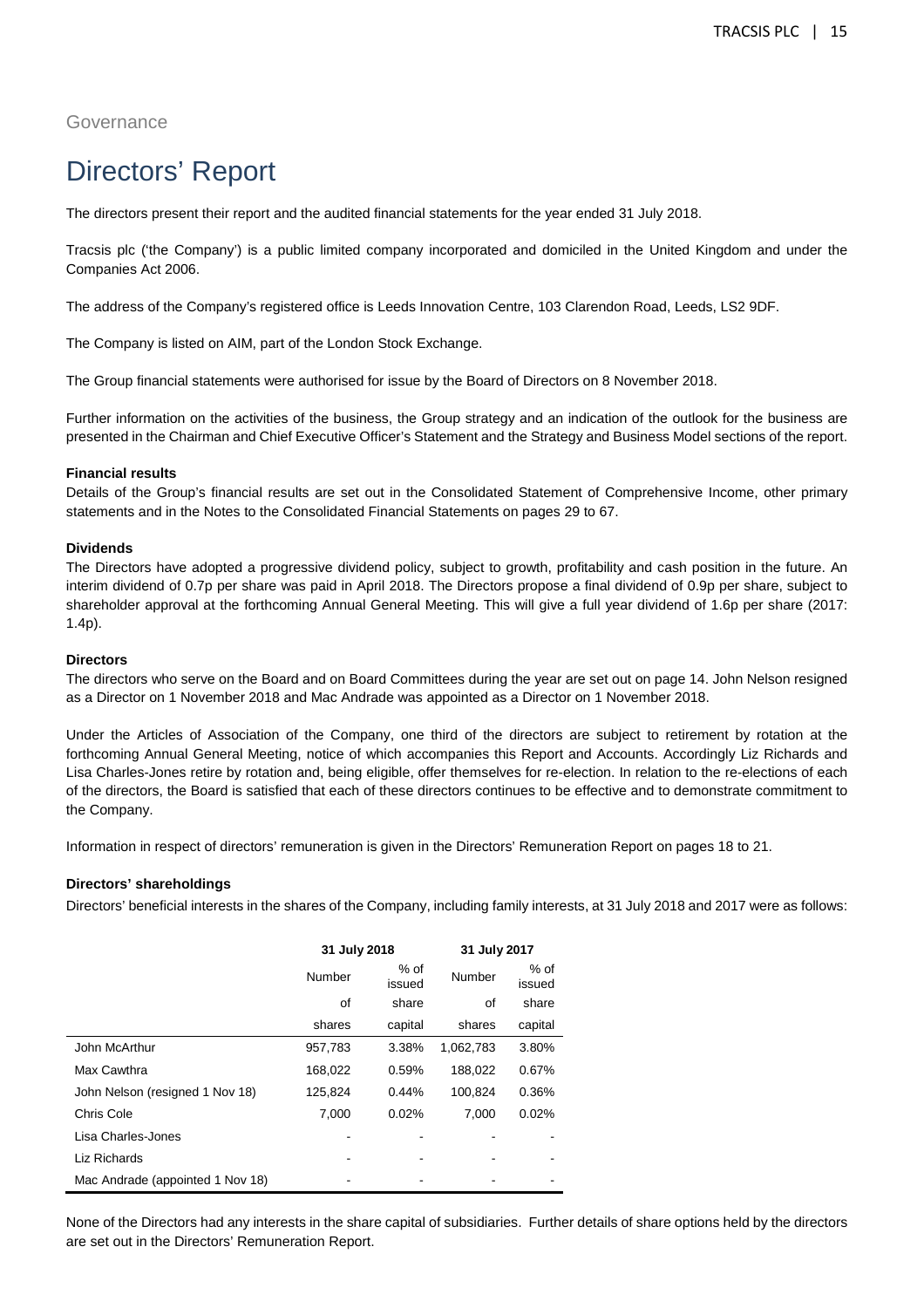# **Directors' Report continued**

#### **Substantial shareholdings**

At 7 November 2018, being the latest practicable date prior to the publication of this document, the Company has been advised of the following shareholdings of 3% or more in the issued share capital of Tracsis plc:

|                                  | <b>Number</b> | % of          |
|----------------------------------|---------------|---------------|
|                                  | оf<br>shares  | issued shares |
| Liontrust Asset Management       | 3,050,909     | 10.7%         |
| <b>AXA Framlington</b>           | 2,017,035     | 7.1%          |
| Unicorn Asset Management         | 1,975,545     | 7.0%          |
| <b>Ennismore Fund Management</b> | 1,905,616     | 6.7%          |
| Schroder Investment Management   | 1,573,684     | 5.5%          |
| Downing LLP                      | 1,318,304     | 4.6%          |
| Investec Asset Management        | 1,113,846     | 3.9%          |
| <b>Tellworth Investments</b>     | 1,014,526     | 3.6%          |
| <b>NFU Mutual</b>                | 991,700       | 3.5%          |
| John McArthur                    | 957,783       | 3.4%          |

#### **Payment of suppliers**

It is the Group's policy to pay suppliers in accordance with the terms and conditions agreed in advance, providing all trading terms and conditions have been met. All payments are made in the ordinary course of business and the Group expects to pay all supplier debts as they become due.

Trade payable days for the Group at 31 July 2018 were 46 days (2017: 54 days).

#### **Research and development**

During the year the Group incurred £1,942,000 (2017: £1,214,000) of expenditure on research activity, which has been charged to the Income Statement.

#### **Financial instruments**

Details of the Group's exposure to financial risks are set out in Note 26 to the financial statements.

#### **Employment policy**

It is the policy of the Group to operate a fair employment policy. No employee or job applicant is less favourably treated than another on the grounds of their sex, sexual orientation, age, marital status, religion, race, nationality, ethnic or national origin, colour or disability and all appointments and promotions are determined solely on merit. The Directors encourage employees to be aware of all issues affecting the Group and place considerable emphasis on employees sharing in its success through its employee share option scheme.

#### **Environment**

The Group adheres to all environmental regulations and has, where possible, utilised environmental-sustaining policies such as recycling and waste reduction.

#### **Significant Contracts**

One of the Group's subsidiaries, MPEC Technology Limited, has a significant Framework Agreement with a major railway infrastructure provider, from which it has historically derived a significant amount of business. Tracsis Traffic Data Limited, another subsidiary company, has a significant contract with a major worldwide engineering consultancy company from which it has historically derived a significant amount of business. Ontrac Limited works extensively with a major railway infrastructure provider, from which it has historically derived a significant amount of business. SEP Limited has a number of significant, multiyear contracts with a number of key clients.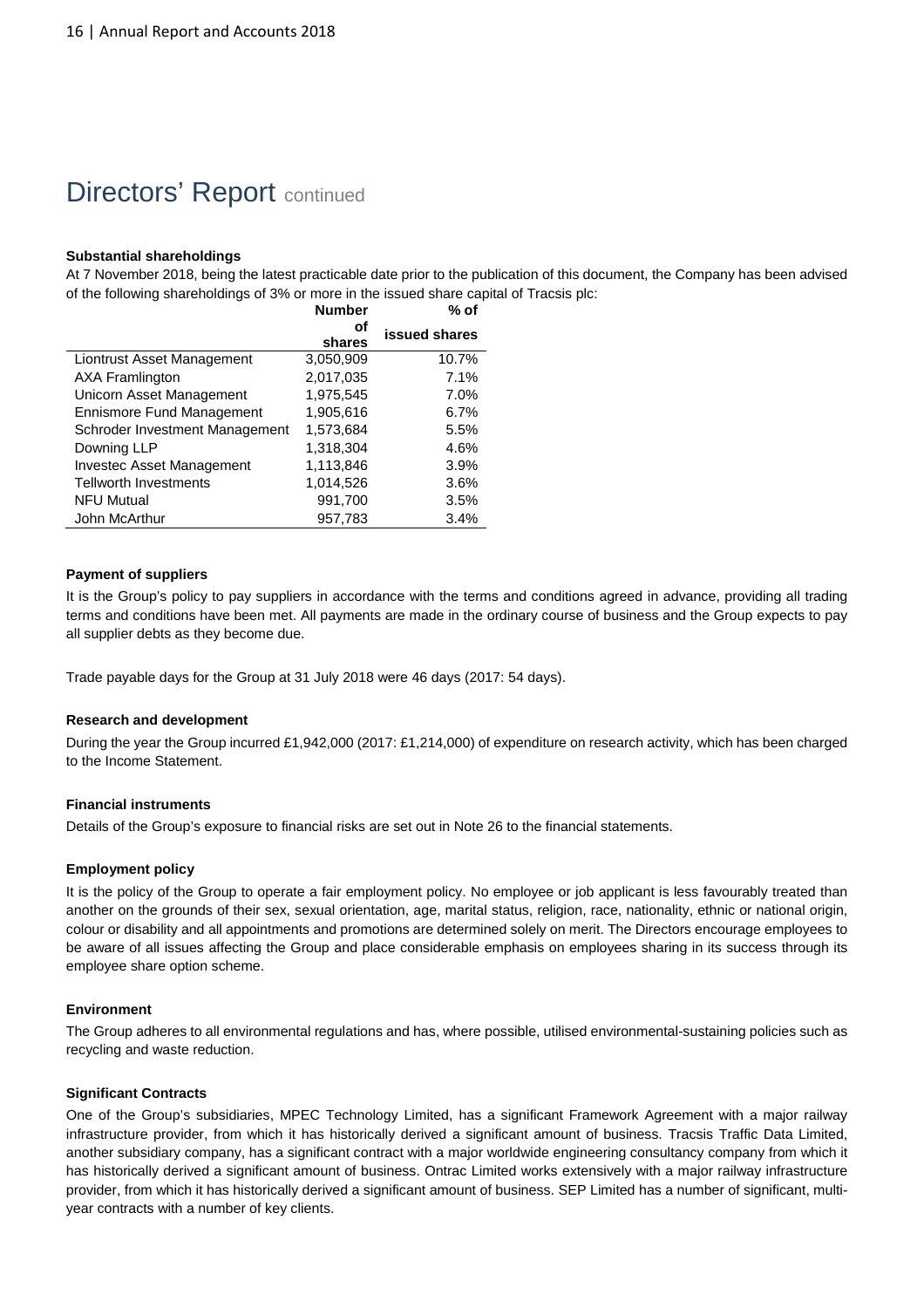# Directors' Report continued

#### **Charitable donations**

The Group made charitable donations to various charities amounting to £nil during the year (2017: £5,029). No political donations were made.

#### **Auditor**

A resolution to appoint KPMG LLP will be proposed at the Annual General Meeting.

#### **Provision of information to auditor**

All of the current Directors have taken all steps that they ought to have taken to make themselves aware of any information needed by the Company's auditor for the purposes of their audit and to establish that the auditor is aware of that information. The Directors are not aware of any relevant audit information of which the auditor is unaware.

#### **Third party indemnity provisions**

All directors benefit from qualifying third party indemnity provisions in place during the financial year and at the date of this report.

By order of the Board

**Max Cawthra Company Secretary** 

8 November 2018

Leeds Innovation Centre 103 Clarendon Road Leeds LS2 9DF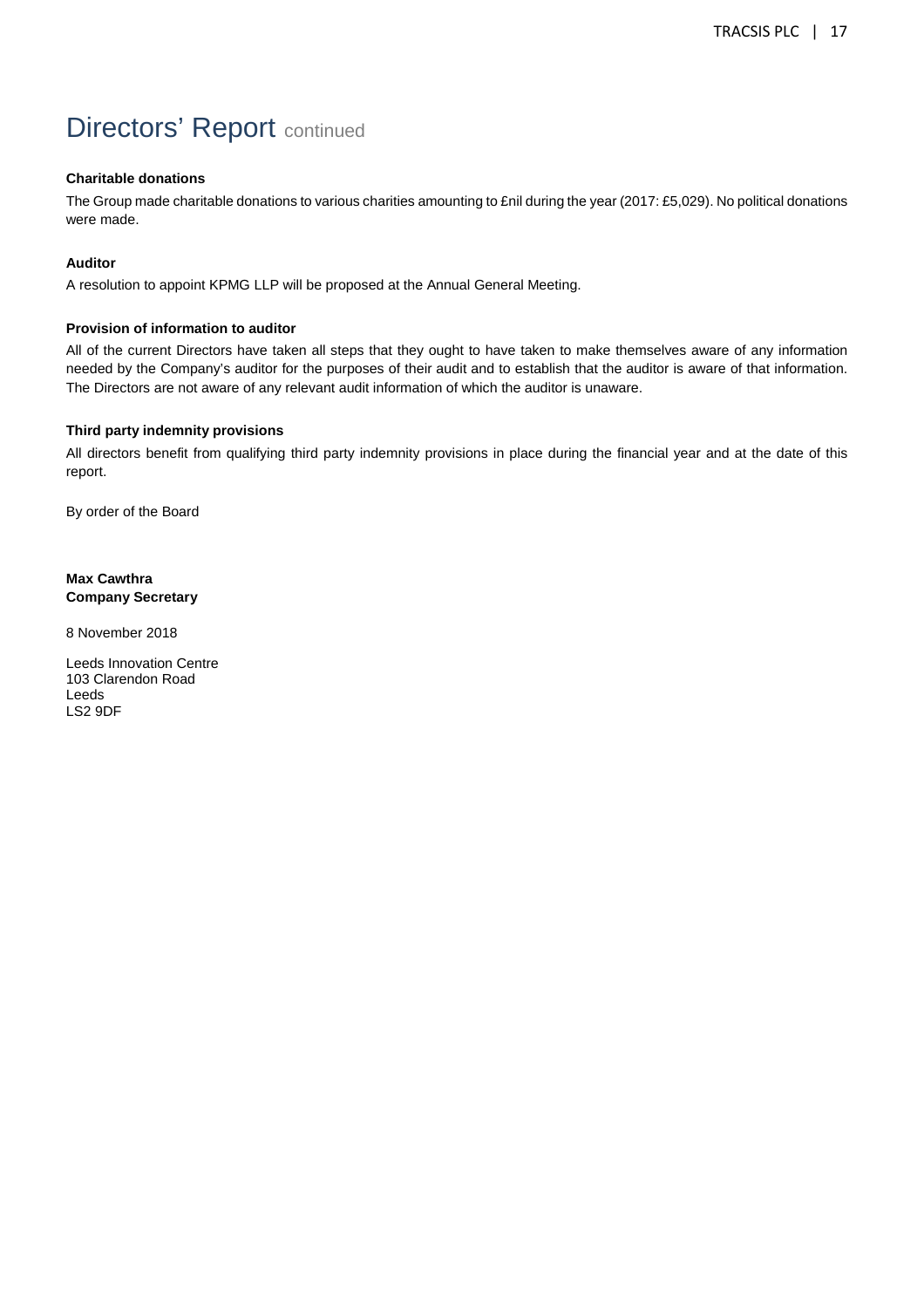Governance

# Directors' Remuneration Report

#### **Unaudited information:**

Tracsis plc, presents its remuneration report below.

#### **Remuneration committee**

The Remuneration Committee is described in the Report on Corporate Governance. The remuneration for each Executive Director is determined by the Remuneration Committee, which comprises the Non-Executive Directors. None of the committee members has any personal financial interest, other than as shareholders, in the matters to be decided.

#### **Service contracts**

It is the Group's policy to enter into service contracts or letters of appointment with all Directors. Specific terms are:

|                                  | <b>Commencement</b><br><b>Date</b> |          | <b>Unexpired</b> | <b>Notice</b> |
|----------------------------------|------------------------------------|----------|------------------|---------------|
|                                  | of contract                        | date     | term             | period        |
| <b>Executive Directors</b>       |                                    |          |                  |               |
| John McArthur                    | 21.11.07                           | 01.01.04 | Indefinite       | 6 months      |
| Max Cawthra                      | 20.09.10                           | 20.09.10 | Indefinite       | 3 months      |
| <b>Non-Executive Directors</b>   |                                    |          |                  |               |
| John Nelson (resigned 1 Nov 18)  | 21.11.07                           | 21.11.07 | Indefinite       | 3 months      |
| Chris Cole                       | 28.04.14                           | 28.04.14 | Indefinite       | 3 months      |
| Lisa Charles-Jones               | 25.08.16                           | 25.08.16 | Indefinite       | 3 months      |
| Liz Richards                     | 01.09.16                           | 01.09.16 | Indefinite       | 3 months      |
| Mac Andrade (appointed 1 Nov 18) | 01.11.18                           | 01.11.18 | Indefinite       | 3 months      |

None of the service contracts or letters of appointment provide for any termination payments.

#### **Remuneration policy**

The remuneration packages for Directors and senior management have been structured so as to fairly compensate them for their contribution to the Group and to encourage them to remain within the Group, plus motivating them to deliver the Group's strategy. The basic components of these packages include:

#### **Basic salary and bonus arrangements**

Each Director receives an annual salary or Directors' fee for his/her services. These salaries are reviewed annually by the Remuneration Committee and take into account the financial performance of the Group and market conditions. The Group operates a bonus scheme. The Remuneration Committee is entitled to decide whether any bonuses are payable, and if so, what amounts should be granted to Executive Directors.

#### **External appointments**

The committee recognises that its directors may be invited to become executive or non-executive directors of other companies or to become involved in charitable or public service organisations. As the Committee believes that this can broaden the knowledge and experience of the directors to the benefit of the Group, it is the Group's policy to approve such appointments provided that there is no conflict of interest and the commitment is not excessive. The director concerned can retain the fees relating to any such appointment.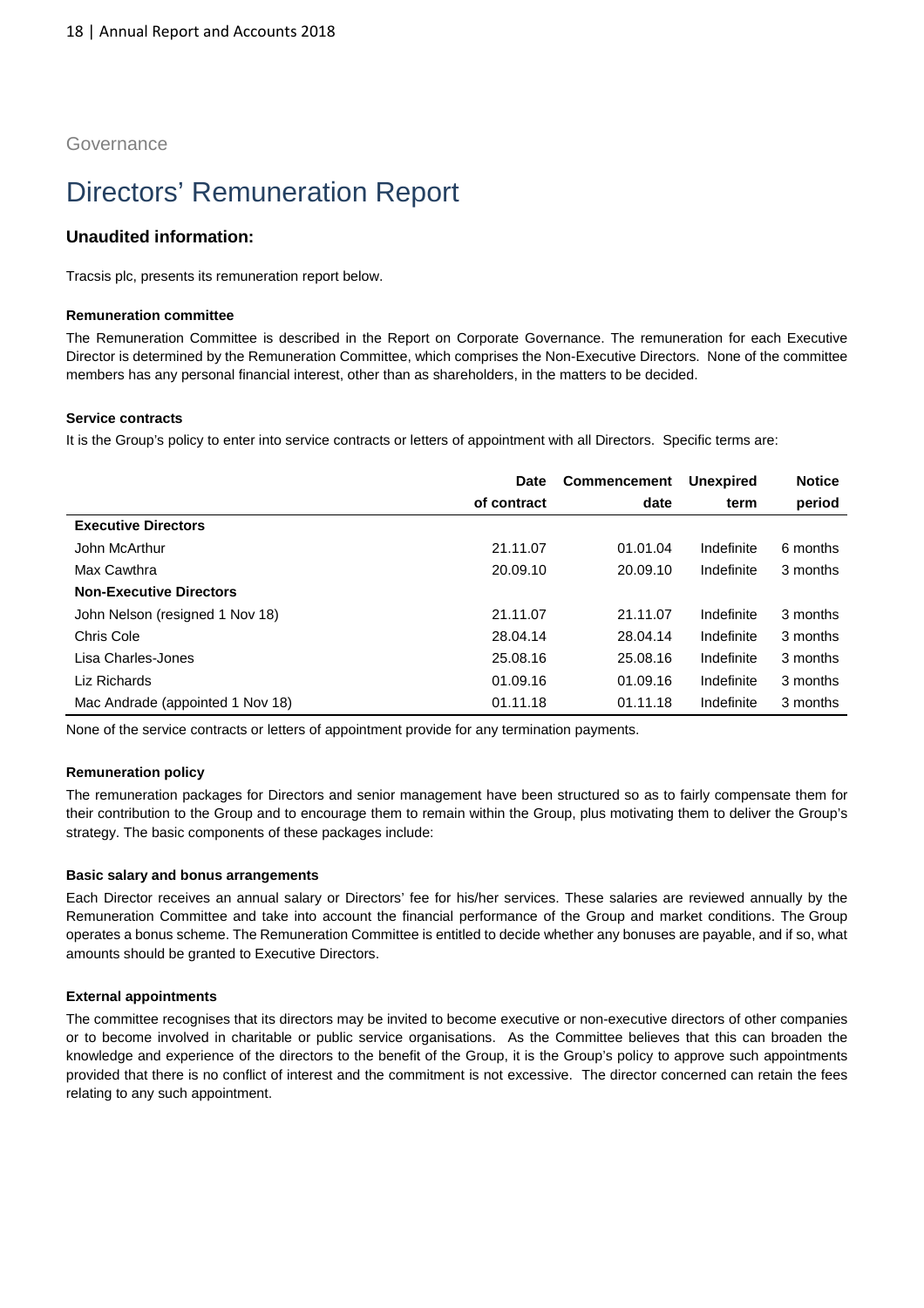# **Directors' Remuneration Report continued**

#### **Pensions and benefits in kind**

All staff, Executive Directors and senior management are entitled to participate in the stakeholder pension plan established by the Group. Benefits are provided to certain Executive Directors, including private health cover. The Group does not provide any company cars to any of its Directors. The Group makes employer pension contributions to the pension schemes of J McArthur and M Cawthra at a standard 5% of basic salary, in line with the level of contributions for other members of staff. During a previous financial year, John McArthur elected to take a reduction in basic salary in return for additional employers pension contributions and this was continued in the financial year under review. There was no additional cost to the Group in respect of this arrangement.

#### **Directors' remuneration**

Directors' remuneration for the year ended 31 July 2018 is set out below

|                                      | <b>Basic</b><br>salary | <b>Pension</b><br>Conts  | <b>Bonus</b>             | <b>Benefits</b><br>in kind | Total<br>2018  | Total<br>2017 |
|--------------------------------------|------------------------|--------------------------|--------------------------|----------------------------|----------------|---------------|
|                                      | £000                   | £'000                    | £000                     | £000                       | £000           | £000          |
| <b>Executive Directors</b>           |                        |                          |                          |                            |                |               |
| John McArthur                        | 196                    | 40                       | 140                      |                            | 376            | 231           |
| Max Cawthra                          | 148                    | 7                        | 90                       |                            | 245            | 151           |
|                                      | 344                    | 47                       | 230                      |                            | 621            | 382           |
| <b>Non-Executive Directors</b>       |                        |                          |                          |                            |                |               |
| John Nelson (resigned 1 Nov 18)      | 23                     | $\overline{\phantom{0}}$ | $\blacksquare$           |                            | 23             | 23            |
| Chris Cole                           | 50                     | ٠                        | $\blacksquare$           |                            | 50             | 50            |
| Lisa Charles-Jones                   | 28                     | -                        | $\overline{\phantom{0}}$ | $\overline{\phantom{0}}$   | 28             | 25            |
| Liz Richards                         | 28                     |                          | $\blacksquare$           |                            | 28             | 25            |
| Charles Winward (resigned 17 Nov 16) | ٠                      | ٠                        | $\overline{\phantom{0}}$ |                            | $\blacksquare$ | 8             |
| Mac Andrade (appointed 1 Nov 18)     | $\blacksquare$         |                          |                          |                            |                |               |
|                                      | 129                    |                          |                          |                            | 129            | 131           |

#### **Directors' interests in shares options in the Executive Share Option Schemes**

|                                             | At             |                     |                          |                          | At                       | <b>Exercise</b> | Date from          |                                                           |
|---------------------------------------------|----------------|---------------------|--------------------------|--------------------------|--------------------------|-----------------|--------------------|-----------------------------------------------------------|
|                                             | 1 August       |                     |                          |                          | 31 July                  | price           | <b>Which</b>       |                                                           |
|                                             | 2017           | Granted<br>(Note b) | Lapsed<br>(Note a)       | <b>Exercised</b>         | 2018                     | pence           | <b>Exercisable</b> | <b>Expiry date</b>                                        |
| <b>Executive</b><br><b>Directors</b>        |                |                     |                          |                          |                          |                 |                    |                                                           |
| John McArthur                               | 81,227         | 44,342              | (10,627)                 |                          | 114,942                  | 0.4p            | See note a/b       | 15 Dec<br>2025 / 6 Jan<br>2027 / 28<br>Feb 2028<br>15 Dec |
| Max Cawthra                                 | 54,152         | ۰.                  | (7,085)                  | ۰.                       | 47,067                   | 0.4p            | See note a/b       | 2025 / 6 Jan                                              |
| <b>Non-Executive</b><br><b>Directors</b>    |                |                     |                          |                          |                          |                 |                    | 2027                                                      |
| John Nelson                                 | 25,000         |                     | $\overline{\phantom{a}}$ | (25,000)                 |                          |                 |                    |                                                           |
| <b>Chris Cole</b><br>Lisa Charles-<br>Jones | ٠              |                     | $\overline{\phantom{a}}$ | ٠                        |                          |                 |                    | ۰                                                         |
| Liz Richards                                | $\blacksquare$ | ٠                   | $\overline{\phantom{a}}$ | $\overline{\phantom{a}}$ | $\overline{\phantom{0}}$ | ٠               |                    |                                                           |
| Mac Andrade                                 |                |                     |                          |                          |                          |                 |                    |                                                           |

In accordance with Corporate Governance best practice, the Group will no longer be granting stock options to Non-Executive Directors in lieu of salary. This will ensure objectivity and independence within the Board's decision making process.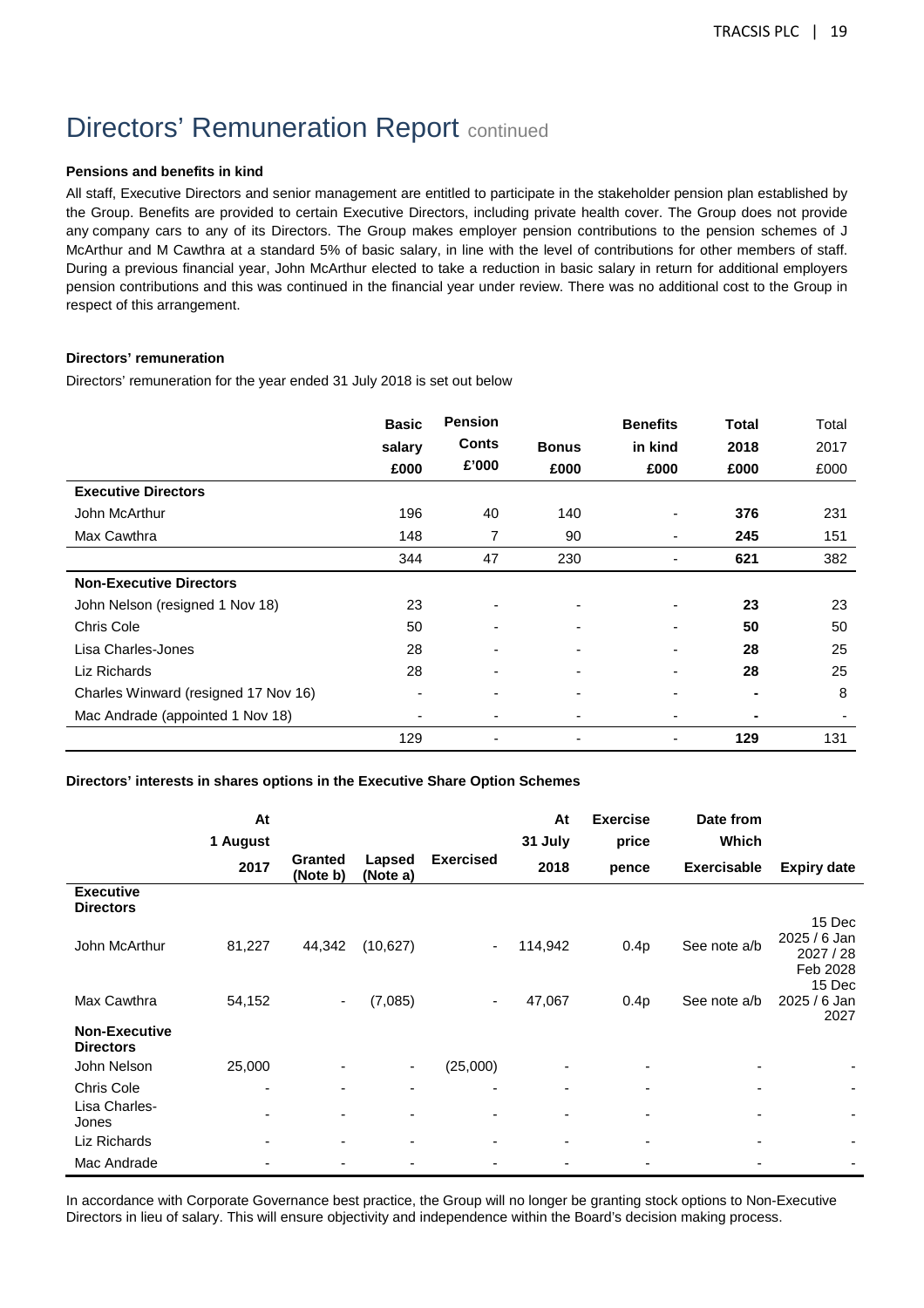# **Directors' Remuneration Report continued**

#### **Directors' interests in shares options in the Executive Share Option Schemes (continued)**

#### Note a

Original conditions:

'2015 LTIP'

- John McArthur granted maximum of 38,182 options, Max Cawthra granted a maximum of 25,455 options
- Full award is only payable should statutory diluted EPS for the year ending 31 July 2018 be 17.95p, and TSR versus the peer group is in the top quartile
- Should statutory diluted EPS for the year ending 31 July 2018 be less than 14.95p, and TSR versus the peer group is less than the median, no options will be awarded
- For scenarios between the above range, the options will be exercisable on a sliding scale basis in both instances

For the year ended 31 July 2018, EPS (excluding the contingent consideration credit was 15.75p, which meant that part of the performance criteria that were linked to EPS were met, and TSR was between the median and upper quartile meaning that a part of the performance criteria that were linked to TSR were met. These items combined led to options vesting for John McArthur of 27,555 share options, with 10,627 lapsing, and options vesting for Max Cawthra of 18,370 options, with 7,085 lapsing. The options that have vested can be exercised from 15 December 2018 onwards, being three years from the grant date.

#### Note b

#### '2016 LTIP'

- John McArthur granted maximum of 43,045 options, Max Cawthra granted a maximum of 28,697 options
- Full award is only payable should statutory diluted EPS for the year ending 31 July 2019 be 17.38p, and TSR versus the peer group is in the top quartile
- Should statutory diluted EPS for the year ending 31 July 2019 be less than 14.38p, and TSR versus the peer group is less than the median, no options will be awarded
- For scenarios between the above range, the options will be exercisable on a sliding scale basis in both instances
- Any options vesting will be able to be exercised from 6 January 2020 onwards, being three years from the grant date

#### '2017 LTIP'

- John McArthur granted maximum of 44,342 options
- Full award is only payable should statutory diluted EPS for the year ending 31 July 2020 be 16.87p, and TSR versus the peer group is in the top quartile
- Should statutory diluted EPS for the year ending 31 July 2020 be less than 13.87p, and TSR versus the peer group is less than the median, no options will be awarded
- For scenarios between the above range, the options will be exercisable on a sliding scale basis in both instances
- Any options vesting will be able to be exercised from 28 February 2021 being three years from the grant date

The aggregate amount of pre-tax gains made by directors on the exercise of share options was £100,000 (2017: £nil). This is based on John Nelson's exercise referred to above, where 25,000 options were exercised with a price of £1.75 per share and a market value at the time of exercise of £5.75 per share. No shares were disposed of. No directors received or were due to receive any shares under long term incentive schemes other than under the share options schemes set out above.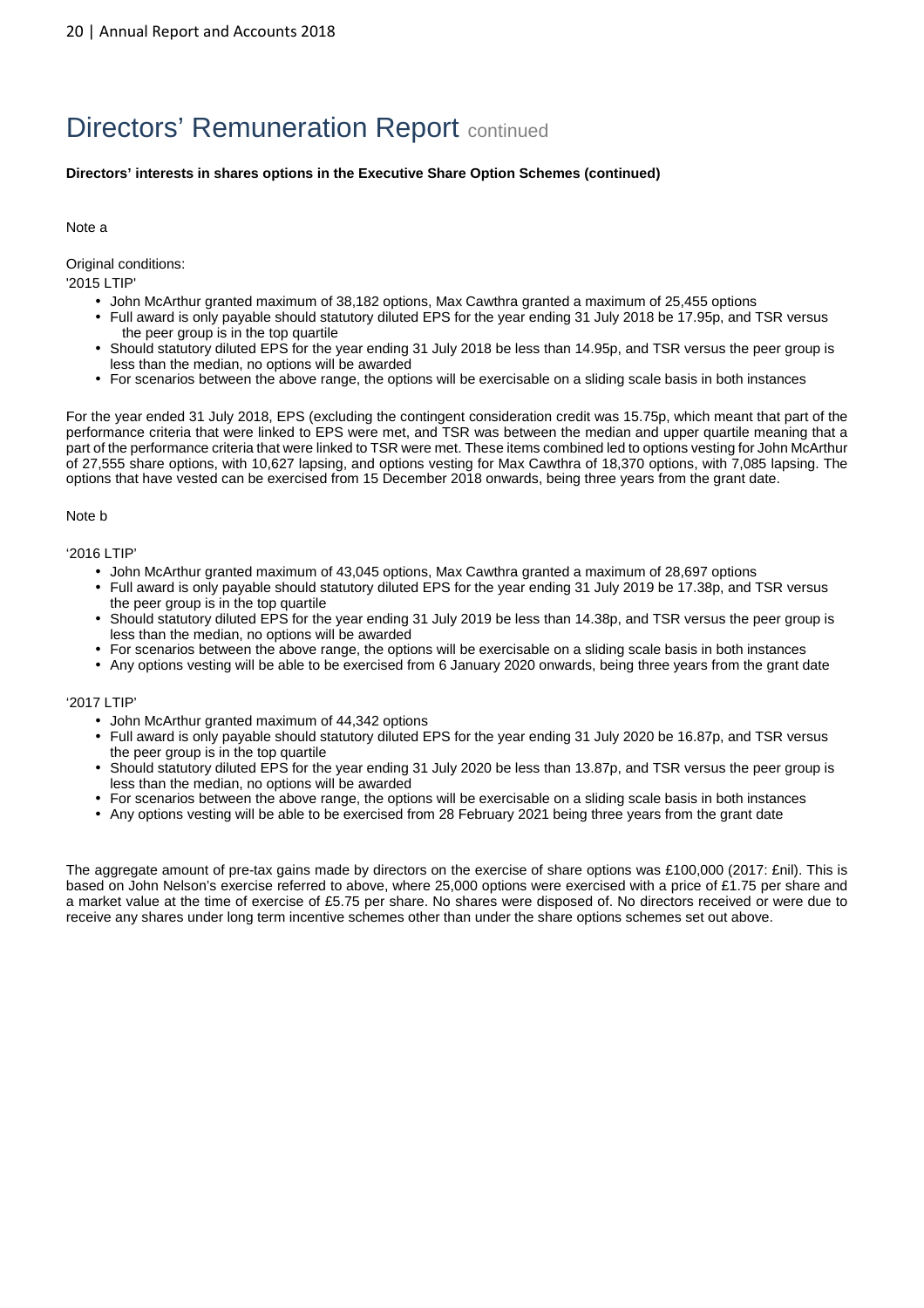# **Directors' Remuneration Report continued**

#### **Performance graph**

The following graph shows the Company's share price (rebased) compared with the performance of the FTSE AIM all-share index (rebased) for the period from 1 August 2017 to 31 July 2018.



The committee has selected the above indices because they are most relevant for a company of Tracsis's size and sector.

On behalf of the Board

#### **Lisa Charles-Jones**

Chair of the Remuneration Committee 8 November 2018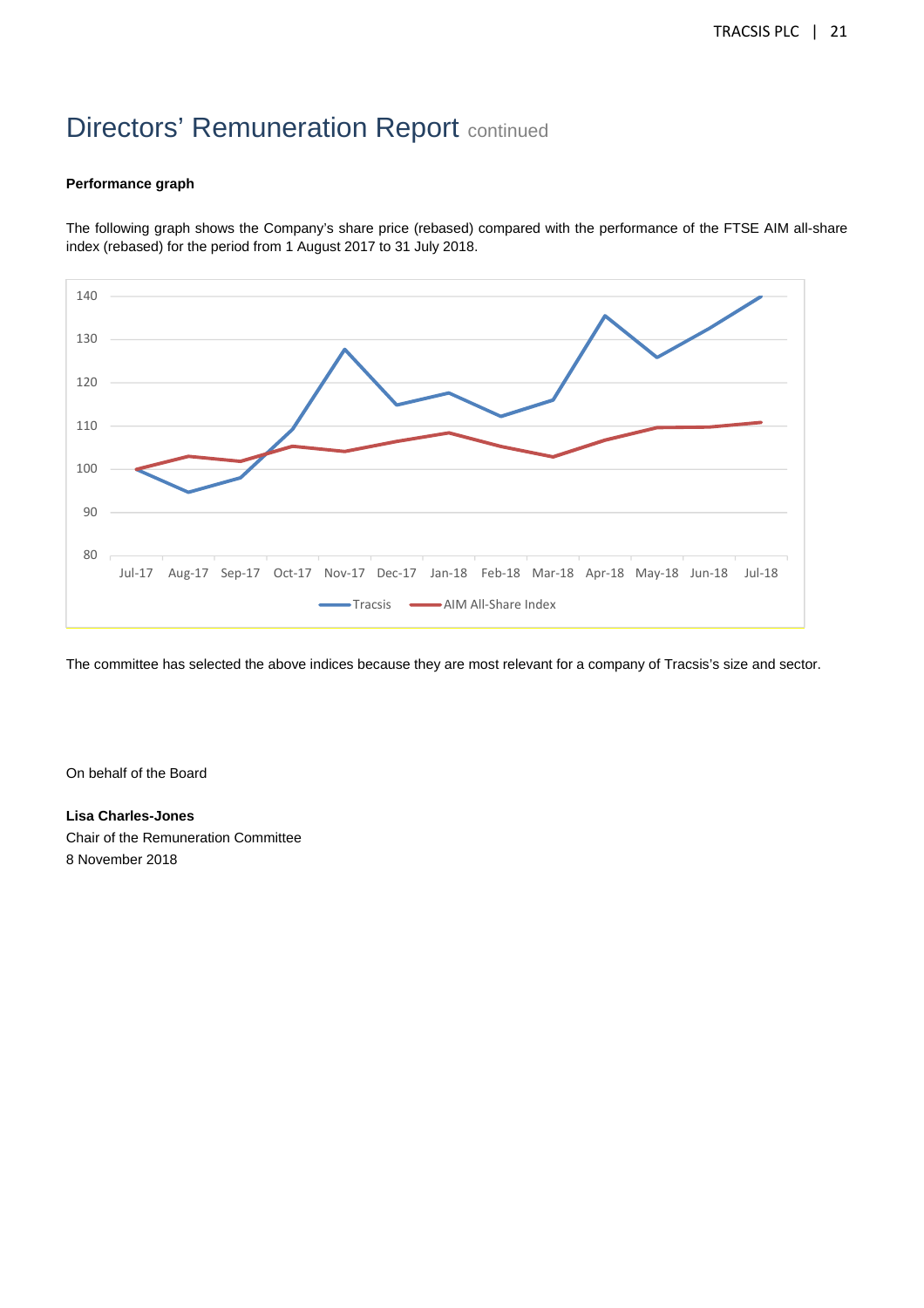#### Governance

# Corporate Governance

Tracsis plc was listed on AIM on 27 November 2007. The Group recognises the importance of, and is committed to, high standards of corporate governance. Tracsis plc, as an AIM Company, adopts the Quoted Company Alliance's Corporate Governance Code for Small and Mid-Size Quoted Companies 2013 (updated April 2018) (the "QCA Code") which supports the Group's long term success and strategy for growth.

#### **The Board**

There are currently 6 Board members, comprising two Executive Directors and four Non-Executive Directors. The role of the Non-Executive Directors is to bring independent judgement to Board deliberations and decisions. Chris Cole was appointed as a Non-Executive Chairman of the Board in 2014 to oversee Board meetings and field all concerns regarding the executive management of the Group and the performance of the Executive Directors. A biography of each Director appears on page 14. The Directors each have diverse backgrounds and a wide range of experience is available to the Group. The Board meets on a monthly basis to review the Group's performance and to review and determine strategies for future growth. The Board has delegated specific responsibilities to its committees as set out below.

Each of the Directors is subject to either an executive services agreement or a letter of appointment as set out on page 18. Tracsis plc's Articles of Association require directors to retire from office and submit themselves for re-election on a one third rotation at each Annual General Meeting. Liz Richards and Lisa Charles-Jones will be retiring at the Annual General Meeting and submitting themselves for re-election.

#### **Board meetings and attendance**

Board meetings were held on 10 occasions during the year. The table below shows attendance at the meetings whether in person or by telephone. The Company Secretary records attendance at all board meetings including where attendance is by telephone conference.

|                    | <b>Board</b>    |                  | Nomination Remuneration | Audit            |
|--------------------|-----------------|------------------|-------------------------|------------------|
|                    | <b>Meetings</b> | <b>Committee</b> | <b>Committee</b>        | <b>Committee</b> |
|                    | (total/poss)    | <b>Meetings</b>  | <b>Meetings</b>         | <b>Meetings</b>  |
| John McArthur      | 10/10           | -                |                         |                  |
| Max Cawthra        | 10/10           | $\blacksquare$   |                         |                  |
| John Nelson        | 10/10           | ۰                | 2/2                     | 2/2              |
| Chris Cole         | 10/10           | -                | 2/2                     | 2/2              |
| Lisa Charles-Jones | 9/10            | ٠                | 2/2                     | 2/2              |
| Liz Richards       | 10/10           | ۰                | 2/2                     | 2/2              |

#### **Board committees**

#### **Nomination Committee**

The Nomination Committee comprises Chris Cole as Chairman, Mac Andrade (from 1 Nov 18), John Nelson (to 1 Nov 18), Lisa Charles-Jones and Liz Richards. The committee's primary responsibilities are to make recommendations to the Directors on all new appointments of Directors and senior management, interviewing nominees, to take up references and to consider related matters.

#### **Remuneration Committee**

The Remuneration Committee comprises Lisa Charles-Jones as Chairperson, Mac Andrade (from 1 Nov 18), John Nelson (to 1 Nov 18), Liz Richards and Chris Cole as attendee. The committee's primary responsibilities are to review the performance of the Executive Directors and to determine the terms and conditions of service of senior management and any Executive Director appointed to the Board (including the remuneration of and grant of options to any such person under any share scheme adopted by the Group).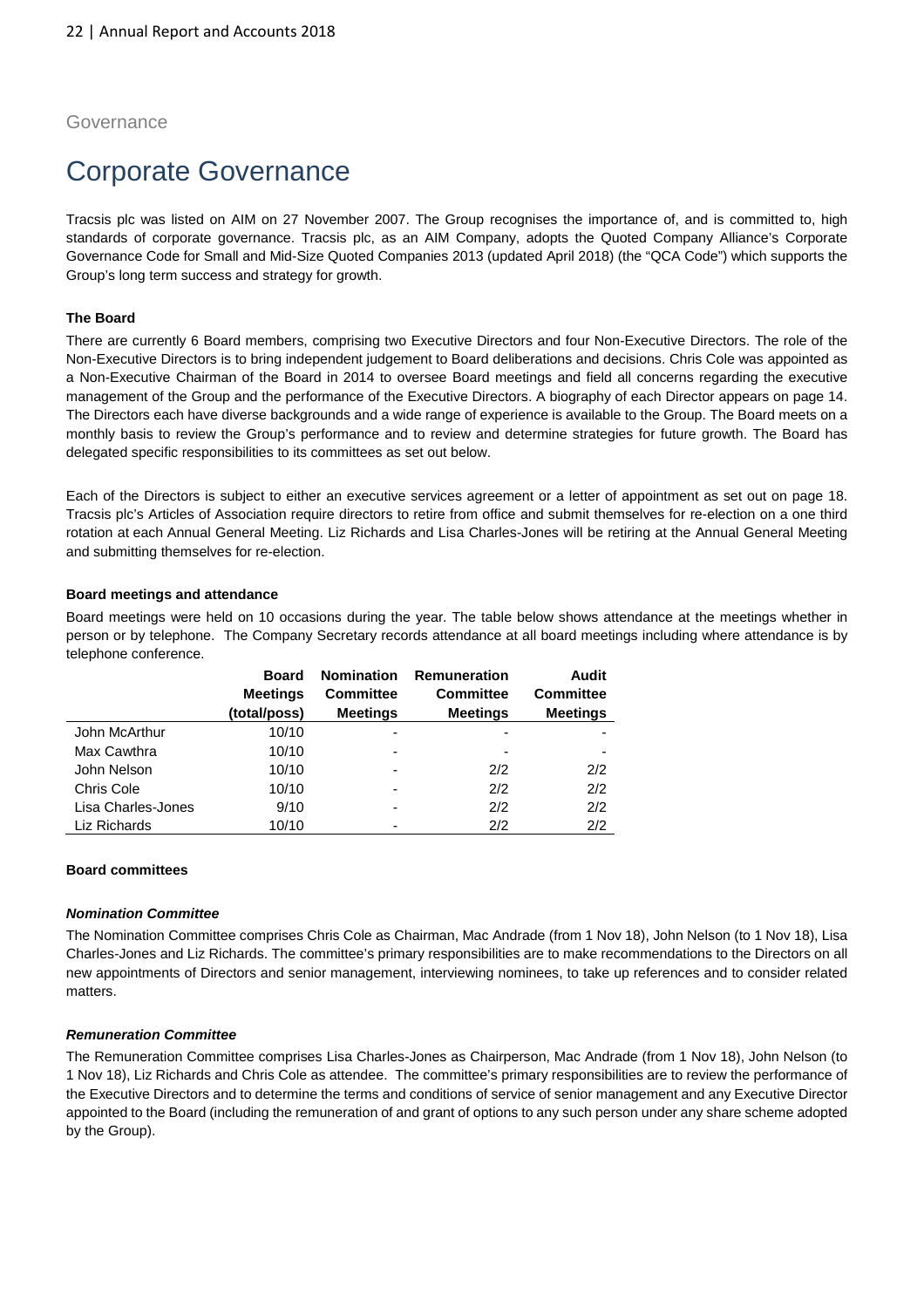# **Corporate Governance continued**

#### **Audit Committee**

The Audit Committee similarly comprises Liz Richards as Chairperson, Mac Andrade (from 1 Nov 18), John Nelson (to 1 Nov 18), Lisa Charles-Jones and Chris Cole as attendee. The audit committee's primary responsibilities are to monitor the financial affairs of the Group, to ensure that the financial performance of the Group is properly measured and reported on, and to review reports from the Group's auditor relating to the accounting and internal controls. The significant issues considered by the Audit Committee relating to the Group's financial statements include Revenue recognition, Intangible Assets, and Contingent Consideration, as detailed in note 4 to the financial statements.

#### **Non audit services**

In accordance with its policy on non audit services provided by the Group's auditor, the Audit Committee reviews and approves the award of any such work. The Audit Committee refers to the Board for approval of any work comprising non audit services where the fees for such work represent more than 25% of the annual audit fee. During the year, KPMG LLP did not provide any non audit services (2017: nil).

#### **Auditor independence and conflicts of interest**

The Audit Committee continues to evaluate the independence and objectivity of the external auditor and takes into consideration all United Kingdom professional and regulatory requirements. Consideration is given to all relationships between the Group and the audit firm (including in respect of the provision of non audit services). The Audit Committee considers whether, taken as a whole, and having regard to the views, as appropriate, of the external auditor and management, those relationships appear to impair the auditor's judgement or independence. The Audit Committee feels they do not.

#### **Internal audit**

The Audit Committee agrees that there should be no internal audit function of the Group at this time considering the size of the Group and the close involvement of senior management over the Group's accounting systems. However, the Committee will keep this matter under review in the event that circumstances warrant an internal function for the Group in the future.

#### **Control procedures**

The Board approves the annual budget each year. This process allows the Board to identify key performance targets and risks expected during the upcoming year. The Board also considers the agreed budget when reviewing trading updates and considering expenditures throughout the year. Progress against budget is monitored via monthly reporting of actual financial performance against budget and prior year actual results. The Group has clear authority limits deriving from the list of matters reserved for decision by the Board including capital expenditure approval procedures.

#### **Relations with shareholders**

The Board recognises and understands that it has a fiduciary responsibility to the shareholders. The Chairman's Statement and Chief Executive's Statement include detailed analysis of the Group's performance and future expectations. The Group's website (www.tracsis.com) allows shareholders access to information, including contact details and the current share price. The Chief Executive is responsible for on-going dialogue and relationships with shareholders, alongside the Chief Financial officer and Chairman. The Annual General Meeting will be a platform for the Board to communicate with shareholders and the Board welcomes the attendance and participation of all shareholders.

#### **Going concern**

The Directors have a reasonable expectation that the Group has adequate resources to continue for the foreseeable future in operational existence and have therefore adopted the going concern basis in preparing the accounts.

#### **Independence of Non-Executive Directors**

The Directors consider all Non-Executive Directors to be independent.

#### **Board evaluation process**

The Board completed a formal evaluation process in a previous financial year which resulted in charges to the Board but has not completed a formal board evaluation process during the year.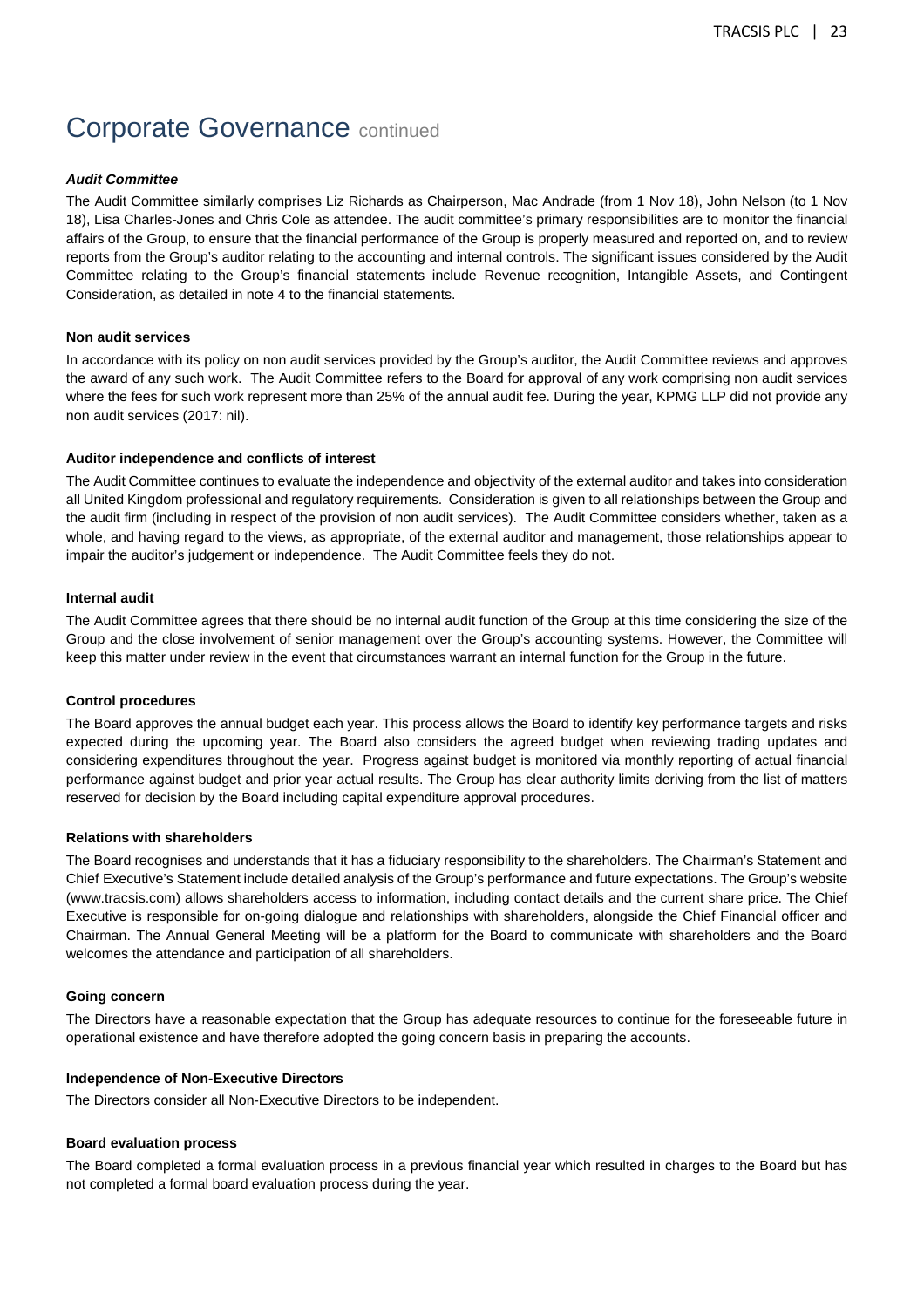# Statement of Directors' Responsibilities in respect of the Annual Report and the Financial Statements

The directors are responsible for preparing the Annual Report and the Group and parent Company financial statements in accordance with applicable law and regulations.

Company law requires the directors to prepare Group and parent Company financial statements for each financial year. Under the AIM Rules of the London Stock Exchange they are required to prepare the Group financial statements in accordance with International Financial Reporting Standards as adopted by the European Union (IFRSs as adopted by the EU) and applicable law and they have elected to prepare the parent Company financial statements in accordance with UK accounting standards and applicable law (UK Generally Accepted Accounting Practice), including FRS 101 Reduced Disclosure Framework.

Under company law the directors must not approve the financial statements unless they are satisfied that they give a true and fair view of the state of affairs of the Group and parent Company and of their profit or loss for that period. In preparing each of the Group and Parent company financial statements, the directors are required to:

- select suitable accounting policies and then apply them consistently;
- make judgements and estimates that are reasonable, relevant, reliable and prudent;
- for the Group financial statements, state whether they have been prepared in accordance with IFRSs as adopted by the EU;
- for the parent Company financial statements, state whether applicable UK accounting standards have been followed, subject to any material departures disclosed and explained in the financial statements;
- assess the Group and parent Company's ability to continue as a going concern, disclosing, as applicable, matters related to going concern; and
- use the going concern basis of accounting unless they either intend to liquidate the Group or the parent Company or to cease operations, or have no realistic alternative but to do so.

The directors are responsible for keeping adequate accounting records that are sufficient to show and explain the parent Company's transactions and disclose with reasonable accuracy at any time the financial position of the parent Company and enable them to ensure that its financial statements comply with the Companies Act 2006. They are responsible for such internal control as they determine is necessary to enable the preparation of financial statements that are free from material misstatement, whether due to fraud or error, and have general responsibility for taking such steps as are reasonably open to them to safeguard the assets of the Group and to prevent and detect fraud and other irregularities.

Under applicable law and regulations, the directors are also responsible for preparing a Strategic Report and a Directors' Report that complies with that law and those regulations.

The directors are responsible for the maintenance and integrity of the corporate and financial information included on the company's website. Legislation in the UK governing the preparation and dissemination of financial statements may differ from legislation in other jurisdictions.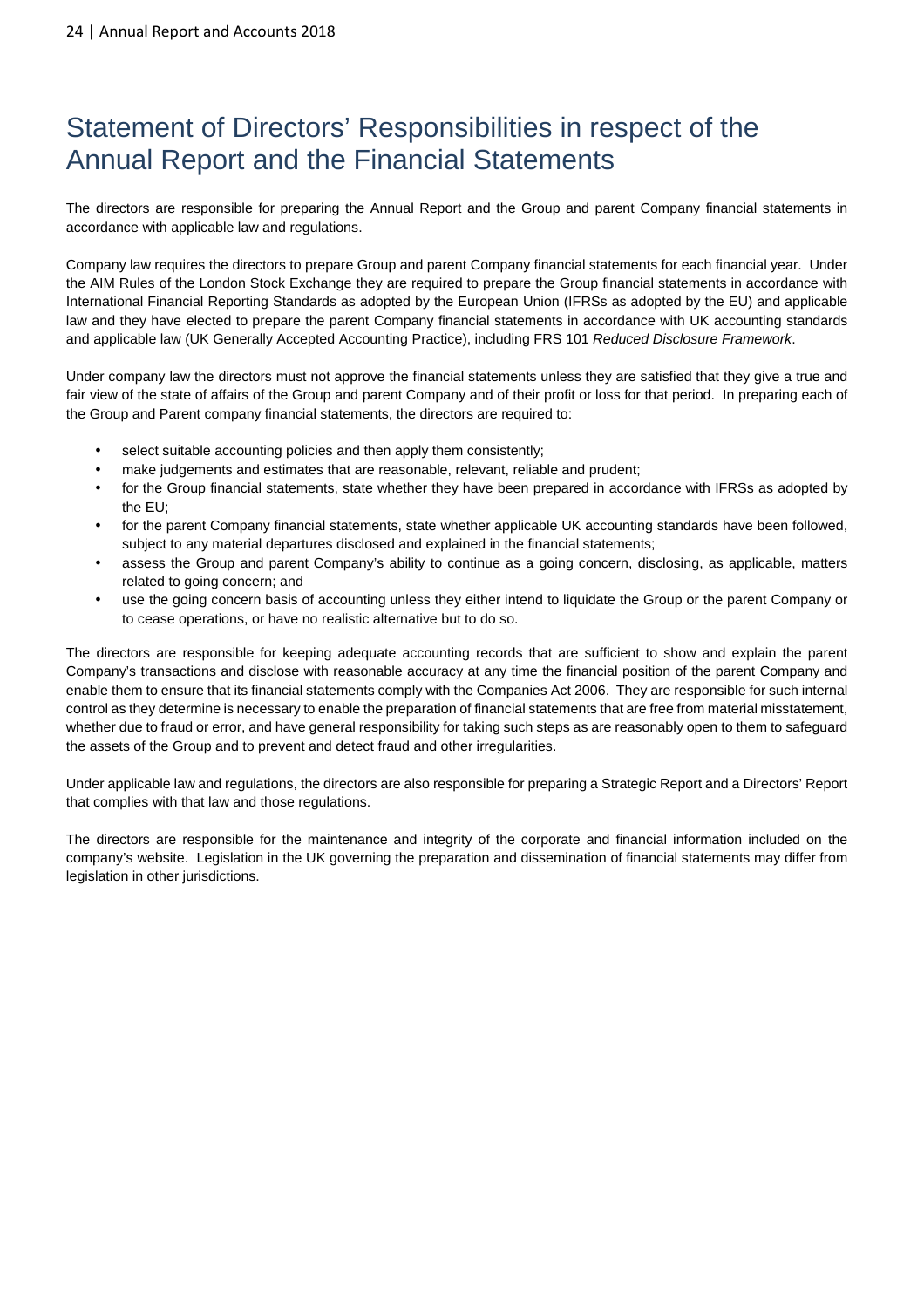# **KPMG**

# Independent auditor's report

#### **to the members of Tracsis plc**

#### **1. Our opinion is unmodified**

We have audited the financial statements of Tracsis plc ("the Company") for the year ended 31 July 2018 which comprise the Consolidated Statement of Comprehensive Income, the Consolidated and Company Balance Sheet, the Consolidated and Company Statement of Changes in Equity, the Consolidated Cash Flow Statement and the related notes, including the accounting policies in note 3.

In our opinion:

- the financial statements give a true and fair view of the state of the Group's and of the parent Company's affairs as at 31 July 2018 and of the Group's profit for the year then ended;
- the Group financial statements have been properly prepared in accordance with International Financial Reporting Standards as adopted by the European Union;
- the parent Company financial statements have been properly prepared in accordance with UK accounting standards, including FRS 101 Reduced Disclosure Framework; and
- the financial statements have been prepared in accordance with the requirements of the Companies Act 2006.

#### Basis for opinion

We conducted our audit in accordance with International Standards on Auditing (UK) ("ISAs (UK)") and applicable law. Our responsibilities are described below. We have fulfilled our ethical responsibilities under, and are independent of the Group in accordance with, UK ethical requirements including the FRC Ethical Standard as applied to listed entities. We believe that the audit evidence we have obtained is a sufficient and appropriate basis for our opinion.

| <b>Materiality:</b>                         | £260k (2017: £225k)                                                                                                                           |  |  |  |  |  |
|---------------------------------------------|-----------------------------------------------------------------------------------------------------------------------------------------------|--|--|--|--|--|
| Group financial<br>statements as a<br>whole | 4.8% (2017: 4.9%) of Group<br>profit before tax and<br>contingent consideration<br>credit                                                     |  |  |  |  |  |
| Coverage                                    | 94% (2017:99%) of Group<br>profit before tax                                                                                                  |  |  |  |  |  |
|                                             |                                                                                                                                               |  |  |  |  |  |
|                                             | Risks of material misstatement vs 2017                                                                                                        |  |  |  |  |  |
| <b>Event driven</b>                         | <b>New: Business</b><br>combinations<br>accounting including<br>valuation of acquired<br>intangible assets and<br>contingent<br>consideration |  |  |  |  |  |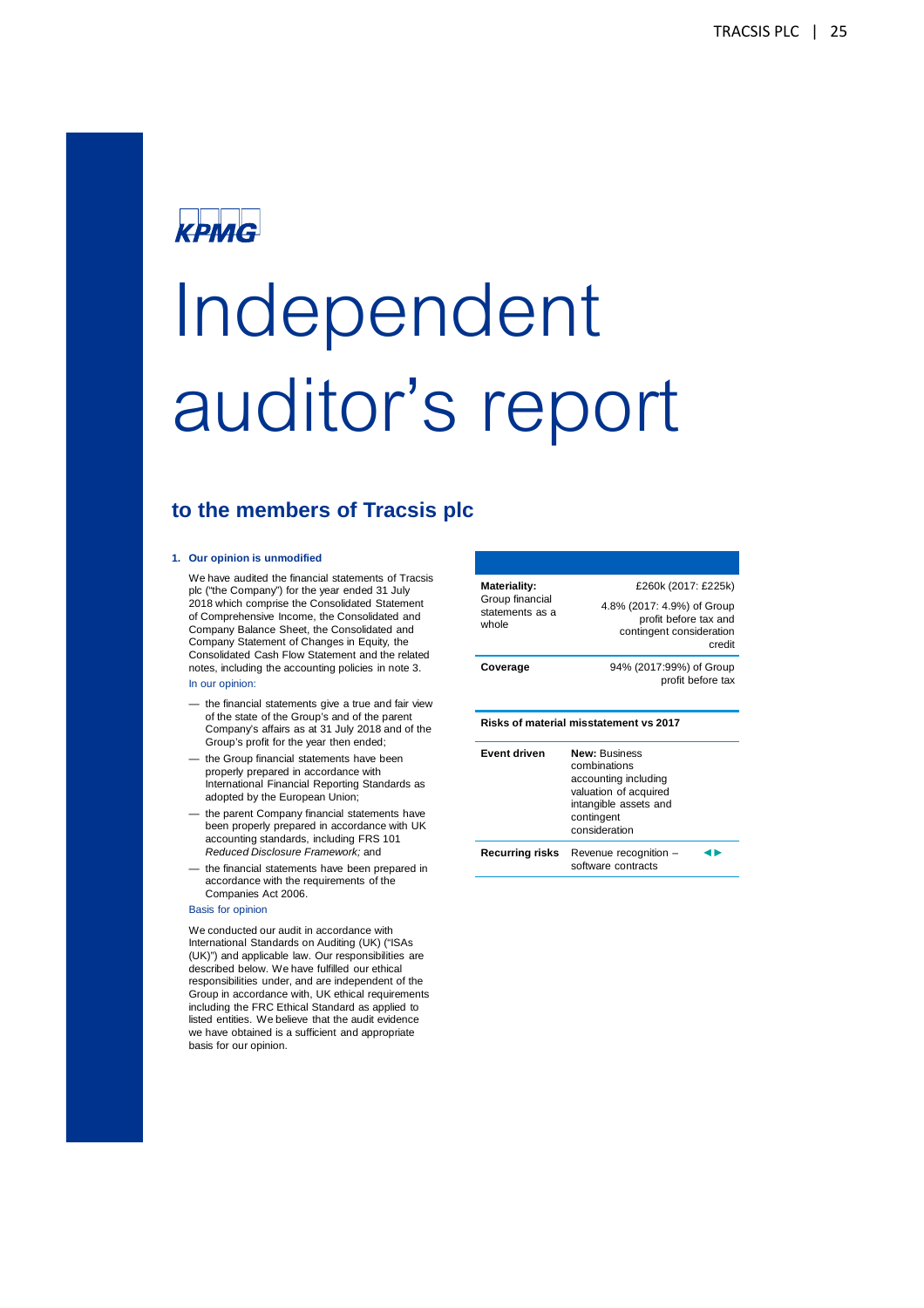#### **2. Key audit matters: our assessment of risks of material misstatement**

Key audit matters are those matters that, in our professional judgment, were of most significance in the audit of the financial statements and include the most significant assessed risks of material misstatement (whether or not due to fraud) identified by us, including those which had the greatest effect on: the overall audit strategy; the allocation of resources in the audit; and directing the efforts of the engagement team. These matters were addressed in the context of our audit of the financial statements as a whole, and in forming our opinion thereon, and we do not provide a separate opinion on these matters. In arriving at our audit opinion above, the key audit matters, in decreasing order of audit significance, were as follows including Acquisition accounting as a new risk for 2018.

|                                                                                                                                                                                         | <b>The risk</b>                                                                                                                                                                                                                                                                                                                 | <b>Our response</b>                                                                                                                                                                                                                                                                                                           |  |  |  |
|-----------------------------------------------------------------------------------------------------------------------------------------------------------------------------------------|---------------------------------------------------------------------------------------------------------------------------------------------------------------------------------------------------------------------------------------------------------------------------------------------------------------------------------|-------------------------------------------------------------------------------------------------------------------------------------------------------------------------------------------------------------------------------------------------------------------------------------------------------------------------------|--|--|--|
| <b>Business combinations</b>                                                                                                                                                            | <b>Subjective Valuation:</b>                                                                                                                                                                                                                                                                                                    | Our procedures included:                                                                                                                                                                                                                                                                                                      |  |  |  |
| accounting including valuation<br>of acquired intangible assets<br>and contingent consideration<br>Acquired Intangible assets<br>£2,916k<br>Contingent consideration payable<br>£1,200k | The Group has acquired Delay Repay<br>Sniper Limited (DRS) and Travel<br>Compensation Services Limited (TCS).<br>The exercise to recognise intangible<br>assets acquired at fair value involves a<br>significant degree of judgement on the<br>inputs used to value the intangibles,<br>(such as useful economic life of assets | Accounting analysis: We assessed the<br>judgements taken around fair value<br>adjustments having regard to relevant<br>accounting standards.<br>Considering the separately identified<br>intangible assets acquired through gaining<br>an understanding of the business' acquired<br>and applying our professional experience |  |  |  |
| Refer to page 36 (accounting<br>policy) and page 42 (financial<br>disclosures)                                                                                                          | and discount rate) and is a material<br>estimate.<br>The valuation of contingent<br>consideration recognised at fair value<br>involves a significant degree of<br>judgement and is a material estimate.                                                                                                                         | and judgement;<br>Benchmarking assumptions: challenging<br>the basis for the key assumptions used in<br>the valuation such as discount rate and<br>growth rates applied in the valuation of<br>acquired intangibles having regard to<br>internal and external data; and                                                       |  |  |  |
|                                                                                                                                                                                         |                                                                                                                                                                                                                                                                                                                                 | Challenging the basis for key assumptions<br>used in the valuation of contingent<br>consideration such as forecast future<br>performance and probability weightings.                                                                                                                                                          |  |  |  |
|                                                                                                                                                                                         |                                                                                                                                                                                                                                                                                                                                 | — Assessing transparency: considering the<br>adequacy of the Groups disclosures in<br>respect of business combinations<br>accounting and contingent consideration<br>payable.                                                                                                                                                 |  |  |  |
| <b>Revenue Recognition-</b>                                                                                                                                                             | <b>Complex Accounting Treatment</b>                                                                                                                                                                                                                                                                                             | Our procedures included:                                                                                                                                                                                                                                                                                                      |  |  |  |
| <b>Software Contracts</b><br>(Group and Parent)                                                                                                                                         | Software contracts are a key revenue<br>stream for the Group.                                                                                                                                                                                                                                                                   | - Accounting analysis: We critically<br>assessed the Group's accounting policies in                                                                                                                                                                                                                                           |  |  |  |
| Software revenue (Group)<br>£14,010k, (2017: £11,711k)                                                                                                                                  | These contracts often contain multiple<br>components resulting in complex                                                                                                                                                                                                                                                       | relation to revenue recognition with<br>reference to the accounting standards;                                                                                                                                                                                                                                                |  |  |  |
| Deferred income (Group) £3,740k<br>(2017: £4,086k)                                                                                                                                      | revenue, and ultimately profit,<br>recognition considerations.                                                                                                                                                                                                                                                                  | Test of Detail: We agreed a sample of sales<br>to customer orders and sales invoices to                                                                                                                                                                                                                                       |  |  |  |
| Software revenue (parent<br>company) £3,500k (2017: £2,333k)<br>Deferred Income (parent                                                                                                 | Given the complexity there is a risk of<br>error on the amount of revenue<br>recognised or deferred on those                                                                                                                                                                                                                    | determine whether the contractual terms<br>such as timing and value had been taken<br>into account in calculating revenue.                                                                                                                                                                                                    |  |  |  |
| company) £423k (2017: £407k)<br>Refer to page 35 (accounting<br>policy), page 44 and page74<br>(financial disclosures).                                                                 | contracts at year end.                                                                                                                                                                                                                                                                                                          | <b>Expectation vs. Outcome:</b> We performed a<br>recalculation over a sample of deferred<br>income at the year end to determine, based<br>on our understanding of the transaction price<br>and value of the deliverable if the correct<br>deferred income amount had been<br>recognised by reference to the contractual      |  |  |  |

terms.

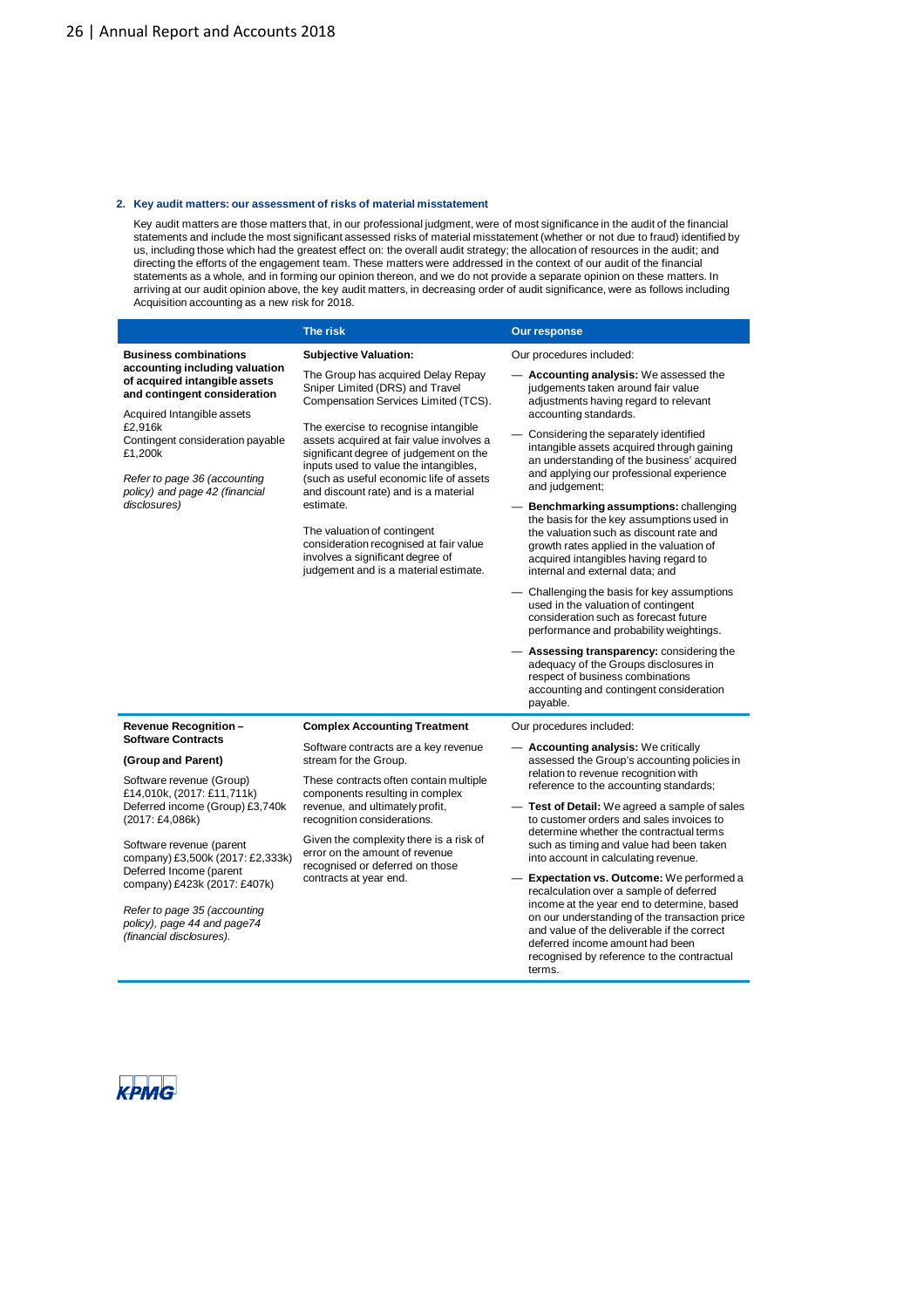#### **3. Our application of materiality and an overview of the scope of our audit**

Materiality for the Group financial statements as a whole £5,622k (2017 profit before tax: was set at £260k (2017: £225k), determined with reference to a benchmark of Group profit before tax normalised to exclude this years contingent credit of £2,653k as disclosed in note 9.3. (of which it represents 4.6% (2017: 4.9%of profit before tax).

Materiality for the parent company financial statements as a whole was set at £180.7k (2017: £184k), determined with reference to a benchmark of Company profit before tax normalised to exclude this years contingent consideration credit of £2,653k as disclosed in note 9.3, of which it represents 4.9% (2017: 4.7% of company profit before tax).

We agreed to report to the Audit Committee any corrected or uncorrected identified misstatements exceeding £13k, in addition to other identified misstatements that warranted reporting on qualitative grounds.

Of the Group's 13 (2017: 11) reporting components, we subjected 11 (2017: 9) to full scope audits for Group purposes. For the residual 2 components, we performed analysis at an aggregated Group level to re-examine our assessment that there were no significant risks of material misstatement within these.

The components within the scope of our work accounted for the percentages illustrated opposite.

The work on all 13 (2017: 11) components was performed by the Group team.

The Group team performed procedures on the items excluded from normalised group profit before tax



Group materiality

**Group revenue**

**Group Materiality** £260k (2017: £225k)

> **£260k** Whole financial statements materiality (2017: £225k)

**£214.6k** Range of materiality at 13 (2017: 11) components £214.6k - £2.3k) (2017: £200k – £20k)

#### **£13k**

Misstatements reported to the audit committee £13k (2017: £11.3k)

#### **Group profit before tax**



#### **Group total assets**

**100 100**

100%

**(2017: 100%)**



Full scope for Group audit purposes 2017 Residual components

**KPMG**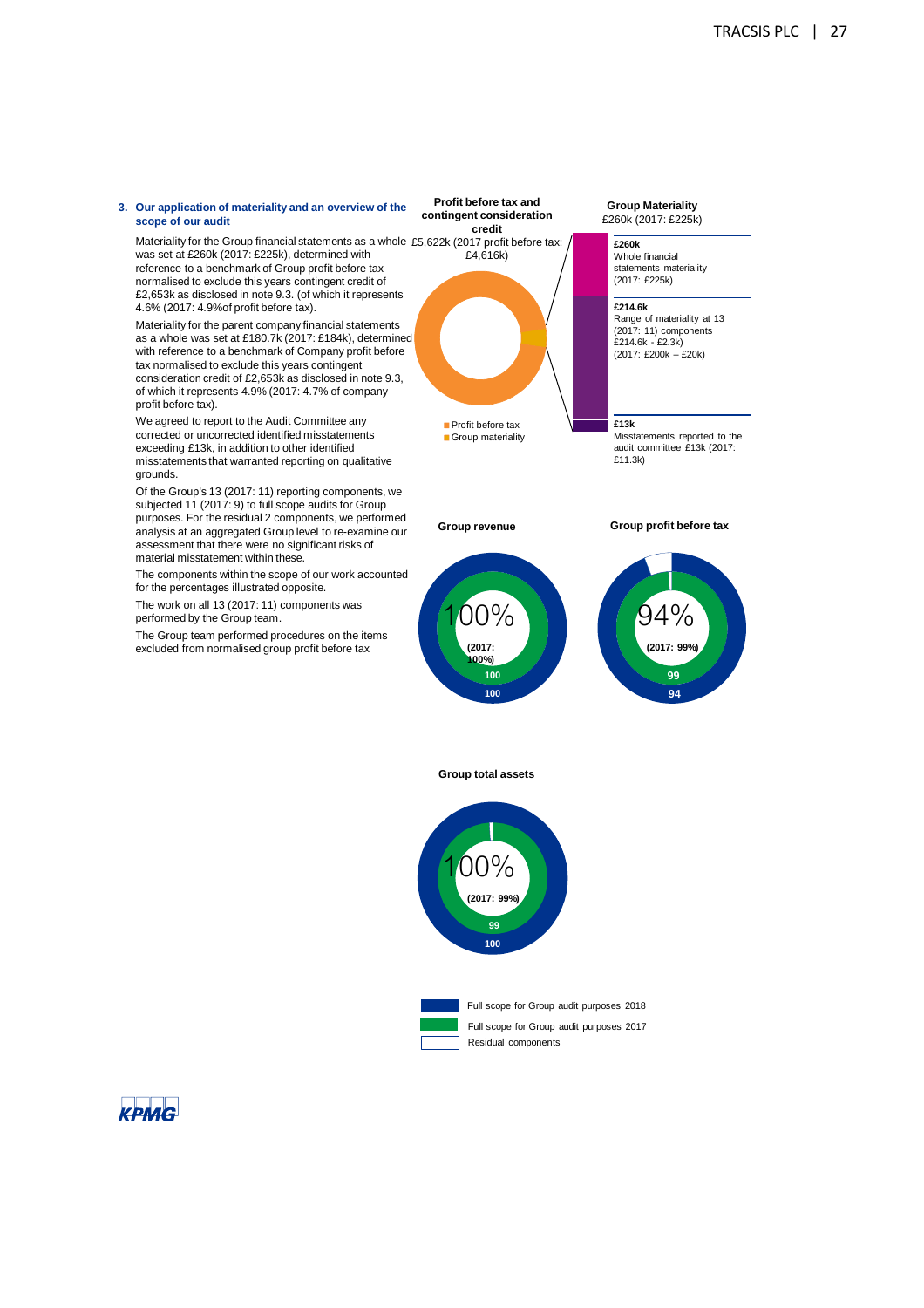#### **4. We have nothing to report on going concern**

We are required to report to you if we have concluded that the use of the going concern basis of accounting is inappropriate or there is an undisclosed material uncertainty that may cast significant doubt over the use of that basis for a period of at least twelve months from the date of approval of the financial statements. We have nothing to report in these respects.

#### **5. We have nothing to report on the other information in the Annual Report**

The directors are responsible for the other information presented in the Annual Report together with the financial statements. Our opinion on the financial statements does not cover the other information and, accordingly, we do not express an audit opinion or, except as explicitly stated below, any form of assurance conclusion thereon.

Our responsibility is to read the other information and, in doing so, consider whether, based on our financial statements audit work, the information therein is materially misstated or inconsistent with the financial statements or our audit knowledge. Based solely on that work we have not identified material misstatements in the other information.

Strategic report and directors' report

Based solely on our work on the other information:

- we have not identified material misstatements in the strategic report and the directors' report;
- in our opinion the information given in those reports for the financial year is consistent with the financial statements; and
- in our opinion those reports have been prepared in accordance with the Companies Act 2006.

#### **6. We have nothing to report on the other matters on which we are required to report by exception**

Under the Companies Act 2006, we are required to report to you if, in our opinion:

- adequate accounting records have not been kept by the parent Company, or returns adequate for our audit have not been received from branches not visited by us; or
- the parent Company financial statements are not in agreement with the accounting records and returns; or
- certain disclosures of directors' remuneration specified by law are not made; or
- we have not received all the information and explanations we require for our audit.
- We have nothing to report in these respects

#### **7. Respective responsibilities**

#### Directors' responsibilities

As explained more fully in their statement set out on page 24, the directors are responsible for: the preparation of the financial statements including being satisfied that they give a true and fair view; such internal control as they determine is necessary to enable the preparation of financial statements that are free from material misstatement, whether due to fraud or error; assessing the Group and, parent Company's ability to continue as a going concern, disclosing, as applicable, matters related to going concern; and using the going concern basis of accounting unless they either intend to liquidate the Group or the parent Company or to cease operations, or have no realistic alternative but to do so.

#### Auditor's responsibilities

Our objectives are to obtain reasonable assurance about whether the financial statements as a whole are free from material misstatement, whether due to fraud or error, and to issue our opinion in an auditor's report. Reasonable assurance is a high level of assurance, but does not guarantee that an audit conducted in accordance with ISAs (UK) will always detect a material misstatement when it exists. Misstatements can arise from fraud or error and are considered material if, individually or in aggregate, they could reasonably be expected to influence the economic decisions of users taken on the basis of the financial statements.

A fuller description of our responsibilities is provided on the FRC's website at www.frc.org.uk/auditorsresponsibilities.

#### **8. The purpose of our audit work and to whom we owe our responsibilities**

This report is made solely to the Company's members, as a body, in accordance with Chapter 3 of Part 16 of the Companies Act 2006. Our audit work has been undertaken so that we might state to the Company's members those matters we are required to state to them in an auditor's report and for no other purpose. To the fullest extent permitted by law, we do not accept or assume responsibility to anyone other than the Company and the Company's members, as a body, for our audit work, for this report, or for the opinions we have formed.

#### **David Morritt (Senior Statutory Auditor) for and on behalf of KPMG LLP, Statutory Auditor**

Chartered Accountants 1 Sovereign Square Sovereign Street Leeds LS1 4DA

8 November 2018

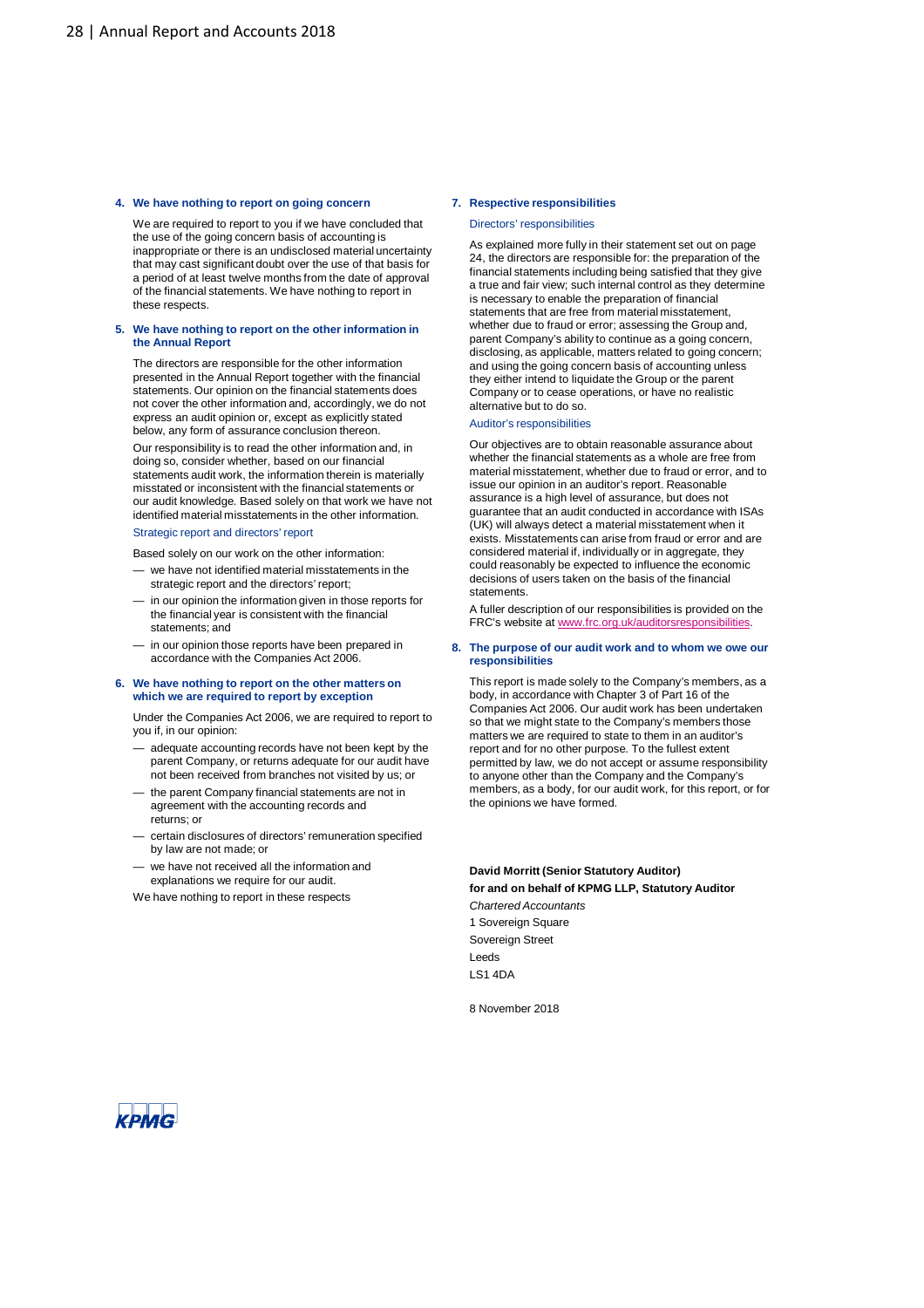Financial Statements

# Consolidated Statement of Comprehensive Income

for the year ended 31 July 2018

|                                                             |          | 2018                     |                              |                  | 2017      |
|-------------------------------------------------------------|----------|--------------------------|------------------------------|------------------|-----------|
|                                                             |          | Continuing<br>operations | Acquisitions                 | <b>Total</b>     |           |
|                                                             | Notes    | £000                     | £000                         | £000             | £000      |
| <b>Revenue</b>                                              | 6        | 39,370                   | 464                          | 39,834           | 34,486    |
| Cost of sales                                               |          | (16, 623)                | $\qquad \qquad \blacksquare$ | (16, 623)        | (15, 279) |
| <b>Gross profit</b>                                         |          | 22,747                   | 464                          | 23,211           | 19,207    |
| Administrative costs                                        |          | (14, 211)                | (516)                        | (14, 727)        | (14, 491) |
| Adjusted EBITDA*                                            | 6        | 9,311                    | 114                          | 9,425            | 8,494     |
| Depreciation                                                | 14       | (758)                    | (2)                          | (760)            | (799)     |
| Adjusted profit **                                          |          | 8,553                    | 112                          | 8,665            | 7,695     |
| Amortisation of intangible assets                           | 15       | (1,674)                  | (100)                        | (1, 774)         | (1,674)   |
| Other operating income                                      | 9.4      | 197                      | 17                           | 214              | 134       |
| Share-based payment charges                                 | 8        | (1, 193)                 |                              | (1, 193)         | (1,300)   |
| Operating profit / (loss) before exceptional items          |          | 5,883                    | 29                           | 5,912            | 4,855     |
| <b>Exceptional items</b>                                    | 9.3      | 2,653                    | (81)                         | 2,572            | (139)     |
| <b>Operating profit / (loss)</b>                            | 9        | 8,536                    | (52)                         | 8,484            | 4,716     |
| Finance income                                              | 10       | 19                       |                              | 19               | 15        |
| Finance expense                                             | 11       | (27)                     |                              | (27)             | (38)      |
| Share of result of equity accounted investees               | 16       | (201)                    |                              | (201)            | (77)      |
| Profit / (loss) before tax                                  |          | 8,327                    | (52)                         | 8,275            | 4,616     |
| Taxation                                                    | 12       | (1,004)                  | (25)                         | (1,029)          | (901)     |
| Profit / (loss) after tax and total comprehensive<br>income |          | 7,323                    | (77)                         | 7,246            | 3,715     |
|                                                             |          |                          |                              |                  |           |
| Earnings per ordinary share                                 |          |                          |                              |                  |           |
| Basic<br>Diluted                                            | 13<br>13 | 25.97p<br>25.11p         | (0.27p)<br>(0.26p)           | 25.70p<br>24.85p | 13.36p    |
|                                                             |          |                          |                              |                  | 12.93p    |

\* Earnings before finance income, tax, depreciation, amortisation, exceptional items, other operating income, and share-based payment charges and share of result of equity accounted investees – see note 31.

\*\* Earnings before finance income, tax, amortisation, exceptional items, other operating income, share-based payment charges, and share of result of equity accounted investees – see note 31.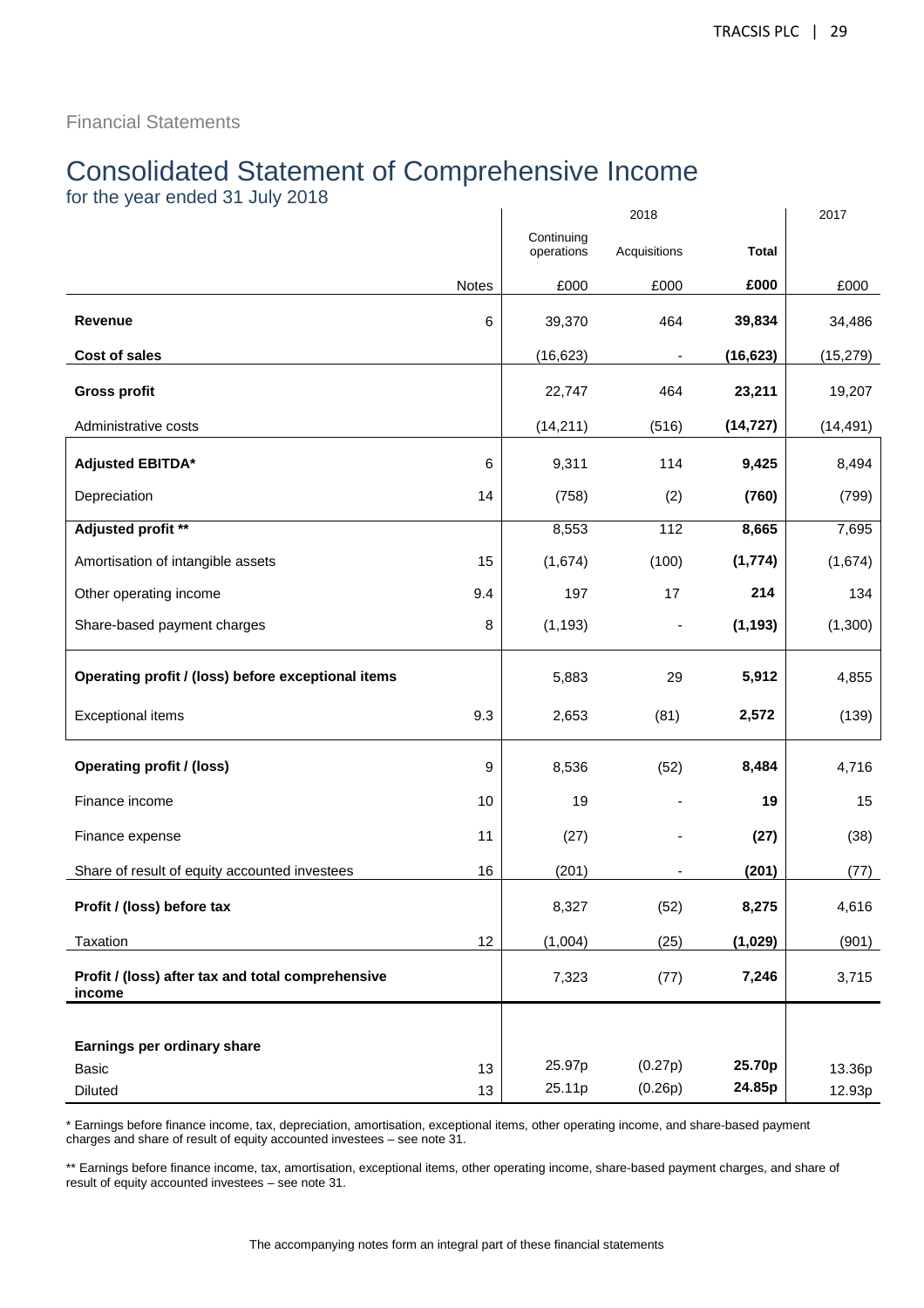#### Financial Statements

# Consolidated Balance Sheet as at 31 July 2018 Company number: 05019106

|                                                      |      | 2018   | 2017   |
|------------------------------------------------------|------|--------|--------|
|                                                      | Note | £000   | £000   |
| <b>Non-current assets</b>                            |      |        |        |
| Property, plant and equipment                        | 14   | 2,181  | 2,461  |
| Intangible assets                                    | 15   | 26,223 | 24,458 |
| Investments - equity                                 | 16   | 250    | 675    |
| Loans due from associated undertakings               | 16   | 250    | 187    |
| Investments in equity accounted investees            | 16   | 972    | 111    |
| Deferred tax assets                                  | 22   | 602    | 457    |
|                                                      |      | 30,478 | 28,349 |
| <b>Current assets</b>                                |      |        |        |
| Inventories                                          | 17   | 253    | 239    |
| Trade and other receivables                          | 19   | 7,329  | 8,480  |
| Cash and cash equivalents                            |      | 22,329 | 15,350 |
|                                                      |      | 29,911 | 24,069 |
| <b>Total assets</b>                                  |      | 60,389 | 52,418 |
| <b>Non-current liabilities</b>                       |      |        |        |
| Hire-purchase contracts                              | 18   | 121    | 230    |
| Contingent consideration payable                     | 21   | 1,100  |        |
| Deferred tax liabilities                             | 22   | 3,875  | 3,718  |
|                                                      |      | 5,096  | 3,948  |
| <b>Current liabilities</b>                           |      |        |        |
| Hire-purchase contracts                              | 18   | 157    | 320    |
| Trade and other payables                             | 20   | 10,316 | 8,842  |
| Contingent consideration payable                     | 21   | 2,165  | 5,041  |
| <b>Current tax liabilities</b>                       |      | 546    | 620    |
|                                                      |      | 13,184 | 14,823 |
| <b>Total liabilities</b>                             |      | 18,280 | 18,771 |
| <b>Net assets</b>                                    |      | 42,109 | 33,647 |
| Equity attributable to equity holders of the company |      |        |        |
| Called up share capital                              | 23   | 113    | 112    |
| Share premium reserve                                | 24   | 6,243  | 5,948  |
| Merger reserve                                       | 24   | 3,160  | 3,010  |
| Retained earnings                                    | 24   | 32,593 | 24,577 |
| <b>Total equity</b>                                  |      | 42,109 | 33,647 |

The financial statements on pages 29 to 67 were approved and authorised for issue by the Board of Directors on 8 November 2018 and were signed on its behalf by:

**John McArthur** – Chief Executive Officer **Max Cawthra** – Chief Financial Officer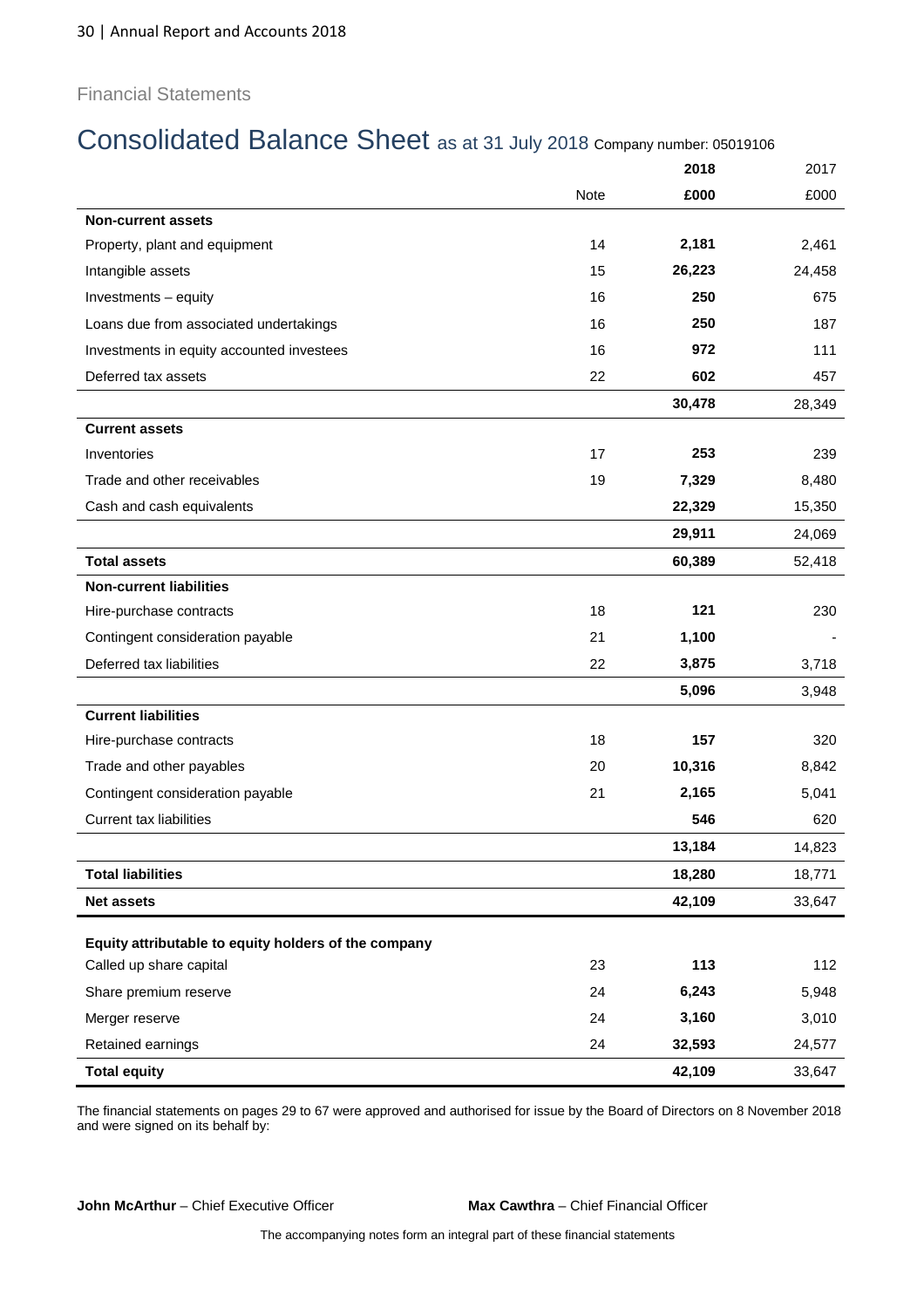# Consolidated Statement of Changes in Equity

|                                                                | Share<br>Capital<br>£'000 | Share<br>Premium<br>£'000 | Merger<br>reserve<br>£'000 | Retained<br>Earnings<br>£'000 | Total<br>£'000 |
|----------------------------------------------------------------|---------------------------|---------------------------|----------------------------|-------------------------------|----------------|
| At 1 August 2016                                               | 110                       | 5,622                     | 3,010                      | 19,924                        | 28,666         |
| Profit for the year                                            |                           |                           |                            | 3,715                         | 3,715          |
| Total comprehensive income                                     |                           |                           |                            | 3,715                         | 3,715          |
| Transactions with owners:                                      |                           |                           |                            |                               |                |
| <b>Dividends</b>                                               |                           |                           |                            | (362)                         | (362)          |
| Share based payment<br>charges                                 |                           |                           |                            | 1,300                         | 1,300          |
| Exercise of share options                                      | $\overline{2}$            | 326                       |                            |                               | 328            |
| At 31 July 2017                                                | 112                       | 5,948                     | 3,010                      | 24,577                        | 33,647         |
|                                                                |                           |                           |                            |                               |                |
| At 1 August 2017                                               | 112                       | 5,948                     | 3,010                      | 24,577                        | 33,647         |
| Profit for the year                                            |                           |                           |                            | 7,246                         | 7,246          |
| Total comprehensive income                                     |                           |                           |                            | 7,246                         | 7,246          |
| Transactions with owners:                                      |                           |                           |                            |                               |                |
| <b>Dividends</b>                                               |                           |                           |                            | (423)                         | (423)          |
| Share based payment<br>charges                                 |                           |                           |                            | 1,193                         | 1,193          |
| Exercise of share options                                      | 1                         | 295                       |                            |                               | 296            |
| Shares issued as<br>consideration for business<br>combinations |                           |                           | 150                        |                               | 150            |
| At 31 July 2018                                                | 113                       | 6,243                     | 3,160                      | 32,593                        | 42,109         |

Details of the nature of each component of equity are set out in Notes 23 and 24.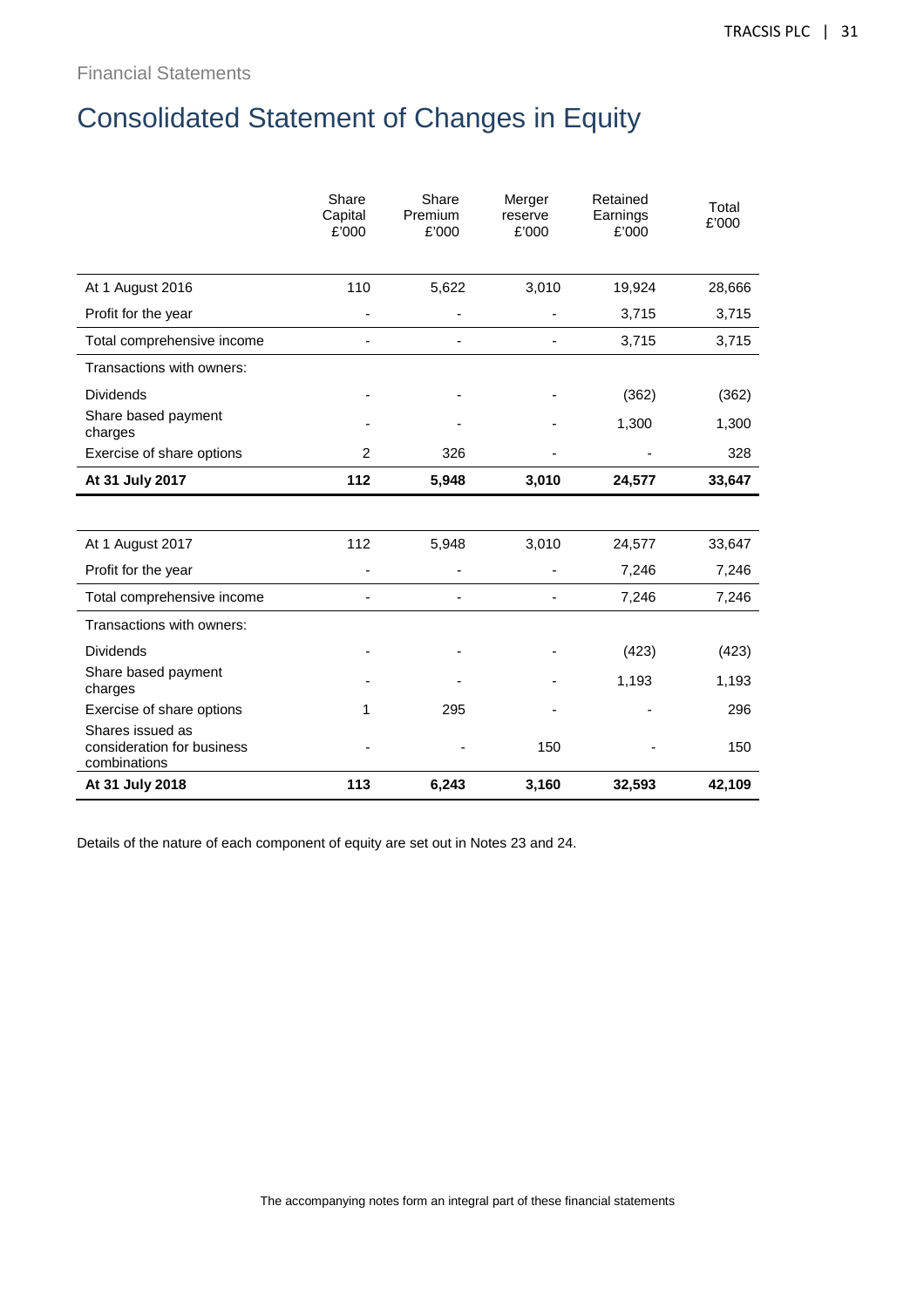#### Financial Statements

# Consolidated Cash Flow Statement for the year ended 31 July 2018

|                                                         |              | 2018     | 2017     |
|---------------------------------------------------------|--------------|----------|----------|
|                                                         | <b>Notes</b> | £000     | £000     |
| <b>Operating activities</b>                             |              |          |          |
| Profit for the year                                     |              | 7,246    | 3,715    |
| Finance income                                          | 10           | (19)     | (15)     |
| Finance expense                                         | 11           | 27       | 38       |
| Depreciation                                            | 14           | 760      | 799      |
| Loss on disposal of plant and equipment                 |              | 17       | 12       |
| Non cash exceptional items                              | 9.3          | (2,653)  | 139      |
| Other operating income                                  | 9.4          | (214)    | (134)    |
| Amortisation of intangible assets                       | 15           | 1,774    | 1,674    |
| Share of result of equity accounted investees           | 16           | 201      | 77       |
| Income tax charge                                       | 12           | 1,029    | 901      |
| Share based payment charges                             | 8            | 1,193    | 1,300    |
| Operating cash inflow before changes in working capital |              | 9,361    | 8,506    |
| Movement in inventories                                 |              | (14)     | 32       |
| Movement in trade and other receivables                 |              | 1,259    | (2,314)  |
| Movement in trade and other payables                    |              | 1,411    | 488      |
| Cash generated from operations                          |              | 12,017   | 6,712    |
| Interest received                                       | 10           | 19       | 15       |
| Interest paid                                           | 11           | (27)     | (38)     |
| Income tax paid                                         |              | (1, 407) | (664)    |
| Net cash flow from operating activities                 |              | 10,602   | 6,025    |
| <b>Investing activities</b>                             |              |          |          |
| Purchase of plant and equipment                         | 14           | (509)    | (558)    |
| Proceeds from disposal of plant and equipment           |              | 53       | 56       |
| Acquisition of subsidiaries (net of cash acquired)      | 5            | (1, 714) |          |
| Equity investments and loans to investments             | 5            | (700)    | (550)    |
| Repayment of loans from investments                     | 16           |          | 111      |
| Receipt of deferred consideration                       |              |          | 300      |
| Payment of contingent consideration                     | 21           | (323)    | (1, 109) |
| Net cash flow used in investing activities              |              | (3, 193) | (1,750)  |
| <b>Financing activities</b>                             |              |          |          |
| Dividends paid                                          | 30           | (423)    | (362)    |
| Proceeds from exercise of share options                 |              | 296      | 328      |
| Hire purchase repayments                                | 18           | (303)    | (276)    |
| Net cash flow used in from financing activities         |              | (430)    | (310)    |
| Net increase in cash and cash equivalents               |              | 6,979    | 3,965    |
| Cash and cash equivalents at the beginning of the year  |              | 15,350   | 11,385   |
| Cash and cash equivalents at the end of the year        |              | 22,329   | 15,350   |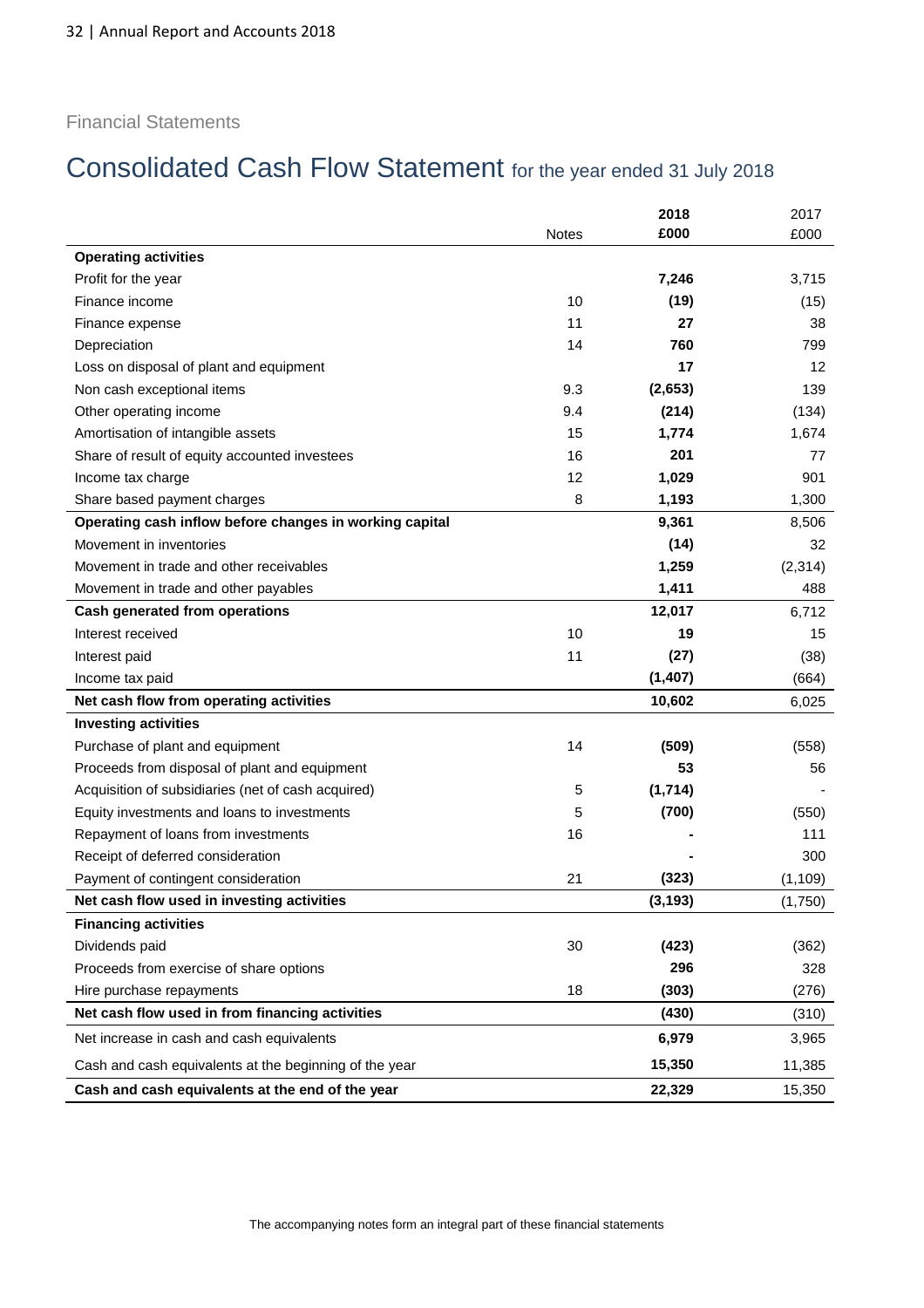Financial Statements

## Notes to the Consolidated Financial Statements

#### **1 Reporting entity**

Tracsis plc (the 'Company') is a company incorporated in the United Kingdom. The consolidated financial statements of the Company for the year ended 31 July 2018 comprise the Company and its subsidiaries (together referred to as the 'Group').

#### **2 Basis of preparation**

#### **(a) Statement of compliance**

The Group consolidated financial statements have been prepared in accordance with International Financial Reporting Standards as adopted by the EU ('IFRSs') and applicable law. The Company has elected to prepare its parent company financial statements in accordance with FRS 101. These parent company statements appear after the notes to the consolidated financial statements.

#### **(b) Basis of measurement**

The Accounts have been prepared under the historical cost convention.

#### **(c) Presentation currency**

These consolidated financial statements are presented in sterling. All financial information presented in sterling has been rounded to the nearest thousand.

#### **(d) Use of estimates and judgements**

The preparation of financial statements in conformity with IFRSs requires management to make judgements, estimates and assumptions that affect the application of policies and reported amounts of assets and liabilities, income and expenses. The estimates and associated assumptions are based on historical experience and various other factors that are believed to be reasonable under the circumstances, the results of which form the basis of making the judgements about carrying values of assets and liabilities that are not readily apparent from other sources. Actual results may differ from these estimates.

The estimates and underlying assumptions are reviewed on an ongoing basis. Revisions to accounting estimates are recognised in the period in which the estimate is revised if the revision only affects that period, or in the period of the revision and future periods, if the revision affects both current and future periods.

Judgements made by management in the application of IFRSs that have a significant effect on the Group financial statements and estimates with a significant risk of material adjustment in future years are disclosed in Note 4.

#### **(e) Accounting developments**

The Group and Company financial statements have been prepared and approved by the directors in accordance with International Financial Reporting Standards as adopted by the EU ("Adopted IFRSs"). The accounting policies have been applied consistently to all periods presented in the consolidated financial statements, unless otherwise stated.

Certain new standards, amendments and interpretations to existing standards have been published that are mandatory for the Group's accounting period beginning on or after 1 August 2017. The following new standards and amendments to standards are mandatory and have been adopted for the first time for the financial year beginning 1 August 2017:

- Disclosure Initiative (Amendments to IAS 7)
- Recognition of Deferred Tax Assets for Unrealised Losses (Amendments to IAS 12)
- Annual Improvements to IFRSs 2014-2016 Cycle (Amendments to IFRS 12)

These standards have not had a material impact on the Consolidated Financial Statements.

The following new or revised standards and interpretations issued by the International Accounting Standards Board (IASB) have not been applied in preparing these accounts as their effective dates fall in periods beginning on or after 1 August 2018.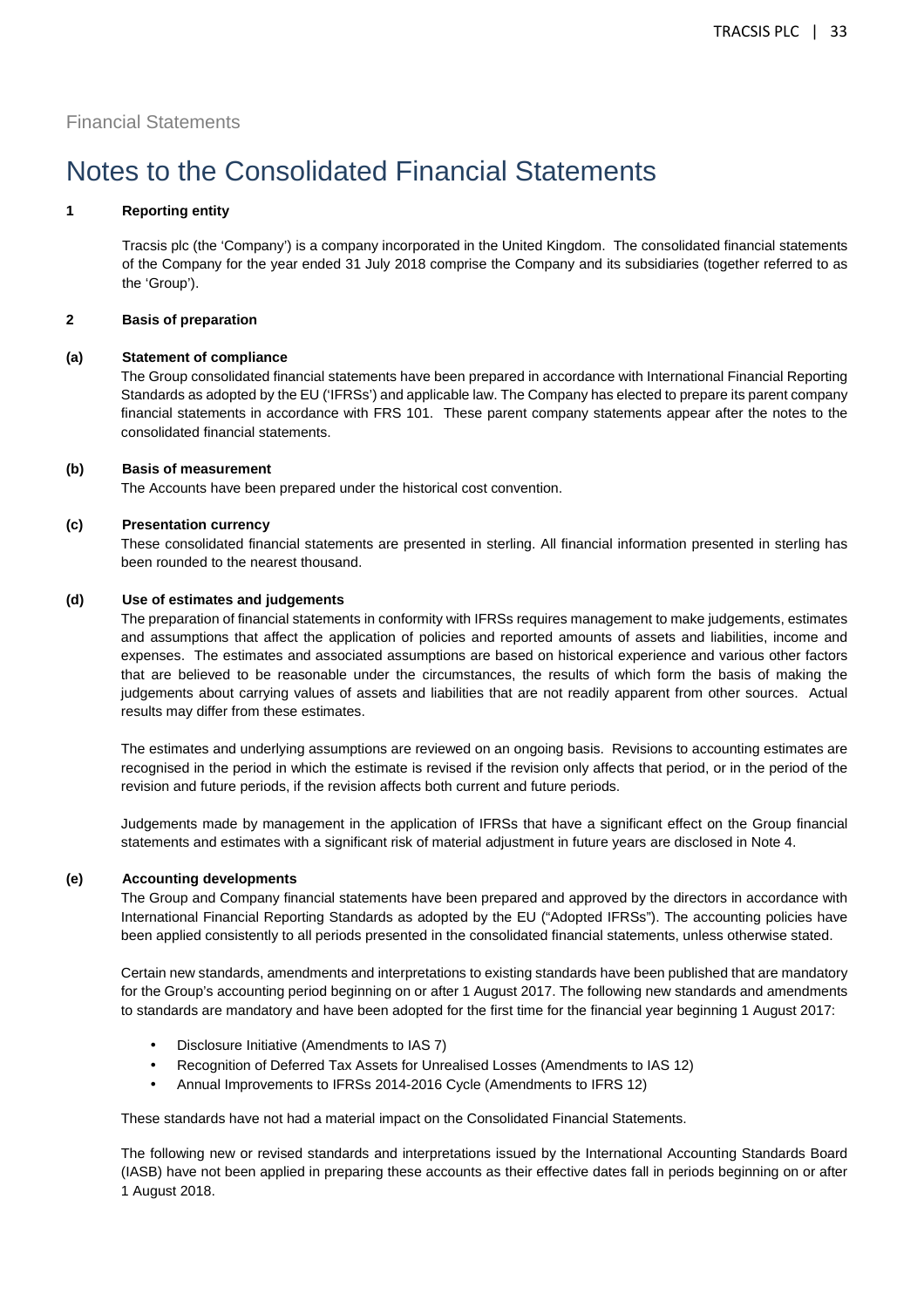# Notes to the Consolidated Financial Statements continued

#### **2 Basis of preparation (continued)**

Effective for the year ending 31 July 2019

- IFRS 2 'Share-based payment' amendments clarifying how to account for certain types of share-based payment transactions
- IFRS 9 'Financial instruments' introduces new requirements for classification and measurement of financial assets and financial liabilities, impairment methodology and hedge accounting.
- IFRS 15 'Revenue from contracts with customers' provides a single model for measuring and recognising revenue arising from contracts with customers, unless the contracts are in the scope of other standards, such as IAS 17. It supersedes all existing revenue requirements in IFRS.
- Annual Improvements to IFRSs 2014-2016 Cycle (Amendments to IFRS 1 and IAS 28)

#### Effective for the year ending 31 July 2020

• IFRS 16 'Leases' – provides a single lessee accounting model, specifying how leases are recognised, measured, presented and disclosed

#### IFRS 15 "Revenue from Contracts with Customers"

The Group is required to adopt IFRS 15 "Revenue from Contracts with Customers" from 1 August 2018. IFRS 15 establishes a comprehensive framework for determining whether, how much and when revenue is recognised. It replaces existing revenue recognition guidance, including IAS 18 "Revenue" and IAS 11 "Construction Contracts".

The principles in IFRS 15 must be applied using the following five step model:

- 1. Identify the contract(s) with a customer
- 2. Identify the performance obligations in the contract
- 3. Determine the transaction price
- 4. Allocate the transaction price to the performance obligations in the contract
- 5. Recognise revenue when or as the entity satisfies its performance obligations

Revenue is recognised either when the performance obligation in the contract has been performed (so "point in time" recognition) or "over time" as control of the performance obligation is transferred to the customer. The Group is continuing to assess the estimated impact that the initial application of IFRS 15 will have on its consolidated financial statements. The estimated impact of the adoption of this standard on the Group is based on initial assessments undertaken to date and is summarised below. The actual impact of adopting the standard at 1 August 2018 may change as whilst the Group has made an assessment of all the significant income streams, it has not finalised the assessment of all income streams and controls over its new reporting approach. An initial assessment of the impact of IFRS 15 is summarised as follows:

#### Rail Technology & Services

There are a number of revenue streams within this division. The Group has a number of different arrangements in respect of software and other related services such as hosting, support and maintenance. The revenue recognition in respect of perpetual licence sales, and also bespoke development work under IFRS 15 is expected to be the same as current accounting. Software licences which involve hosting are currently generally spread over the term of the licence on a straight line basis and this is expected to continue under IFRS 15. Software licences which do not involve hosting, but moreover access to the Software are divided into licence fees and support, both of which have different accounting treatments and are expected to continue under IFRS 15. Revenue in respect of contracts which involve purely hosting, or support and maintenance is spread on a straight line basis is over the term of the Agreement, which again is expected to continue under IFRS 15. In respect of remote condition monitoring, revenue is recognised once the units are despatched to the Customer and under IFRS 15, this is not expected to change under IFRS 15. For consultancy services, revenue is recognised when the services are performed and this is not expected to change under IFRS 15.

#### Traffic & Data Services

In respect of traffic data collection and passenger counting, the Group currently recognises revenue based on the stage of completion, with 'Amounts Recoverable on Contract' (accrued income based on the stage of completion of certain projects – as detailed in note 19) being recognised. Under IFRS 15, this will no longer be recognised but will be replaced by a 'Contract Asset' representing the costs incurred in respect of the partially completed projects at the end of a reporting period, which will have the effect of deferring any profit to be recognised on partially completed projects. In respect of event planning, parking and traffic management, revenue is recognised when the event takes place and the service provided, and no changes are expected to take place to this revenue recognition under IFRS 15.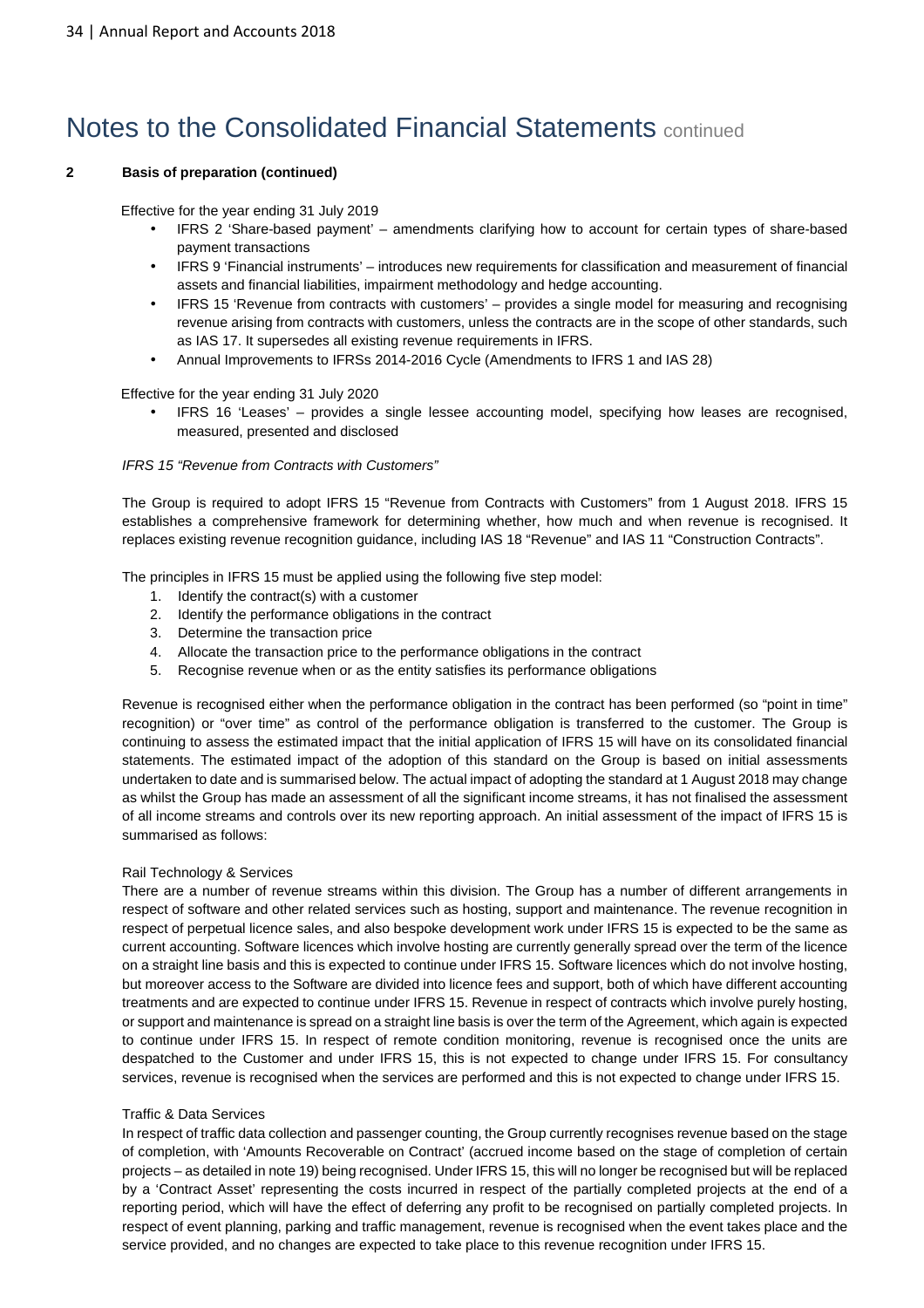### Notes to the Consolidated Financial Statements continued

#### **2 Basis of preparation (continued)**

#### IFRS 16 "Leases"

IFRS 16 "Leases" will first be effective for the Group during the year ending 30 July 2020. It will bring most leases on to the balance sheet for lessees, eliminating the distinction between operating leases and finance leases. The Group has a number of operating lease arrangements and it is considered that the broad impact of IFRS 16 will be to recognise a right-of-use asset and a corresponding lease liability for the lease commitments which are detailed in note 25. In addition, rentals on operating leases currently charged to the statement of comprehensive income will be replaced by a depreciation charge on the asset and an interest expense on the lease liability. Details of operating lease rental charges are outlined in note 9.

IFRS 9 'Financial Instruments' is not expected to have a material impact on the Group's financial statements.

#### **(f) Going concern**

The Group is debt free and has substantial cash resources. The Board has prepared cash flow forecasts for the forthcoming year based upon assumptions for trading and the requirements for cash resources.

Based upon this analysis, the Board has concluded that the Group has adequate working capital resources and that it is appropriate to use the going concern basis for the preparation of the consolidated financial statements.

#### **3 Significant accounting policies**

The accounting policies set out below have been applied consistently to all periods presented in these consolidated financial statements and have been applied consistently by Group entities, except as stated in note 2(e), which addresses changes in accounting policies.

#### **(a) Basis of consolidation**

The Group's accounting policy with respect to business combinations is set out below.

Subsidiaries are entities controlled by the Company. The financial statements of subsidiaries are included in the consolidated financial statements from the date that control commences until the date control ceases. The accounting policies of subsidiary companies have been changed where necessary to align them with the policies adopted by the Group. The Group entities included in these consolidated financial statements are those listed in note 29. All intragroup balance and transactions, including unrealised profits arising from intra-group transactions, are eliminated fully on consolidation.

#### **(b) Revenue recognition**

Revenue is measured at the fair value of the consideration received or receivable (excluding value added tax and discounts given) derived from the provision of goods and services to customers during the period. The Group derives revenue from software, post contract customer support, sale of hardware & condition monitoring technology, consultancy and professional services, hosting services, along with data collection, capture, passenger counting and event planning, parking and traffic management services.

Revenue from software is derived from the sale of software both as a perpetual and non-cancellable annual licences, the provision of software as a service and the support and hosting services associated with this.

The Group recognises the revenue from the sale of perpetual and non-cancellable annual software licences and specified upgrades upon shipment of the software product or upgrade, when there are no significant vendor obligations remaining, when the fee is fixed and determinable and when collectability is considered probable. Where appropriate the Group provides a reserve for estimated returns under the standard acceptance terms at the time the revenue is recognised. Payment terms are agreed separately with each customer.

Revenue from the provision of Software as a Service under contracts with extended terms which combine software and support services elements are recognised evenly over the period to which the services relate. Customers pay an agreed fee covering a range of periods, for a defined contractual term, and the contracts provide the customer with various rights during the term of the contract. This policy reflects the continuous nature of the transfer of value to the customer.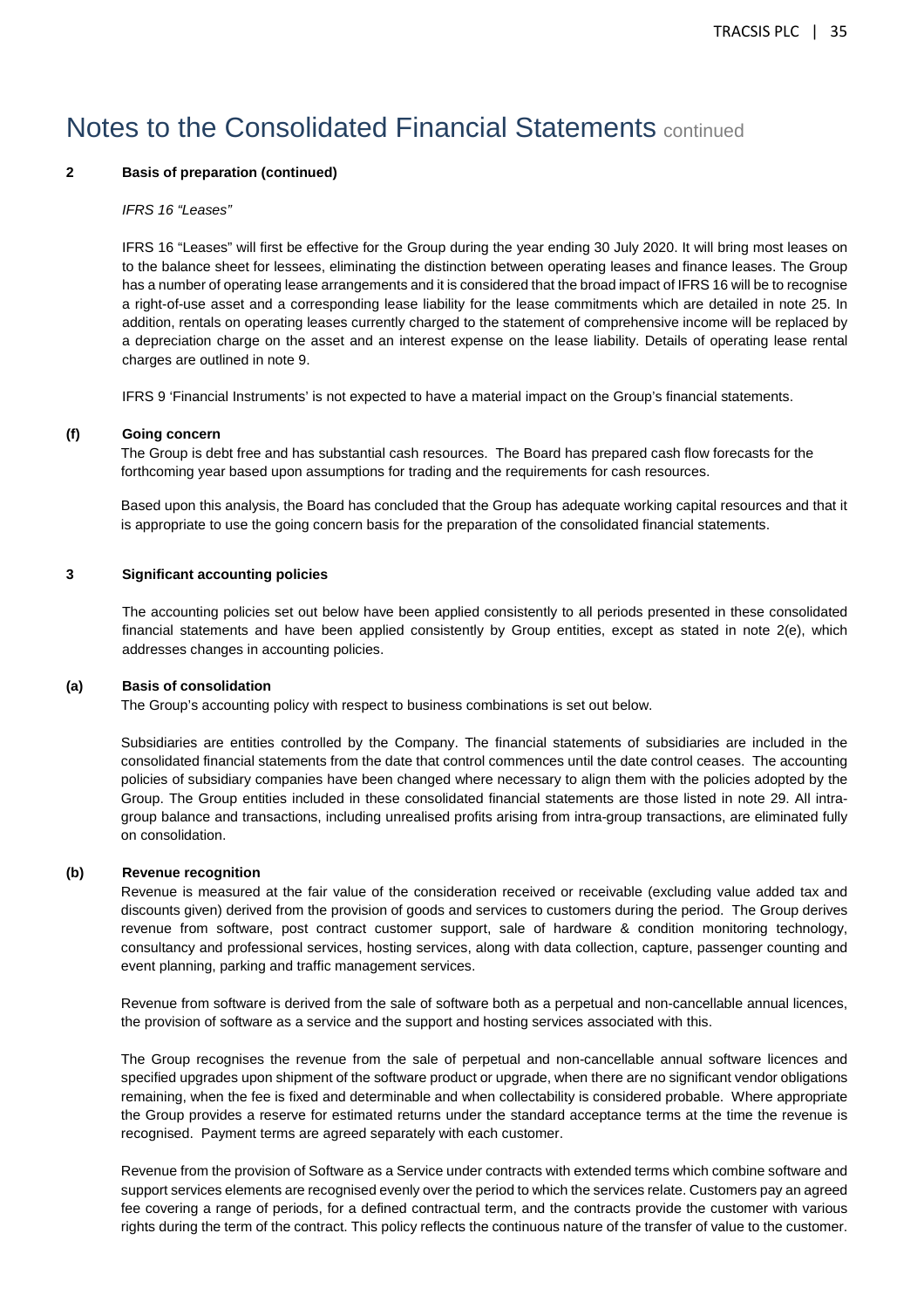#### **3 Significant accounting policies (continued)**

#### **Revenue recognition (continued)**

Revenue capable of being allocated to customer support services is recognised on a straight-line basis over the term of the support contract. Revenue not recognised in the income statement under this policy is classified as deferred income in the balance sheet.

Revenue capable of being allocated to hosting services is recognised on a straight line basis over the term of the hosting contract. Revenue not recognised in the income statement under this policy is classified as deferred income in the balance sheet.

In the case where a single contract involves the combination of any or all of sale of software as a perpetual or noncancellable annual licence, provision of Software as a Service, support services and hosting services, the amount of consideration is derived from an assessment of the fair value of each of the individual constituent elements of the goods and services provided. The revenue allocated to each element is recognised as outlined above.

Revenue from hardware sales and condition monitoring technology is recognised as the products are shipped to customers. Provision is made for any returns to customers, or credit notes to be issued.

Revenue from consultancy and professional services is recognised when the services have been performed, once the work and value has been agreed with the customer.

In respect of data collection and counting services, revenue is recognised on services not yet billed at the fair value of consideration expected to be receivable to the extent that the work has already been carried out at the year end. Where the outcome of a contract can be estimated reliably, revenue and costs are recognised by reference to the stage of completion of the contract activity at the end of the reporting period, measured based on work performed and if its receipt is considered probable. Where the outcome of a contract cannot be estimated reliably, contract revenue is only recognised to the extent of contract costs incurred that it is probable will be recoverable. Contract costs are recognised as expenses in the period in which they are incurred. When it is probable that total contract costs will exceed total contract revenue, the expected loss is recognised as an expense immediately.

Revenue from event planning and traffic management services is recognised when the services have been performed, once the work and value has been agreed with the customer.

#### **(c) Property, plant and equipment**

Items of property, plant and equipment are initially recognised at cost. As well as the purchase price, cost includes directly attributable costs. The corresponding liability is recognised within provisions. Items of property, plant and equipment are carried at depreciated cost.

Depreciation is provided on all items of property, plant and equipment so as to write off the carrying value of items over their expected useful economic lives. It is applied at the following rates:

| Freehold buildings (excluding land) | $\overline{\phantom{0}}$ | 4% on cost                                   |
|-------------------------------------|--------------------------|----------------------------------------------|
| Computer equipment                  | $\overline{\phantom{0}}$ | 33 1/3% on cost                              |
| Office fixtures and fittings        |                          | $10\% - 20\%$ on cost                        |
| Motor vehicles                      |                          | $20 - 25\%$ per annum reducing balance basis |

#### **(d) Intangible assets**

#### **Goodwill**

Goodwill arising on acquisitions comprises the excess of the fair value of the consideration for investments in subsidiary undertakings over the fair value of the net identifiable assets acquired at the date of acquisition. Adjustments are made to fair values to bring the accounting policies of the acquired businesses into alignment with those of the Company. The costs of integrating and reorganising acquired businesses are charged to the post acquisition income statement. Goodwill arising on acquisitions of subsidiaries is included in intangible assets.

Goodwill is not amortised but is tested annually for impairment and carried at cost less accumulated impairment losses. Gains and losses on the disposal of an entity include the carrying amount of goodwill relating to the entity sold.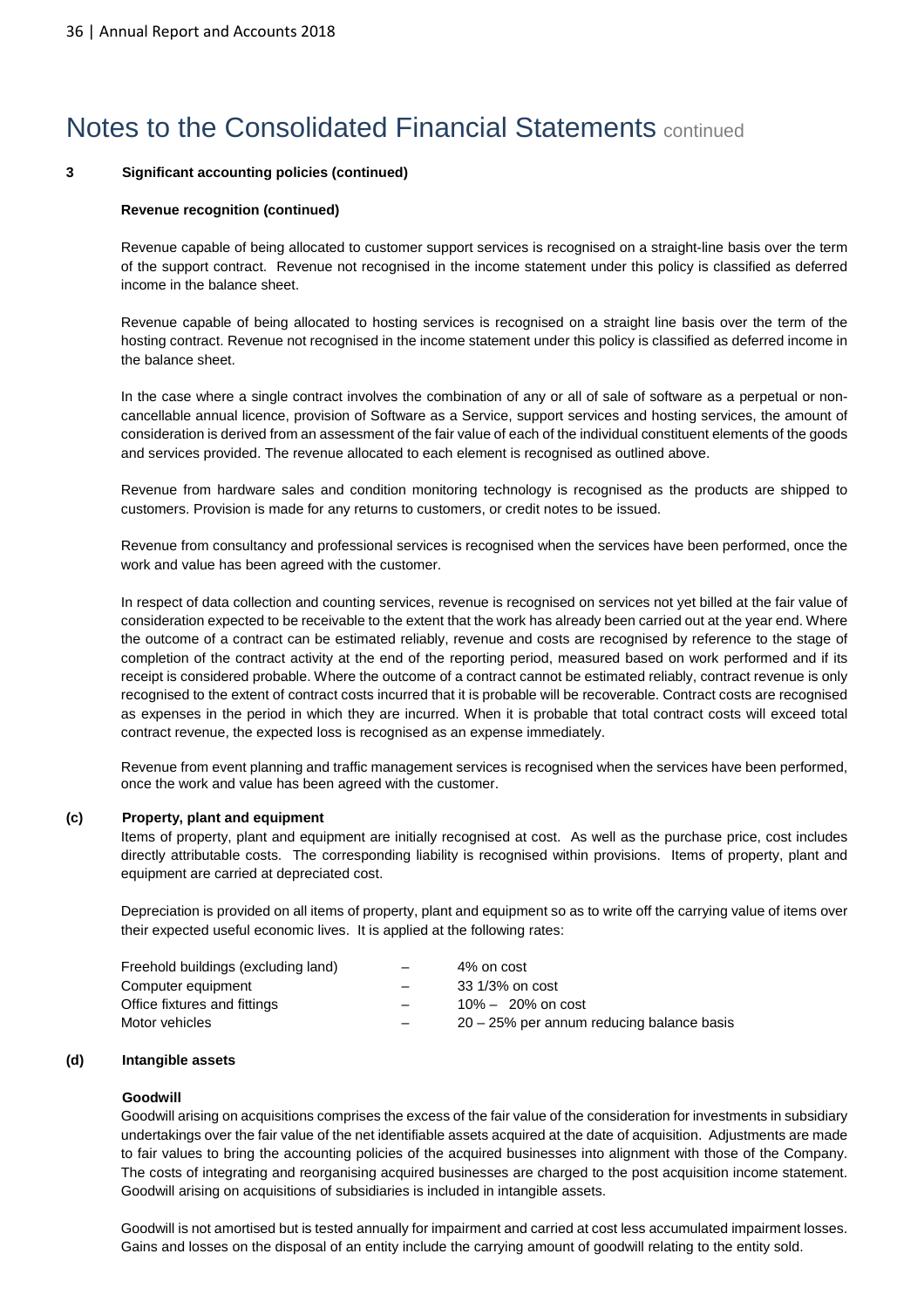#### **3 Significant accounting policies (continued)**

#### **Goodwill (continued)**

Goodwill is allocated to cash-generating units for the purpose of impairment testing. Each of those cash-generating units represents the lowest level within the group at which the associated level of goodwill is monitored for management purposes and are not larger than the operating segments determined in accordance with IFRS 8 "Operating Segments".

#### **Business Combinations**

From 1 August 2009 the Group has applied IFRS 3 Business Combinations (2008) in accounting for business combinations. The change in accounting policy has been applied prospectively and has had no material impact on earnings per share. Business combinations are accounted for using the acquisition method as at the acquisition date, which is the date on which control is transferred to the Group. An investor controls an investee when the investor is exposed, or has rights, to variable returns from its involvement with the investee and has the ability to affect those returns through its power over the investee.

For acquisitions on or after 1 August 2009, the Group measures goodwill at the acquisition date as:

- the fair value of the consideration transferred; plus
- the recognised amount of any non-controlling interests in the acquiree; plus if the business combination is achieved in stages, the fair value of the existing equity interest in the acquiree; less
- the net recognised amount (generally fair value) of the identifiable assets acquired and liabilities assumed.

When the excess is negative, a bargain purchase gain is recognised immediately in profit or loss.

The consideration transferred does not include amounts related to the settlement of pre-existing relationships. Such amounts are generally recognised in profit or loss.

Costs related to the acquisition, other than those associated with the issue of debt or equity securities, that the Group incurs in connection with a business combination are expensed as incurred.

Any contingent consideration payable is recognised at fair value at the acquisition date. If the contingent consideration is classified as equity, it is not remeasured and settlement is accounted for within equity. Otherwise, subsequent changes to the fair value of the contingent consideration are recognised in profit or loss. Contingent consideration is treated as part of the costs of acquisition provided it is not contingent on the continuing employment of the vendors.

For acquisitions prior to 1 August 2009, goodwill represents the excess of the cost of the acquisition over the Group's interest in the recognised amounts (generally fair value) of the identifiable assets, liabilities and contingent liabilities of the acquiree.

Transaction costs, other than those associated with the issue of debt or equity securities, that the Group incurred in connection with business combinations were capitalised as part of the cost of acquisition.

An intangible asset, which is an identifiable non-monetary asset without physical substance, is recognised to the extent that it is probable that the expected future economic benefits attributable to the asset will flow to the group and that its cost can be measured reliably. The asset is deemed to be identifiable when it is separable or when it arises from contractual or other legal rights.

Intangible assets, primarily customer relationships and technology related assets, acquired as part of a business combination are capitalised separately from goodwill and are carried at cost less accumulated amortisation and accumulated impairment losses. Amortisation is calculated using a straight line method over the estimated useful life of the assets of 10 to 20 years for customer related assets and 10 years for technology related assets.

#### **(e) Impairment of non-current assets**

Where an indication of impairment is identified, the recoverable amount of the asset is estimated in order to determine the extent of the impairment loss (if any). If the recoverable amount (higher of fair value less cost to sell and value in use of an asset) is estimated to be less than its carrying amount, the carrying amount of the asset is reduced to its recoverable amount.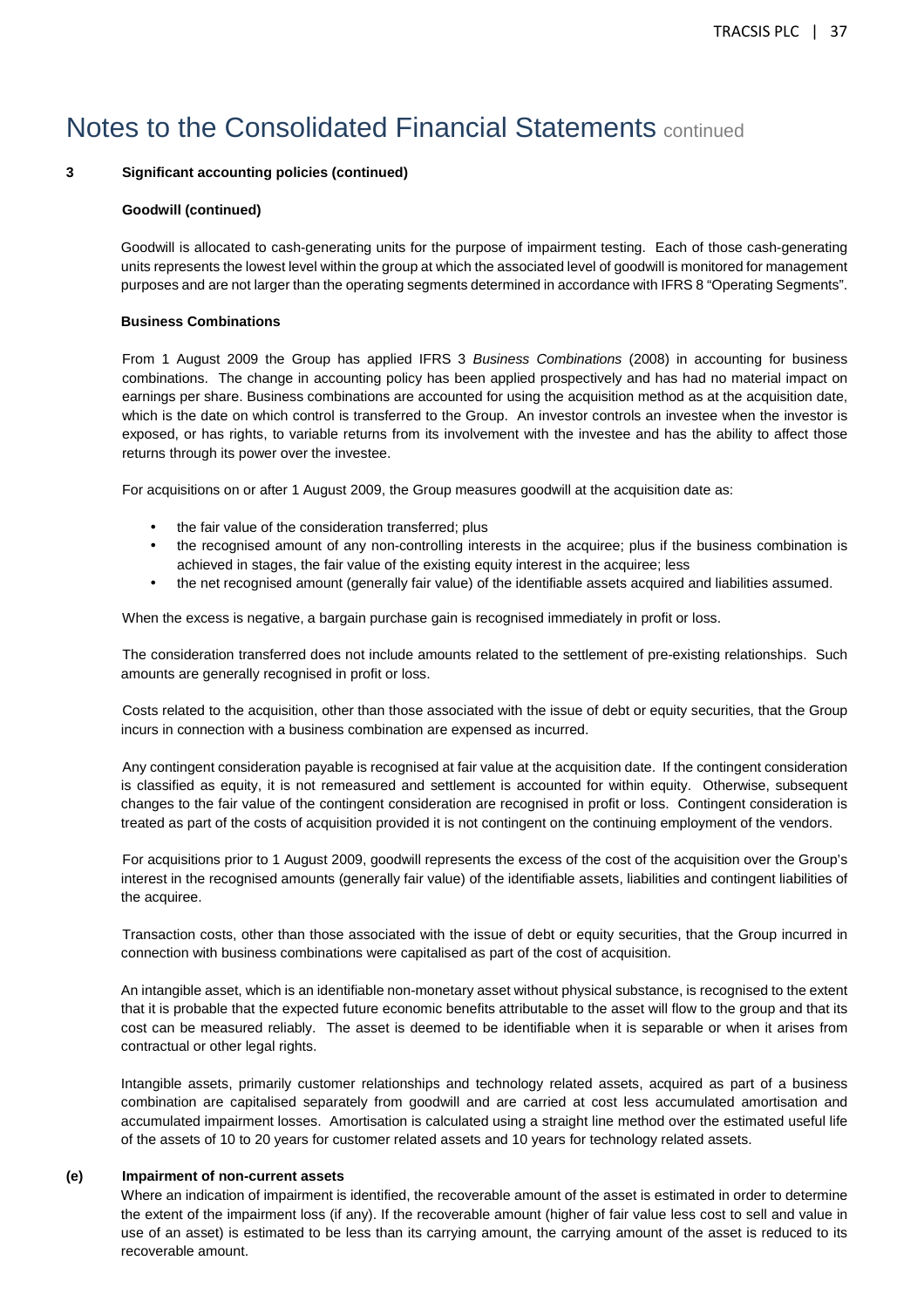### **3 Significant accounting policies (continued)**

### **(f) Research and Development Costs**

Expenditure on internally developed products is capitalised as intangible assets if it can be demonstrated that:

- it is technically feasible to develop the product for it to be sold;
- adequate resources are available to complete the development;
- there is an intention to complete and sell the product;
- the Group is able to sell the product;
- sale of the product will generate future economic benefits; and
- expenditure on the project can be measured reliably.

Capitalised development costs would be amortised over the periods the Group expected to benefit from selling the products developed. At present, the Group has not considered that its development expenditure meets the criteria for capitalisation. Development expenditure not satisfying the above criteria and expenditure on the research phase of internal projects are recognised in the income statement as incurred.

#### **(g) Financial instruments**

The Group classifies its financial instruments, or their component parts, on initial recognition as a financial asset, a financial liability or an equity instrument in accordance with the substance of the contractual arrangement.

Financial instruments are recognised on the balance sheet when the Group becomes a party to the contractual provisions of the instrument.

Financial instruments issued by the Group are treated as equity only to the extent that they do not meet the definition of a financial liability. The Group's ordinary shares are classified as equity instruments, net of issue costs.

### Cash and cash equivalents

Cash and cash equivalents in the balance sheet are included at cost and comprise cash at bank, cash in hand and short term deposits with an original maturity of three months or less.

(ii) Trade receivables

Trade receivables do not carry interest and are stated at their nominal value as reduced by appropriate allowances for estimated irrecoverable amounts.

(iii) Trade payables

Trade payables are not interest bearing and are stated at their nominal value.

(iv) Equity instruments

Equity instruments issued by the Group are recorded at the proceeds received, net of direct issue costs.

### **(h) Taxation**

The tax on the profit or loss for the year represents current and deferred tax.

The tax currently payable is based on taxable profit for the period. Taxable profit differs from net profit as reported in the income statement because it excludes items of income or expense that are taxable or deductible in other years and it further excludes items that are never taxable or deductible. The Group's liability for current tax is calculated using tax rates that have been enacted at the balance sheet date.

Deferred tax is provided in full, using the liability method, on temporary differences arising between the tax bases of assets and liabilities and their carrying value in the financial statements. The principal temporary differences arise from depreciation on plant and equipment and share options granted by the Group to employees and directors. Deferred tax assets and liabilities are measured on an undiscounted basis at the tax rates that are expected to apply when the related asset is realised or liability is settled, based on tax rates and laws enacted or substantively enacted at the balance sheet date. Where the deferred tax asset recognised in respect of share-based payments would give rise to a credit in excess of the related accounting charge at the prevailing tax rate the excess is recognised directly in equity. Deferred tax assets are recognised to the extent that it is probable that future taxable profit will be available against which the temporary differences can be utilised.

#### **(i) Dividend distribution**

Dividend distribution to the Company's shareholders is recognised as a liability in the Group's financial statements in the period in which the dividends are approved by the Company's shareholders, or in the case of interim dividends, when paid.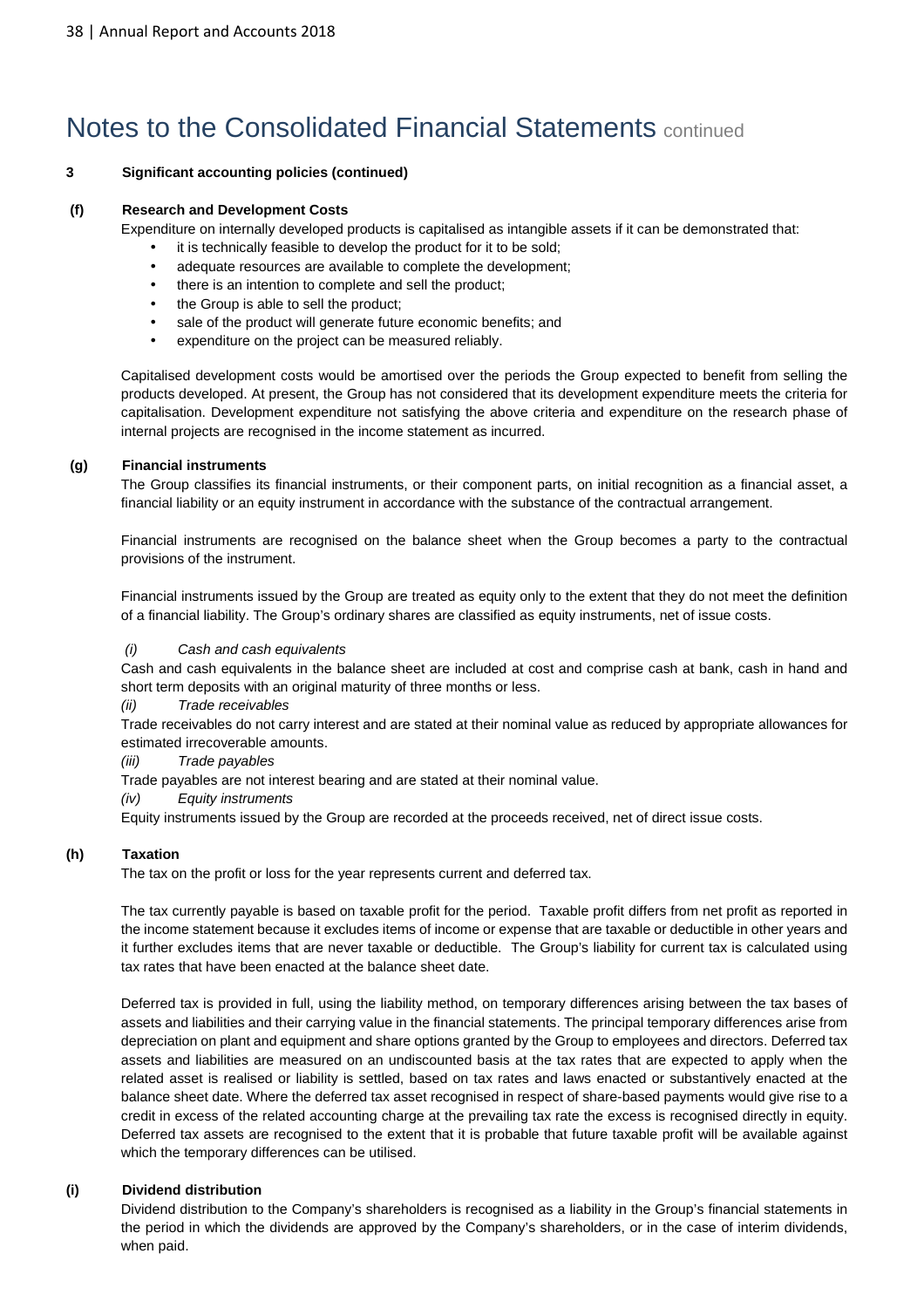#### **3 Significant accounting policies (continued)**

#### **(j) Leases**

Leases are classified as finance leases whenever the terms of the lease transfer substantially all the risks and rewards of ownership to the lessee. All other leases are classified as operating leases. Assets held under finance leases are initially recognised as assets of the Group at their fair value at the inception of the lease or, if lower, at the present value of the minimum lease payments. The corresponding liability to the lessor is included in the balance sheet as a finance lease obligation. Lease payments are apportioned between finance charges and reduction of the lease obligation so as to achieve a constant rate of interest on the remaining balance of the liability. Finance charges are charged directly to profit or loss, unless they are directly attributable to qualifying assets, in which case they are capitalised in accordance with the Group's general policy on borrowing costs. Contingent rentals are recognised as expenses in the periods in which they are incurred.

Operating lease payments are recognised as an expense on a straight line basis over the lease term, except where another systematic basis is more representative of the time pattern in which economic benefits from the leased asset are consumed. Contingent rentals arising under operating leases are recognised as an expense in the period in which they are incurred.

In the event that lease incentives are received to enter into operating leases, such incentives are recognised as a liability. The aggregate benefit of incentives is recognised as a reduction of rental expense on a straight line basis, except where another systematic basis is more representative of the time pattern in which economic benefits from the leased asset are consumed.

#### **(k) Employee benefits**

Wages, salaries, social security contributions, paid annual leave, bonuses and non-monetary benefits are accrued in the year in which the associated services are rendered by the employees of the Group. Where the Group provides long term employee benefits, the cost is accrued to match the rendering of the services by the employees concerned.

#### **(l) Share based payments**

The Group issues equity-settled share based payments to certain employees (including directors). Equity-settled share based payments are measured at fair value at the date of grant. The fair value determined at the grant date of the equity-settled share based payments is expensed on a straight line basis over the vesting period, together with a corresponding increase in equity, based upon the Group's estimate of the shares that will eventually vest.

Fair value is measured using the Black-Scholes option pricing model. The expected life used in the model has been adjusted, based on management's best estimate, for the effects of non-transferability, exercise restrictions and behavioural considerations.

Where the terms and conditions of options are modified, as a minimum an expense is recognised as if the terms had not been modified. In addition, an expense is recognised for any increase in the value of the transaction as a result of the modification, as measured at the date of modification.

Where an equity-settled transaction is cancelled, it is treated as if it had vested on the date of the cancellation, and any expense not yet recognised for the transaction is recognised immediately. However, if a new transaction is substituted for the cancelled transaction, and designated as a replacement transaction on the date that it was granted, the cancelled and new transactions are treated as if they were a modification of the original transaction as described in the previous paragraph.

Directors LTIPs have two conditions attached – Earnings per Share (non-market condition) and Total Shareholder Return (TSR – market condition). An assessment of the fair value is made when the options are granted and in respect of TSR/market conditions, no further adjustment is made regardless of whether the conditions are met or not.

#### **(m) Retirement benefits**

Contributions to defined contribution pension schemes are charged to the income statement in the year to which they relate.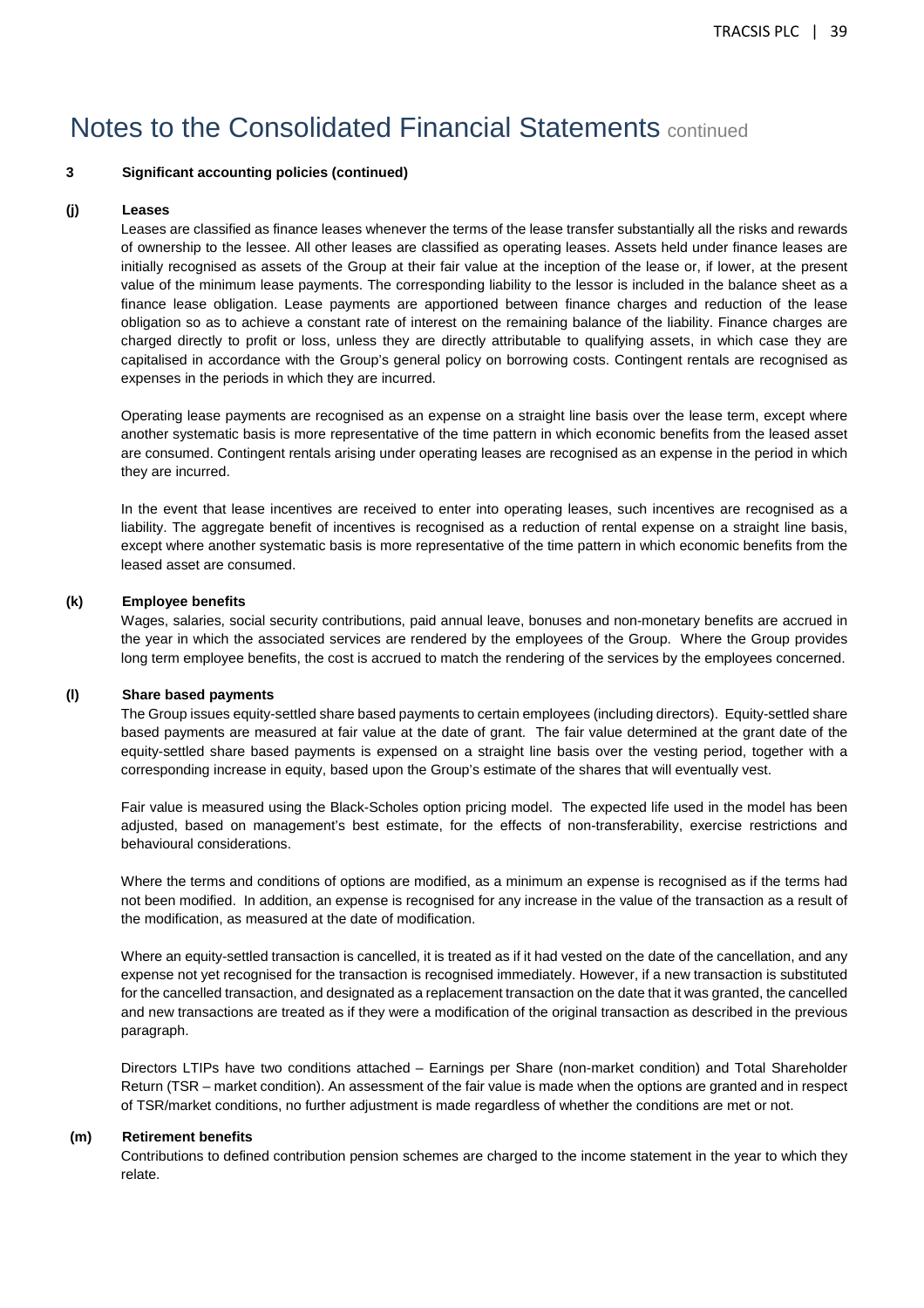### **3 Significant accounting policies (continued)**

#### **(n) Exceptional items**

Items which are significant by virtue of their size or nature and/or which are considered non-recurring are classified as exceptional operating items. Such items, which include for example costs relating to acquisitions, contingent consideration credits, any goodwill impairments and profit/loss on disposal, are included within the appropriate consolidated income statement category but are highlighted separately. Exceptional operating items are excluded from the profit measures used by the board to monitor underlying performance.

#### **(o) Finance income**

Finance income comprises interest income on funds invested. Interest income is recognised as it accrues in profit or loss, using the effective interest method.

#### **(p) Cash and cash equivalents**

Cash and cash equivalents comprise cash balances and call deposits. The Group considers all highly liquid investments with original maturity dates of three months or less to be cash equivalents.

#### **(q) Operating segments**

The Group has divided its results into two segments being 'Rail Technology and Services' and 'Traffic & Data Services'. The level of disclosure of segmental and other information is determined by such assessment. Further details of the considerations made and the resulting disclosures are provided in note 6 to the financial statements.

#### **(r) Inventories**

Inventories are measured at the lower of cost and net realisable value. Provision is made for slow moving and obsolete inventories on a line by line basis.

#### **(s) Foreign currencies**

The individual financial statements of each Group entity are presented in the currency of the primary economic environment in which the entity operates (its functional currency). For the purpose of the consolidated financial statements, the results and financial position of each Group entity are expressed in Pounds Sterling, which is the functional currency of the Company and the presentation currency for the consolidated financial statements.

In preparing the financial statements of the individual entities, transactions in currencies other than the entity's functional currency (foreign currencies) are recorded at the rates of exchange prevailing at the dates of the transactions. At each balance sheet date, monetary items denominated in foreign currencies are retranslated at the rates prevailing at the balance sheet date. Non-monetary items carried at fair value that are denominated in foreign currencies are retranslated at the rates prevailing at the date when the fair value was determined.

Non-monetary items that are measured in terms of historical cost in a foreign currency are not retranslated.

Exchange differences are recognised in profit or loss in the period in which they arise except for:

- exchange differences that relate to assets under construction for future productive use, which are included in the cost of those assets when they are regarded as an adjustment to interest costs on foreign currency borrowings; and
- exchange differences on monetary items receivable from or payable to a foreign operation for which settlement is neither planned nor likely to occur, which form part of the net investment in a foreign operation, and which are recognised in the foreign currency translation reserve and recognised in profit or loss on disposal of the net investment.

### **(t) Translation of financial statements of foreign entities**

The assets and liabilities of foreign operations are translated using exchange rates at the balance sheet date. The components of shareholders' equity are stated at historical value. An average exchange rate for the period is used to translate the results and cash flows of foreign operations.

Exchange differences arising on translating the results and net assets of foreign operations are taken to the translation reserve in equity until the disposal of the investment. The gain or loss in the income statement on the disposal of foreign operations includes the release of the translation reserve relating to the operation that is being sold.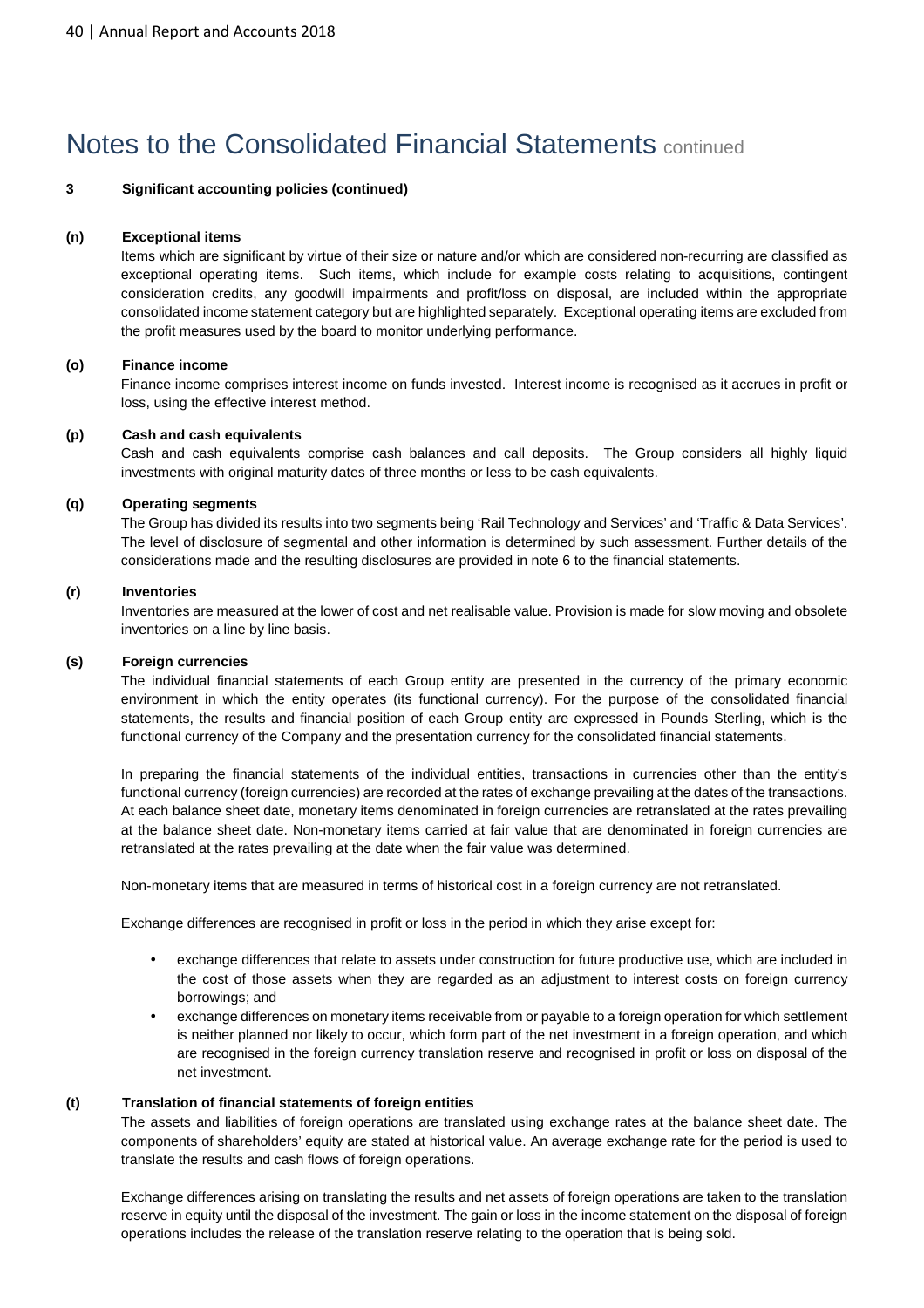### **3 Significant accounting policies (continued)**

#### **(u) Investments**

Investments are carried at fair value.

Where it is deemed that the group has a significant influence over the investment, then the investment will be accounted for as an associated undertaking under the equity method.

#### **(v) Equity accounted investees**

Associates are accounted for using the equity method (equity accounted investees) and are initially recognised at cost. The Group's investment includes goodwill identified on acquisition, net of any accumulated impairment losses. The consolidated financial statements include the Group's share of the total comprehensive income and equity movements of equity accounted investees, from the date that significant influence commences until the date that significant influence ceases. When the Group's share of losses exceeds its interest in an equity accounted investee, the Group's carrying amount is reduced to nil and recognition of further losses is discontinued except to the extent that the Group has incurred legal or constructive obligations or made payments on behalf of an investee.

#### **4 Critical Accounting Estimates and Judgements**

The Group's accounting policies are set out in Note 3. The Directors consider that the key judgements and estimates made in the preparation of the consolidated financial statements are:

#### Estimates

#### Revenue recognition

Certain of the Group's contracts for software licences, software provided as a service, maintenance services and other consultancy projects have a term of more than one year. The Directors assess the fair value of the entire contract attributable to each of the different services and the timing of when revenues should be recognised and this assessment can differ from the legally contracted values. A level estimation is required in assessing the level of potential customer returns for certain hardware products. Some of the Group's revenue is derived from data capture/counting services, in which projects can last for an extended period of time. As such, an element of estimation is required when assessing the stage of completion at a period end.

#### Intangible fixed assets

On acquisition, the Company calculates the fair value of the net assets acquired. Due to the nature of the companies acquired, this often requires the recognition of additional intangible assets, specifically in relation to technology or customer relationships. The assessment of intangible assets acquired is necessarily judgemental and has been performed using a discounted cash flow model. Significant judgement has been applied in assessing the future revenues to be achieved from that acquisition, the growth rate of that revenue, the associated costs and the discount factor to be applied. In addition, management make estimates as to the useful economic life of the resulting intangible assets, based on their industry expertise. These estimates affect the amount of amortisation recognised in each financial year.

Actual results may vary significantly from expectations in future years. Annual reviews of the Group's intangible fixed assets are carried out, using commercial judgements to determine whether there is any evidence that the useful economic life is no longer appropriate, or whether there are impairment indicators relating to specific intangible assets due to changes in circumstance during the financial year in question.

#### Contingent consideration

Within the share purchase agreements for the acquisitions of Travel Compensation Services Limited and Delay Repay Sniper Limited, are various provisions relating to the payment of contingent consideration which are linked to financial performance post acquisition. Included within the balance sheet is an amount of £1.2m, which is management's best estimates of the fair value of the amount payable.

#### **Judgements**

There were no significant judgements applied in the preparation of the consolidated financial statements.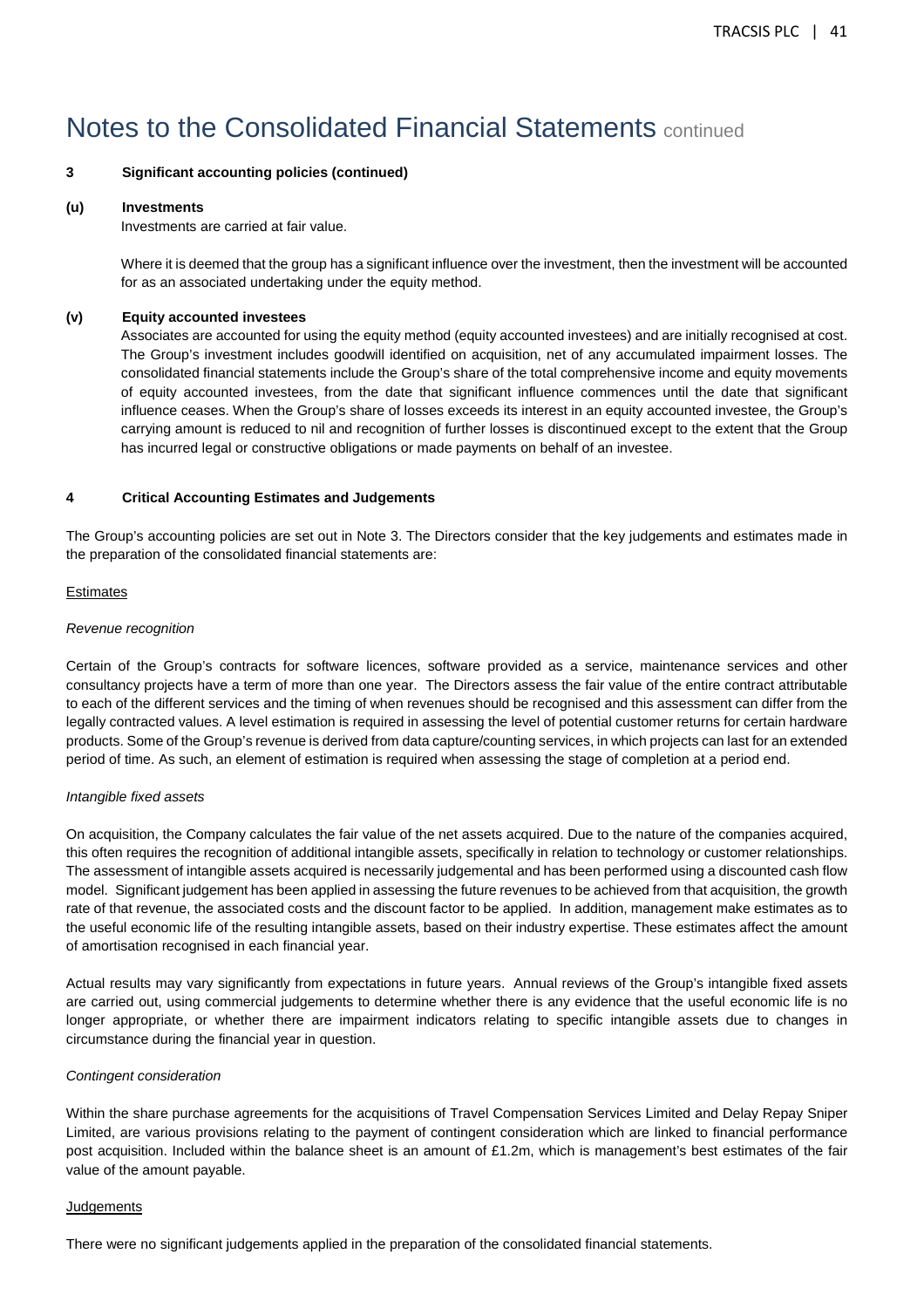#### **5 Acquisitions and investments in the current year**

#### a) Acquisition: S Dalby Consulting Limited, Travel Compensation Services Limited and Delay Repay Sniper Limited

On 1 February 2018, the Group acquired the entire issued share capital of Travel Compensation Services Limited ('TCS'), Delay Repay Sniper Limited ('DRS') and S Dalby Consulting Limited (the holding company of TCS). All three companies were subject to one Share Purchase Agreement. The Directors believe that the areas in which TCS and DRS operate are likely to be opportunities for growth in the future and believe that the Group should have a product offering to take advantage of such growth.

TCS is a software provider of enterprise delay repay solutions to the UK Rail Industry. The business has developed technology that allows train operators to automatically process large volumes of consumer claims arising from rail delays and in doing so lower the transactional costs involved whilst speeding up response times and helping eliminate fraud.

DRS is a consumer facing web portal (www.delayrepaysniper.com) that enables rail passengers to quickly and easily submit valid claims under the delay repay scheme to rail operators. The business operates a subscription service model and is relevant to regular rail travellers and commuters who are often delayed many times per month and wish to forego the time and effort involved in submitting multiple individual claims.

In the year ended 30 September 2017, TCS and DRS generated revenue of £0.7m and a profit before tax of £0.3m. Under the terms of the acquisition there is a three year earn out period during which Tracsis expect both businesses to achieve growth.

The acquisition consideration comprised an initial cash payment of £1.75m, the issue of 28,571 Ordinary Shares in Tracsis at a total value of £0.15m, an additional cash payment in respect of net current assets of £0.2m; and Contingent deferred cash consideration of up to £4.7m, payable annually based on the significant growth in performance of the acquisitions over a three year period.

The contingent consideration could range from £nil to £4.7m depending on the financial performance over the three years since acquisition and the Directors concluded that £1.2m was the fair value of the contingent consideration payable and included this in the balance sheet.

In the period to 31 July 2018 TCS and DRS contributed revenue of £0.5m and pre tax profit of £0.1m to the Group's results, before amortisation of associated intangible assets and exceptional deal costs. If the acquisition had occurred on 1 August 2017, management estimates that the contribution to Group revenue would have been £0.8m and Group pre tax profit for the period of £0.1m. In determining these amounts, management has assumed that the fair value adjustments, determined provisionally that arose on the date of acquisition would have been the same if the acquisition had occurred on 1 August 2017.

Pre-acquisition carrying amounts were determined based on applicable IFRSs, immediately prior to the acquisition. The values of assets and liabilities recognised on acquisition are the estimated fair values. The goodwill that arose on acquisition can be attributed to a multitude of assets that cannot readily be separately identified for the purposes of fair value accounting and includes the workforce of TCS and DRS.

The fair value adjustments arise in accordance with the requirements of IFRSs to recognise intangible assets acquired. In determining the fair values of intangible assets the Group has used discounted cash flow forecasts. The fair value of shares issued was based on market value at the date of issue.

The Group incurred acquisition related costs of £81,000 which are included within administrative expenses.

TCS was subsequently renamed Tracsis Travel Compensation Services Limited.

The acquisition (in respect of both trading companies – which have been amalgamated) had the following effect on the Group's assets and liabilities on the acquisition date: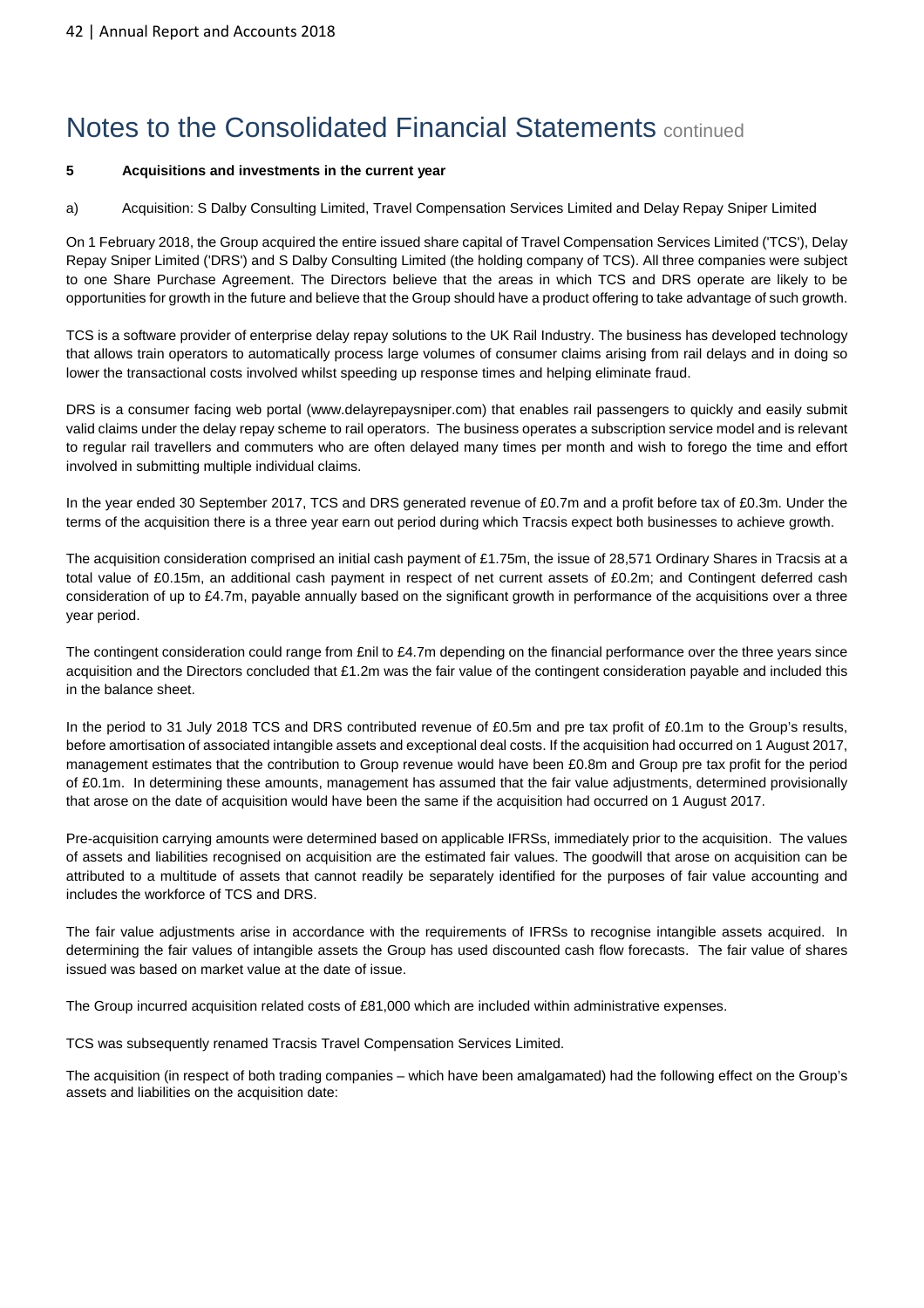## **5 Acquisitions and investments in the current year (continued)**

a) Acquisition: S Dalby Consulting Limited, Travel Compensation Services Limited and Delay Repay Sniper Limited (continued)

|                                                 |                 |             | Recognised  |
|-------------------------------------------------|-----------------|-------------|-------------|
|                                                 | Pre-acquisition | Fair value  | value on    |
|                                                 | carrying amount | adjustments | acquisition |
|                                                 | £000            | £000        | £000        |
| Intangible assets: Technology assets            | $\overline{a}$  | 1,678       | 1,678       |
| Intangible assets: Customer relationships       |                 | 1,238       | 1,238       |
| Tangible fixed assets                           | 10              |             | 10          |
| Cash and cash equivalents                       | 214             |             | 214         |
| Trade and other receivables                     | 108             |             | 108         |
| Trade and other payables                        | (63)            |             | (63)        |
| Income tax payable                              | (32)            |             | (32)        |
| Deferred tax liability                          | (2)             | (496)       | (498)       |
| Net identified assets and liabilities           | 235             | 2,420       | 2,655       |
| Goodwill on acquisition                         |                 |             | 623         |
|                                                 |                 |             | 3,278       |
|                                                 |                 |             |             |
| Consideration paid in cash                      |                 |             | 1,928       |
| Consideration paid: fair value of shares issued |                 |             | 150         |
| Fair value of contingent consideration payable  |                 |             | 1,200       |
| Total consideration                             |                 |             | 3,278       |

### b) Investment: Vivacity Labs Limited

On 3 April 2017, the Group entered into an agreement to acquire up to 28.1% of Vivacity Labs Limited for total consideration of £1.3m, split between equity investments to be made in three tranches of £1.0m, plus a warrant for a further £0.3m. The first tranche of the investment took place during the year ended 31 July 2017 and comprised an investment of £0.425m in return for 11.4%. Tranches two and three were made during the year ending 31 July 2018, and comprised a further investment of £0.575m in return for a further 11.9% to take the total investment to 23.3%, for total consideration of £1.0m. Tracsis holds a further warrant for the remaining 4.8% to take the total potential investment to 28.1%.

Vivacity has developed novel machine learning software and sensor technology which is applied to solve a wide range of traffic and transport issues, most specifically for the automatic counting and classification of pedestrian and vehicle flows in a variety of environments.

During the year ended 31 July 2017, the investment was carried at cost as the investment was only 11.4%. In the year ended 31 July 2018, it was accounted for as an associated undertaking given the shareholding of 23.3%. Further details are provided in note 16.

## c) Investment: Nutshell Software Limited

On 21 July 2016, the Group entered into an agreement to acquire up to 37.8% of Nutshell Software Limited for total consideration of £0.5m split as £0.25m of equity and £0.25m of debt. The investment was made in three tranches and the first one made in July 2016 comprised a total of £0.25m which was split £0.125m equity and £0.125m of debt in return for 23.3% of the shares in the company, and the second one was made in March 2017 and comprised a total of £0.125m which was split as £0.0625m equity and £0.0625m of debt in return for a further 8.0% of the shares in the company to take the total holding to 31.3%.

During the year ended 31 July 2018, the third investment was made, which comprised a total of £0.125m which was split as £0.0625m equity and £0.0625m of debt in return for a further 6.5% of the shares in the company to take the total holding to 37.8%. The investment is accounted for as an Associated undertaking, and further details are provided in note 16.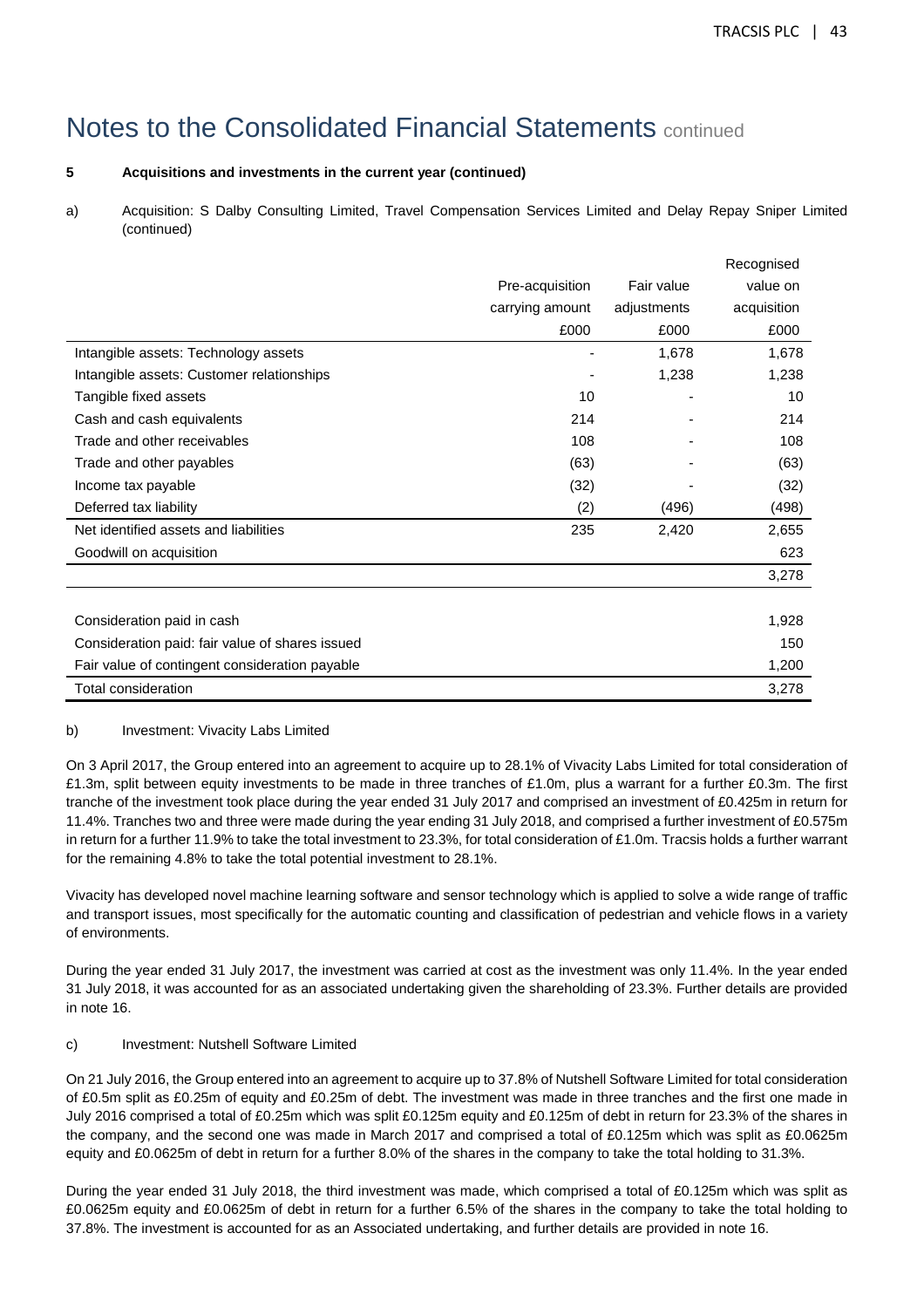#### **6 Segmental analysis**

The Group has divided its results into two segments being 'Rail Technology and Services' and 'Traffic & Data Services'. Travel Compensation Services Limited and Delay Repay Sniper Limited are reported within 'Rail Technology & Services'.

The group has a wide range of products and services and products and services for the rail industry, such as software, hosting services, consultancy and remote condition monitoring, and these have been included within the Rail Technology & Services segment as they have similar customer bases (such as Train Operating Companies and Infrastructure Providers), whereas traffic data collection and event planning & traffic management have similar economic characteristics and distribution methods and so have been included within the Traffic & Data Services segment.

In accordance with IFRS 8 'Operating Segments', the Group has made the following considerations to arrive at the disclosure made in these financial statements. IFRS 8 requires consideration of the Chief Operating Decision Maker ("CODM") within the Group. In line with the Group's internal reporting framework and management structure, the key strategic and operating decisions are made by the Board of Directors, who review internal monthly management reports, budgets and forecast information as part of this. Accordingly, the Board of Directors are deemed to be the CODM.

Operating segments have then been identified based on the internal reporting information and management structures within the Group. From such information it has been noted that the CODM reviews the business as two operating segments, receiving internal information on that basis. The management structure and allocation of key resources, such as operational and administrative resources, are arranged on a centralised basis.

Sales revenue is summarised below

|                            | 2018   | 2017   |
|----------------------------|--------|--------|
|                            | £000   | £000   |
| Rail Technology & Services | 18,968 | 15,964 |
| Traffic & Data Services    | 20,866 | 18,522 |
| Total revenue              | 39,834 | 34,486 |

Revenue can also be analysed as follows:

|                               | 2018   | 2017   |
|-------------------------------|--------|--------|
|                               | £000   | £000   |
| Software and related services | 14,010 | 11,711 |
| Other                         | 25,824 | 22,775 |
| Total                         | 39,834 | 34,486 |

#### **Reconciliations of reportable segment revenues, profit or loss, assets and liabilities and other material items**

Information regarding the results of the reportable segment is included below. Performance is measured based on segment profit before income tax, as included in the internal management reports that are reviewed by the Board of Directors. Segment profit is used to measure performance. There are no material inter-segment transactions, however, when they do occur, pricing between segments is determined on an arm's length basis. Revenues disclosed below materially represent revenues to external customers.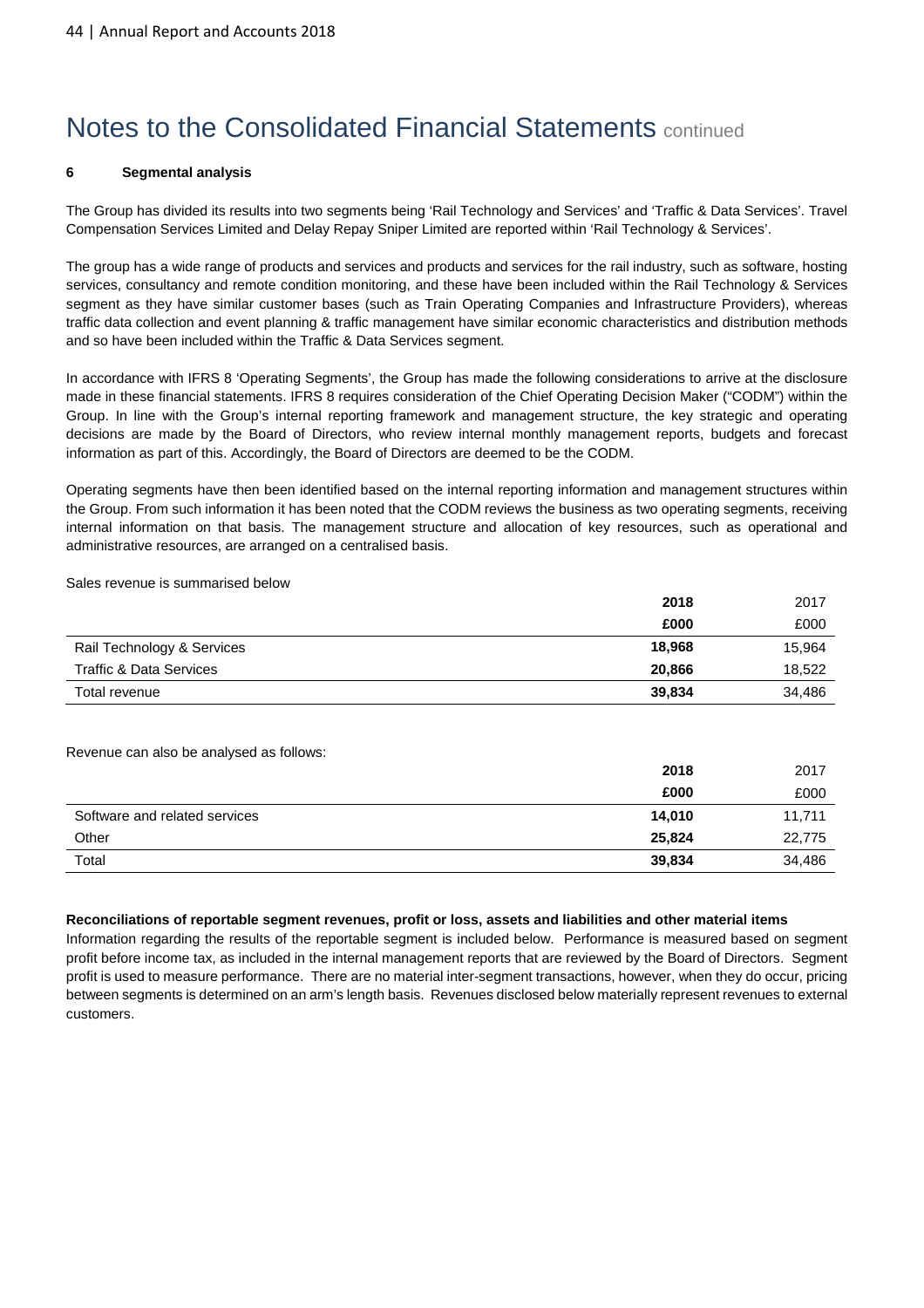## **6 Segmental analysis (continued)**

|                                               | 2018                    |                           |             |          |  |  |
|-----------------------------------------------|-------------------------|---------------------------|-------------|----------|--|--|
|                                               | Rail                    |                           |             |          |  |  |
|                                               | <b>Technology &amp;</b> | <b>Traffic &amp; Data</b> |             |          |  |  |
|                                               | <b>Services</b>         | <b>Services</b>           | Unallocated | Total    |  |  |
|                                               | £000                    | £000                      | £000        | £000     |  |  |
| Revenues                                      |                         |                           |             |          |  |  |
| Total revenue for reportable segments         | 18,968                  | 20,866                    |             | 39,834   |  |  |
| Consolidated revenue                          | 18,968                  | 20,866                    |             | 39,834   |  |  |
| Profit or loss                                |                         |                           |             |          |  |  |
| <b>EBITDA</b> for reportable segments         | 6,802                   | 2,623                     |             | 9,425    |  |  |
| Amortisation of intangible assets             |                         |                           | (1,774)     | (1,774)  |  |  |
| Depreciation                                  | (135)                   | (625)                     |             | (760)    |  |  |
| <b>Exceptional items</b>                      | 2,572                   |                           |             | 2,572    |  |  |
| Other operating income                        |                         |                           | 214         | 214      |  |  |
| Share-based payment charges                   |                         |                           | (1, 193)    | (1, 193) |  |  |
| Interest receivable/payable(net)              |                         |                           | (8)         | (8)      |  |  |
| Share of result of equity accounted investees |                         |                           | (201)       | (201)    |  |  |
| Consolidated profit before tax                | 9,239                   | 1,998                     | (2,962)     | 8,275    |  |  |

|                                               | 2017                                     |                                           |                     |               |  |
|-----------------------------------------------|------------------------------------------|-------------------------------------------|---------------------|---------------|--|
|                                               | Rail<br>Technology &<br>Services<br>£000 | Traffic & Data<br><b>Services</b><br>£000 | Unallocated<br>£000 | Total<br>£000 |  |
| Revenues                                      |                                          |                                           |                     |               |  |
| Total revenue for reportable segments         | 15,964                                   | 18,522                                    |                     | 34,486        |  |
| Consolidated revenue                          | 15,964                                   | 18,522                                    |                     | 34,486        |  |
| Profit or loss                                |                                          |                                           |                     |               |  |
| EBITDA for reportable segments                | 6,451                                    | 2,043                                     |                     | 8,494         |  |
| Amortisation of intangible assets             |                                          |                                           | (1,674)             | (1,674)       |  |
| Depreciation                                  | (124)                                    | (675)                                     |                     | (799)         |  |
| Exceptional items                             |                                          |                                           | (139)               | (139)         |  |
| Other operating income                        |                                          |                                           | 134                 | 134           |  |
| Share-based payment charges                   |                                          |                                           | (1,300)             | (1,300)       |  |
| Interest receivable/payable(net)              |                                          |                                           | (23)                | (23)          |  |
| Share of result of equity accounted investees |                                          |                                           | (77)                | (77)          |  |
| Consolidated profit before tax                | 6,327                                    | 1,368                                     | (3,079)             | 4,616         |  |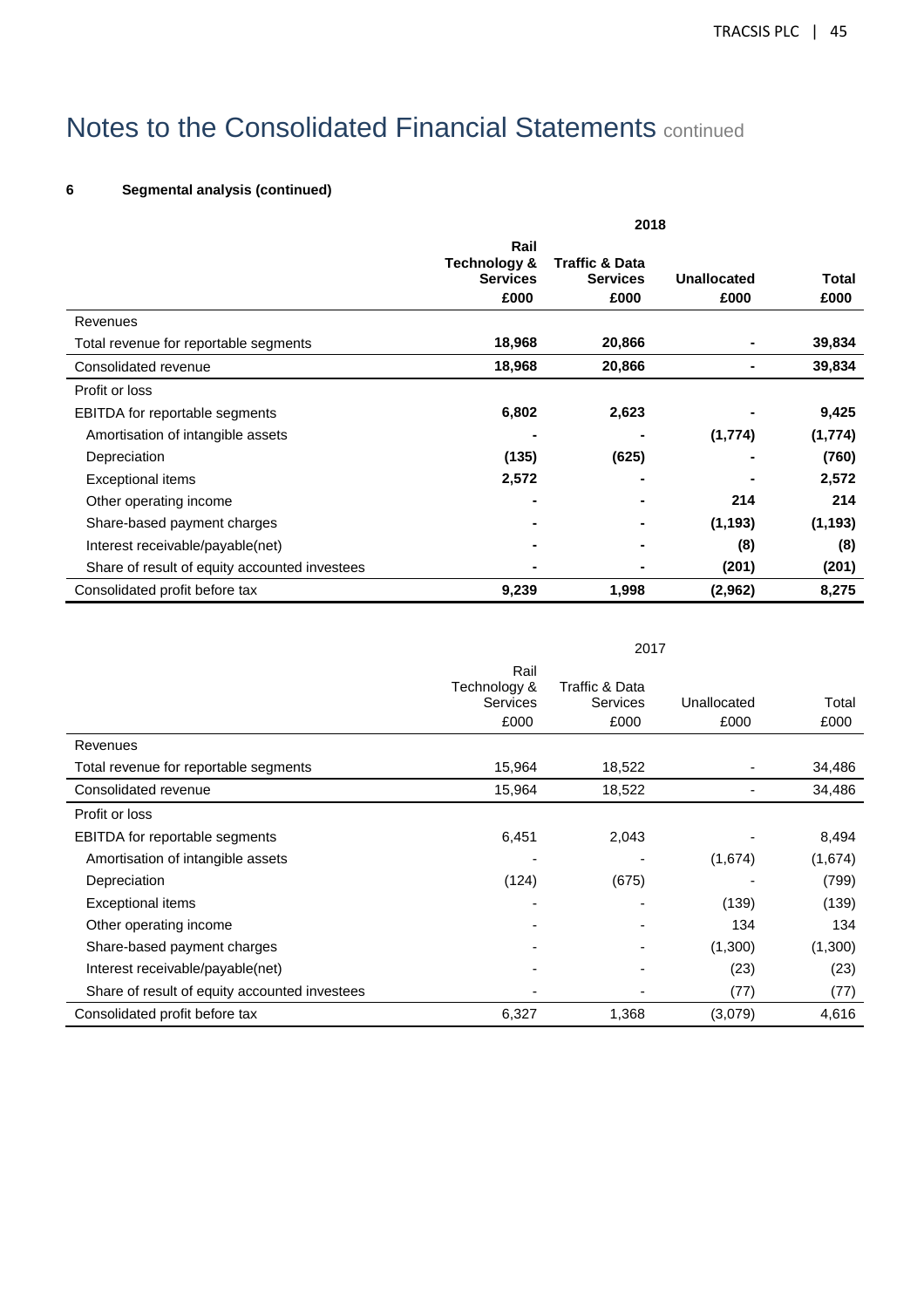## **6 Segmental analysis (continued)**

|                                                  | 2018                                             |                                              |                     |                      |  |
|--------------------------------------------------|--------------------------------------------------|----------------------------------------------|---------------------|----------------------|--|
|                                                  | Rail<br><b>Technology</b><br>& Services<br>£'000 | Traffic &<br>Data<br><b>Services</b><br>£000 | Unallocated<br>£000 | <b>Total</b><br>£000 |  |
| <b>Assets</b>                                    |                                                  |                                              |                     |                      |  |
| Total assets for reportable segments (exc. cash) | 3,142                                            | 6,621                                        |                     | 9,763                |  |
| Intangible assets and investments                |                                                  | -                                            | 27,695              | 27,695               |  |
| Deferred tax assets                              |                                                  |                                              | 602                 | 602                  |  |
| Cash and cash equivalents                        | 5,673                                            | 3,520                                        | 13,136              | 22,329               |  |
| Consolidated total assets                        | 8,815                                            | 10,141                                       | 41,433              | 60,389               |  |
| <b>Liabilities</b>                               |                                                  |                                              |                     |                      |  |
| Total liabilities for reportable segments        | (6, 489)                                         | (4,651)                                      |                     | (11, 140)            |  |
| Deferred tax liabilities                         | $\blacksquare$                                   |                                              | (3,875)             | (3,875)              |  |
| Contingent consideration                         |                                                  |                                              | (3, 265)            | (3, 265)             |  |
| Consolidated total liabilities                   | (6, 489)                                         | (4,651)                                      | (7, 140)            | (18, 280)            |  |

|                                                  | 2017                                             |                                                      |                     |               |
|--------------------------------------------------|--------------------------------------------------|------------------------------------------------------|---------------------|---------------|
|                                                  | Rail<br>Technology &<br><b>Services</b><br>£'000 | <b>Traffic &amp; Data</b><br><b>Services</b><br>£000 | Unallocated<br>£000 | Total<br>£000 |
| Assets                                           |                                                  |                                                      |                     |               |
| Total assets for reportable segments (exc. cash) | 3,581                                            | 7,599                                                |                     | 11,180        |
| Intangible assets and investments                |                                                  |                                                      | 25,431              | 25,431        |
| Deferred tax assets                              |                                                  |                                                      | 457                 | 457           |
| Cash and cash equivalents                        | 3,784                                            | 1,844                                                | 9,722               | 15,350        |
| Consolidated total assets                        | 7,365                                            | 9,443                                                | 35,610              | 52,418        |
| Liabilities                                      |                                                  |                                                      |                     |               |
| Total liabilities for reportable segments        | (6, 142)                                         | (3,870)                                              |                     | (10, 012)     |
| Deferred tax                                     |                                                  |                                                      | (3,718)             | (3,718)       |
| Contingent consideration                         |                                                  |                                                      | (5,041)             | (5,041)       |
| Consolidated total liabilities                   | (6, 142)                                         | (3,870)                                              | (8,759)             | (18, 771)     |

#### **Major customers**

Transactions with the Group's largest customer represent 14% of the Group's total revenues (2017: 16%).

### **Geographic split of revenue**

A geographical analysis of revenue is provided below: **2018** <sup>2017</sup>

|                   | ZV I V | 20 I I |
|-------------------|--------|--------|
|                   | £000   | £000   |
| United Kingdom    | 38,388 | 33,224 |
| North America     | 260    | 437    |
| Rest of the World | 1,186  | 825    |
| Total             | 39,834 | 34,486 |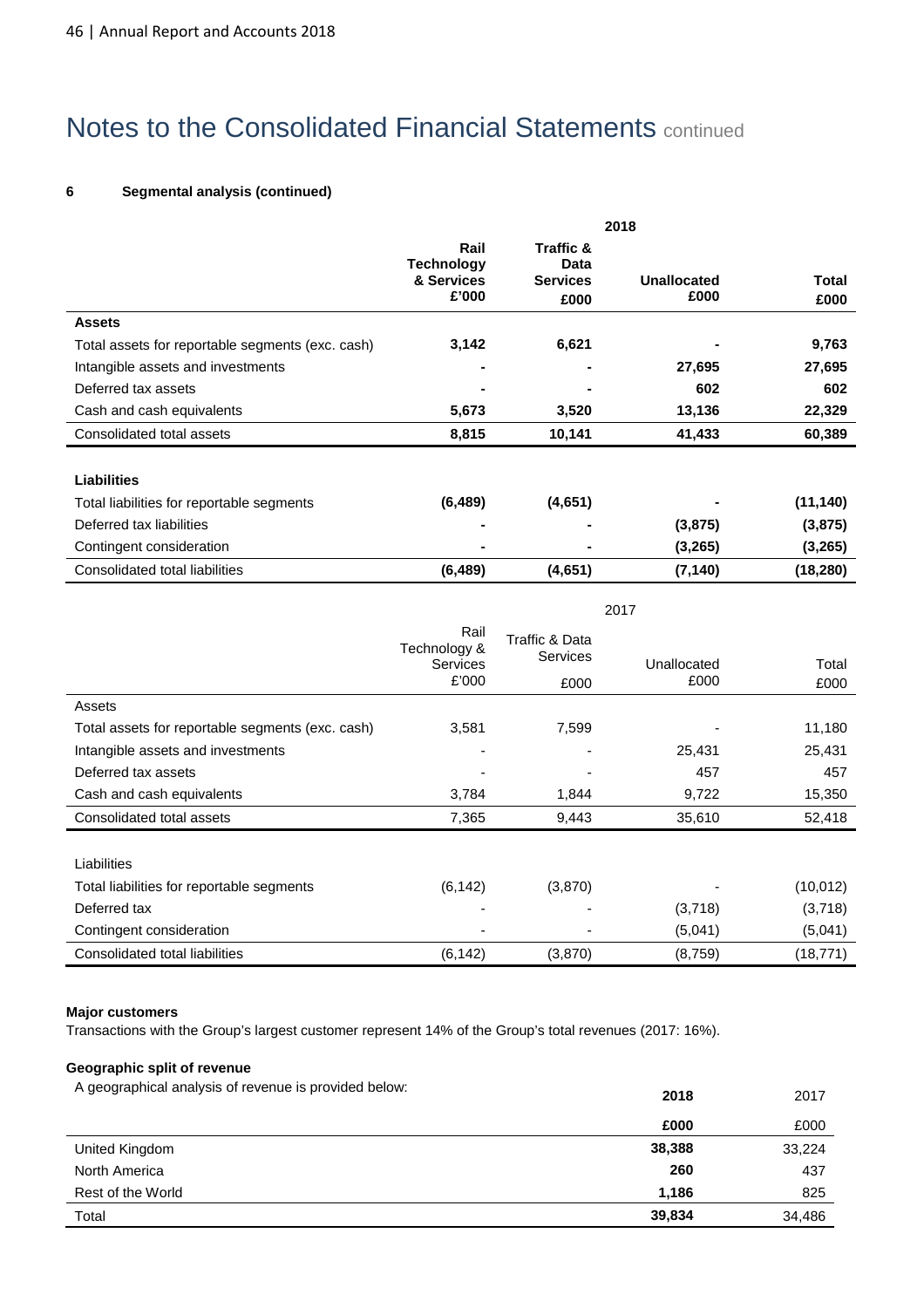## **7 Employees and personnel costs**

|                                                               | 2018   | 2017   |
|---------------------------------------------------------------|--------|--------|
|                                                               | £000   | £000   |
| Staff costs:                                                  |        |        |
| Wages and salaries                                            | 17,240 | 15,273 |
| Social security contributions                                 | 1,374  | 1,200  |
| Contributions to defined contribution plans                   | 352    | 303    |
| Equity-settled share based payment transactions               | 1,193  | 1,300  |
|                                                               | 20,159 | 18,076 |
|                                                               |        |        |
| Average number of employees (including directors) in the year | 667    | 683    |

The staff number calculation above takes account of the Group's permanent members of staff, and also takes account of a large number of casual employees that are used, and includes a 'full time equivalent' number in respect of them.

The directors' remuneration and share options are detailed within the Directors' Remuneration Report on pages 18 to 21.

Total directors' remuneration, including bonus and pension contributions was £750,000 (2017: £513,000). The aggregate remuneration of the highest paid director was £376,000 (2017: £231,000). The highest paid director did not exercise any share options nor did he receive any shares under a long term incentive plan during the year. One director (2017: one) exercised share options during the year. Two directors (2017: two) participate in the long term incentive plan. Two directors (2017: two) receive employer pension contributions into a personal pension scheme. Directors of the Company control 4.4% of the voting shares of the company (2017: 4.9%). Details of other key management personnel are disclosed in note 27.

### **8 Share based payments**

The Group has various share option schemes for its employees.

### **EMI Share options**

Options are exercisable at a price agreed at the date of grant. The vesting period is usually between one and five years. The exercise of options is dependent upon eligible employees meeting performance criteria. The options are settled in equity once exercised. If the options remain unexercised after a period of 10 years from the date of grant, the options expire. Options are forfeited if the employee leaves the Group before the options vest.

### Discounted EMI Share options

In August 2012, the Group implemented a new EMI share option scheme, resulting in discounted EMI share options being issued to staff instead of cash bonuses, provided certain predetermined performance criteria were met for both the overall group, and the part of the business the employee directly works in. This scheme was made available to all staff. Staff are also able to exchange an element of annual salary in return for share options too. The vesting period is three years. The options are settled in equity once exercised. If the options remain unexercised after a period of 10 years from the date of grant, the options expire. Options are forfeited if the employee leaves the Group before the options vest.

#### Unapproved Share options

In August 2015, the Group implemented a revised share option scheme, resulting in discounted unapproved share options being issued to staff instead of cash bonuses, provided certain predetermined performance criteria were met for both the overall group, and the part of the business the employee directly works in. This scheme was made available to all staff except for Directors. Staff are also able to exchange an element of annual salary in return for share options too. The vesting period is three and a half years. The options are settled in equity once exercised. If the options remain unexercised after a period of 10 years from the date of grant, the options expire. Options are forfeited if the employee leaves the Group before the options vest.

#### Directors' scheme

Directors were not entitled to take part in the 2015, 2016 or 2017 staff schemes and a revised scheme was implemented by the Remuneration Committee. Details of this scheme are provided in the Directors Remuneration Report.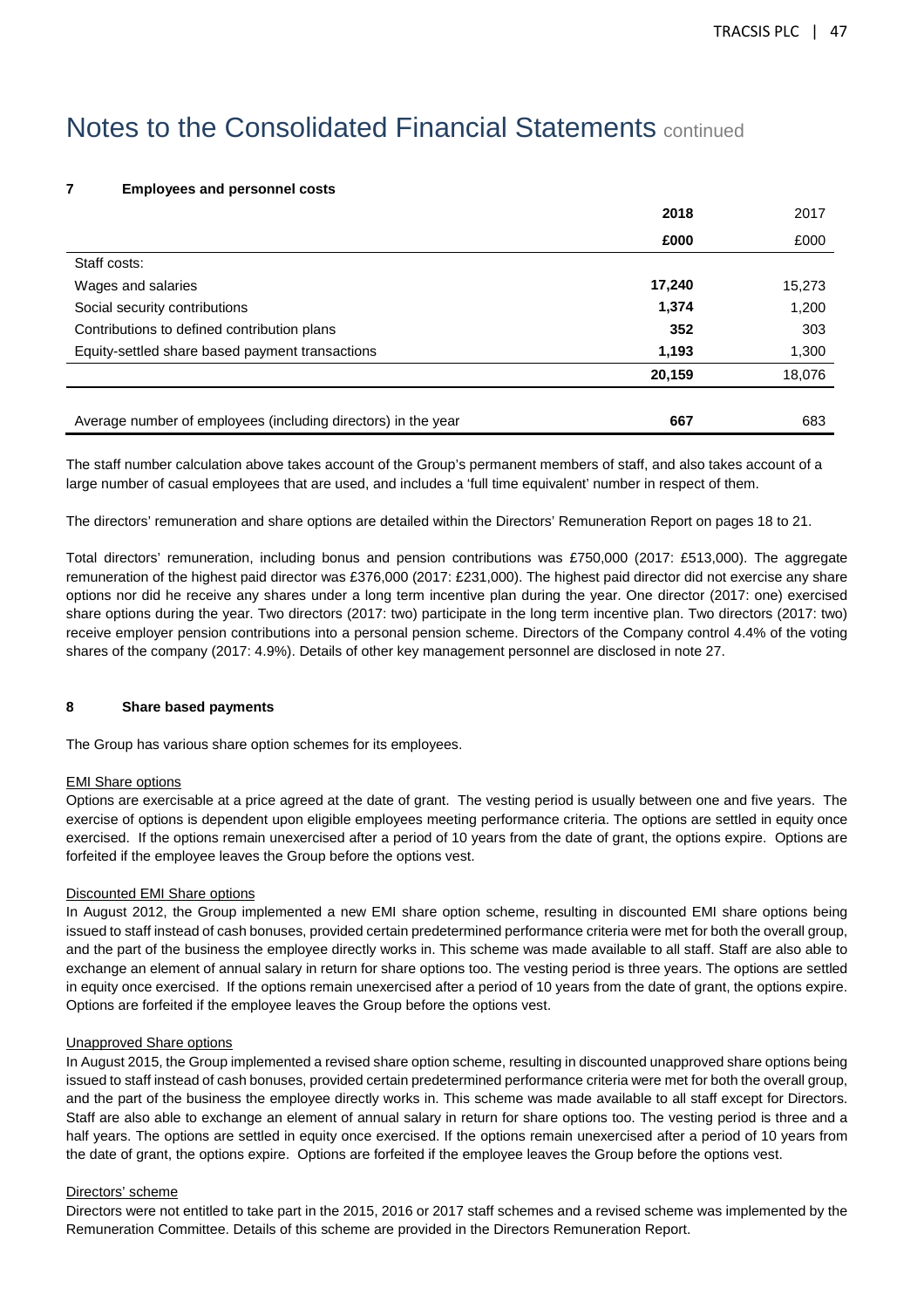#### **8 Share based payments (continued)**

Details of the schemes are given below:

|                    |                |            |             |           | Earliest        |            |
|--------------------|----------------|------------|-------------|-----------|-----------------|------------|
|                    | Employees      | Number     | Performance | Exercise  | exercise        | Expiry     |
| Grant date         | entitled       | of options | conditions  | price (p) | date            | date       |
| Staff schemes      |                |            |             |           |                 |            |
| 28/01/2009         | 1              | 21,000     | Time served | 52.0      | 28/07/2009*     | 28/01/2019 |
| 20/05/2010         | 1              | 30,000     | Time served | 51.5      | 20/01/2011*     | 20/05/2020 |
| 22/09/2011         | 2              | 32,351     | Time served | 63.5      | 22/03/2012*     | 22/09/2021 |
| 21/11/2011         | 1              | 25,000     | Time served | 57.5      | 21/05/2012*     | 21/11/2021 |
| 02/08/2012         | 8              | 10,089     | Time served | 0.40      | 02/08/2013**    | 02/08/2022 |
| 02/08/2012         | 3              | 22,683     | Time served | 123.0     | 02/02/2013*     | 02/08/2022 |
| 08/01/2013         | 1              | 9,000      | Time served | 159.0     | 08/07/2013*     | 08/01/2023 |
| 28/01/2013         | 1              | 70,000     | Time served | 155.5     | 28/07/2013*     | 28/01/2023 |
| 01/08/2013         | 4              | 34,501     | Time served | 162.5     | 01/02/2014*     | 01/08/2023 |
| 01/08/2013         | 6              | 8,523      | Time served | 0.40      | 01/08/2014**    | 01/08/2023 |
| 01/01/2014         | 1              | 11,250     | Time served | 199.5     | 01/07/2014*     | 01/01/2024 |
| 01/01/2014         | 1              | 21,178     | Time served | 0.40      | 01/01/2015**    | 01/01/2024 |
| 01/08/2014         | 29             | 70,268     | Time served | 0.40      | 01/08/2015**    | 01/08/2024 |
| 01/08/2015         | 84             | 139,138    | Time served | 0.40      | 01/08/2016****  | 01/08/2025 |
| 25/09/2015         | 21             | 77,269     | Time served | 0.40      | 25/09/2016****  | 25/09/2025 |
| 01/12/2015         | 6              | 53,188     | Time served | 0.40      | 01/12/2016****  | 01/12/2025 |
| 01/08/2016         | 91             | 213,515    | Time served | 0.40      | 01/08/2017****  | 01/08/2026 |
| 01/08/2017         | 60             | 84,128     | Time served | 0.40      | 01/08/2018 **** | 01/08/2027 |
| Directors' schemes |                |            |             |           |                 |            |
| 15/12/2015         | $\overline{c}$ | 45,925     | EPS and TSR | 0.40      | 15/12/2018      | 15/12/2025 |
| 06/01/2017         | $\overline{2}$ | 71,742     | EPS and TSR | 0.40      | 06/01/2020      | 06/01/2027 |
| 28/02/2018         | 1              | 44,342     | EPS and TSR | 0.40      | 28/02/2021      | 28/02/2028 |
| Outstanding        |                | 1,095,090  |             |           |                 |            |

\* Vesting dates for these options are: 10% vest six months after grant date, 15% vest 12 months after grant date, 15% vest 18 months after grant date, 15% vest 24 months after grant date, 20% vest 30 months after grant date, 25% vest 36 months after grant date.

\*\* Vesting dates for these options are linked to time served, and were awarded based on certain performance conditions being met, and in exchange for an annual cash bonus. The full vesting is achieved over a 3 year period, with various forfeit/reductions if exercise takes place sooner

\*\*\* Vesting dates for these options are in equal three month instalments over a 24 month period

\*\*\*\* Vesting dates for these options are linked to time served, and were awarded based on certain performance conditions being met, and in exchange for an annual cash bonus. The full vesting is achieved over a 3.5 year period, with various forfeit/reductions if exercise takes place sooner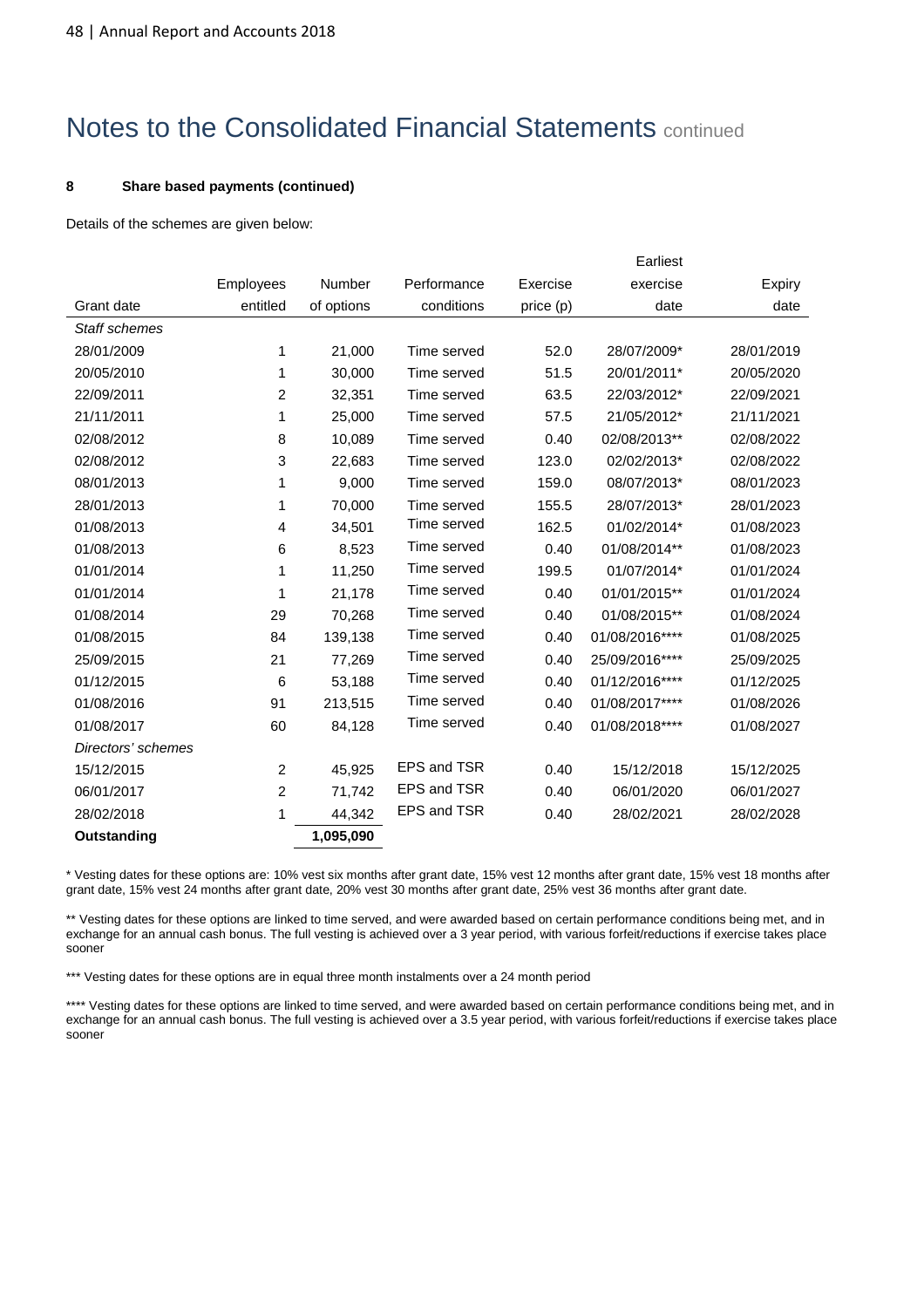### **8 Share based payments (continued)**

The number and weighted average exercise price of share options are as follows:

|                         |               | 2018             |               | 2017             |
|-------------------------|---------------|------------------|---------------|------------------|
|                         |               | Weighted         |               | Weighted         |
|                         |               | Average          |               | Average          |
|                         | 2018          | <b>Exercise</b>  | 2017          | Exercise         |
|                         | <b>Number</b> | <b>Price</b>     | <b>Number</b> | Price            |
| Outstanding at 1 August | 1,342,730     | 44.0p            | 1,556,094     | 59.0p            |
| Granted                 | 137,103       | 0.4p             | 324,002       | 0.4 <sub>p</sub> |
| Lapsed                  | (43, 012)     | 0.4 <sub>p</sub> | (119, 841)    | 0.4p             |
| Exercised               | (341, 731)    | 86.7p            | (417, 525)    | 78.4p            |
| Outstanding at 31 July  | 1,095,090     | 26.9p            | 1,342,730     | 44.0p            |
| Exercisable at 31 July  | 613,006       | 47.6p            | 736,801       | 80.0p            |

Share options were exercised at numerous points in the year, and the average share price for the year ended 31 July 2018 was 515p (2017: 454p).

The share options outstanding at the end of the year have a weighted average remaining contractual life of 5 years (2017: 7 years).

### **Fair value assumptions of share based payment charges**

The estimate of the fair value of share based awards is calculated using the Black-Scholes option pricing model. The following assumptions were used:

Options granted in previous years:

| Options granted on                               | 01/06/<br>2011    | 12/01/<br>2011 | 01/08/<br>2010 | 20/05/<br>2010 | 17/03/<br>2010 | 28/01/<br>2009 | 26/11/<br>2007  |
|--------------------------------------------------|-------------------|----------------|----------------|----------------|----------------|----------------|-----------------|
| Share price at date of grant                     | 50.0 <sub>p</sub> | 49.5p          | 50.5p          | 51.5p          | 50.5p          | 52p            | 40 <sub>p</sub> |
| Exercise price                                   | 50.0 <sub>p</sub> | 49.5p          | 50.5p          | 51.5p          | 50.5p          | 52p            | 40 <sub>p</sub> |
| Vesting period (years)                           | 3                 | 3              | 3              | 3              | 3              | 3              |                 |
| Expected volatility                              | 15%               | 15%            | 15%            | 15%            | 15%            | 15%            | 40%             |
| Option life (years)                              | 10                | 10             | 10             | 10             | 10             | 10             | 10              |
| Expected life (years)                            | 10                | 10             | 10             | 10             | 10             | 10             | 10              |
| Risk-free rate                                   | 3.5%              | 0.5%           | 0.5%           | 0.5%           | 0.5%           | 0.5%           | 4.75%           |
| Expected dividends expressed as a dividend yield |                   |                |                |                |                |                |                 |

Options granted in previous years (continued):

| Options granted on                               | 22/09/<br>2011 | 21/11/<br>2011 | 01/02/<br>2012 | 20/06/<br>2012 |
|--------------------------------------------------|----------------|----------------|----------------|----------------|
| Share price at date of grant                     | 63.5p          | 57.5p          | 62.0p          | 89.0p          |
| Exercise price                                   | 63.5p          | 57.5p          | 62.0p          | 89.0p          |
| Vesting period (years)                           | 3              | 3              | 3              | 3              |
| Expected volatility                              | 50%            | 50%            | 50%            | 50%            |
| Option life (years)                              | 10             | 10             | 10             | 10             |
| Expected life (years)                            | 10             | 10             | 10             | 10             |
| Risk-free rate                                   | 3.5%           | 3.5%           | 3.5%           | 3.5%           |
| Expected dividends expressed as a dividend yield |                |                |                |                |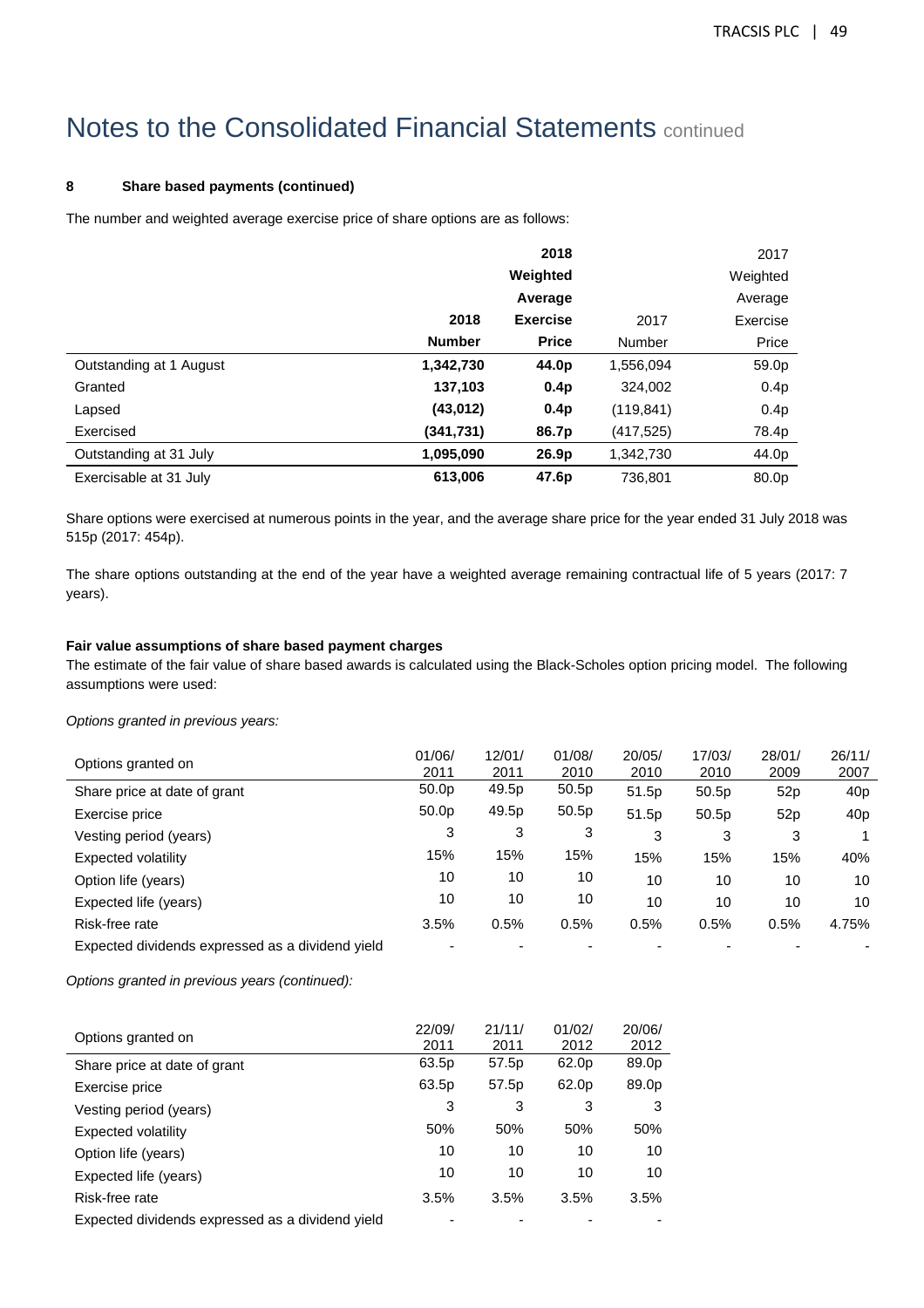## **8 Share based payments (continued)**

Options granted in previous years (continued):

| Options granted on                               | 02/08/<br>2012 | 02/08/<br>2012 | 01/11/<br>2012 | 08/01/<br>2013 | 28/01/<br>2013 | 28/01/<br>2013 | 26/03/<br>2013 | 26/03/<br>2013 |
|--------------------------------------------------|----------------|----------------|----------------|----------------|----------------|----------------|----------------|----------------|
| Share price at date of grant                     | 123.0p         | 123.0p         | 133.5p         | 159.0p         | 155.5p         | 155.0p         | 175.0p         | 175.0p         |
| Exercise price                                   | 0.4p           | 123.0p         | 133.5p         | 159.0p         | 0.4p           | 155.0p         | 175.0p         | 0.4p           |
| Vesting period (years)                           | 3              | 3              | 3              | 3              | 3              | 3              | 2              | 3              |
| Expected volatility                              | 20%            | 20%            | 20%            | 20%            | 20%            | 20%            | 20%            | 20%            |
| Option life (years)                              | 10             | 10             | 10             | 10             | 10             | 10             | 10             | 10             |
| Expected life (years)                            | 10             | 10             | 10             | 10             | 10             | 10             | 10             | 10             |
| Risk-free rate                                   | 3.5%           | 3.5%           | 3.5%           | 3.5%           | 3.5%           | 3.5%           | 3.5%           | 3.5%           |
| Expected dividends expressed as a dividend yield |                |                |                |                |                |                |                |                |
| Options granted on                               | 01/08/<br>2013 | 01/08/<br>2013 | 01/11/<br>2013 | 01/01/<br>2014 | 01/01/<br>2014 | 01/08/<br>2014 | 02/01/<br>2015 |                |
| Share price at date of grant                     | 162.5p         | 162.5p         | 185.0p         | 199.5p         | 199.5p         | 330.0p         | 411.5p         |                |
| Exercise price                                   | 162.5p         | 0.4p           | 185.0p         | 199.5p         | 0.4p           | 0.4p           | 0.4p           |                |
| Vesting period (years)                           | 3              | 3              | 3              | 3              | 3              | 3              | 3              |                |
| <b>Expected volatility</b>                       | 30%            | 30%            | 30%            | 30%            | 30%            | 30%            | 30%            |                |
| Option life (years)                              | 10             | 10             | 10             | 10             | 10             | 10             | 10             |                |
| Expected life (years)                            | 10             | 10             | 10             | 10             | 10             | 10             | 10             |                |
| Risk-free rate                                   | 3.5%           | 3.5%           | 3.5%           | 3.5%           | 3.5%           | 3.5%           | 3.5%           |                |
| Expected dividends expressed as a dividend yield |                |                |                |                |                |                |                |                |
| Options granted on                               | 01/08/<br>2015 | 25/09/<br>2015 | 01/12/<br>2015 | 15/12/<br>2015 | 15/12/<br>2015 | 01/08/<br>2016 | 06/01/<br>2017 |                |
| Share price at date of grant                     | 420.0p         | 452.5p         | 462.5p         | 550.0p         | 550.0p         | 438.0p         | 502.5p         |                |
| Exercise price                                   | 0.4p           | 0.4p           | 0.4p           | 0.4p           | 0.4p           | 0.4p           | 0.4p           |                |
| Vesting period (years)                           | 3.5            | 3.5            | 3.5            | $\overline{c}$ | 3              | 3.5            | 3              |                |
| <b>Expected volatility</b>                       | 30%            | 30%            | 30%            | 30%            | 30%            | 30%            | 30%            |                |
| Option life (years)                              | 10             | 10             | 10             | 10             | 10             | 10             | 10             |                |
| Expected life (years)                            | 10             | 10             | 10             | 10             | 10             | 10             | 10             |                |
| Risk-free rate                                   | 3.5%           | 3.5%           | 3.5%           | 3.5%           | 3.5%           | 3.5%           | 3.5%           |                |
| Expected dividends expressed as a dividend yield |                |                |                |                |                |                |                |                |

Options granted in the current year:

| Options granted on                               | 01/08/           | 28/02/           |
|--------------------------------------------------|------------------|------------------|
|                                                  | 2017             | 2018             |
| Share price at date of grant                     | 445.0p           | 500.0p           |
| Exercise price                                   | 0.4 <sub>p</sub> | 0.4 <sub>p</sub> |
| Vesting period (years)                           | 3.5              | 3                |
| Expected volatility                              | 30%              | 30%              |
| Option life (years)                              | 10               | 10               |
| Expected life (years)                            | 10               | 10               |
| Risk-free rate                                   | 3.5%             | 3.5%             |
| Expected dividends expressed as a dividend yield |                  |                  |

The expected volatility is based on the historic volatility of the Company's share price. An assessment of the likelihood of market conditions being achieved is made at the time that the options are granted.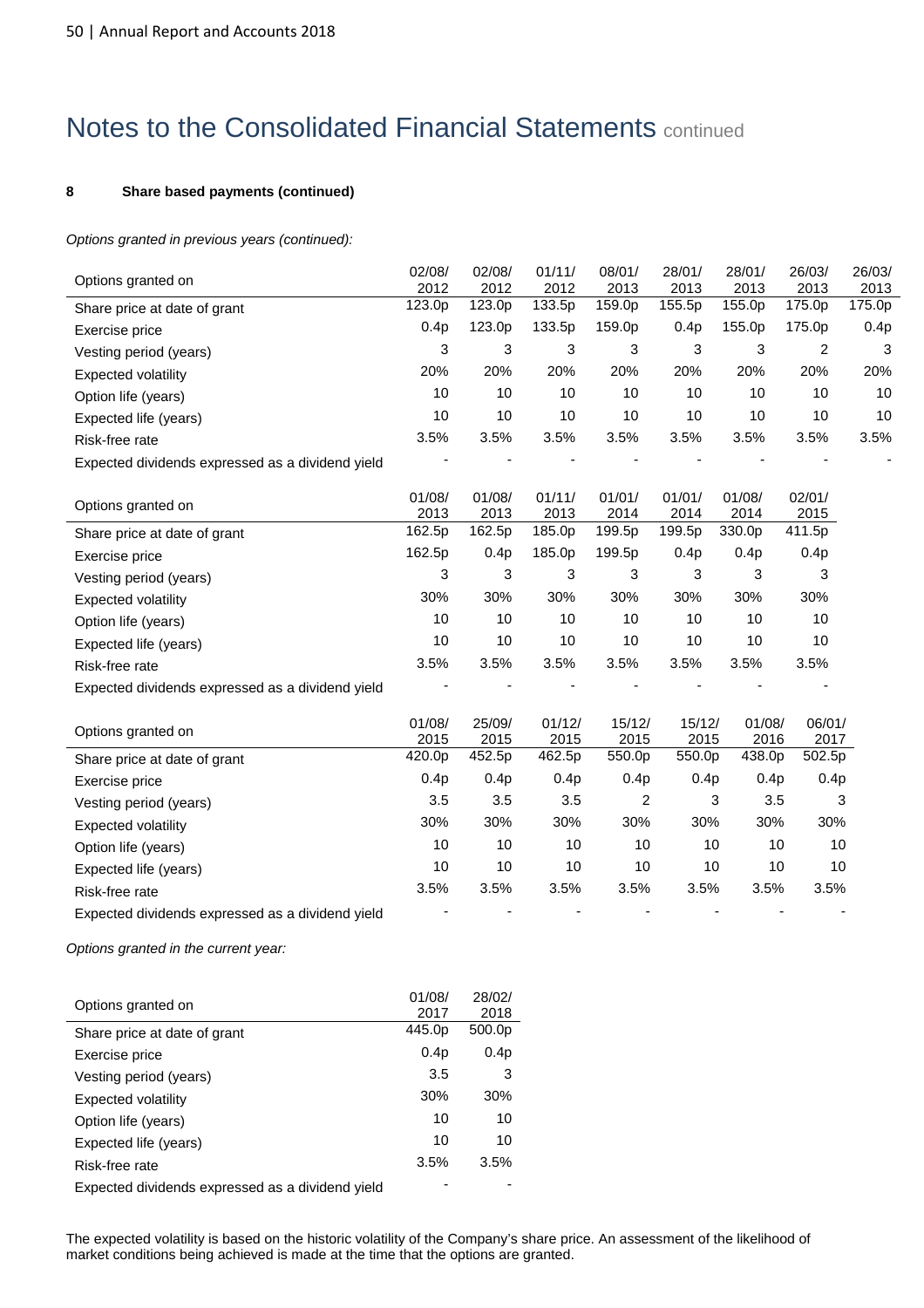## **8 Share based payments (continued)**

#### **Charge to the income statement**

|     |                                                                         | 2018  | 2017  |
|-----|-------------------------------------------------------------------------|-------|-------|
|     |                                                                         | £000  | £000  |
|     | Share based payment charges                                             | 1,193 | 1,300 |
| 9   | <b>Operating profit</b>                                                 |       |       |
| 9.1 | Operating profit is stated after charging:                              |       |       |
|     |                                                                         | 2018  | 2017  |
|     |                                                                         | £000  | £000  |
|     | Depreciation of property, plant and equipment - owned                   | 592   | 595   |
|     | Depreciation of property, plant and equipment - leased                  | 168   | 204   |
|     | Total depreciation                                                      | 760   | 799   |
|     | Loss on disposal of plant and equipment                                 | 17    | 12    |
|     | Operating lease rentals: Land and buildings                             | 474   | 418   |
|     | Operating lease rentals: Plant & machinery                              | 37    | 29    |
|     | Total operating lease rentals                                           | 511   | 447   |
|     | Research and development expenditure expensed as incurred               | 1,942 | 1,214 |
| 9.2 | Auditor's remuneration:                                                 |       |       |
|     |                                                                         | 2018  | 2017  |
|     |                                                                         | £000  | £000  |
|     | Audit of these financial statements                                     | 25    | 18    |
|     | Amounts receivable by auditors and their associates in respect of:      |       |       |
|     | - Audit of financial statements of subsidiaries pursuant to legislation | 75    | 45    |
|     | - Other services                                                        |       |       |
|     |                                                                         |       |       |

### **9.3 Exceptional items:**

The Group incurred a number of exceptional items in 2018 and 2017 which are analysed as follows:

|                                                        | 2018<br>£000   | 2017<br>£000 |
|--------------------------------------------------------|----------------|--------------|
| Non cash:                                              |                |              |
| Provision against investment                           | $\blacksquare$ | 139          |
| Contingent consideration credit                        | (2,653)        |              |
| Cash:                                                  |                |              |
| Legal and professional fees in respect of acquisitions | 81             |              |
| Total exceptional items                                | (2, 572)       | 139          |

### **2018**

During the year, the Group acquired Travel Compensation Services Limited and Delay Repay Sniper Limited, and incurred £81,000 of exceptional deal related costs as a result. An exceptional credit on contingent consideration arose as the final amounts in respect of the acquisition of Ontrac Limited was finalised and £2,058,000 was paid post year end against an amount included in the Balance Sheet of £4,711,000 resulting in an exceptional credit of £2,653,000

## **2017**

The provision against the investment relates to the Group's interests in Citi Logik Limited. Following a review of the carrying value in the year, the Directors concluded that the value of the investment should be partly provided against and as such, an impairment was recognised for the carrying value.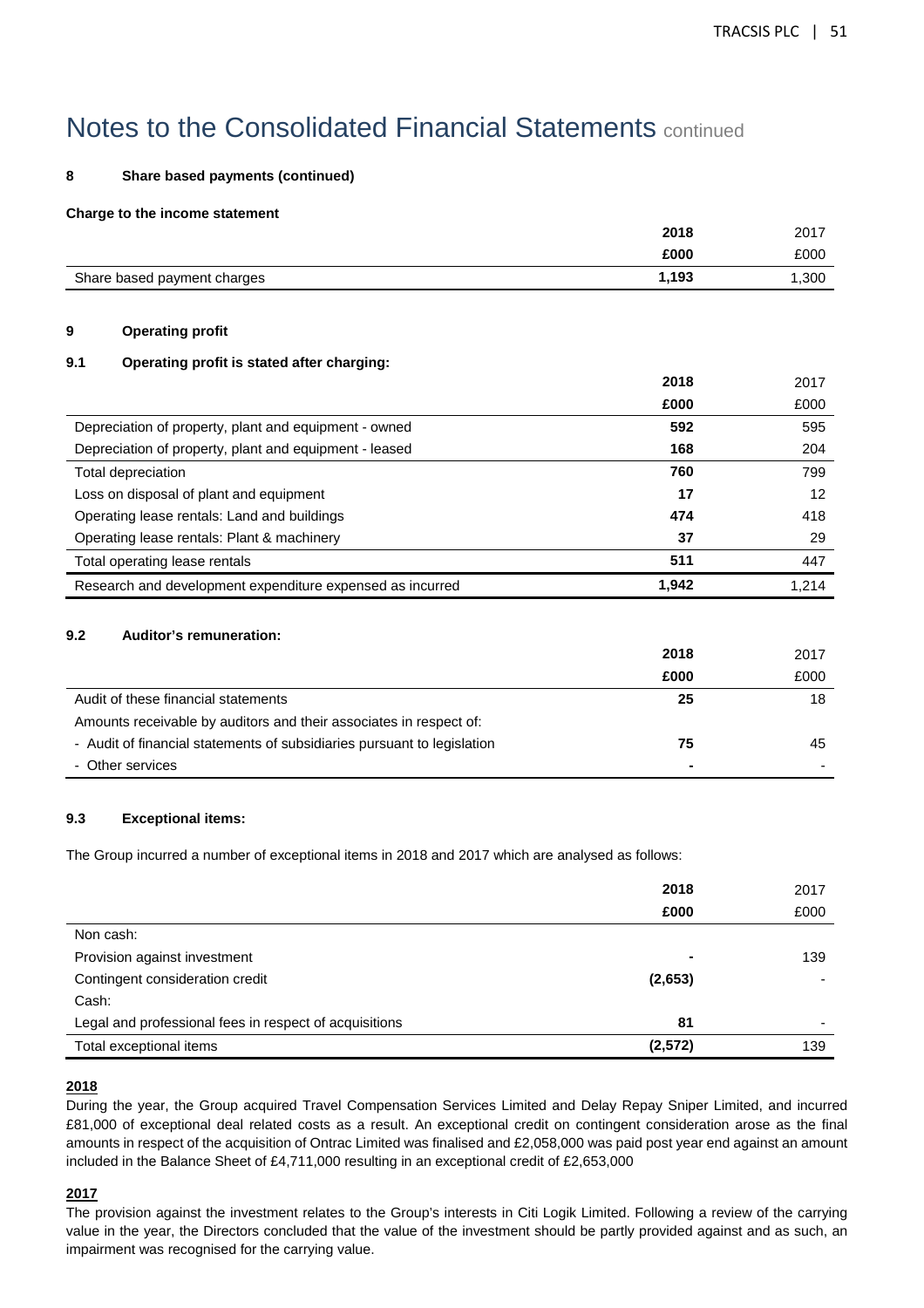#### **9.4 Other operating income:**

The Group no longer qualifies as a SME for R&D purposes and as such is governed by the large company 'above the line' credit in respect of research and development costs for Corporation Tax purposes. This amounted to £214,000 in 2018 (2017: £134,000).

## **10 Finance income**

|                                                                                                         |       |       | 2018  | 2017          |
|---------------------------------------------------------------------------------------------------------|-------|-------|-------|---------------|
|                                                                                                         |       |       | £000  | £000          |
| Interest received on bank deposits                                                                      |       |       | 19    | 15            |
|                                                                                                         |       |       |       |               |
| 11<br><b>Finance expense</b>                                                                            |       |       |       |               |
|                                                                                                         |       |       | 2018  | 2017          |
|                                                                                                         |       |       | £000  | £000          |
| Interest on finance lease obligations                                                                   |       |       | 27    | 38            |
| <b>Taxation</b><br>12                                                                                   |       |       |       |               |
| Recognised in the income statement                                                                      |       |       |       |               |
|                                                                                                         |       |       | 2018  | 2017          |
|                                                                                                         |       |       | £000  | £000          |
| <b>Current tax expense</b>                                                                              |       |       |       |               |
| Current year                                                                                            |       |       | 1,515 | 1,351         |
| Adjustment in respect of prior periods                                                                  |       |       |       |               |
| Total current tax                                                                                       |       |       | 1,515 | 1,351         |
| Deferred tax                                                                                            |       |       |       |               |
| Current year                                                                                            |       |       |       |               |
| Origination and reversal of temporary differences                                                       |       |       | (486) | (261)         |
| Rate changes                                                                                            |       |       |       | (189)         |
| Total deferred tax                                                                                      |       |       | (486) | (450)         |
| <b>Total tax in income statement</b>                                                                    |       |       | 1,029 | 901           |
| Reconciliation of the effective tax rate                                                                |       |       |       |               |
|                                                                                                         | 2018  | 2018  | 2017  | 2017          |
|                                                                                                         | £000  | %     | £000  | $\%$          |
| Profit before tax for the period                                                                        | 8,275 | 100.0 | 4,616 | 100.0         |
| Expected tax charge based on the standard rate of<br>corporation tax in the UK of 19.00% (2017: 19.67%) | 1,572 | 19.0  | 908   | 19.7          |
| Expenses not deductible for tax purposes                                                                | 26    | 0.3   | 127   | 2.7           |
| Non taxable income                                                                                      | (504) | (6.1) |       |               |
| Effect of rate changes                                                                                  |       |       | (189) | (4.1)         |
| Other movements                                                                                         | (65)  | (0.8) | 55    | $1.2^{\circ}$ |
| Total tax expense                                                                                       | 1,029 | 12.4  | 901   | 19.5          |

Reductions in the UK corporation tax rate from 23% to 21% (effective from 1 April 2014) and 20% (effective from 1 April 2015) were substantively enacted on 2 July 2013. Further reductions to 19% (effective from 1 April 2017) and to 18% (effective 1 April 2020) were substantively enacted on 26 October 2015, and an additional reduction to 17% (effective from 1 April 2020) was announced in the Budget on 16 March 2016. The deferred tax asset and liability at 31 July 2018 and 31 July 2017 has been calculated based on these rates. This will reduce the company's future current tax charge accordingly and reduce the deferred tax asset and liability further.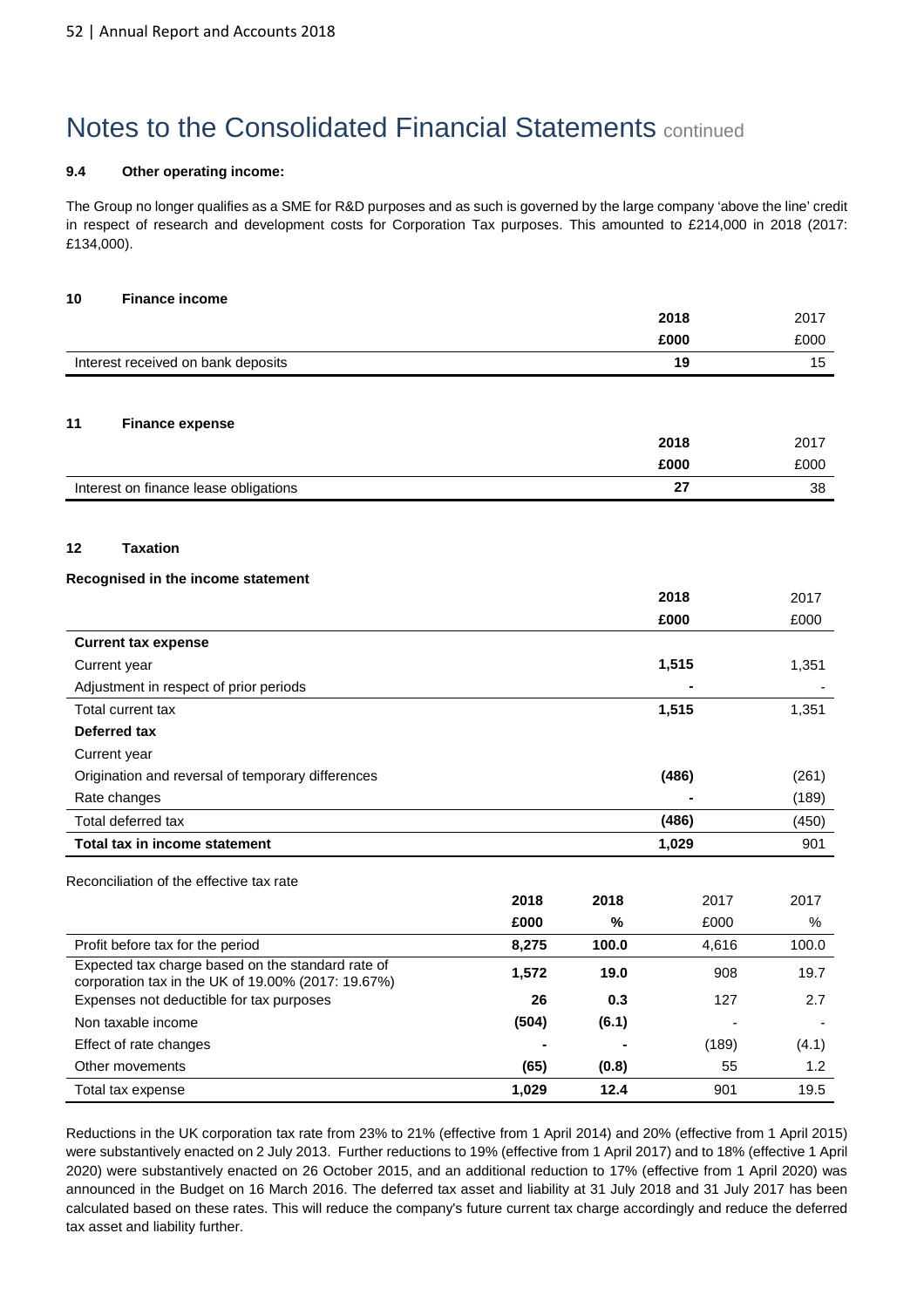#### **13 Earnings per share**

#### **Basic earnings per share**

The calculation of basic earnings per share at 31 July 2018 was based on the profit attributable to ordinary shareholders of £7,246,000 (2017: £3,715,000) and a weighted average number of ordinary shares in issue of 28,196,000 (2017: 27,804,000), calculated as follows:

### **Weighted average number of ordinary shares**

| In thousands of shares                                   |        |        |
|----------------------------------------------------------|--------|--------|
|                                                          | 2018   | 2017   |
| Issued ordinary shares at 1 August                       | 27.964 | 27.546 |
| Effect of shares issued related to business combinations | 14     |        |
| Effect of shares issued for cash                         | 218    | 258    |
| Weighted average number of shares at 31 July             | 28,196 | 27,804 |

#### **Diluted earnings per share**

The calculation of diluted earnings per share at 31 July 2018 was based on profit attributable to ordinary shareholders of £7,246,000 (2017: £3,715,000) and a weighted average number of ordinary shares in issue after adjustment for the effects of all dilutive potential ordinary shares of 29,159,000 (2017: 28,738,000):

### **Adjusted EPS**

In addition, Adjusted Profit EPS is shown below on the grounds that it is a common metric used by the market in monitoring similar businesses. A reconciliation of this figure is provided below:

|                                              | 2018     | 2017  |
|----------------------------------------------|----------|-------|
|                                              | £'000    | £'000 |
| Profit attributable to ordinary shareholders | 7,246    | 3,715 |
| Amortisation of intangible assets            | 1,774    | 1,674 |
| Share-based payment charges                  | 1,193    | 1,300 |
| Exceptional items                            | (2, 572) | 139   |
| Other operating income                       | (214)    | (134) |
| Adjusted profit for EPS purposes             | 7,427    | 6,694 |

#### **Weighted average number of ordinary shares**

In thousands of shares

| For the purposes of calculating Basic earnings per share             | 28,196             | 27,804 |
|----------------------------------------------------------------------|--------------------|--------|
| Adjustment for the effects of all dilutive potential ordinary shares | 29.159             | 28,738 |
|                                                                      |                    |        |
| Basic adjusted earnings per share                                    | 26.34 <sub>p</sub> | 24.08p |
| Diluted adjusted earnings per share                                  | 25.47 <sub>p</sub> | 23.29p |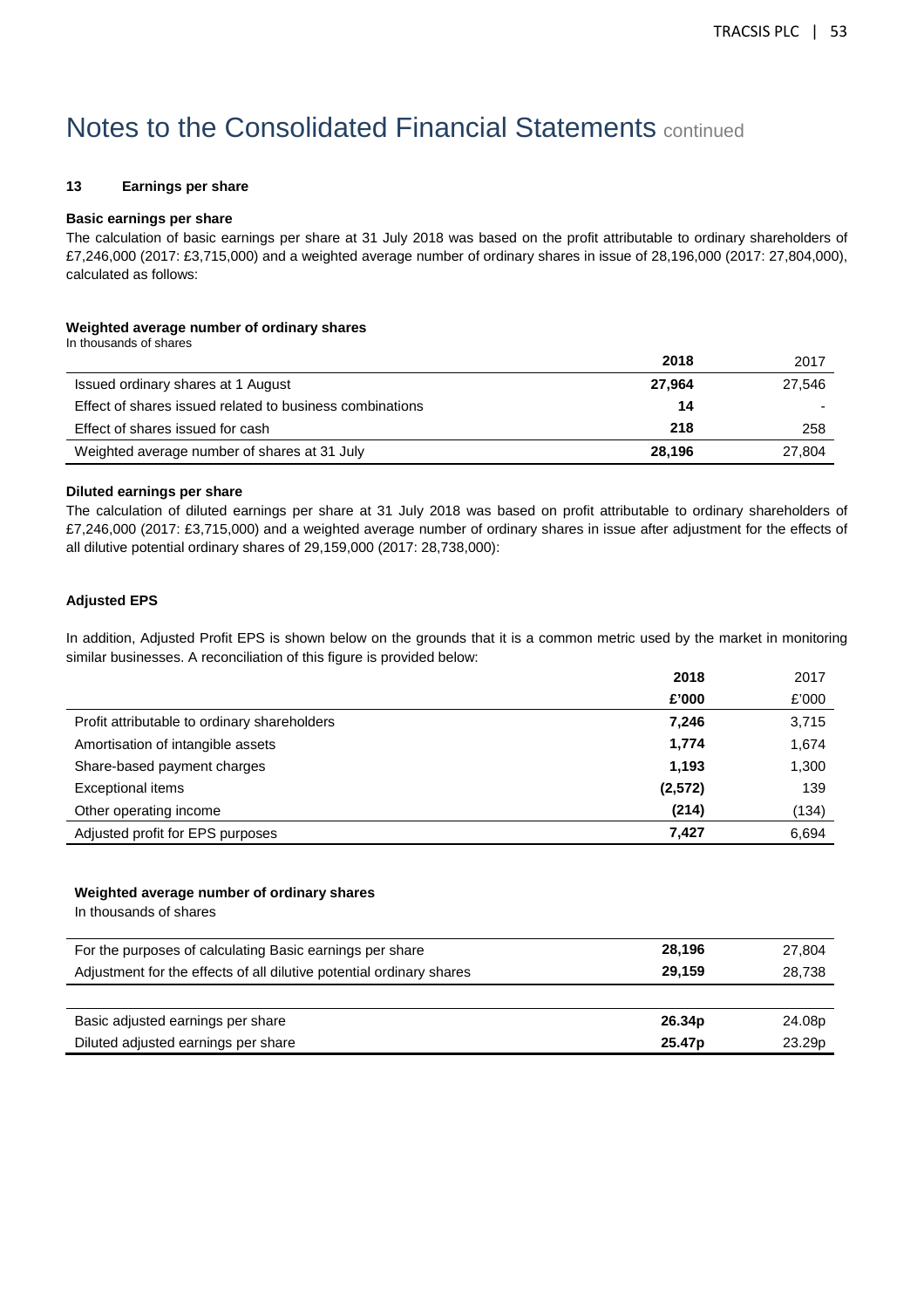## **14 Property, plant and equipment**

|                        | Freehold         |          |           | Plant,<br>machinery, |              |
|------------------------|------------------|----------|-----------|----------------------|--------------|
|                        | Land &           | Motor    | Computer  | fixtures             |              |
|                        | <b>Buildings</b> | Vehicles | equipment | & fittings           | <b>Total</b> |
|                        | £000             | £000     | £000      | £000                 | £000         |
| Cost                   |                  |          |           |                      |              |
| At 1 August 2016       | 400              | 1,306    | 1,523     | 2,070                | 5,299        |
| Additions              |                  | 322      | 98        | 300                  | 720          |
| <b>Disposals</b>       |                  | (252)    | (2)       | (171)                | (425)        |
| At 31 July 2017        | 400              | 1,376    | 1,619     | 2,199                | 5,594        |
| <b>Additions</b>       |                  | 54       | 143       | 343                  | 540          |
| Arising on acquisition |                  |          | 10        |                      | 10           |
| <b>Disposals</b>       |                  | (210)    | (147)     | (582)                | (939)        |
| At 31 July 2018        | 400              | 1,220    | 1,625     | 1,960                | 5,205        |
|                        |                  |          |           |                      |              |
| <b>Depreciation</b>    |                  |          |           |                      |              |
| At 1 August 2016       | 66               | 423      | 1,189     | 1,013                | 2,691        |
| Charge for the year    | 12               | 255      | 196       | 336                  | 799          |
| Disposals              |                  | (194)    | (1)       | (162)                | (357)        |
| At 31 July 2017        | 78               | 484      | 1,384     | 1,187                | 3,133        |
| Charge for the year    | 12               | 224      | 157       | 367                  | 760          |
| Disposals              |                  | (151)    | (147)     | (571)                | (869)        |
| At 31 July 2018        | 90               | 557      | 1,394     | 983                  | 3,024        |
|                        |                  |          |           |                      |              |
| Net book value         |                  |          |           |                      |              |
| At 1 August 2016       | 334              | 883      | 334       | 1,057                | 2,608        |
| At 31 July 2017        | 322              | 892      | 235       | 1,012                | 2,461        |
| At 31 July 2018        | 310              | 663      | 231       | 977                  | 2,181        |

The net book value of assets held under finance lease obligations is £511,000 (2017: £709,000).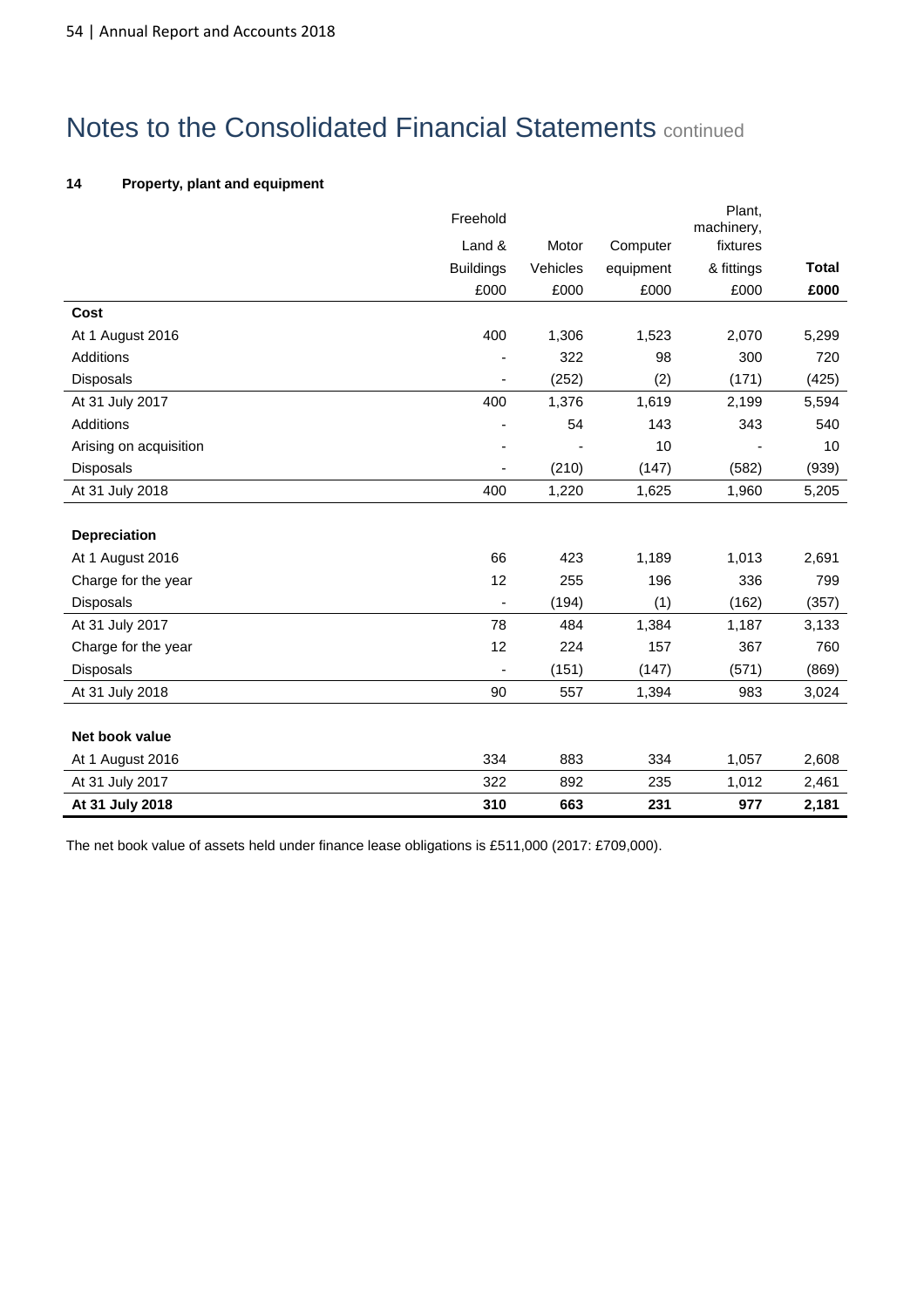## **15 Intangible assets**

|                                    |                          | Customer<br>related | Technology<br>related |        |
|------------------------------------|--------------------------|---------------------|-----------------------|--------|
|                                    | Goodwill                 | intangibles         | intangibles           | Total  |
|                                    | £000                     | £000                | £000                  | £000   |
| Cost                               |                          |                     |                       |        |
| At 1 August 2016 and 2017          | 3,025                    | 22,373              | 3,974                 | 29,372 |
| Arising on acquisition             | 623                      | 1,238               | 1,678                 | 3,539  |
| At 31 July 2018                    | 3,648                    | 23,611              | 5,652                 | 32,911 |
|                                    |                          |                     |                       |        |
| <b>Amortisation and impairment</b> |                          |                     |                       |        |
| At 1 August 2016                   |                          | 2,272               | 968                   | 3,240  |
| Charge for the year                |                          | 1,276               | 398                   | 1,674  |
| At 31 July 2017                    |                          | 3,548               | 1,366                 | 4,914  |
| Charge for the year                | -                        | 1,327               | 447                   | 1,774  |
| At 31 July 2018                    | $\overline{\phantom{a}}$ | 4,875               | 1,813                 | 6,688  |
|                                    |                          |                     |                       |        |
| <b>Carrying amounts</b>            |                          |                     |                       |        |
| At 1 August 2016                   | 3,025                    | 20,101              | 3,006                 | 26,132 |
| At 31 July 2017                    | 3,025                    | 18,825              | 2,608                 | 24,458 |
| At 31 July 2018                    | 3,648                    | 18,736              | 3,839                 | 26,223 |

The following carrying values of intangible assets arising from the acquisitions that the Group has completed in the current and previous years are analysed as follows:

|                                                                                               | Goodwill |       |        | <b>Customer related</b><br>intangibles |       | <b>Technology related</b><br>intangibles |  |
|-----------------------------------------------------------------------------------------------|----------|-------|--------|----------------------------------------|-------|------------------------------------------|--|
|                                                                                               | 2018     | 2017  | 2018   | 2017                                   | 2018  | 2017                                     |  |
|                                                                                               | £000     | £000  | £000   | £000                                   | £000  | £000                                     |  |
| <b>Tracsis Rail Consultancy Limited</b>                                                       | 671      | 671   | 390    | 425                                    |       |                                          |  |
| <b>Tracsis Passenger Counts Limited</b>                                                       | 43       | 43    | 203    | 221                                    |       |                                          |  |
| Safety Information Systems Limited                                                            | 136      | 136   | 154    | 168                                    | 31    | 53                                       |  |
| <b>MPEC Technology Limited</b>                                                                | 269      | 269   | 819    | 883                                    | 193   | 262                                      |  |
| Tracsis Traffic Data Limited                                                                  | 390      | 390   | 802    | 973                                    |       |                                          |  |
| Datasys Integration Limited                                                                   | 359      | 359   | 2,446  | 2,601                                  | 961   | 1,127                                    |  |
| <b>SEP Limited</b>                                                                            | 555      | 555   | 1,039  | 1,184                                  |       |                                          |  |
| Ontrac Technology Limited                                                                     | 602      | 602   | 11,695 | 12,370                                 | 1,026 | 1,166                                    |  |
| <b>Tracsis Travel Compensation</b><br>Services Limited & Delay Repay<br><b>Sniper Limited</b> | 623      |       | 1,188  |                                        | 1,628 |                                          |  |
|                                                                                               | 3,648    | 3,025 | 18,736 | 18,825                                 | 3,839 | 2,608                                    |  |

The amortisation charge is recognised in the following line items in the income statement:

| 2018                             | 2017  |
|----------------------------------|-------|
| £000                             | £000  |
| 1,774<br>Administrative expenses | 1,674 |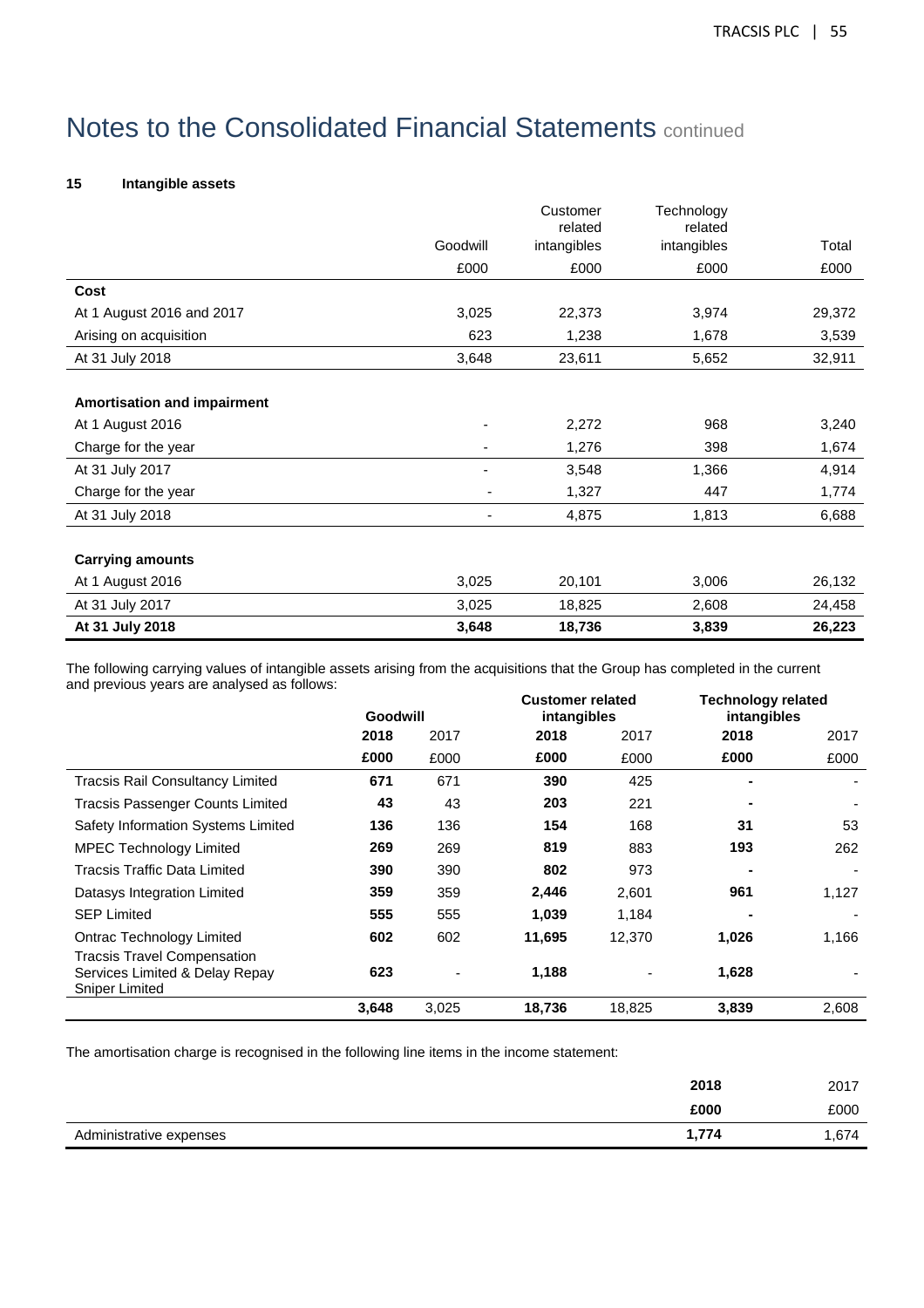### **15 Intangible assets (continued)**

Customer related intangibles and technology related intangibles are amortised over their useful life, which is the period during which they are expected to generate revenue.

Goodwill acquired in a business combination is allocated to cash generating units (CGUs) and is tested for impairment on an annual basis, or more frequently if there are indications that the carrying value might be impaired, by comparing the carrying amount against the discounted cash flow projections of the CGU. CGUs are not larger than the operating segments of the Group.

The carrying value of the goodwill has been determined based on value in use calculations, covering detailed budgets and three year forecasts, followed by an extrapolation of expected cash flows at growth rates given below. The growth rates reflect prudent long term growth rates for the services provided by the CGU. Gross and operating margins have been assumed to remain constant based on budget and past experience.

|                       | 2018   | 2017   |
|-----------------------|--------|--------|
| Long term growth rate | 0%،    | $.0\%$ |
| Discount rate         | 10-12% | 10-12% |

A rate of 10% is used for acquisitions within the Rail Technology & Services segment, and a rate of 12% is used for acquisitions within the Traffic & Data Services segment.

The directors' key assumptions relate to profitability, revenue growth and the discount rate, however, carrying value is not significantly sensitive to reasonably foreseeable changes in these assumptions in respect of all acquired intangible assets with the exception of those resulting from the acquisition of Ontrac Technology Limited, where profits could fall by circa 25% versus projected numbers before an impairment would be recognised of intangible assets and also the carrying value of the investment within Tracsis plc. If profits were to fall by more than 25% then an impairment would be recognised. No impairment charges in respect of goodwill arose during the year.

### **16 Investments**

The Group has made investments in Vivacity Labs Limited, Citi Logik Limited and Nutshell Software Limited. Further details regarding these transactions are shown in note 5 'Acquisitions and investments in the current year'.

The total gross investments made were as follows (a combination of debt and equity)

|                                  | % held     | 2018  | 2017  |
|----------------------------------|------------|-------|-------|
|                                  | At 31 July | £000  | £000  |
| Citi Logik Limited               | 17.2%      | 500   | 500   |
| <b>Nutshell Software Limited</b> | 37.8%      | 500   | 375   |
| Vivacity Labs Limited            | 23.3%      | 1.000 | 425   |
|                                  |            | 2,000 | 1,300 |

#### These are split as follows:

Equity investments:

|                                  | 2018  | 2017 |
|----------------------------------|-------|------|
|                                  | £000  | £000 |
| Citi Logik Limited               | 375   | 375  |
| <b>Nutshell Software Limited</b> | 250   | 188  |
| Vivacity Labs Limited            | 1,000 | 425  |
|                                  | 1,625 | 988  |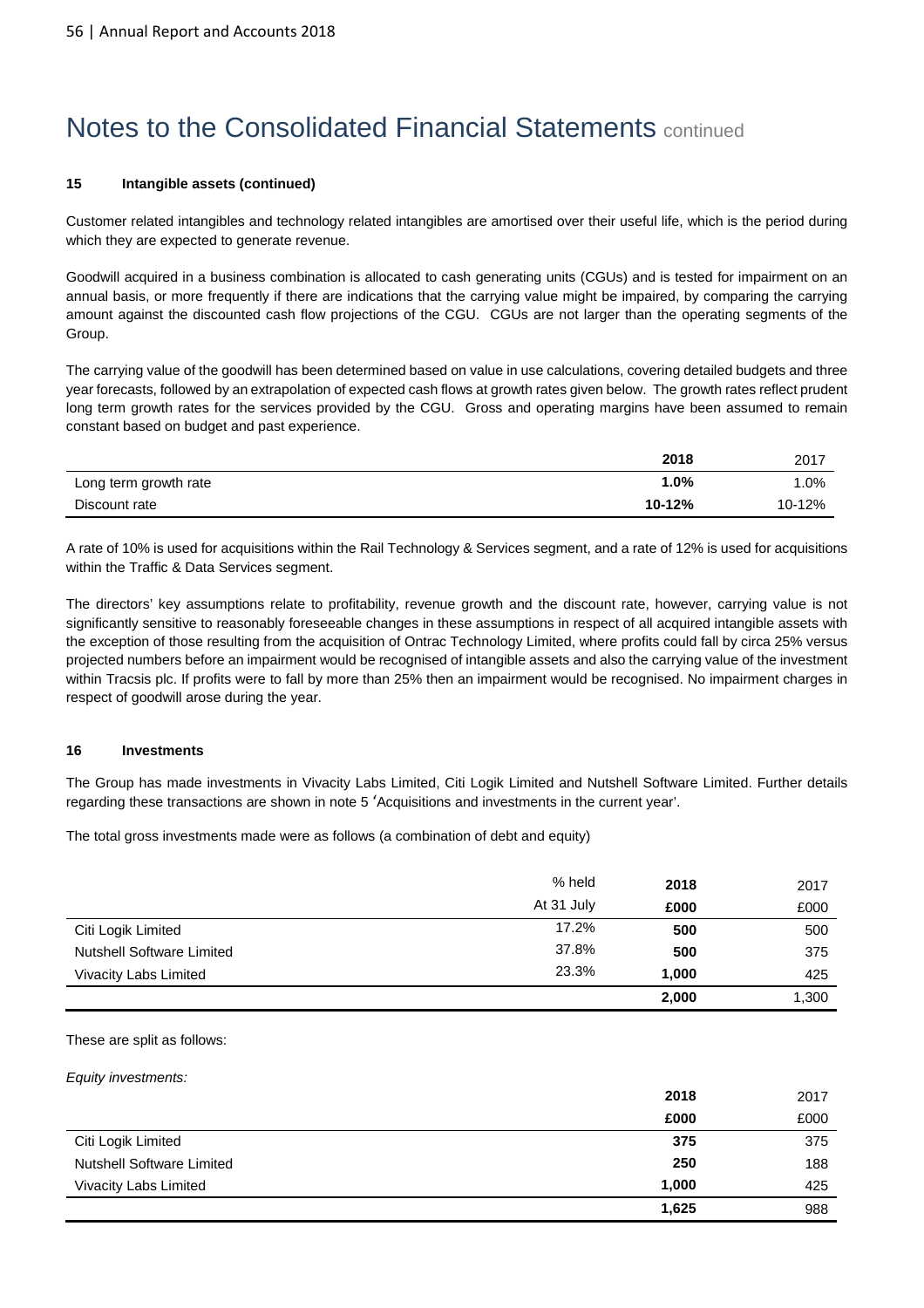**2018** 2017

## Notes to the Consolidated Financial Statements continued

### **16 Investments (continued)**

Convertible Loan notes receivable from investments:

|                                  | 2018 | 2017 |
|----------------------------------|------|------|
|                                  | £000 | £000 |
| Citi Logik Limited               | 125  | 125  |
| <b>Nutshell Software Limited</b> | 250  | 187  |
|                                  | 375  | 312  |

During the previous financial year, Citi Logik Limited repaid loan notes amounting to £111,000, and a provision of £139,000 was made against the carrying value of the investment in Citi Logik Limited comprising amounts against the equity value of £125,000 and the remaining debt of £14,000, following a conversion of the remaining debt that took place.

During the year, the Group increased its investment in Vivacity Labs Limited from 11.4% to 23.3% and as such it has been accounted for as an equity accounted investee. A share of the results of £121,000 was recognised.

Nutshell Software Limited was accounted for as an associated undertaking, with a share of results of £80,000 being recognised based on the Group's holding of 31.3% for a period of time and 37.8% for part of the financial year.

Following this accounting treatment, investment, repayment and provision, the carrying value of the investments as follows:

| Investments - equity                                    |  |
|---------------------------------------------------------|--|
|                                                         |  |
|                                                         |  |
|                                                         |  |
| $\sim$ $\sim$ $\sim$ $\sim$ $\sim$ $\sim$ $\sim$ $\sim$ |  |

|                                                                 | £000 | £000 |
|-----------------------------------------------------------------|------|------|
| Citi Logik Limited                                              | 250  | 250  |
| Vivacity Labs Limited                                           |      | 425  |
|                                                                 | 250  | 675  |
| Convertible Loan notes receivable from associated undertakings: |      |      |
|                                                                 | 2018 | 2017 |
|                                                                 | £000 | £000 |
| <b>Nutshell Software Limited</b>                                | 250  | 187  |
|                                                                 | 250  | 187  |
| Investments in equity accounted investees:                      |      |      |
|                                                                 | 2018 | 2017 |
|                                                                 | £000 | £000 |
| <b>Nutshell Software Limited</b>                                | 93   | 111  |
| Vivacity Labs Limited                                           | 879  |      |
|                                                                 | 972  | 111  |

During the year, the Group increased its investment in Vivacity Labs Limited from 11.4% to 23.3% and as such it has been accounted for as an equity accounted investee.

|                                                      | 2018  | 2017 |
|------------------------------------------------------|-------|------|
|                                                      | £000  | £000 |
| At start of the year                                 | 111   | 125  |
| Reclassification of Vivacity Labs Limited investment | 425   |      |
| Additional investment made                           | 637   | 63   |
| Share of results of equity accounted investee        | (201) | (77) |
| At end of the year                                   | 972   | 111  |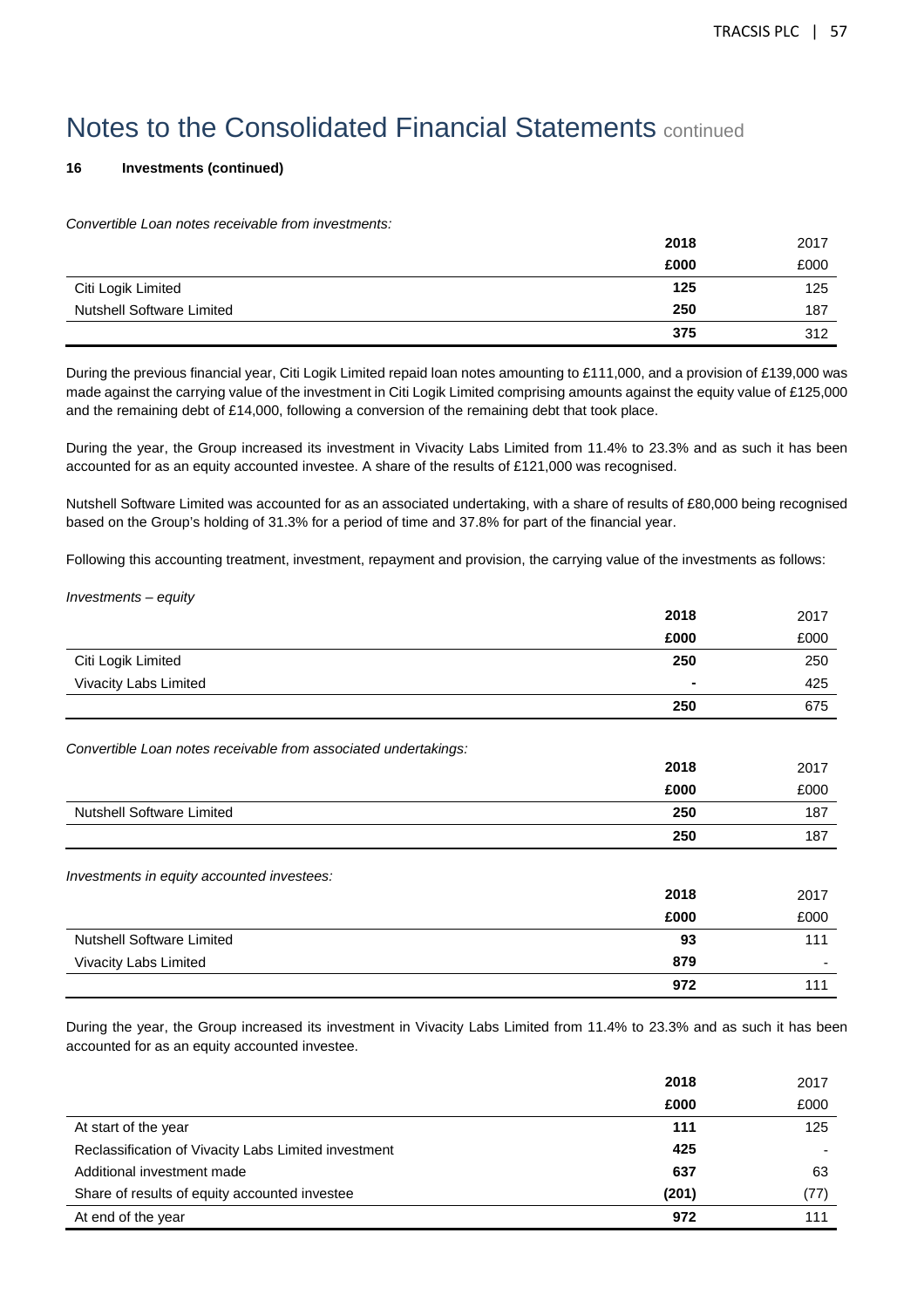### **17 Inventories**

|                                  | 2018 | 2017 |
|----------------------------------|------|------|
|                                  | £000 | £000 |
| Raw materials & work in progress | 180  | 159  |
| Finished goods                   | 73   | 80   |
|                                  | 253  | 239  |

The value of inventories expensed in the period in cost of sales was £698,000 (2017: £600,000). Provision is made for slow moving and obsolete stock on a line by line basis. The value of any write downs/reversals in the current and previous period was not material.

### **18 Hire purchase contracts**

|                                         | 2018 | 2017 |
|-----------------------------------------|------|------|
|                                         | £000 | £000 |
| Due within one year                     | 157  | 320  |
| Due after more than one year:           |      |      |
| Between one and two years               | 114  | 145  |
| Between two and three years             |      | 85   |
| Total due after more than one year      | 121  | 230  |
| Total hire purchase contract obligation | 278  | 550  |

| A reconciliation of the obligation is stated below. |       |       |
|-----------------------------------------------------|-------|-------|
|                                                     | 2018  | 2017  |
|                                                     | £000  | £000  |
| At start of the year                                | 550   | 664   |
| New hire purchase contracts                         | 31    | 162   |
| Repayments                                          | (303) | (276) |
| At end of the year                                  | 278   | 550   |

|                           | Carrying<br>amount | Contractual<br>cash flows | Less than<br>one year | One to<br>Two years | Two to<br>Five years |
|---------------------------|--------------------|---------------------------|-----------------------|---------------------|----------------------|
|                           | £000               | £000                      | £000                  | £000                | £000                 |
| Hire Purchase Obligations |                    |                           |                       |                     |                      |
| 2018                      | 278                | 301                       | 172                   | 120                 | 9                    |
| 2017                      | 550                | 620                       | 375                   | 155                 | 90                   |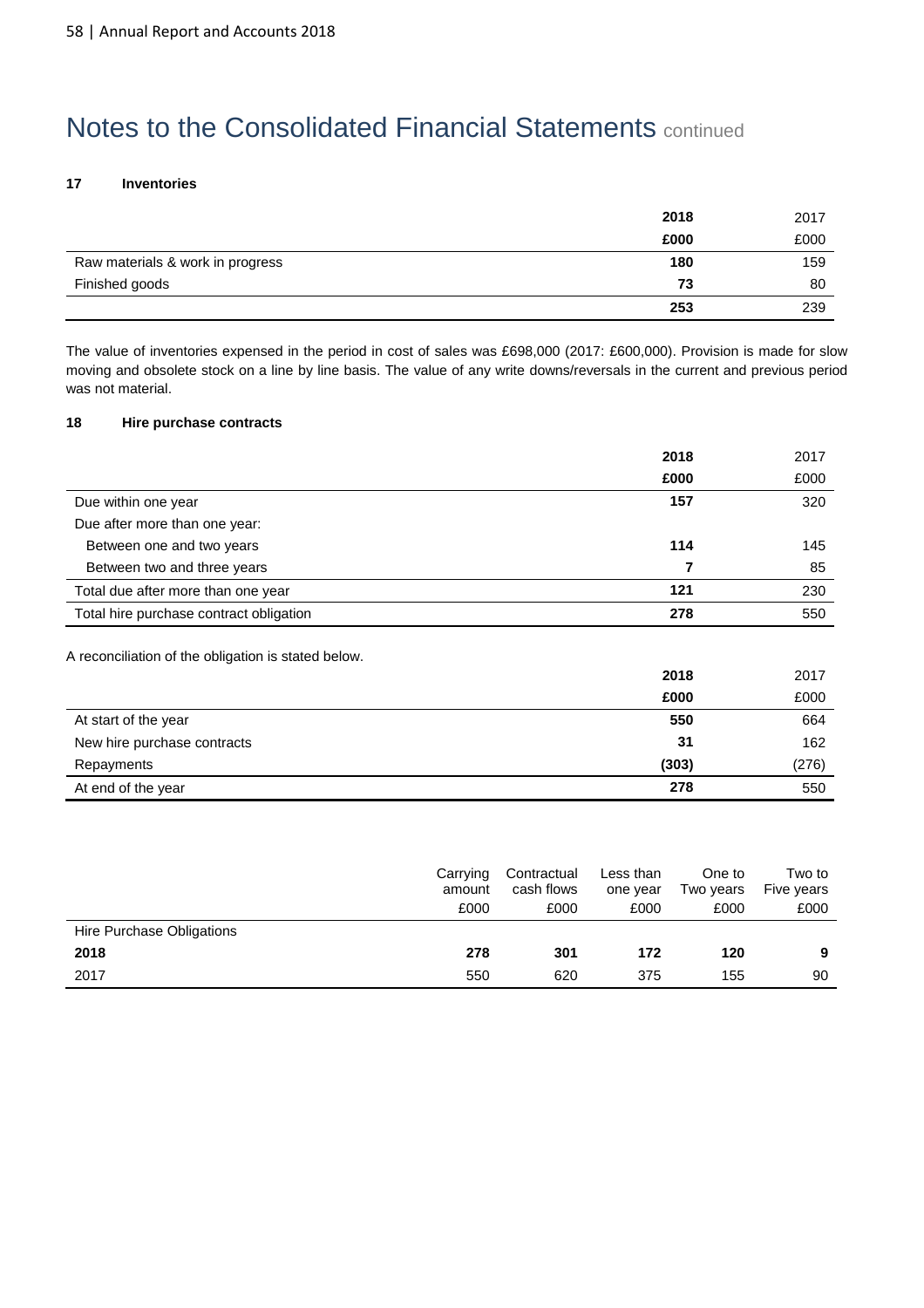#### **19 Trade and other receivables**

|                                   | 2018  | 2017  |
|-----------------------------------|-------|-------|
|                                   | £000  | £000  |
| Trade receivables                 | 6,573 | 7,223 |
| Other receivables and prepayments | 521   | 409   |
| Amounts recoverable on contracts  | 235   | 848   |
|                                   | 7,329 | 8,480 |

Although the Group has a large number of customers, there is a concentration of risk in that the Group derives a large amount of revenue from one major customer as detailed in note 6 (2018: 14% of revenue, 2017: 16% of revenue), though the credit worthiness of this customer is unquestionably strong. In other cases, where one customer represents a significant proportion of overall revenue, the relationship consists of a large number of small contracts which are not considered to be interdependent. The directors do not consider that any of the amounts from the sale of goods to be irrecoverable, hence no provision has been made for bad or doubtful debts in either the current or preceding year.

The fair values of trade and other receivables are the same as their book values.

Amounts recoverable on contracts relate to part completed projects related to the Group's transportation data collection operations within the Traffic & Data Services division.

Trade receivables that are past due are considered individually for impairment. The Group uses a monthly ageing profile as an indicator when considering impairment. The summarised ageing analysis of trade receivables past due but considered to be not impaired is as follows:

|                                | 2018           | 2017  |
|--------------------------------|----------------|-------|
|                                | £000           | £000  |
| Under 30 days overdue          | 978            | 1,070 |
| Between 30 and 60 days overdue | 80             | 295   |
| Over 60 days overdue           | $\blacksquare$ | 172   |
|                                | 1,058          | 1,537 |

The other classes within trade and other receivables do not contain impaired assets. The Group did not incur any material impairment losses on trade receivables in the period. The ageing profile above takes account of the enlarged Group, and the fact that the payment terms/collection period for an enlarged Group with a wide variety of customers continues to evolve.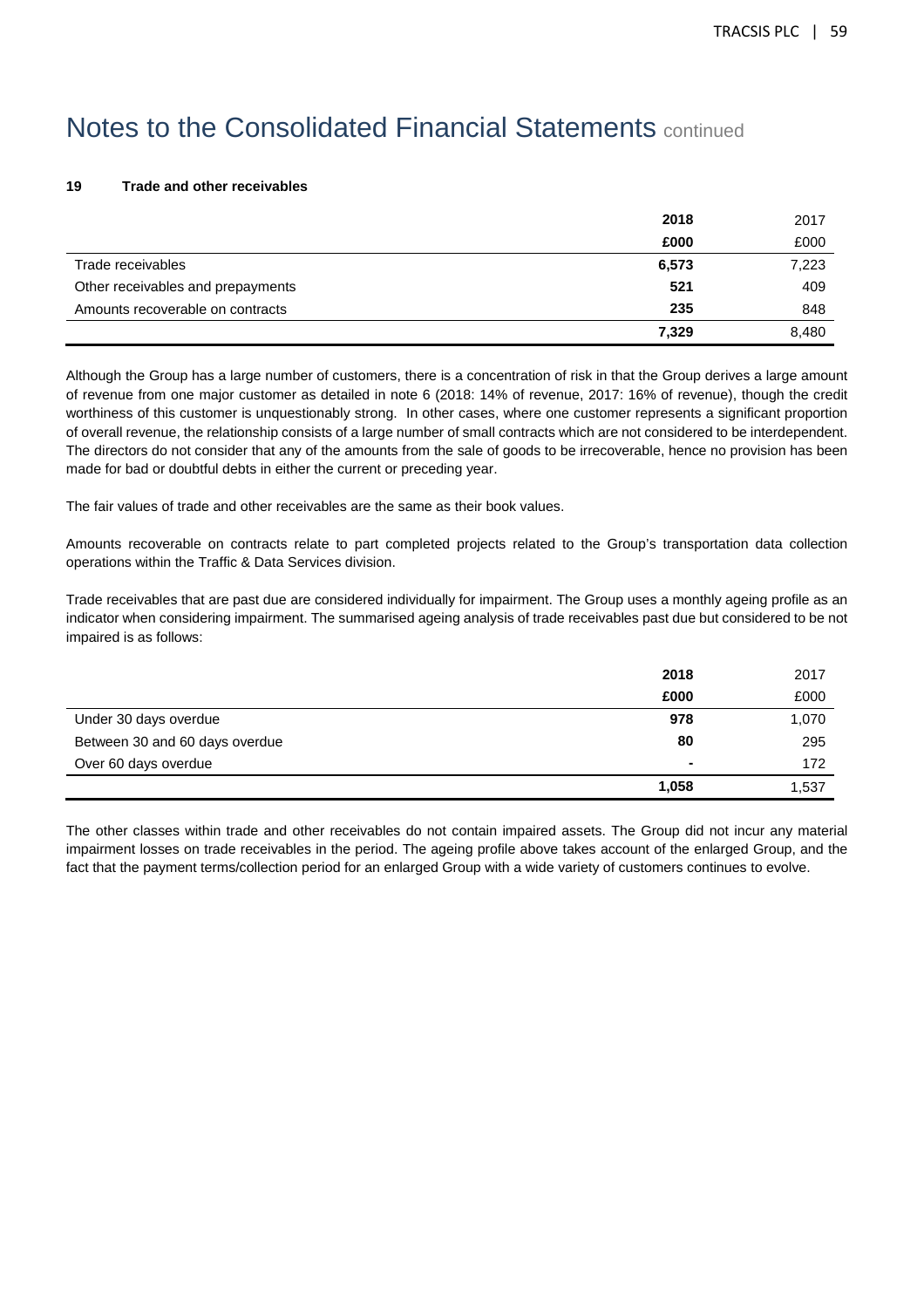### **20 Trade and other payables**

|                               | 2018   | 2017  |
|-------------------------------|--------|-------|
|                               | £000   | £000  |
| Trade payables                | 1,075  | 1,178 |
| Other tax and social security | 2,122  | 1,761 |
| Deferred income               | 3,740  | 4,086 |
| Accruals and other payables   | 3,379  | 1,817 |
|                               | 10,316 | 8,842 |

The Directors consider that the carrying amounts of trade payables approximates to their fair value.

Deferred income relates to sales invoiced in advance of the completion of post contract customer support and hosting obligations, instances where the Group has raised sales invoices in advance of installation and acceptance of certain software sales, and also for software licences covering several accounting periods. Support, and revenue from Software as a Service will be recognised in the income statement over the remaining period of the contract, with other deferred income being recognised when the successful installation takes place, or over the period of time for which multiyear deals relate to.

#### **21 Contingent consideration**

During the year, the Group acquired Travel Compensation Services Limited (renamed Tracsis Travel Compensation Services Limited) and Delay Repay Sniper Limited. Under the share purchase agreement, contingent consideration is payable which is linked to the profitability of the acquired businesses for a three year period post acquisition. The maximum amount payable is £4,700,000. The fair value of the amount payable was assessed at £1,200,000.

During the year, contingent consideration of £323,000 was paid in respect of the SEP acquisition which was made in the year ended 31 July 2016, and £nil was paid in respect of the Ontrac acquisition which was made in the year ended 31 July 2016. An amount of £2,058,000 was paid after the Balance Sheet date in respect of the Ontrac acquisition which was agreed with the Sellers and also £7,000 in respect of SEP Limited.

At the balance sheet date, the Directors assessed the fair value of the remaining amounts payable which were deemed to be as follows.

|                                                                           | 2018  | 2017  |
|---------------------------------------------------------------------------|-------|-------|
|                                                                           | £000  | £000  |
| <b>SEP Limited</b>                                                        |       | 330   |
| Ontrac Limited                                                            | 2,058 | 4,711 |
| Tracsis Travel Compensation Services Limited & Delay Repay Sniper Limited | 1,200 |       |
|                                                                           | 3,265 | 5,041 |

The group has made numerous acquisitions over the past few years and carries contingent consideration payable in respect of them, which is considered to be a 'Level 3 financial liability' as defined by IFRS 13. These are carried at fair value, which is based on the estimated amounts payable based on the provisions of the Share Purchase Agreements and involves assumptions about future profit forecasts.

The movement on contingent consideration can be summarised as follows:

| 2018                                                    | 2017     |
|---------------------------------------------------------|----------|
| £000                                                    | £000     |
| At the start of the year<br>5,041                       | 6,150    |
| 1,200<br>Arising on acquisition                         | -        |
| (323)<br>Cash payment                                   | (1, 109) |
| (2,653)<br>Release to Statement of Comprehensive Income | ٠        |
| At the end of the year<br>3,265                         | 5,041    |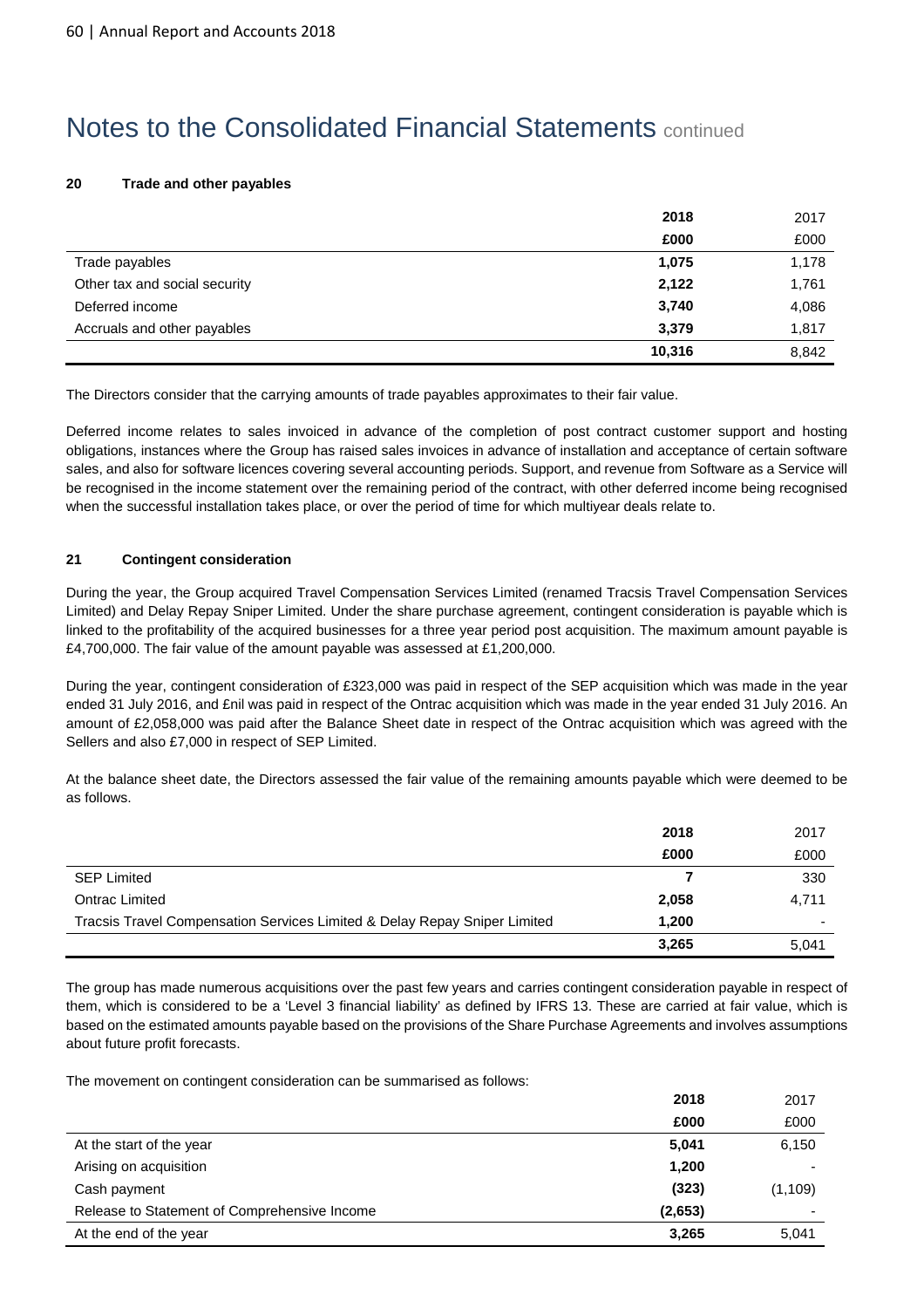## **21 Contingent consideration (continued)**

The ageing profile of the remaining liabilities can be summarised as follows:

|                               | 2018  | 2017                     |
|-------------------------------|-------|--------------------------|
|                               | £000  | £000                     |
| Payable in less than one year | 2,165 | 5,041                    |
| Payable in more than one year | 1,100 | $\overline{\phantom{0}}$ |
| Total                         | 3,265 | 5,041                    |

#### **22 Deferred tax**

|                                               |            | Accelerated |              |       |
|-----------------------------------------------|------------|-------------|--------------|-------|
|                                               | Intangible | capital     | <b>Share</b> |       |
| Non-current liability/(asset)                 | assets     | allowances  | options      | Total |
|                                               | £000       | £000        | £000         | £000  |
| At 31 July 2016                               | 4,159      | 125         | (573)        | 3,711 |
| (Credit)/charge to income statement (note 12) | (515)      | (51)        | 116          | (450) |
| At 31 July 2017                               | 3,644      | 74          | (457)        | 3,261 |
| Arising on acquisition (note 5)               | 496        | 2           |              | 498   |
| (Credit)/charge to income statement (note 12) | (301)      | (40)        | (145)        | (486) |
| At 31 July 2018                               | 3,839      | 36          | (602)        | 3,273 |

The closing deferred tax asset and liability has been calculated at 17% as at 31 July 2018 (2017: 17%).

This is presented on the Balance Sheet as follows within non-current assets and liabilities.

|                               | 2018  | 2017  |
|-------------------------------|-------|-------|
|                               | £000  | £000  |
| Deferred tax assets           | (602) | (457) |
| Deferred tax liabilities      | 3,875 | 3,718 |
| Net liability per table above | 3,273 | 3,261 |

### **23 Share capital**

|                                     | 2018       | 2018    | 2017       | 2017    |
|-------------------------------------|------------|---------|------------|---------|
|                                     | Number     |         | Number     |         |
| Allotted, called up and fully paid: |            |         |            |         |
| Ordinary shares of 0.4p each        | 28,334,086 | 113.336 | 27,963,784 | 111,855 |

The following share transactions have taken place during the year ended 31 July 2018:

|                                                   | 2018          | 2017       |
|---------------------------------------------------|---------------|------------|
|                                                   | <b>Number</b> | Number     |
| At start of the year                              | 27,963,784    | 27,546,259 |
| Issued as consideration for business combinations | 28,571        |            |
| Exercise of share options (Note 8)                | 341.731       | 417,525    |
| At end of the year                                | 28,334,086    | 27,963,784 |

During the year, a number of options were exercised from the schemes with exercise price varying from 0.4p to 199.5p.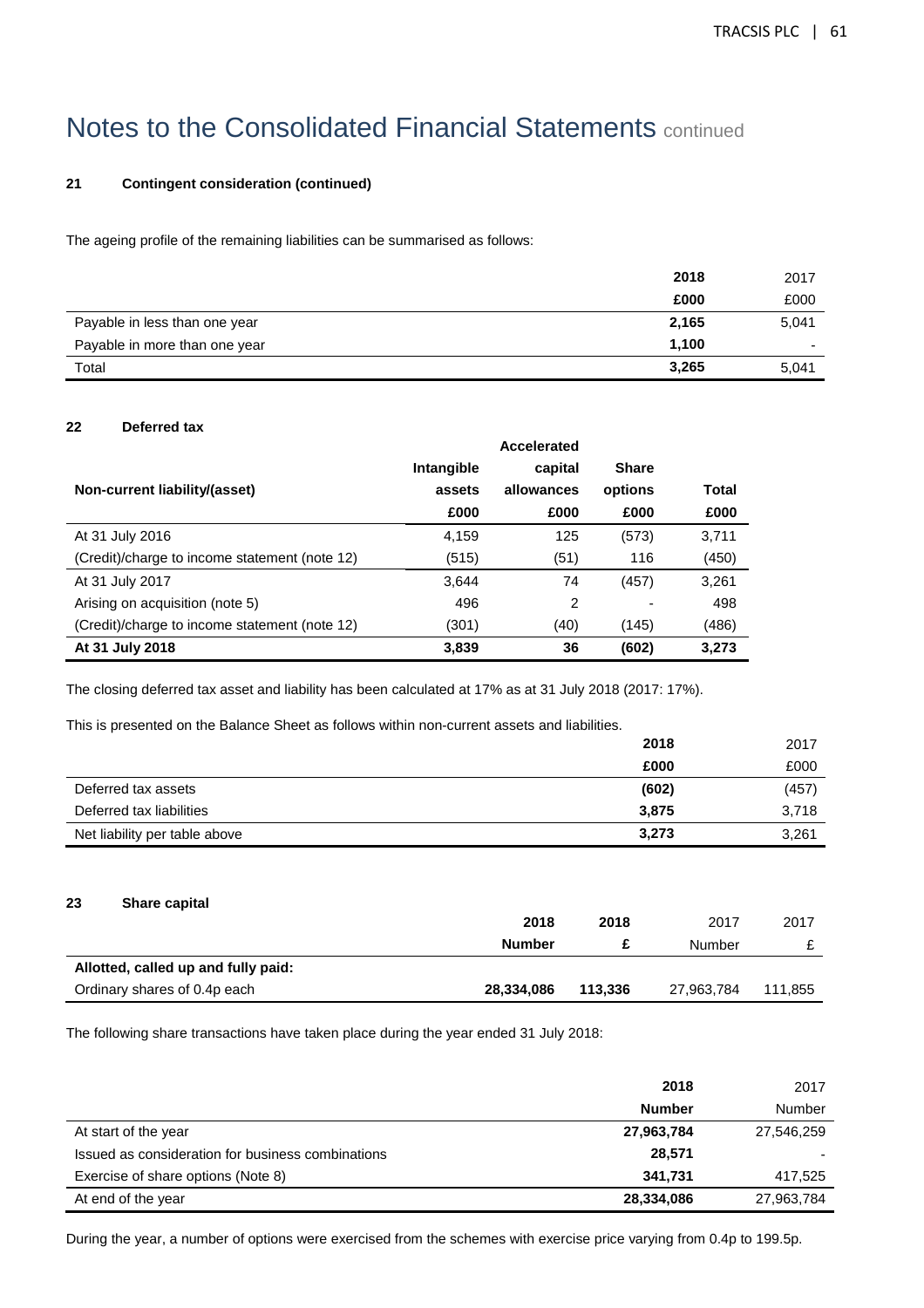### **24 Capital and reserves**

The following describes the nature and purpose of each reserve:

| <b>Reserve</b>    | Description and purpose                                                                                                                                                                                  |
|-------------------|----------------------------------------------------------------------------------------------------------------------------------------------------------------------------------------------------------|
| Share capital     | Amount subscribed for share capital at nominal value                                                                                                                                                     |
| Share premium     | Amount subscribed for share capital in excess of nominal value                                                                                                                                           |
| Merger reserve    | Amounts arising from the premium of the fair value of shares issued over their<br>nominal value, in respect of certain business combinations                                                             |
| Retained earnings | Cumulative net profits recognised in the income statement. The share based payment<br>reserve which was previously shown separately was incorporated into retained earnings<br>during the previous year. |

### **25 Operating leases**

The Group leases several office facilities under operating leases plus various other assets. During the year £511,000 was recognised as an expense in the income statement in respect of operating leases (2017: £447,000).

#### **Leases as lessee**

Total outstanding commitments for future minimum lease payments under non-cancellable operating leases are set out below:

#### **Land and buildings**

Minimum lease payments are payable as follows:

|                              | 2018  | 2017  |
|------------------------------|-------|-------|
|                              | £'000 | £'000 |
| Within one year              | 338   | 410   |
| In the second to fifth years | 413   | 659   |
|                              | 751   | 1,069 |

#### **Plant and machinery**

|                              | 2018  | 2017  |
|------------------------------|-------|-------|
|                              | £'000 | £'000 |
| Within one year              | 46    | 20    |
| In the second to fifth years | 72    | 37    |
|                              | 118   | -57   |

## **26 Financial risk management**

The principal financial instruments comprise cash and short term deposits. The main purpose of these financial instruments is to provide finance for the Group's operations. The Group has various other financial instruments, such as trade receivables and payables that arise directly from its operations. The Group has taken advantage of the exemption to exclude short term debtors and creditors from the disclosures given below. The fair values of the financial instruments are equal to their year end carrying values and represent the maximum exposure.

|                              |              | 2018            |              |       | 2017     |        |
|------------------------------|--------------|-----------------|--------------|-------|----------|--------|
|                              | <b>Fixed</b> | <b>Floating</b> |              | Fixed | Floating |        |
| <b>Financial assets</b>      | Rate         | Rate            | <b>Total</b> | Rate  | Rate     | Total  |
|                              | £000         | £000            | £000         | £000  | £000     | £000   |
| Cash and short term deposits | ۰            | 22.329          | 22,329       |       | 15,350   | 15,350 |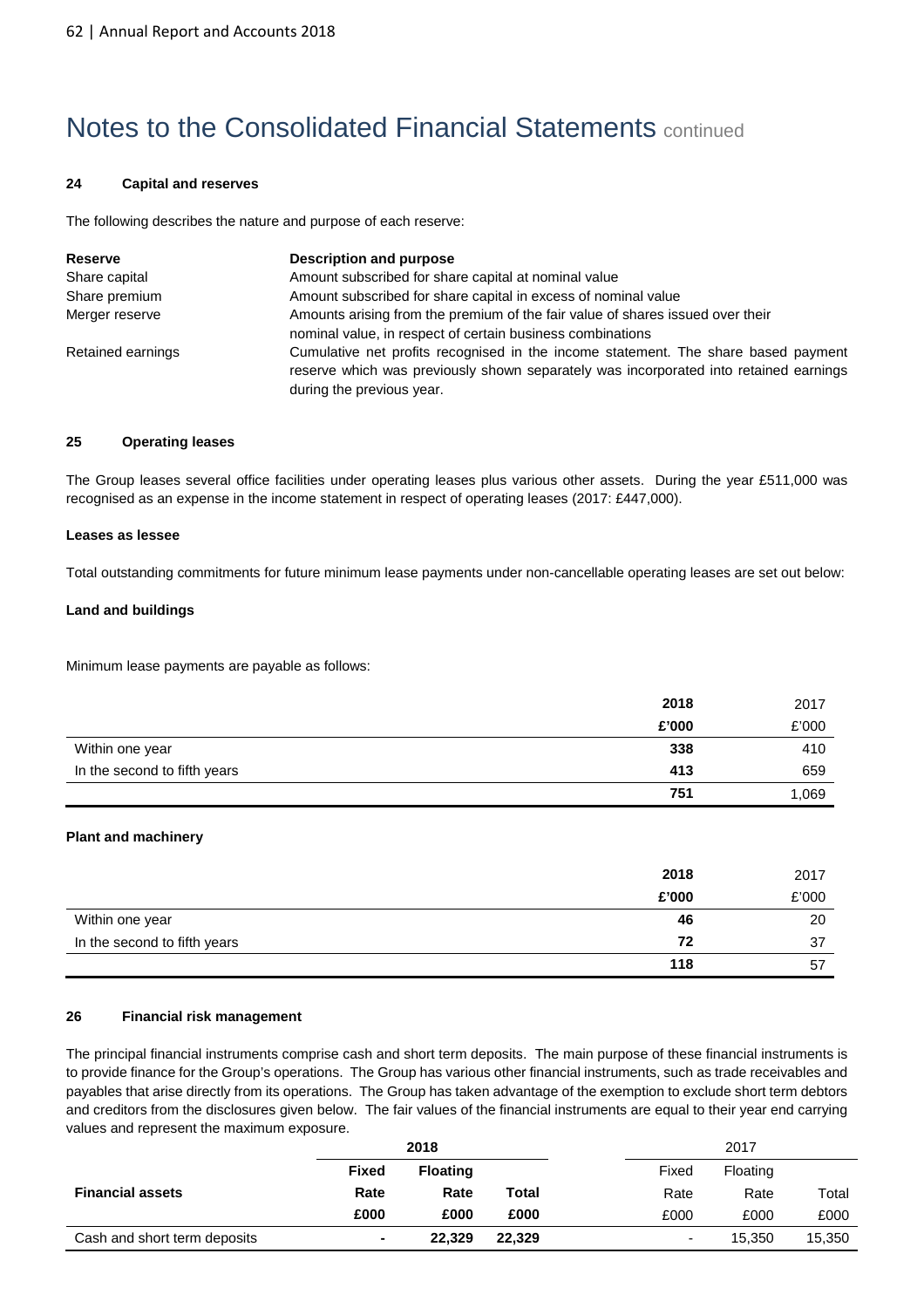### **26 Financial risk management (continued)**

The Group had no financial liabilities or derivative contracts in either the current or previous year. It is policy that no trading in financial instruments should be undertaken. The surplus cash balances have been invested in deposit accounts.

The principal financial instruments used by the Group, from which financial instrument risk arises, are as follows:

- trade receivables;
- cash at bank:
- trade and other payables.

The main risks arising from the financial instruments are interest rate risk and liquidity risk. The Board reviews and agrees policies for managing each of these risks and they are summarised below.

#### **Fair value or cash flow interest rate risk**

Currently the Group has surplus cash balances so does not have a borrowing requirement. Surplus cash is put on short term deposit with high credit worthy banking institutions where appropriate at either fixed or floating rates. The Board monitors the financial markets and the Group's future cash requirements to ensure that this policy is exercised in the Group's best interests.

At 31 July 2018, the Group did not have any fixed-rate deposits in place.

#### **Credit risk**

The Group monitors credit risk closely and considers that its current policies of credit checks meet its objectives of managing exposure to risk. The Group has no significant concentration of credit risk. Amounts shown in the balance sheet best represent the maximum credit risk exposure in the event that other parties fail to perform their obligations under financial instruments.

#### **Liquidity risk**

Liquidity risk is managed on a day to day basis. Facilities are agreed at appropriate levels having regard to the Group's forecast operating cash flows and future capital expenditures. The Group holds its cash balances with highly rated financial institutions and it is also spread across numerous institutions to avoid any exposure to one individual bank.

### **Capital disclosures**

The Group's objectives when maintaining capital are:

- to safeguard the entity's ability to continue as a going concern, so that it can continue to provide returns for shareholders and benefits for other stakeholders, and;
- to provide an adequate return to shareholders by pricing products and services commensurately with the level of risk.

The capital structure of the Group consists of cash and cash equivalents, and equity attributable to shareholders of the parent, comprising issued share capital, reserves and retained earnings as disclosed in the Consolidated Statement of Changes in Equity and Notes 13, 23 and 24. The Group sets the amount of capital it requires in proportion to risk. The Group manages its capital structure and makes adjustments to it in the light of changes in economic conditions and the risk characteristics of the underlying assets. In order to maintain or adjust the capital structure, the Group may adjust the amount of dividends paid to shareholders, return capital to shareholders, issue new shares or sell assets.

#### **Sensitivity analysis**

In managing interest rates the Group aims to reduce the impact of short term fluctuations on the Group's earnings. Over the long term, permanent changes in interest rates would have an impact on consolidated earnings. The Directors consider that a change of 100 basis points in interest rates at any period end would not have a material impact on cash flows.

#### **Market risks**

The Directors consider that the Group has no significant exposure to market risks with respect to its financial instruments.

#### **Foreign currency risk**

The Group makes some overseas sales and some overseas purchases, some of which are invoiced in Sterling and others in the local currency, so there continues to be a small exposure to foreign currency, in particular to the American dollar.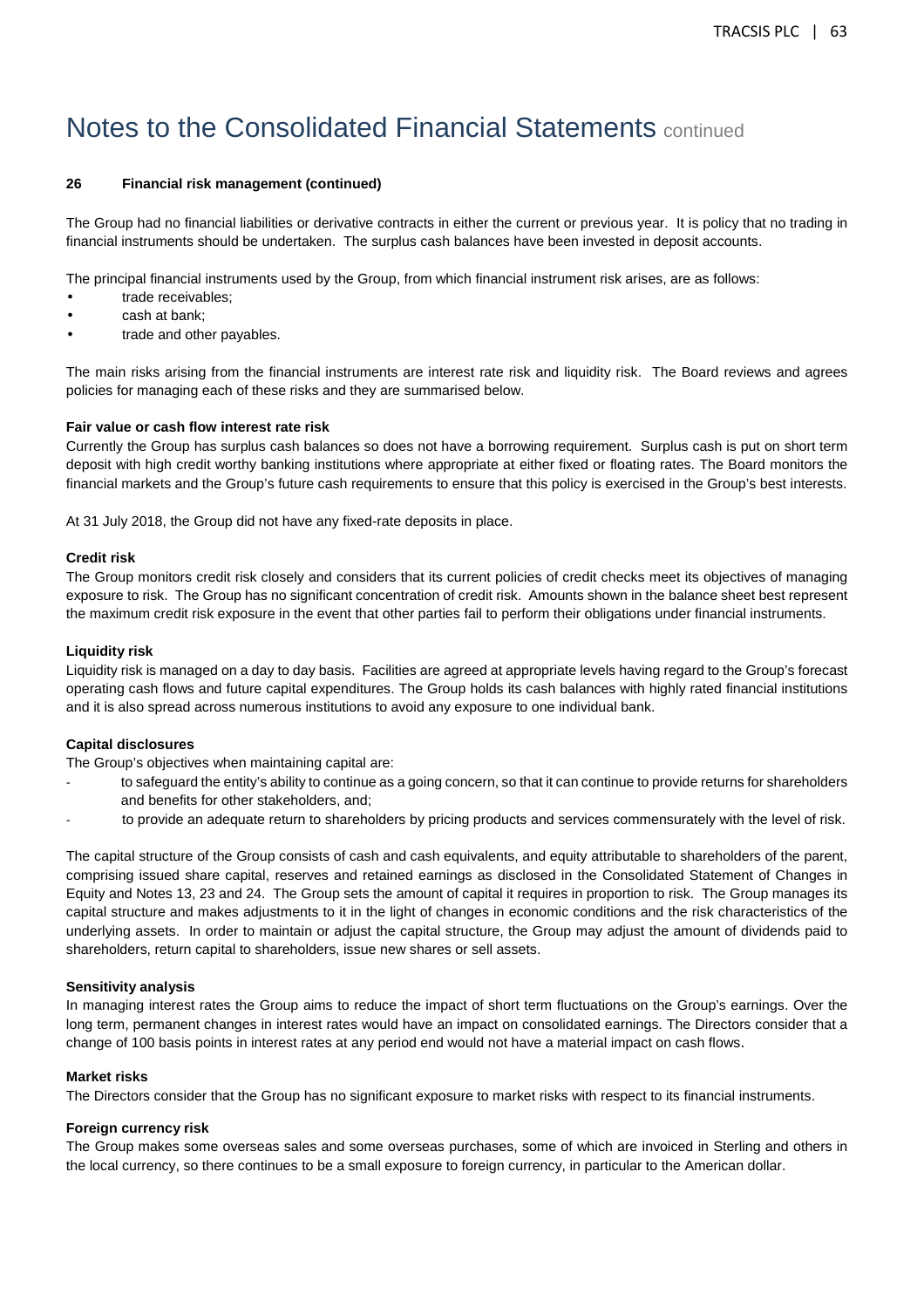## **27 Related Party Transactions**

The following transactions took place during the year with other related parties:

|                                      | <b>Purchase of</b> | <b>Amounts owed to</b> |                |      |  |  |  |  |      |      |
|--------------------------------------|--------------------|------------------------|----------------|------|--|--|--|--|------|------|
|                                      | goods and services | related parties        |                |      |  |  |  |  |      |      |
|                                      | 2018<br>2017       |                        |                |      |  |  |  |  | 2018 | 2017 |
|                                      | £000               | £000                   | £000           | £000 |  |  |  |  |      |      |
| Leeds Innovation Centre Limited (1)  | 99                 | 79                     | 13             | 8    |  |  |  |  |      |      |
| Ashtead Plant Hire Co Limited (2)    | 5                  | 13                     |                | 2    |  |  |  |  |      |      |
| Flash Forward Consulting Limited (3) | 28                 |                        | 5              |      |  |  |  |  |      |      |
| Citi Logik Limited (4)               | 36                 | 126                    | $\blacksquare$ |      |  |  |  |  |      |      |
| Nutshell Software Limited (4)        | 107                | 6                      | 9              |      |  |  |  |  |      |      |
| Vivacity Labs Limited (4)            | 17                 | 7                      |                |      |  |  |  |  |      |      |

|                                      | Sale of            |       | Amounts owed by |                          |      |
|--------------------------------------|--------------------|-------|-----------------|--------------------------|------|
|                                      | goods and services |       | related parties |                          |      |
|                                      | 2018               | 2017  |                 | 2018                     | 2017 |
|                                      | £000               | £000  | £000            | £000                     |      |
| WSP UK Limited (5)                   | 3,180              | 2,489 | 883             | 708                      |      |
| Flash Forward Consulting Limited (3) | 4                  | ۰     |                 | ۰                        |      |
| Citi Logik Limited (4)               | 30                 | ٠     | 36              | $\overline{\phantom{a}}$ |      |

(1) Leeds Innovation Centre Limited is a company which is connected to The University of Leeds. Tracsis plc rents its office accommodation, along with related office services, from this company.

(2) Ashtead Plant Hire Co Limited is a subsidiary of Ashtead Group plc (Ashtead) of which Chris Cole is Chairman. SEP Limited, one of the Group's subsidiaries purchased goods and services from Ashtead during the year. All transactions with Ashtead took place at arm's length commercial rates and were not connected to Mr Cole's position at Ashtead. SEP Limited traded with Ashtead prior to its acquisition by Tracsis plc.

(3) Flash Forward Consulting Limited is a related party as John Nelson served as a Non-executive Director of Tracsis plc during the year and also Chairman of Flash Forward Consulting Limited

(4) Citi Logik Limited, Nutshell Software Limited, and Vivacity Labs Limited, are related parties by virtue of the Group's shareholding in these entities.

(5) WSP UK Limited (WSP) is a company which is connected to Chris Cole who serves as non-executive Chairman of Tracsis plc and also of WSP Global Inc, WSP's parent company. Sales to WSP took place at arm's length commercial rates and were not connected to Mr Cole's position at WSP.

### **Terms and conditions of transactions with related parties**

The purchases from related parties are made at normal market prices. Outstanding balances that relate to trading balances are unsecured, interest free and settlement occurs in cash. There have been no guarantees provided or received for any related party receivables or payables.

#### **Compensation of key management personnel of the Group**

The Group considers the key management personnel to be its directors and the directors of the Group's subsidiaries. Full details of their compensation are set out below:

|                             | 2018  | 2017  |
|-----------------------------|-------|-------|
|                             | £'000 | £'000 |
| Total remuneration          | 2,214 | 1,589 |
| Share based payment charges | 451   | 495   |
|                             | 2,665 | 2,084 |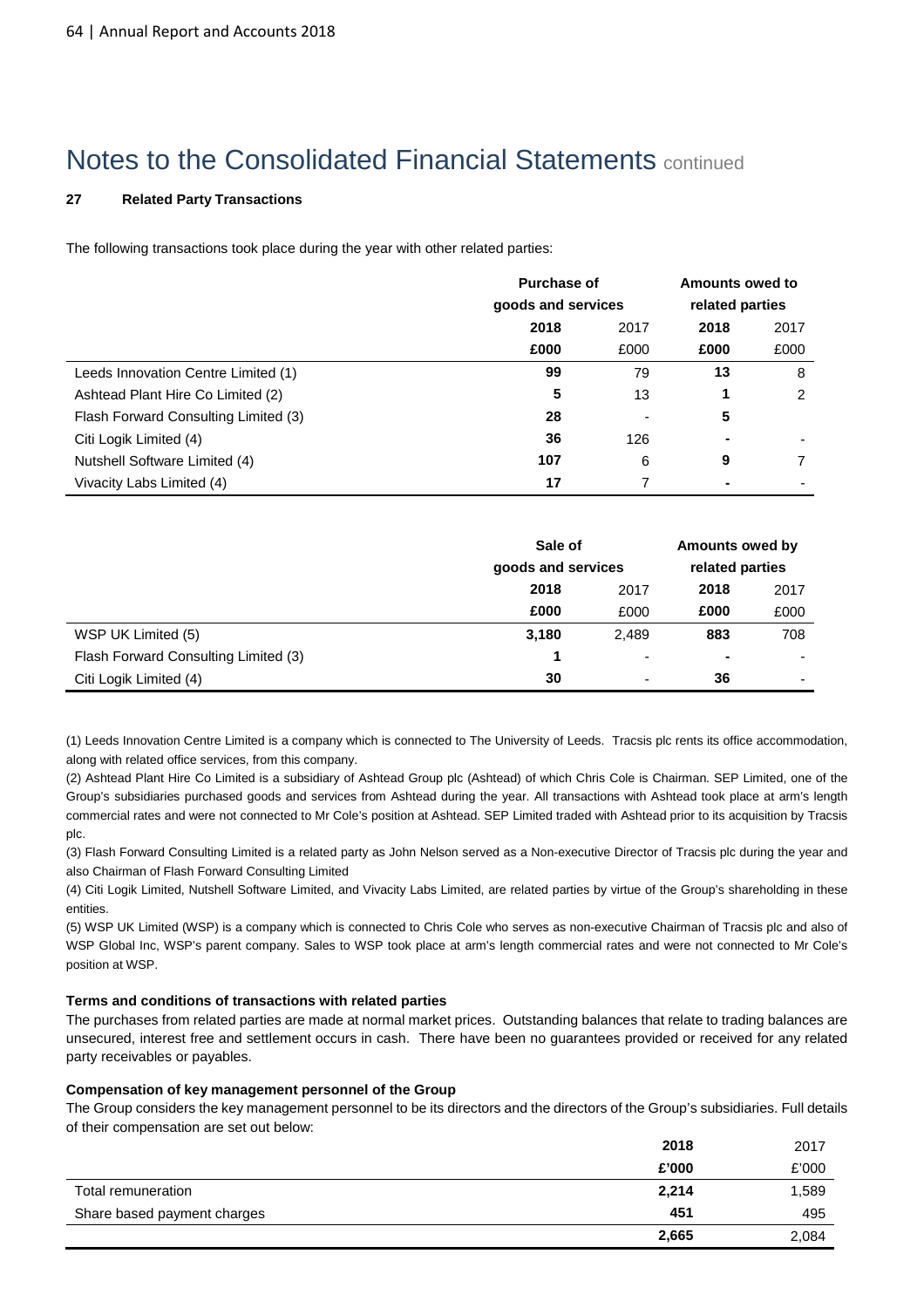**% ordinary** 

## Notes to the Consolidated Financial Statements continued

#### **28 Employee benefits**

The Group makes contributions to defined contribution pension schemes for its employees. The pension cost charge for the year comprises contributions payable by the Group to the schemes and other personal pension plans and amounted to £352,000 (2017: £303,000). There were outstanding contributions at 31 July 2018 of £62,000 (2017: £36,000).

### **29 Group entities**

Below are the subsidiary undertakings which contribute to the Group results:

| <b>Held by Tracsis plc</b>                                 | <b>Principal activity</b>               | <b>Country of incorporation</b> | share<br>capital<br>owned |
|------------------------------------------------------------|-----------------------------------------|---------------------------------|---------------------------|
| Tracsis Rail Consultancy Limited (1)                       | Rail industry consultancy               | <b>England and Wales</b>        | 100%                      |
| Tracsis Passenger Counts Limited (1)                       | Rail industry consultancy               | <b>England and Wales</b>        | 100%                      |
| Safety Information Systems Limited (1)                     | Software and consultancy                | <b>England and Wales</b>        | 100%                      |
| MPEC Technology Limited (1)                                | Rail industry hardware &<br>Datalogging | <b>England and Wales</b>        | 100%                      |
| Tracsis Traffic Data Limited (2)                           | Transportation data collection          | <b>England and Wales</b>        | 100%                      |
| Datasys Integration Limited (1)                            | <b>Holding Company</b>                  | <b>England and Wales</b>        | 100%                      |
| Tracsis Retail & Operations Limited (1)                    | Rail industry software                  | <b>England and Wales</b>        | 100%                      |
| SEP Limited (1)                                            | Event planning & traffic<br>management  | <b>England and Wales</b>        | 100%                      |
| SEP Events Limited (1)                                     | Dormant                                 | England and Wales               | 100%                      |
| Ontrac Technology Limited (1)                              | Holding company                         | <b>England and Wales</b>        | 100%                      |
| Ontrac Limited (1)                                         | Rail industry software                  | <b>England and Wales</b>        | 100%                      |
| S-H TrafficData Solutions Private Limited (6)              | Data processing                         | India                           | 100%                      |
| <b>Tracsis Travel Compensation Services</b><br>Limited (1) | Rail industry software                  | <b>England and Wales</b>        | 100%                      |
| Delay Repay Sniper Limited (1)                             | Rail industry software                  | <b>England and Wales</b>        | 100%                      |
| S Dalby Consulting Limited (1)                             | Dormant                                 | <b>England and Wales</b>        | 100%                      |
| Sky High Data Capture Limited (2)                          | Dormant                                 | <b>England and Wales</b>        | 100%                      |
| Sky High Traffic Data Limited (2)                          | Dormant                                 | <b>England and Wales</b>        | 100%                      |
| The Web Factory Birmingham Limited (2)                     | Dormant                                 | <b>England and Wales</b>        | 100%                      |
| Forsyth Whitehead & Associates Limited (2)                 | Dormant                                 | <b>England and Wales</b>        | 100%                      |
| Sky High Technology (Scotland) Limited (2)                 | Dormant                                 | <b>England and Wales</b>        | 100%                      |
| Count on Us Traffic Limited (2)                            | Dormant                                 | <b>England and Wales</b>        | 100%                      |
| Burra Burra Distribution Limited (2)                       | Dormant                                 | <b>England and Wales</b>        | 100%                      |
| Sky High NCS Limited (2)                                   | Dormant                                 | <b>England and Wales</b>        | 100%                      |
| Halifax Computer Services Limited (2)                      | Dormant                                 | <b>England and Wales</b>        | 100%                      |
| Skyhightraffic Limited (2)                                 | Dormant                                 | <b>England and Wales</b>        | 100%                      |
| The Traffic Survey Company Limited (2)                     | Dormant                                 | <b>England and Wales</b>        | 100%                      |
| The People Counting Company Limited (2)                    | Dormant                                 | <b>England and Wales</b>        | 100%                      |
| Myratech.net Limited (2)                                   | Dormant                                 | <b>England and Wales</b>        | 100%                      |
| Footfall Verification Limited (2)                          | Dormant                                 | <b>England and Wales</b>        | 100%                      |
| Minority investments:                                      |                                         |                                 |                           |
| Citi Logik Limited (3)                                     | Mobile Network Data Analysis            | <b>England and Wales</b>        | 17.2%                     |
| Nutshell Software Limited (4)                              | Mobile application<br>development       | <b>England and Wales</b>        | 37.8%                     |
| Vivacity Labs Limited (5)                                  | Machine Learning technology             | <b>England and Wales</b>        | 23.3%                     |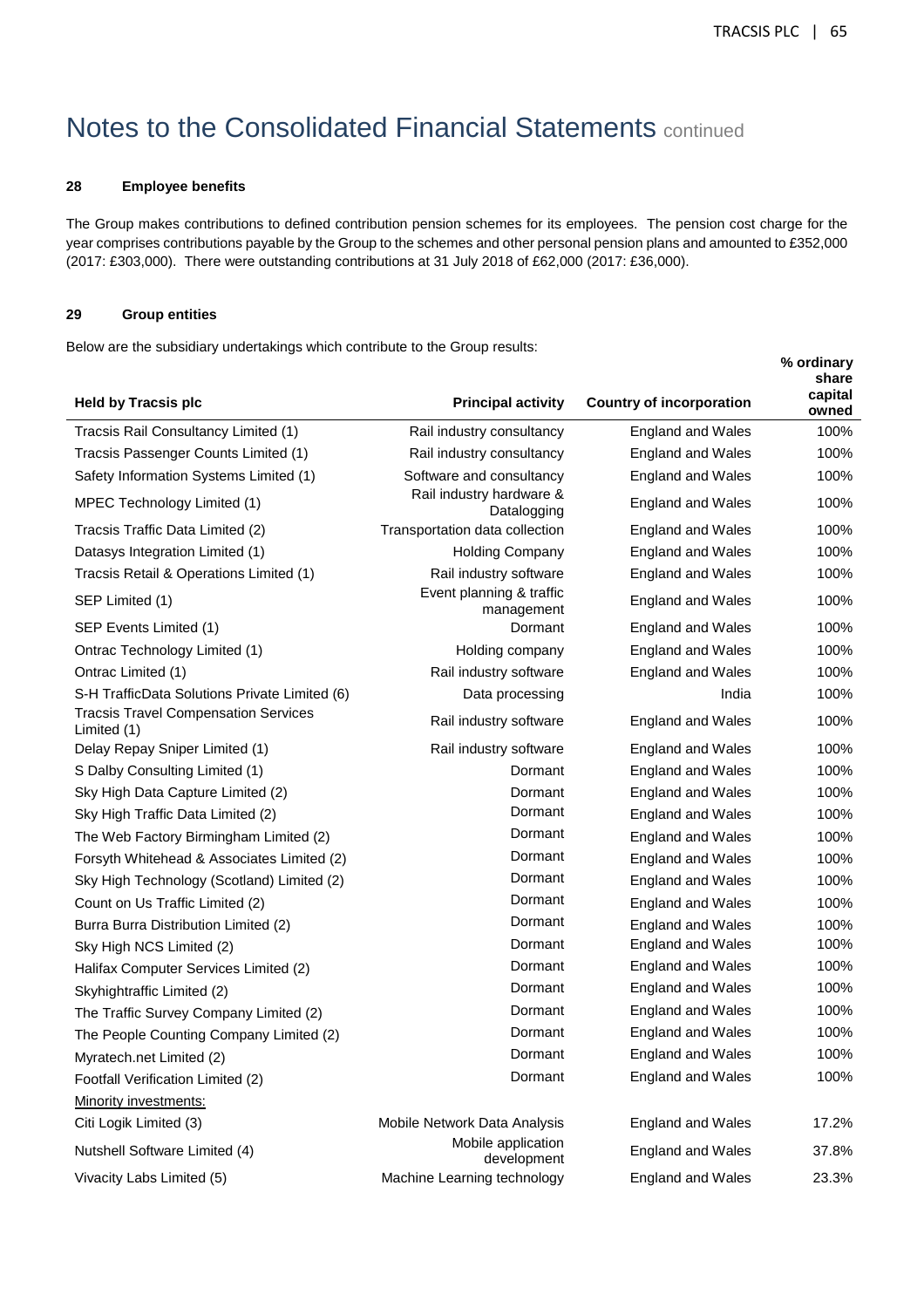### **29 Group entities (continued)**

The registered offices of the subsidiaries are as follows:

- (1) Leeds Innovation Centre, 103 Clarendon Road, Leeds, England, LS2 9DF
- (2) Templar House, 1 Sandbeck Court, Sandbeck Way, Wetherby, England LS22 7BA
- (3) Albury Mill Mill Lane, Chilworth, Guildford, England, GU4 8RU
- (4) Floor 1, Baltimore House, Baltic Business Quarter, Gateshead, Tyne And Wear, England, NE8 3DF
- (5) International House 24 Holborn Viaduct, City Of London, London, England, EC1A 2BN
- (6) No.61, 2nd Main, 1st Block, Koramangala, Bangalore 560034, India

#### **30 Dividends**

The Group introduced a progressive dividend policy during previous years. The cash cost of the dividend payments is below:

|                                                      | 2018 | 2017                     |
|------------------------------------------------------|------|--------------------------|
|                                                      | £000 | £000                     |
| Final dividend for 2015/16 of 0.70p per share paid   | ۰    | 195                      |
| Interim dividend for 2016/17 of 0.60p per share paid |      | 167                      |
| Final dividend for 2016/17 of 0.80p per share paid   | 225  |                          |
| Interim dividend for 2017/18 of 0.70p per share paid | 198  | $\overline{\phantom{0}}$ |
| Total dividends paid                                 | 423  | 362                      |

The dividends paid or proposed in respect of each financial year is as follows:

|                                                                               | 2018 | 2017 | 2016 | 2015 | 2014 | 2013 | 2012 |
|-------------------------------------------------------------------------------|------|------|------|------|------|------|------|
|                                                                               | £000 | £000 | £000 | £000 | £000 | £000 | £000 |
| Interim dividend for 2011/12 of                                               |      |      |      |      |      |      | 48   |
| 0.20p per share paid<br>Final dividend for 2011/12 of 0.35p<br>per share paid |      |      |      |      |      |      | 87   |
| Interim dividend for 2012/13 of<br>0.30p per share paid                       |      |      |      |      |      | 75   |      |
| Final dividend for 2012/13 of 0.40p<br>per share paid                         |      |      |      |      |      | 102  |      |
| Interim dividend for 2013/14 of<br>0.35p per share paid                       |      |      |      |      | 89   |      |      |
| Final dividend for 2013/14 of 0.45p<br>per share paid                         |      |      |      |      | 119  |      |      |
| Interim dividend for 2014/15 of<br>0.40p per share paid                       |      |      |      | 106  |      |      |      |
| Final dividend for 2014/15 of 0.60p<br>per share paid                         |      |      |      | 164  |      |      |      |
| Interim dividend for 2015/16 of<br>0.50p per share paid                       |      |      | 137  |      |      |      |      |
| Final dividend for 2015/16 of 0.70p<br>per share paid                         |      |      | 195  |      |      |      |      |
| Interim dividend for 2016/17 of<br>0.60p per share paid                       |      | 167  |      |      |      |      |      |
| Final dividend for 2016/17 of 0.80p<br>per share paid                         |      | 225  |      |      |      |      |      |
| Interim dividend for 2017/18 of<br>0.70p per share paid                       | 198  |      |      |      |      |      |      |
| Final dividend for 2017/18 of 0.90p<br>per share proposed                     | 255  |      |      |      |      |      |      |

The total dividends paid or proposed in respect of each financial year ended 31 July is as follows:

|                                     | 2019<br>ZU I O | 2017<br>____ | 2016       | 2015 | 201  | 2013  | 2011<br>20 I Z |
|-------------------------------------|----------------|--------------|------------|------|------|-------|----------------|
| ctal<br>dividends paid<br>per share | . 6p           | .4c          | ,,<br>…∠ P | l.Oc | 0.8r | ັບ. . | 0.55p          |

The dividend will be payable on 15 February 2019 to shareholders on the Register at 1 February 2019.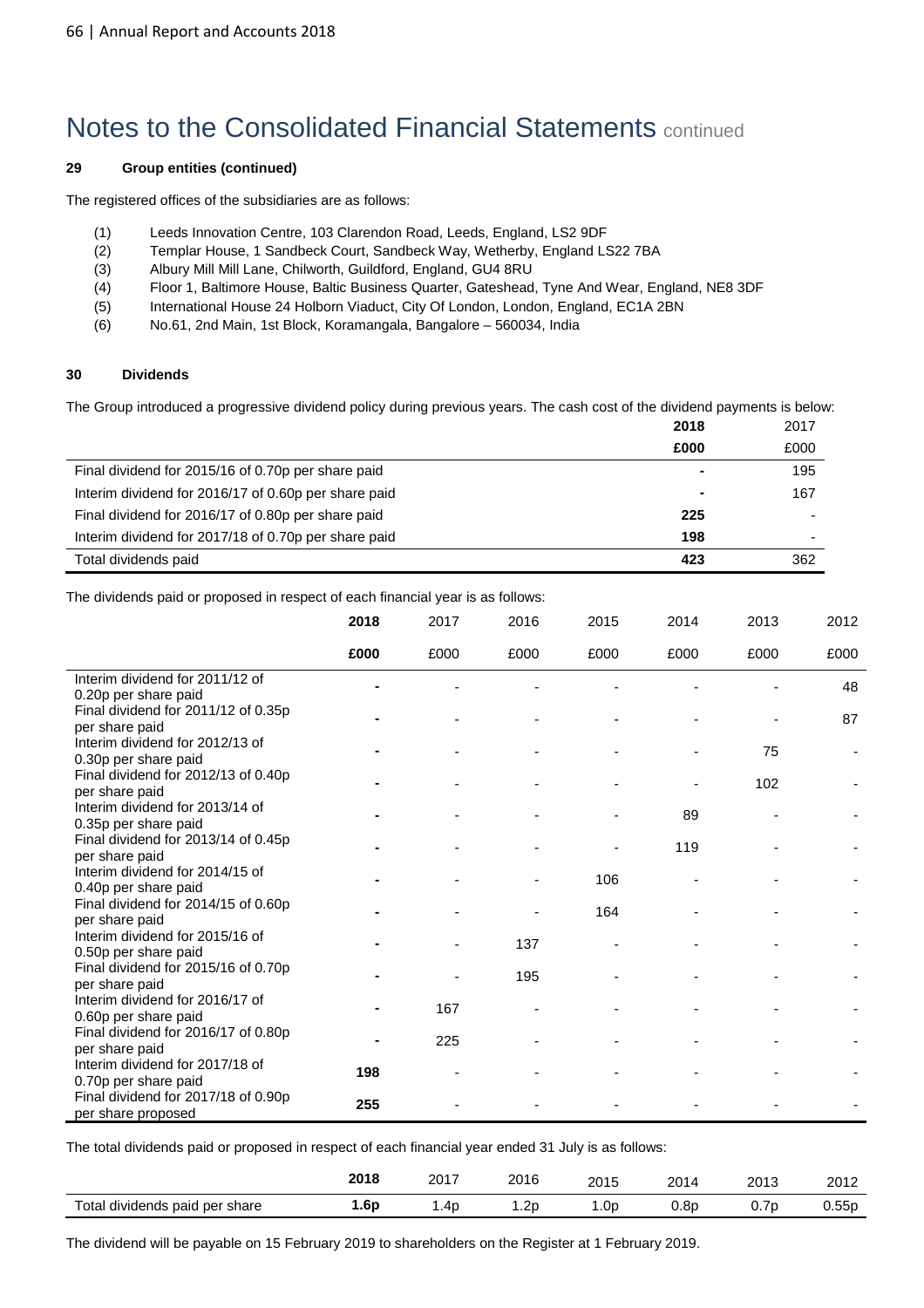### **31 Reconciliation of adjusted profit metrics**

In addition to the statutory profit measures of Operating profit and profit before tax, the Group quotes Adjusted EBITDA and Adjusted profit. These figures are relevant to the Group and are provided to provide a comparison to similar businesses and are metrics used by Equities Analysts who cover the Group.

Adjusted EBITDA is defined as Earnings before finance income, tax, depreciation, amortisation, exceptional items, other operating income, and share-based payment charges and share of result of equity accounted investees.

Adjusted EBITDA can be reconciled to statutory profit before tax as set out below:

|                                               | 2018    | 2017  |
|-----------------------------------------------|---------|-------|
|                                               | £000    | £000  |
| Profit before tax                             | 8,275   | 4,616 |
| Finance income / expense - net                | 8       | 23    |
| Share-based payment charges                   | 1,193   | 1,300 |
| Exceptional items                             | (2,572) | 139   |
| Other operating income                        | (214)   | (134) |
| Amortisation of intangible assets             | 1,774   | 1,674 |
| Depreciation                                  | 760     | 799   |
| Share of result of equity accounted investees | 201     | 77    |
| <b>Adjusted EBITDA</b>                        | 9.425   | 8.494 |

Adjusted profit is defined as Earnings before finance income, tax, amortisation, exceptional items, other operating income, sharebased payment charges, and share of result of equity accounted investees.

Adjusted profit can be reconciled to statutory profit before tax as set out below:

|                                               | 2018     | 2017  |
|-----------------------------------------------|----------|-------|
|                                               | £000     | £000  |
| Profit before tax                             | 8,275    | 4,616 |
| Finance income / expense - net                | 8        | 23    |
| Share-based payment charges                   | 1,193    | 1,300 |
| Exceptional items                             | (2, 572) | 139   |
| Other operating income                        | (214)    | (134) |
| Amortisation of intangible assets             | 1,774    | 1,674 |
| Share of result of equity accounted investees | 201      | 77    |
| Adjusted profit                               | 8,665    | 7,695 |

Adjusted EBITDA reconciles to adjusted profit as set out below:

|                 | 2018  | 2017  |
|-----------------|-------|-------|
|                 | £000  | £000  |
| Adjusted EBITDA | 9,425 | 8,494 |
| Depreciation    | (760) | (799) |
| Adjusted profit | 8,665 | 7,695 |

### **32 Events after the Balance Sheet Date**

An amount of £2.1m was paid in respect of the acquisition of Ontrac Limited following the finalisation of the amounts due to the Sellers under the terms of the Share Purchase Agreement.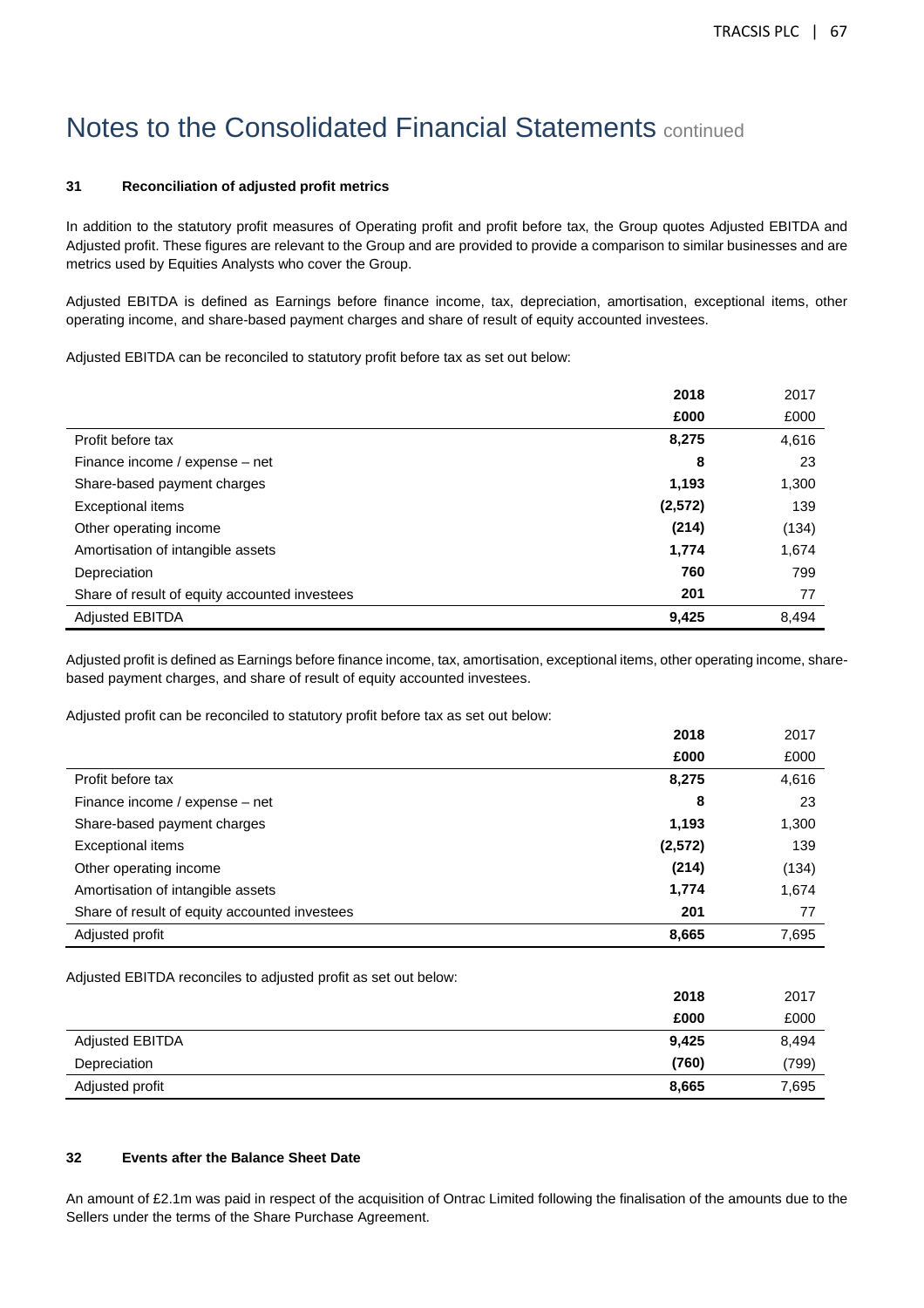Financial Statements

# Company Balance Sheet (prepared under FRS 101)

as at 31 July 2018 Company number: 05019106

|                                |             | 2018   | 2017   |
|--------------------------------|-------------|--------|--------|
|                                | <b>Note</b> | £000   | £000   |
| <b>Non-current assets</b>      |             |        |        |
| Property, plant and equipment  | 34          | 342    | 328    |
| Investments                    | 35          | 38,845 | 34,867 |
| Deferred tax assets            | 39          | 360    | 369    |
|                                |             | 39,547 | 35,564 |
|                                |             |        |        |
| <b>Current assets</b>          |             |        |        |
| Cash and cash equivalents      |             | 10,152 | 7,648  |
| Trade and other receivables    | 36          | 2,608  | 2,866  |
|                                |             | 12,760 | 10,514 |
|                                |             |        |        |
| <b>Total assets</b>            |             | 52,307 | 46,078 |
|                                |             |        |        |
| <b>Non-current liabilities</b> |             |        |        |
| Contingent consideration       | 38          | 1,100  |        |
|                                |             | 1,100  |        |
|                                |             |        |        |
| <b>Current liabilities</b>     |             |        |        |
| Trade and other payables       | 37          | 10,304 | 9,830  |
| Contingent consideration       | 38          | 2,165  | 5,041  |
|                                |             | 12,469 | 14,871 |
|                                |             |        |        |
| <b>Total liabilities</b>       |             | 13,569 | 14,871 |
|                                |             |        |        |
| <b>Net assets</b>              |             | 38,738 | 31,207 |
|                                |             |        |        |
| <b>Capital and reserves</b>    |             |        |        |
| Called up share capital        | 40          | 113    | 112    |
| Share premium reserve          |             | 6,243  | 5,948  |
| Merger reserve                 |             | 3,160  | 3,010  |
| Retained earnings              |             | 29,222 | 22,137 |
| <b>Total equity</b>            |             | 38,738 | 31,207 |

The Company's profit for the year, after dividends received was £6,315,000 (2017: £3,855,000)

The financial statements were approved and authorised for issue by the Board of Directors on 8 November 2018 and were signed on its behalf by:

**John McArthur** – Chief Executive Officer **Max Cawthra** – Chief Financial Officer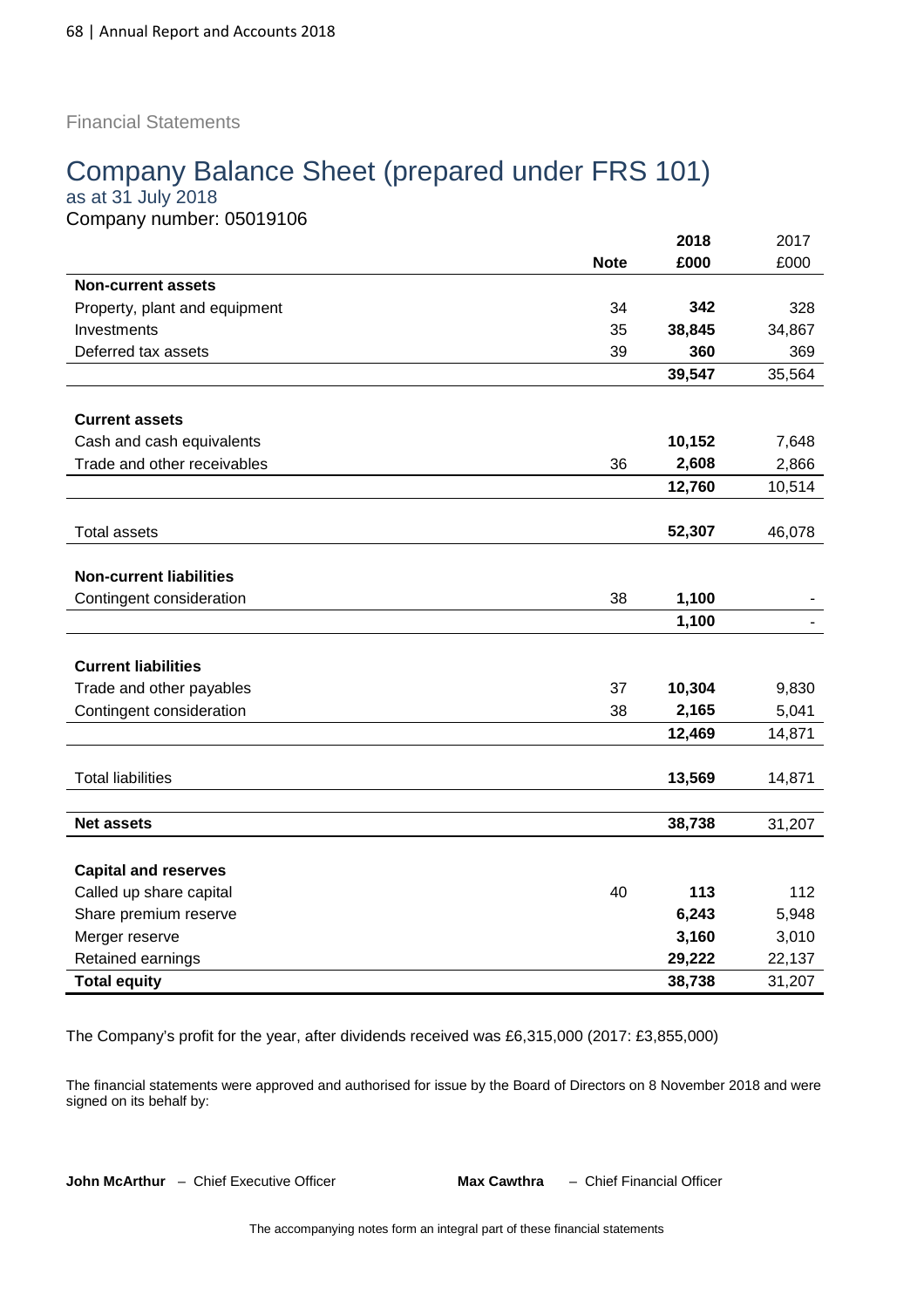## Financial Statements

# Company Statement of Changes in Equity

| At 31 July 2018                                             | 113                      | 6.243                    | 3.160                     | 29.222                       | 38,738                  |
|-------------------------------------------------------------|--------------------------|--------------------------|---------------------------|------------------------------|-------------------------|
| Exercise of share options                                   |                          | 295                      |                           |                              | 296                     |
| Shares issued as consideration<br>for business combinations |                          |                          | 150                       |                              | 150                     |
| Share based payment charges                                 |                          |                          |                           | 1,193                        | 1,193                   |
| <b>Dividends</b>                                            |                          |                          |                           | (423)                        | (423)                   |
| Profit and total comprehensive<br>income                    |                          |                          |                           | 6,315                        | 6,315                   |
| At 1 August 2017                                            | 112                      | 5,948                    | 3,010                     | 22,137                       | 31,207                  |
|                                                             | Share<br>capital<br>£000 | Share<br>premium<br>£000 | Merger<br>reserve<br>£000 | Retained<br>earnings<br>£000 | Total<br>equity<br>£000 |

|                                          | Share<br>capital<br>£000 | Share<br>premium<br>£000 | Merger<br>reserve<br>£000 | Retained<br>earnings<br>£000 | Total<br>equity<br>£000 |
|------------------------------------------|--------------------------|--------------------------|---------------------------|------------------------------|-------------------------|
| At 1 August 2016                         | 110                      | 5,622                    | 3,010                     | 17.344                       | 26,086                  |
| Profit and total comprehensive<br>income |                          | -                        | $\overline{\phantom{0}}$  | 3,855                        | 3,855                   |
| <b>Dividends</b>                         | ۰                        | ۰                        | ٠                         | (362)                        | (362)                   |
| Share based payment charges              |                          |                          | ٠                         | 1,300                        | 1,300                   |
| Exercise of share options                | 2                        | 326                      |                           |                              | 328                     |
| At 31 July 2017                          | 112                      | 5,948                    | 3,010                     | 22.137                       | 31,207                  |

The following describes the nature and purpose of each reserve:

| <b>Reserve</b>    | Description and purpose                                                                                                                                                     |  |  |
|-------------------|-----------------------------------------------------------------------------------------------------------------------------------------------------------------------------|--|--|
| Share capital     | Amount subscribed for share capital at nominal value                                                                                                                        |  |  |
| Share premium     | Amount subscribed for share capital in excess of nominal value                                                                                                              |  |  |
| Merger reserve    | Amounts arising from the premium of the fair value of shares issued over their<br>nominal value, in respect of certain business combinations                                |  |  |
| Retained earnings | Cumulative net profits recognised in the income statement. The share based payment<br>reserve which was previously shown separately was incorporated into retained earnings |  |  |

during the previous year.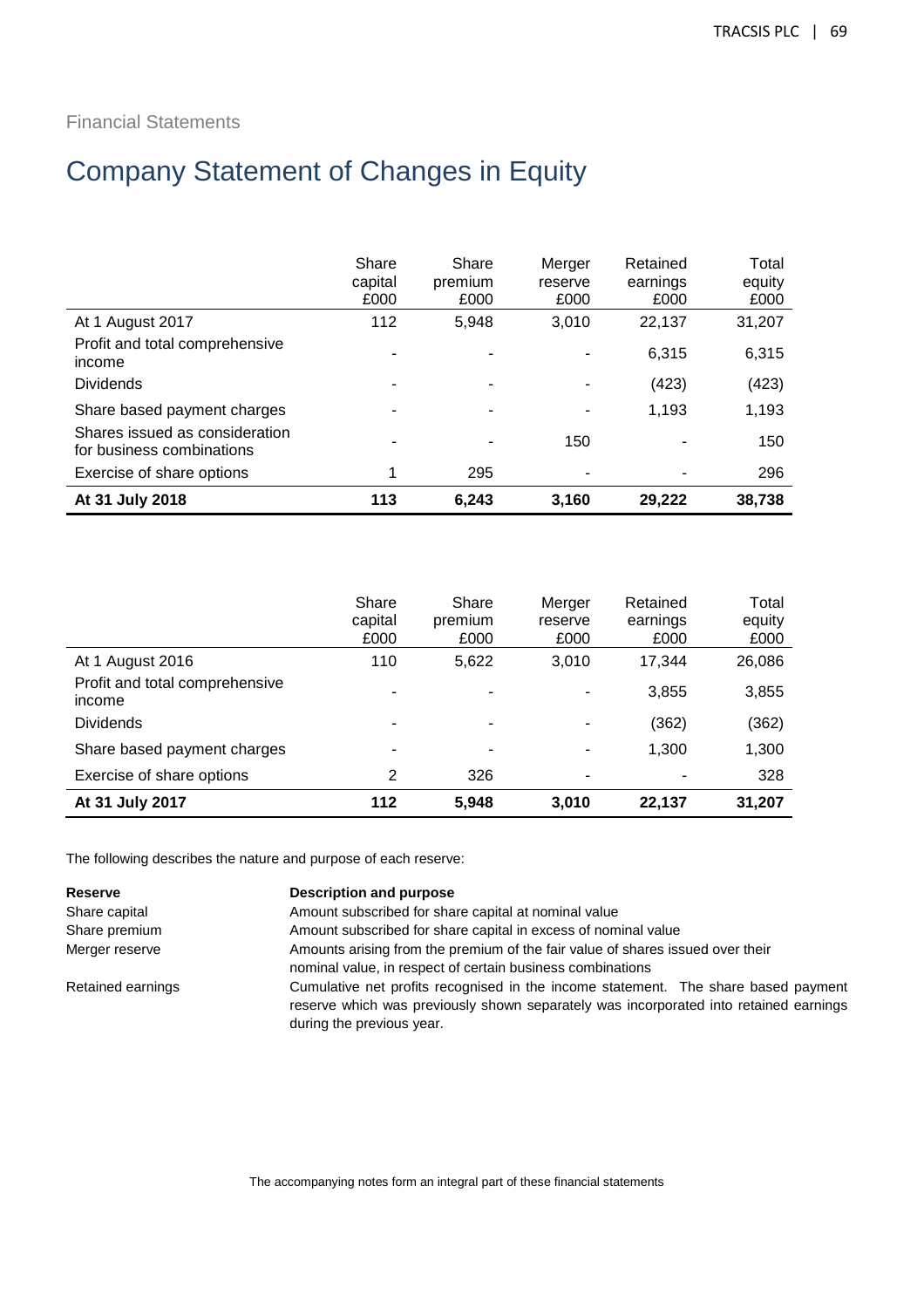Financial Statements

# Notes to the Company Balance Sheet

### **33 Company accounting policies**

Tracsis plc ("the Company") was incorporated and is domiciled in the United Kingdom. Its registered office is Leeds Innovation Centre, 103 Clarendon Road, Leeds, LS2 9DF, registered number 05019106. The principal activity of Tracsis plc is that of a holding company and also software development and consultancy for the rail industry.

The company's accounting reference date is 31 July.

### **Basis of preparation**

The financial statements have been prepared in accordance with Financial Reporting Standard 101 'Reduced Disclosure Framework' ("FRS 101") which has been applied.

The principal accounting policies adopted in the preparation of the financial statements are set out below. The policies have been consistently applied to all the years presented, unless otherwise stated.

The financial statements have been prepared on a historical cost basis. The presentation currency used is sterling and amounts have been presented in round thousands ("£000s").

Disclosure exemptions adopted:

In preparing these financial statements the company has taken advantage of all disclosure exemptions conferred by FRS 101. Therefore these financial statements do not include:

- certain comparative information as otherwise required by EU endorsed IFRS;
- certain disclosures regarding the company's capital;
- a statement of cash flows;
- the effect of future accounting standards not yet adopted;
- these financial statements do not include certain disclosures in respect of share based payments.
- the disclosure of the remuneration of key management personnel; and
- disclosure of related party transactions with other wholly owned members of the Tracsis plc group of companies.

In addition, and in accordance with FRS 101 further disclosure exemptions have been adopted because equivalent disclosures are included in the Company's financial statements.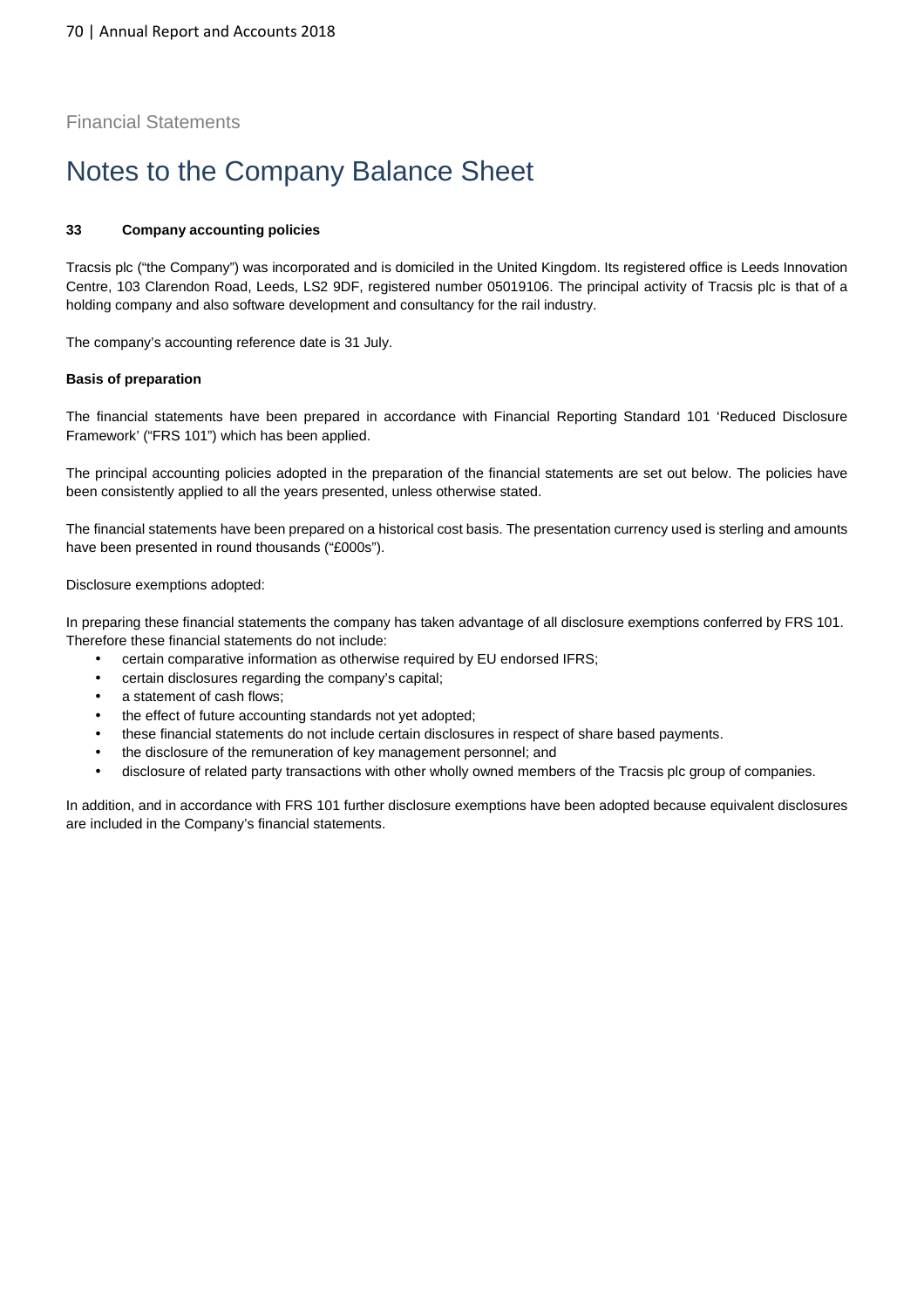# Notes to the Company Balance Sheet continued

### **33 Company accounting policies (continued)**

#### **Revenue recognition**

Revenue is measured at the fair value of the consideration received or receivable (excluding value added tax and discounts given) derived from the provision of goods and services to customers during the period. The Company derives revenue from software licences, post contract customer support and consultancy services.

The Company recognises the revenue from the sale of software licences and specified upgrades upon shipment of the software product or upgrade, when there are no significant vendor obligations remaining, when the fee is fixed and determinable and when collectability is considered probable. Where appropriate the Company provides a reserve for estimated returns under the standard acceptance terms at the time the revenue is recognised. Payment terms are agreed separately with each customer.

Revenue from post contract customer support and consultancy services is recognised on a straight-line basis over the term of the contract. Revenue received and not recognised in the profit and loss account under this policy is classified as deferred income in the balance sheet.

Revenue from other products and services is recognised as the products are shipped or services provided.

Revenue from consultancy and professional services is recognised when the services have been performed, once the work and value has been agreed with the customer.

#### **Property, plant and equipment**

Property, plant and equipment is initially recognised at cost. As well as the purchase price, cost includes directly attributable costs.

Depreciation is provided on all items so as to write off the carrying value of items over their expected useful economic lives. It is applied at the following rates:

| Freehold buildings (excluding land) |   | 4% on cost      |
|-------------------------------------|---|-----------------|
| Computer equipment                  | - | 33 1/3% on cost |

#### **Investments**

Fixed asset investments are stated at cost less provision for impairment where appropriate. The directors consider annually whether a provision against the value of investments on an individual basis is required. Such provisions are charged in the income statement in the year.

#### **Taxation**

The tax on the profit or loss for the year represents current and deferred tax.

The tax currently payable is based on taxable profit for the period. Taxable profit differs from net profit as reported in the income statement because it excludes items of income or expense that are taxable or deductible in other years and it further excludes items that are never taxable or deductible. The Company's liability for current tax is calculated using tax rates that have been enacted at the balance sheet date.

Deferred tax is provided in full, using the liability method, on temporary differences arising between the tax bases of assets and liabilities and their carrying value in the financial statements. The principal temporary differences arise from depreciation on plant and equipment and share options granted by the Group to employees and directors.

Deferred tax assets and liabilities are measured on an undiscounted basis at the tax rates that are expected to apply when the related asset is realised or liability is settled, based on tax rates and laws enacted or substantively enacted at the balance sheet date. Where the deferred tax asset recognised in respect of share-based payments would give rise to a credit in excess of the related accounting charge at the prevailing tax rate the excess is recognised directly in equity.

Deferred tax assets are recognised to the extent that it is probable that future taxable profit will be available against which the temporary differences can be utilised.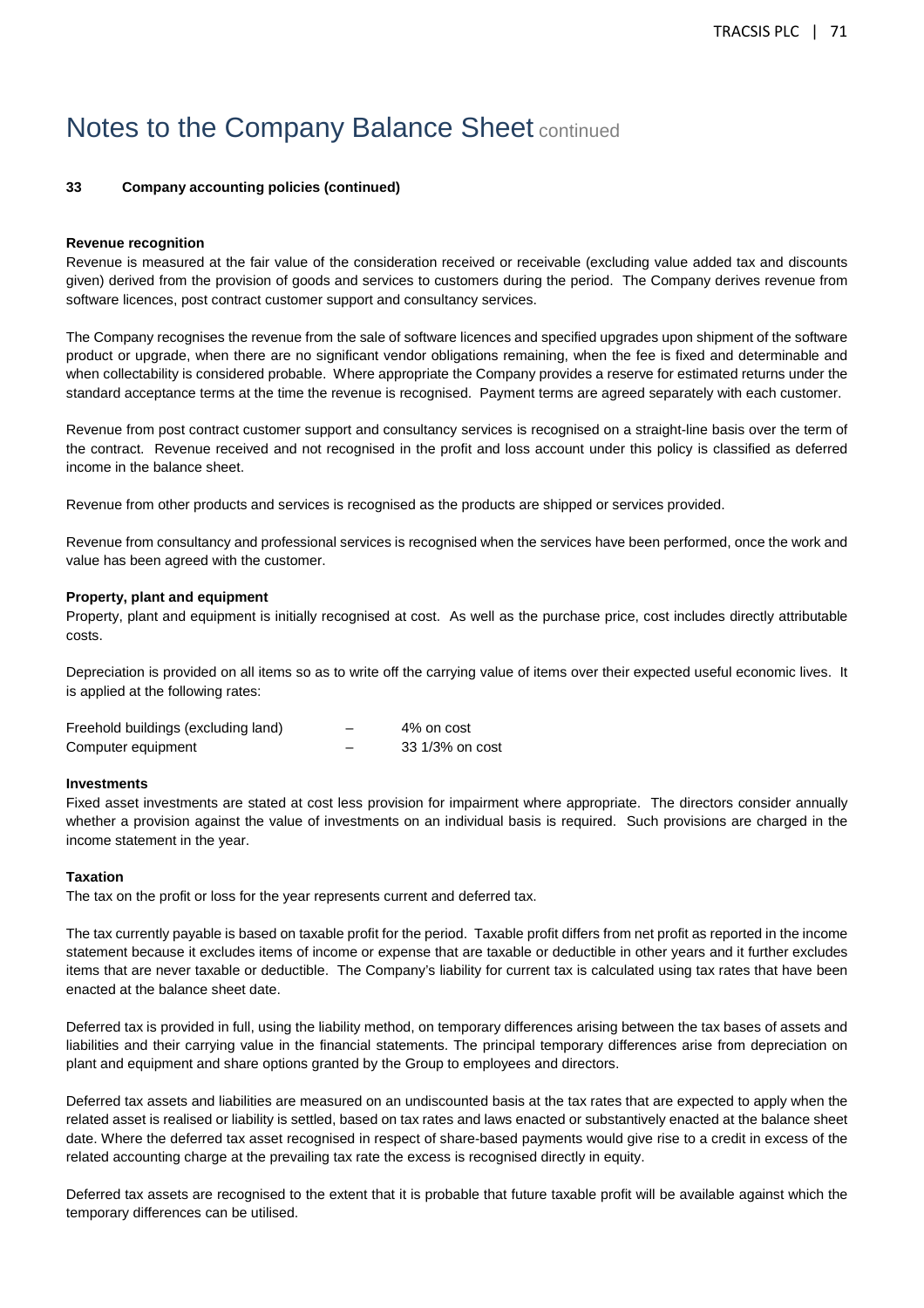### **33 Company accounting policies (continued)**

#### **Leases**

Leases are classified as finance leases whenever the terms of the lease transfer substantially all the risks and rewards of ownership to the lessee. All other leases are classified as operating leases. Operating lease payments are recognised as an expense on a straight line basis over the lease term, except where another systematic basis is more representative of the time pattern in which economic benefits from the leased asset are consumed.

#### **Share based payments**

The Company's accounting policies followed are in all material regards the same as the Group's policy as shown on page 39. Where there are charges relating to subsidiary undertakings, these are borne by the relevant subsidiary undertakings via a recharge.

The Company has not presented its own profit and loss account as permitted by Section 408 of the Companies Act 2006. The Company's profit after taxation for the year amounted to £6,315,000 after receiving dividends from subsidiary undertakings of £3,350,000 and an exceptional contingent consideration credit of £2,653,000 (2017: profit of £3,855,000 after receiving dividends of £3,550,000).

### **34 Property, plant and equipment**

|                     | Freehold                 |           |              |
|---------------------|--------------------------|-----------|--------------|
|                     | Land &                   | Computer  |              |
|                     | Buildings*               | equipment | <b>Total</b> |
|                     | £000                     | £000      | £000         |
| Cost                |                          |           |              |
| At 1 August 2017    | 400                      | 34        | 434          |
| Additions           | $\overline{\phantom{a}}$ | 34        | 34           |
| At 31 July 2018     | 400                      | 68        | 468          |
|                     |                          |           |              |
| Depreciation        |                          |           |              |
| At 1 August 2017    | 78                       | 28        | 106          |
| Charge for the year | 12                       | 8         | 20           |
| At 31 July 2018     | 90                       | 36        | 126          |
|                     |                          |           |              |
| Net book value      |                          |           |              |
| At 31 July 2017     | 322                      | 6         | 328          |
| At 31 July 2018     | 310                      | 32        | 342          |

\*Includes land of £100,000 which is not depreciated

#### **35 Investments**

|                  | Shares in, and loans to<br>subsidiary<br>undertakings |
|------------------|-------------------------------------------------------|
|                  | £000                                                  |
|                  |                                                       |
| At 1 August 2017 | 34,867                                                |
| Additions        | 3,978                                                 |
| At 31 July 2018  | 38,845                                                |
|                  |                                                       |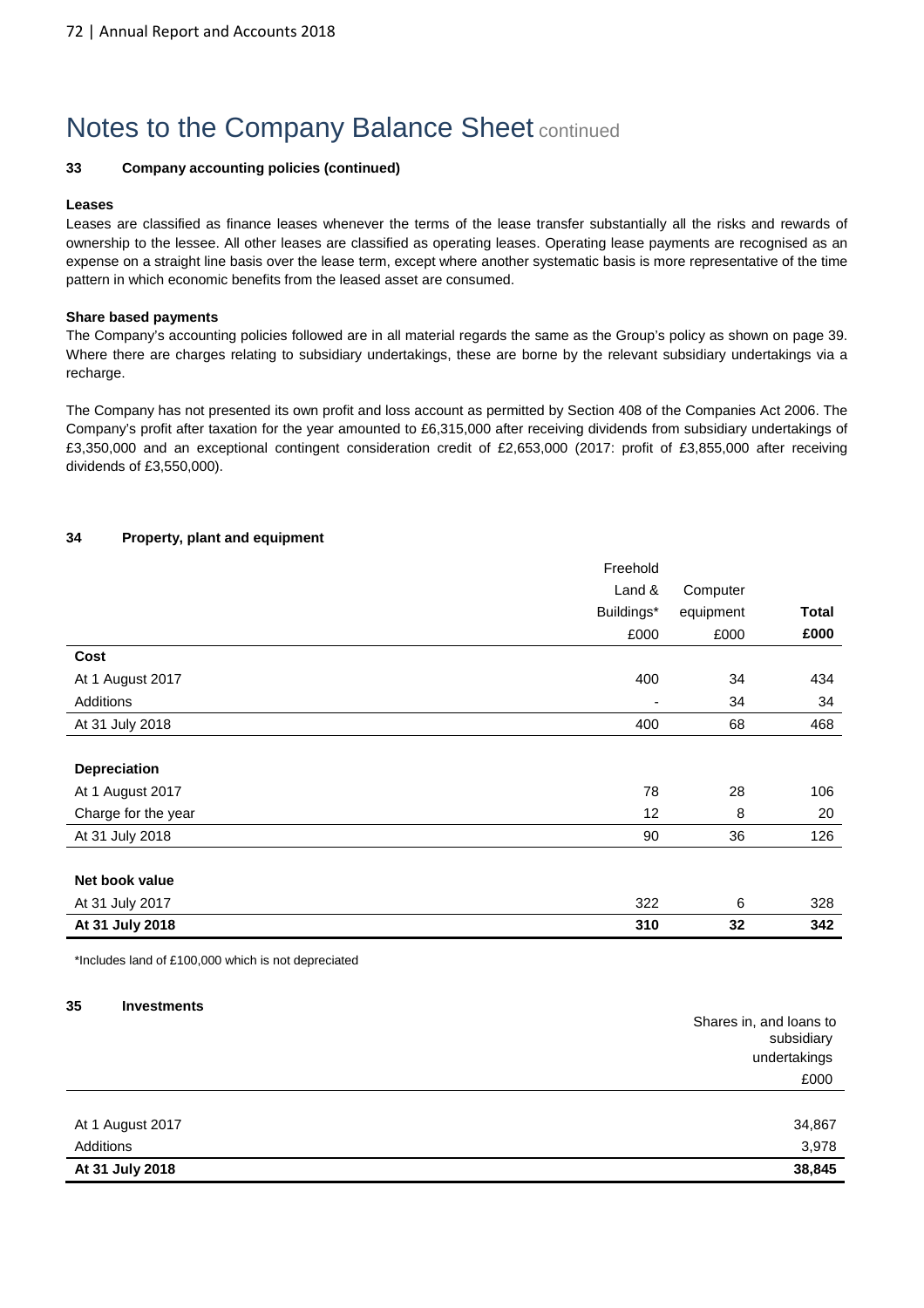## **35 Investments (continued)**

The companies in which Tracsis plc's interest is more than 10% at the year end are as follows:

|                                                               |                          |                                         | Class and      |               |
|---------------------------------------------------------------|--------------------------|-----------------------------------------|----------------|---------------|
|                                                               | Country of               |                                         | percentage     |               |
| Name                                                          | incorporation            | Principal activity                      | of shares held | Holding       |
| Subsidiary undertakings:                                      |                          |                                         |                |               |
| <b>Tracsis Rail Consultancy</b><br>Limited                    | <b>England and Wales</b> | Rail industry consultancy               | Ordinary 100%  | <b>Direct</b> |
| <b>Tracsis Passenger Counts</b><br>Limited                    | <b>England and Wales</b> | Rail industry ancillary<br>services     | Ordinary 100%  | Direct        |
| Safety Information Systems<br>Limited                         | <b>England and Wales</b> | Software and consultancy                | Ordinary 100%  | Direct        |
| <b>MPEC Technology Limited</b>                                | <b>England and Wales</b> | Rail industry hardware &<br>datalogging | Ordinary 100%  | Direct        |
| <b>Tracsis Traffic Data Limited</b>                           | <b>England and Wales</b> | Transportation data collection          | Ordinary 100%  | Direct        |
| Datasys Integration Limited                                   | <b>England and Wales</b> | <b>Holding Company</b>                  | Ordinary 100%  | Direct        |
| <b>Tracsis Retail &amp; Operations</b><br>Limited             | <b>England and Wales</b> | Rail industry software                  | Ordinary 100%  | Indirect      |
| <b>SEP Limited</b>                                            | <b>England and Wales</b> | Event planning & traffic<br>management  | Ordinary 100%  | <b>Direct</b> |
| <b>SEP Events Limited</b>                                     | <b>England and Wales</b> | Dormant                                 | Ordinary 100%  | Indirect      |
| <b>Ontrac Technology Limited</b>                              | <b>England and Wales</b> | <b>Holding Company</b>                  | Ordinary 100%  | <b>Direct</b> |
| <b>Ontrac Limited</b>                                         | <b>England and Wales</b> | Rail industry software                  | Ordinary 100%  | Indirect      |
| <b>S-H TrafficData Solutions</b><br><b>Private Limited</b>    | India                    | Data processing                         | Ordinary 100%  | Indirect      |
| <b>Tracsis Travel Compensation</b><br><b>Services Limited</b> | <b>England and Wales</b> | Rail industry software                  | Ordinary 100%  | Indirect      |
| Delay Repay Sniper Limited                                    | <b>England and Wales</b> | Rail industry software                  | Ordinary 100%  | Direct        |
| S Dalby Consulting Limited                                    | <b>England and Wales</b> | Dormant                                 | Ordinary 100%  | Direct        |
| Sky High Data Capture Limited                                 | <b>England and Wales</b> | Dormant                                 | Ordinary 100%  | Indirect      |
| Sky High Traffic Data Limited                                 | <b>England and Wales</b> | Dormant                                 | Ordinary 100%  | Indirect      |
| The Web Factory Birmingham<br>Limited                         | <b>England and Wales</b> | Dormant                                 | Ordinary 100%  | Indirect      |
| Forsyth Whitehead &<br><b>Associates Limited</b>              | <b>England and Wales</b> | Dormant                                 | Ordinary 100%  | Indirect      |
| Sky High Technology<br>(Scotland) Limited                     | <b>England and Wales</b> | Dormant                                 | Ordinary 100%  | Indirect      |
| Count on Us Traffic Limited                                   | <b>England and Wales</b> | Dormant                                 | Ordinary 100%  | Indirect      |
| <b>Burra Burra Distribution</b><br>Limited                    | <b>England and Wales</b> | Dormant                                 | Ordinary 100%  | Indirect      |
| Sky High NCS Limited                                          | <b>England and Wales</b> | Dormant                                 | Ordinary 100%  | Indirect      |
| <b>Halifax Computer Services</b><br>Limited                   | <b>England and Wales</b> | Dormant                                 | Ordinary 100%  | Indirect      |
| Skyhightraffic Limited                                        | <b>England and Wales</b> | Dormant                                 | Ordinary 100%  | Indirect      |
| The Traffic Survey Company<br>Limited                         | <b>England and Wales</b> | Dormant                                 | Ordinary 100%  | Indirect      |
| The People Counting<br><b>Company Limited</b>                 | <b>England and Wales</b> | Dormant                                 | Ordinary 100%  | Indirect      |
| Myratech.net Limited                                          | <b>England and Wales</b> | Dormant                                 | Ordinary 100%  | Indirect      |
| <b>Footfall Verification Limited</b>                          | <b>England and Wales</b> | Dormant                                 | Ordinary 100%  | Indirect      |
| <b>Minority investments</b>                                   |                          |                                         |                |               |
| Citi Logik Limited                                            | <b>England and Wales</b> | Mobile network data analysis            | Ordinary 17.2% | Direct        |
| <b>Nutshell Software Limited</b>                              | <b>England and Wales</b> | Mobile application development          | Ordinary 37.8% | Direct        |
| Vivacity Labs Limited                                         | <b>England and Wales</b> | Machine learning technology             | Ordinary 23.3% | <b>Direct</b> |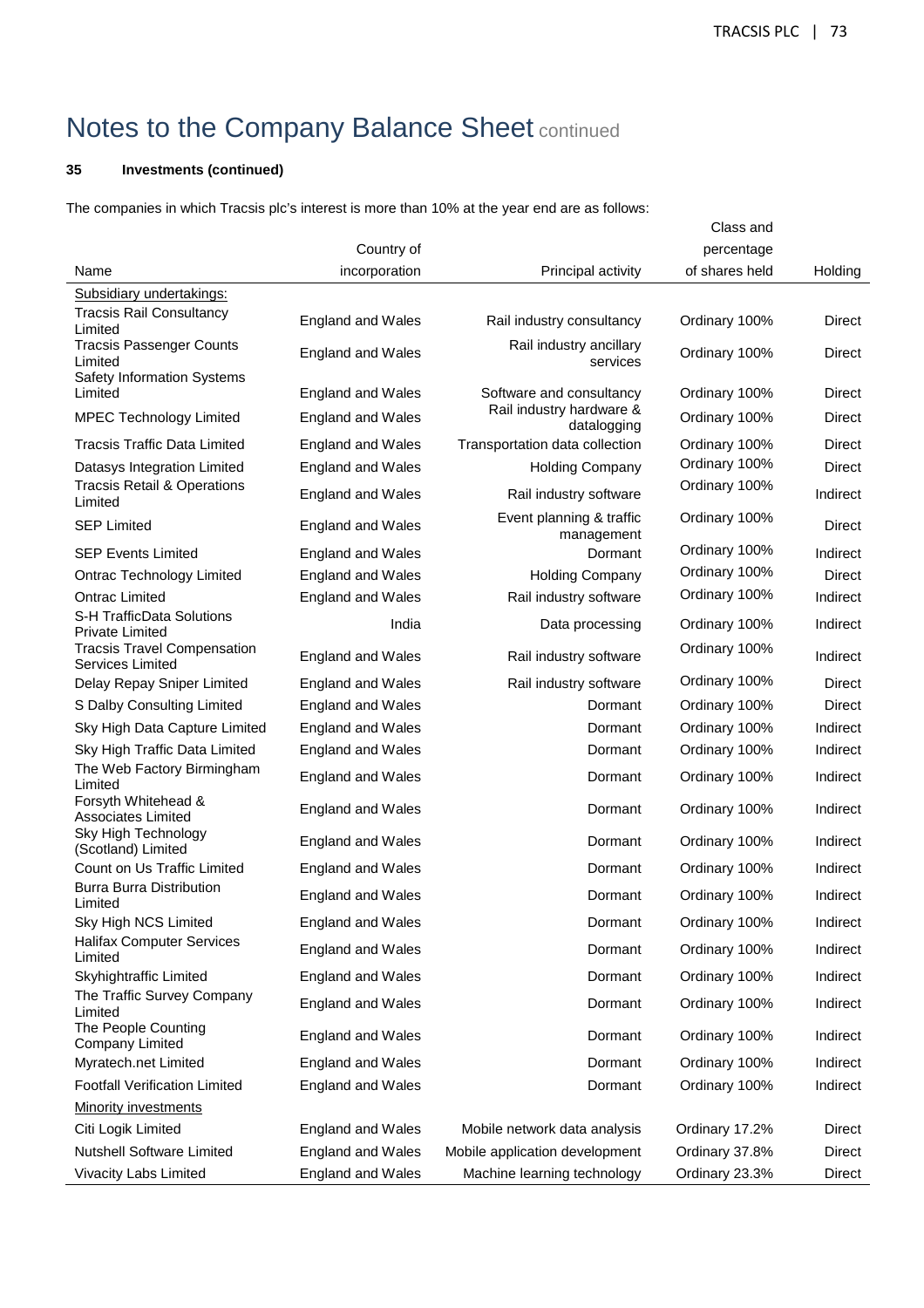#### **36 Trade and other receivables**

|                                    | 2018  | 2017  |
|------------------------------------|-------|-------|
|                                    | £000  | £000  |
| Trade receivables                  | 294   | 356   |
| Amounts owed by group undertakings | 1,168 | 1,573 |
| Other debtors                      | 362   | 348   |
| <b>Corporation Tax</b>             | 756   | 577   |
| Prepayments                        | 28    | 12    |
|                                    | 2,608 | 2,866 |

The carrying value of trade receivables approximates to the fair value. Amounts owed by group undertakings are interest free and repayable on demand.

Corporation tax is recoverable from other Group companies as Tracsis plc acts as the lead company for the Group's Payment on Account regime.

#### **37 Trade and other payables**

|                                    | 2018   | 2017  |
|------------------------------------|--------|-------|
|                                    | £000   | £000  |
| Trade payables                     | 125    | 27    |
| Other tax and social security      | 60     | 45    |
| Amounts owed to group undertakings | 8,996  | 9,229 |
| Accruals and deferred income       | 1.123  | 529   |
|                                    | 10,304 | 9,830 |

The carrying value of trade receivables approximates to the fair value. Amounts owed to group undertakings are interest free and repayable on demand.

### **38 Contingent consideration**

During the year, the Group acquired Travel Compensation Services Limited and Delay Repay Sniper Limited. Under the share purchase agreement, contingent consideration is payable which is linked to the profitability of the acquired businesses for a three year period post acquisition. The maximum amount payable is £4,700,000. The fair value of the amount payable was assessed at £1,200,000.

During the year, deferred and contingent consideration of £323,000 was paid in respect of the SEP acquisition which was made in the year ended 31 July 2016, and £nil was paid in respect of the Ontrac acquisition which was made in the year ended 31 July 2016. An amount of £2,058,000 was paid after the Balance Sheet date in respect of the Ontrac acquisition which was agreed with the Sellers and also £7,000 in respect of SEP Limited.

At the balance sheet date, the Directors assessed the fair value of the remaining amounts payable which were deemed to be as follows.

|                                                                   | 2018  | 2017                     |
|-------------------------------------------------------------------|-------|--------------------------|
|                                                                   | £000  | £000                     |
| <b>SEP Limited</b>                                                |       | 330                      |
| Ontrac Limited                                                    | 2,058 | 4,711                    |
| Travel Compensation Services Limited & Delay Repay Sniper Limited | 1,200 | $\overline{\phantom{0}}$ |
|                                                                   | 3,265 | 5,041                    |

An exceptional release to the Statement of Comprehensive Income was recognised amounting to £2,653,000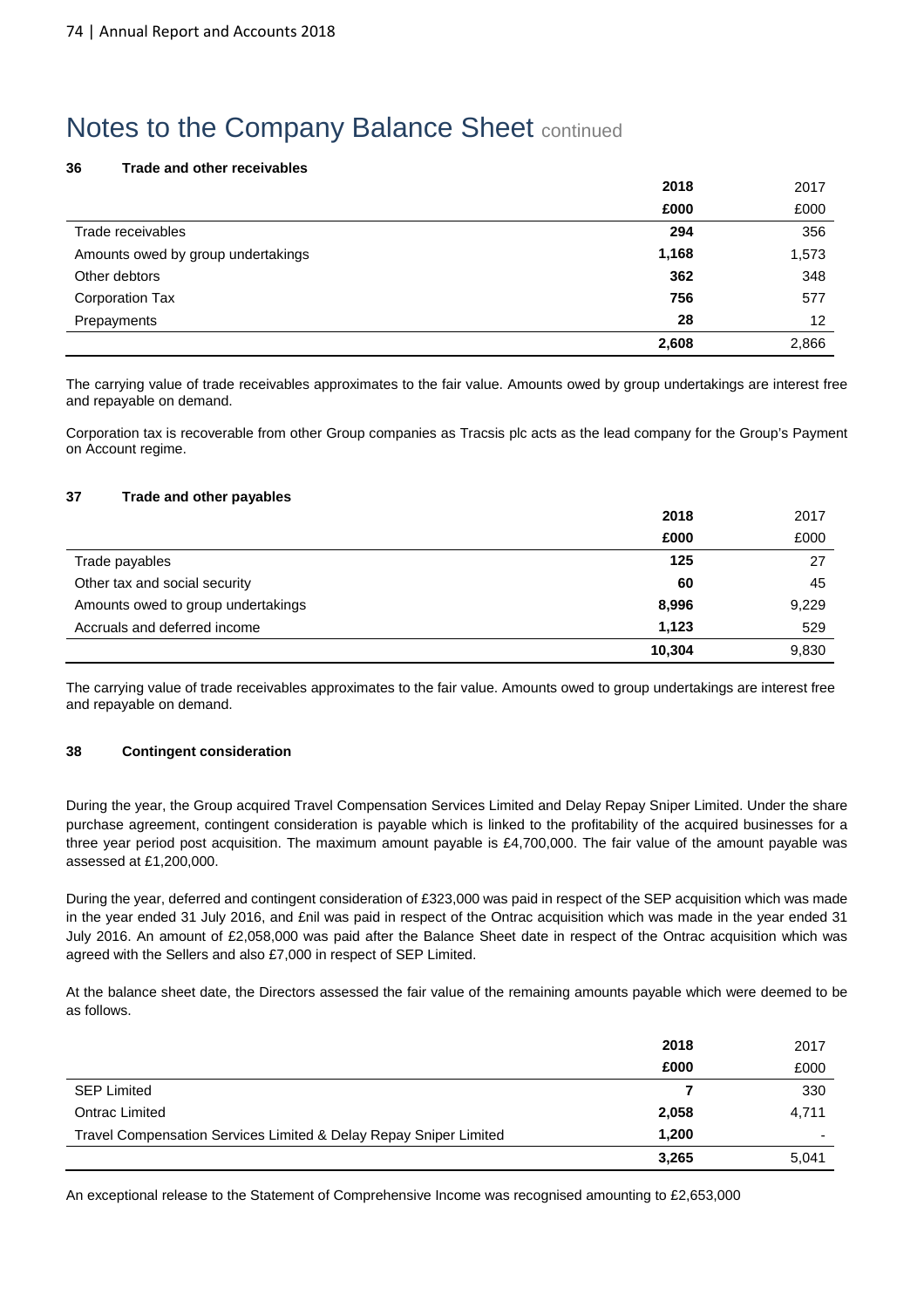### **38 Contingent consideration (continued)**

The ageing profile of the remaining liabilities can be summarised as follows:

|                               | 2018  | 2017                     |
|-------------------------------|-------|--------------------------|
|                               | £000  | £000                     |
| Payable in less than one year | 2,165 | 5,041                    |
| Payable in more than one year | 1,100 | $\overline{\phantom{0}}$ |
| Total                         | 3,265 | 5,041                    |

### **39 Deferred tax (asset) / liability**

|                                            | 2018  | 2017  |
|--------------------------------------------|-------|-------|
|                                            | £000  | £000  |
| At start of the year                       | (369) | (436) |
| Charge to income statement during the year | 9     | 67    |
| At end of the year                         | (360) | (369) |

The deferred tax asset can be split as follows:

|                                       | 2018  | 2017  |
|---------------------------------------|-------|-------|
|                                       | £000  | £000  |
| <b>Accelerated Capital Allowances</b> | ٠     | (3)   |
| Share options                         | (360) | (366) |
| At end of the year                    | (360) | (369) |

#### **40 Share capital**

|                                     | 2018          | 2018    | 2017       | 2017    |
|-------------------------------------|---------------|---------|------------|---------|
|                                     | <b>Number</b> |         | Number     |         |
| Allotted, called up and fully paid: |               |         |            |         |
| Ordinary shares of 0.4p each        | 28.334.086    | 113.336 | 27,963,784 | 111.855 |

The following share transactions have taken place during the year ended 31 July 2018:

|                                                   | 2018          | 2017       |
|---------------------------------------------------|---------------|------------|
|                                                   | <b>Number</b> | Number     |
| At start of the year                              | 27,963,784    | 27,546,259 |
| Issued as consideration for business combinations | 28,571        |            |
| Exercise of share options                         | 341.731       | 417,525    |
| At end of the year                                | 28,334,086    | 27,963,784 |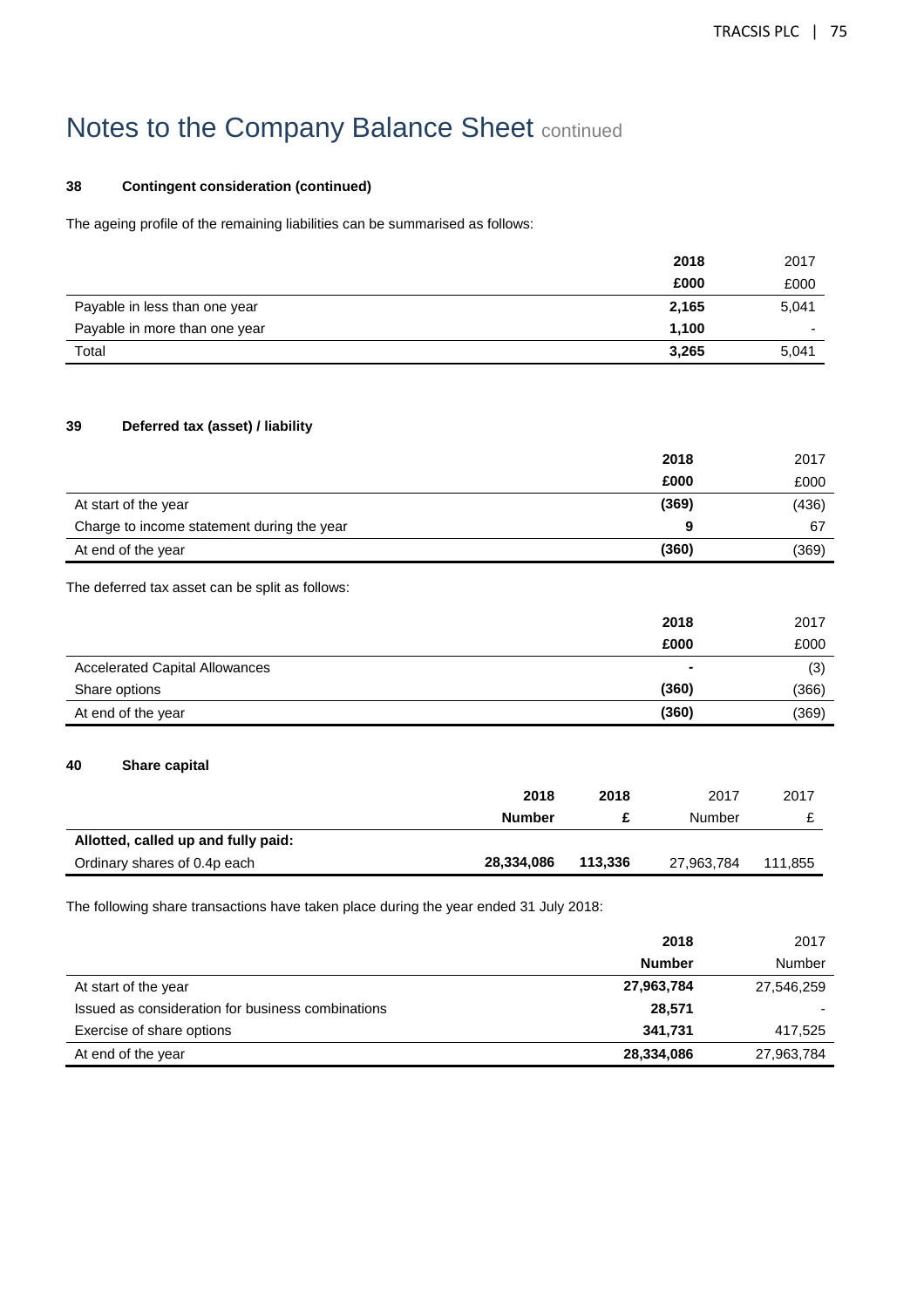### **41 Operating leases**

Operating lease commitments.

Minimum lease payments are payable as follows:

|                           | 2018   | 2017  |
|---------------------------|--------|-------|
| Land and buildings:       | £'000  | £'000 |
| Within one year           | 26     | 61    |
| Between one and two years | $\sim$ | 25    |

### **42 Related Party Transactions**

The following transactions took place during the year with other related parties:

|                                 | <b>Purchase of</b><br>goods and services |      | <b>Amounts owed to</b><br>related parties |      |
|---------------------------------|------------------------------------------|------|-------------------------------------------|------|
|                                 |                                          |      |                                           |      |
|                                 | 2018                                     | 2017 | 2018                                      | 2017 |
|                                 | £000                                     | £000 | £000                                      | £000 |
| Leeds Innovation Centre Limited | 99                                       | 79   | 13                                        |      |

Leeds Innovation Centre Limited is a company which is connected to The University of Leeds. Tracsis plc rents its office accommodation, along with related office services, from this company.

#### **Terms and conditions of transactions with related parties**

The purchases from related parties are made at normal market prices. Outstanding balances that relate to trading balances are unsecured, interest free and settlement occurs in cash. There have been no guarantees provided or received for any related party receivables or payables.

#### **Compensation of key management personnel of the Group**

The Company considers the directors to be its key management personnel. Full details of their compensation are set out in the Directors' Remuneration Report.